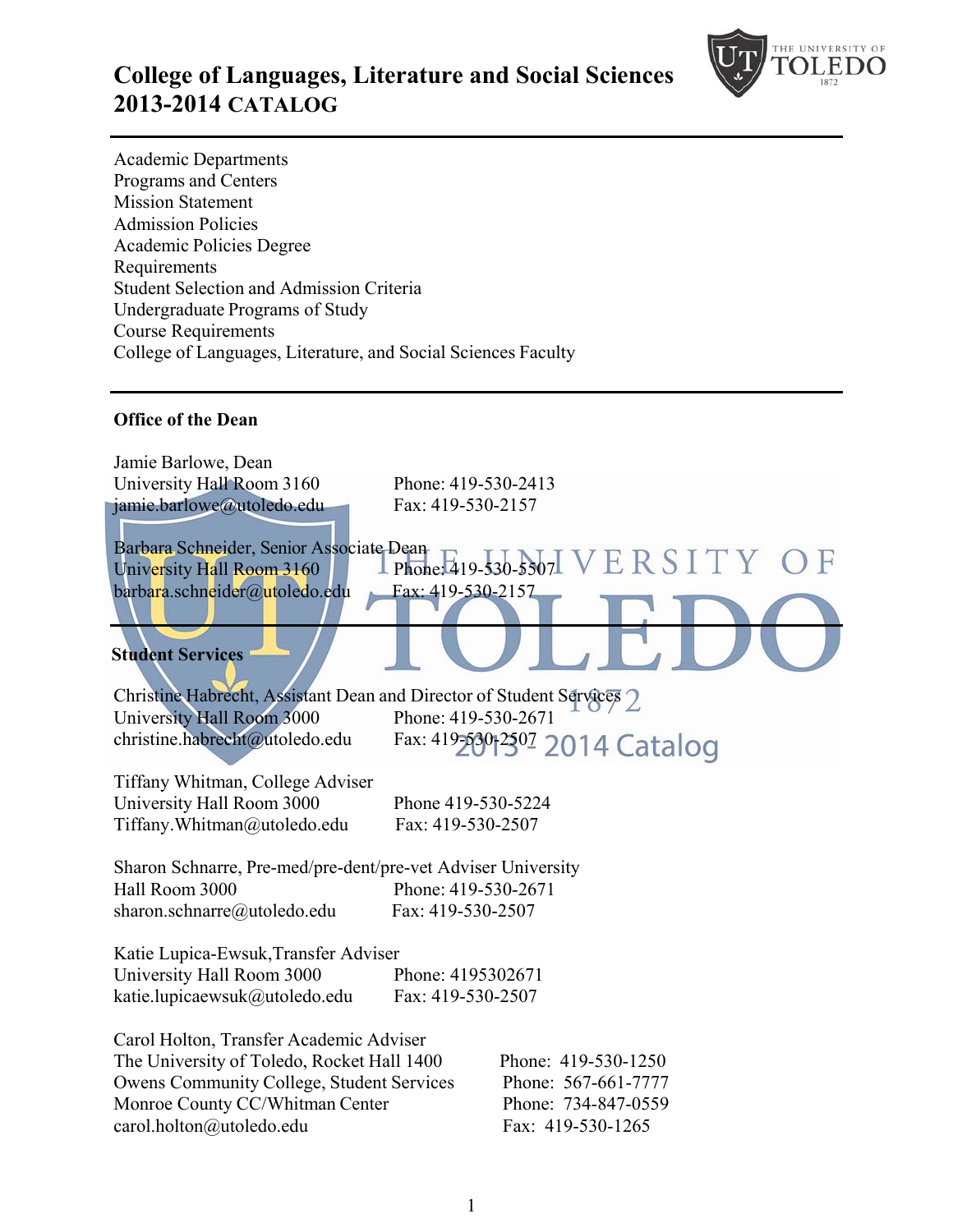#### **Academic Departments**

Department of Economics

Michael Dowd, Chair University Hall Room 4110C Phone: 419-530-2572 michael.dowd@utoledo.edu Fax: 419-530-7844

Department of English

Sara Lundquist, Chair Field House Room 1500J Phone: 419-530-2318 sara.lundquist@utoledo.edu Fax: 419-530-4440

Department of Foreign Languages

Ruth Hottell, Chair Field House Room 2400F Phone: 419-530-2606 ruth.hottell@utoledo.edu Fax: 419-530-4954

ΗE

Department of Geography and Planning

Patrick Lawrence, Chair Snyder Memorial Hall Room 3061 Phone: 419-530-2545 patrick.lawrence@utoledo.edu Fax: 419-530-7919

Department of History

Charles Beatty Medina, Chair Tucker Hall Room 1142 Phone 419-530-2845

1872 charles.beattymedina@utoledo.edu Fax: 419-530-45394 Catalog

UNIVERSITY OF

Department of Philosophy

John Sarnecki, Chair Scott Hall Room 1006 Phone: 419-530-4524 john.sarnecki@utoledo.edu Fax: 419-530-6189

Department of Political Science and Public Administration

Sam Nelson, Chair Snyder Memorial Hall Room 3006 Phone: 419-530- 4974 sam.nelson@utoledo.edu Fax: 419-530-4199

Department of Psychology

John McSweeny, Chair University Hall Room 5020A Phone: 419-530-2722 John.McSweeny@utoledo.edu Fax: 419-530-8479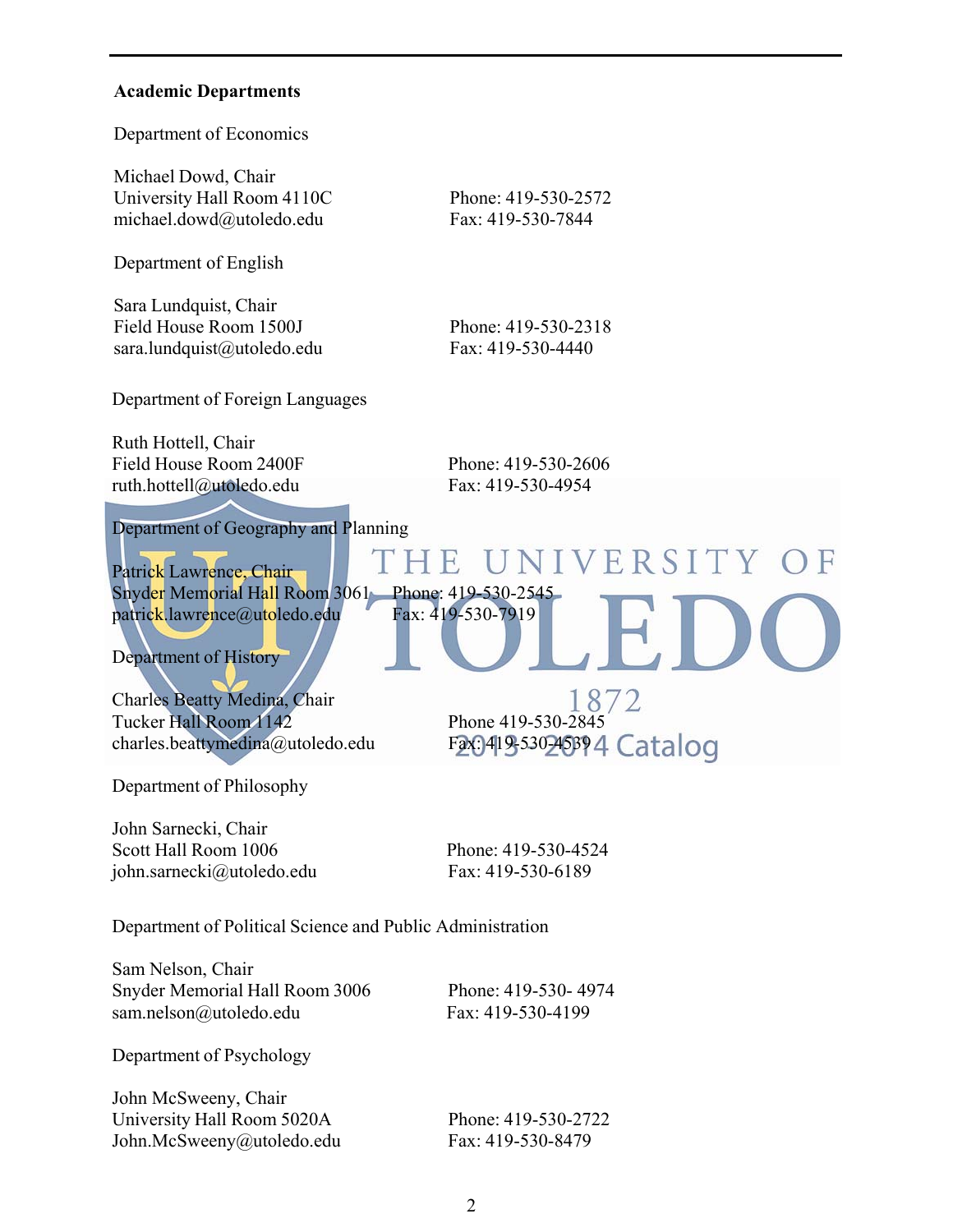Department of Sociology and Anthropology

Rubin Patterson, Chair University Hall Room 2520 Phone: 419-530-2791 rubin.patterson@utoledo.edu Fax: 419-530-8406

Department of Women's and Gender Studies

Charlene Gilbert, Chair University Hall 4260A Phone: 419-530-2233 charlene.gilbert@utoledo.edu Fax: 419-530-4411

#### **Academic Programs and Centers**

Africana Studies

Rubin Patterson, Director University Hall Room 2370 Phone: 419-530-7253 rubin.patterson@utoledo.edu Fax: 419-530-8406

#### American Studies

James Campbell, Director James Campbell, Director<br>Scott Hall Room 1011 | TH  $F_{\text{phone}:419\text{-}530\text{-}6190}$  R S I T Y O F james.campbell@utoledo.edu Fax: 419-530-6189

Asian Studies

Gene Chang, Director University Hall Room 5280<br>
gene chang@utoledo.edu Fax: 419-530-7844 gene.chang@utoledo.edu Fax: 419-530-7844<br>2013 - 2014 Catalog

Disability Studies

James Ferris, Ability Center of Greater Toledo Endowed Chair University Hall Room 4390B Phone: 419-530-7244 jim.ferris@utoledo.edu Fax: 419-530-7238

European Studies Jetsabe Caceres, Director Phone: 419.530.2265 Snyder Memorial Hall Room 3002

Global Studies Jetsabe Caceres, Director Phone: 419.530.2265 Snyder Memorial Hall Room 3002 Jetsabe.caceres@utoledo.edu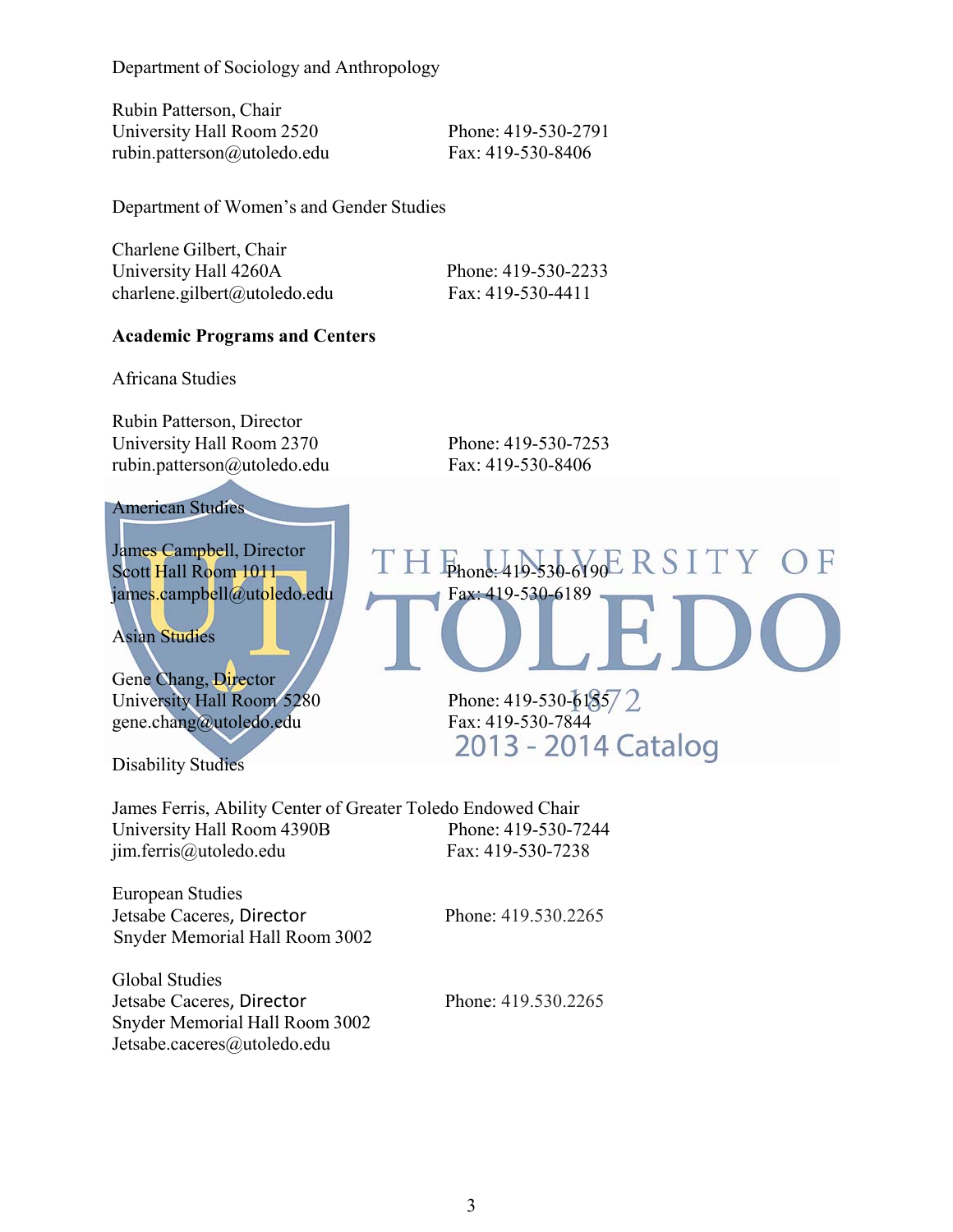#### Humanities

Ashley Pryor, Director 3000 Sullivan Hall Phone: 419-530-2635 ashley.pryor@utoledo.edu Fax: 419-530-6032

Law and Social Thought

Renee Heberle, Co-Director University Hall 2370 Phone: 419-530-7268 renee.heberle@utoledo.edu Fax: 419-530-4739

Jerry Van Hoy, Co-Director University Hall 2370 Phone 419-530-7268 jerry.vanhoy@utoledo.edu Fax: 419-530-4739

Middle East Studies

Gaby Semaan, Director Memorial Field House 2400N Phone: 419-530-2546 gaby.semaan@utoledo.edu

Religious Studies

John Sarnecki

Urban Studies

Center for Religious Understanding

Jeanine Diller, Director Scott Hall Room 1021 Phone: 419-530-6190 jeanine.diller@utoledo.edu Fax: 419-530-6189

## UNIVERSITY OF THE Scott Hall Room 1011 1 Phone: 419-530-6190 john.sarnecki@utoledo.edu Fax: 419-530-6189 1872

2013 - 2014 Catalog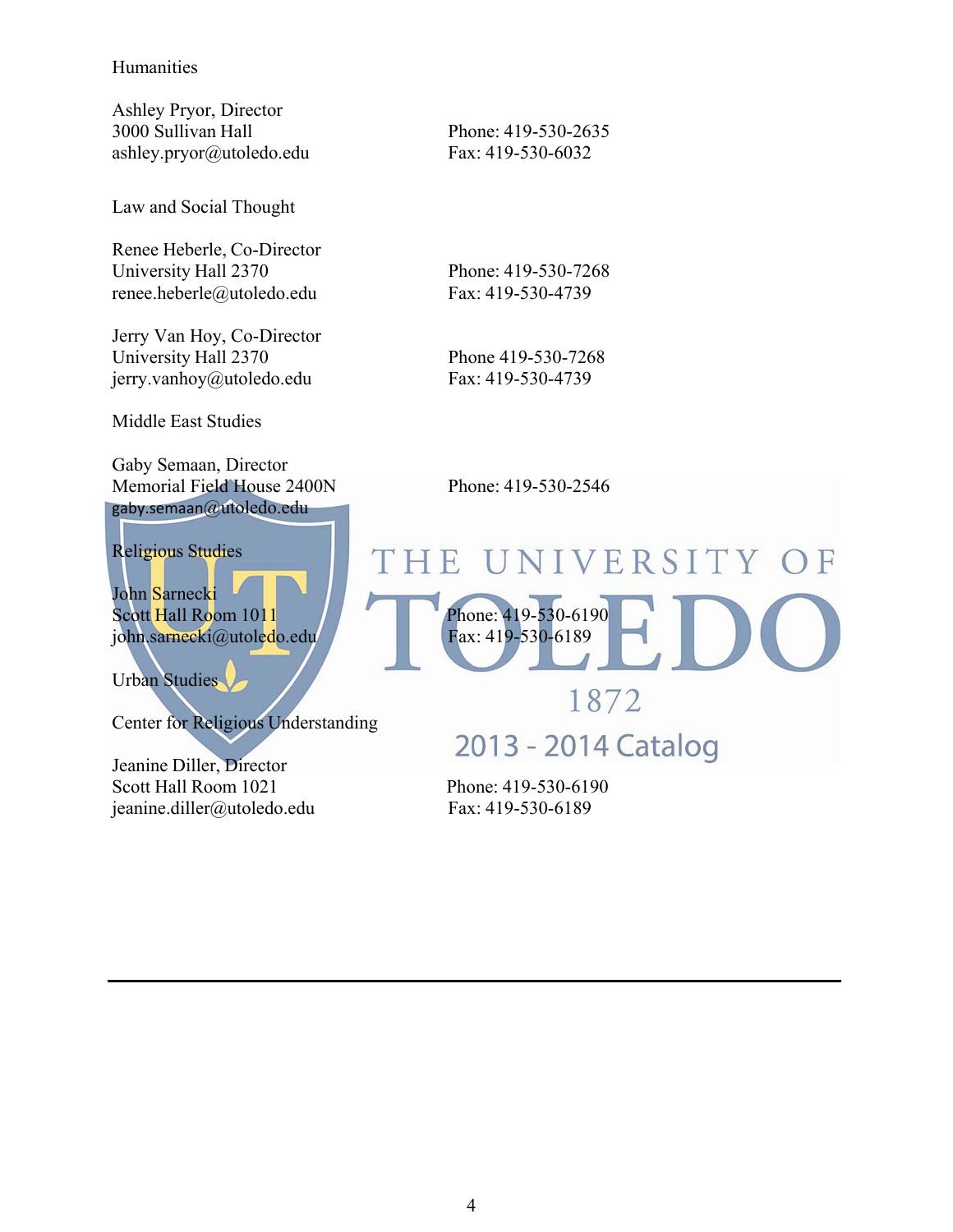#### **Mission Statement**

The College of Languages, Literature, and Social Sciences is dedicated to offering a rich and unified environment that is deftly responsive to change, student need, and higher education in the 21st century, to promoting the value of liberal education, to excelling in research in the liberal arts, humanities, social sciences, and interdisciplinary studies, and to outreach and engagement that serves the university, the global and local community, and the professions.

#### **Admission Policies**

New first-year students must (1) submit a college test score (ACT or SAT) and (2) have either a 2.5 high school GPA or ACT composite of 20 (or SAT combined reading and math score of 950) to be admitted to the College of Languages, Literature, and Social Sciences. Applicants not

meeting these standards will be admitted to the Department of Exploratory Studies in the College of Languages, Literature, and Social Sciences..

To be considered for admission to the pre-med, pre-dent and pre-vet programs, students will need a minimum high school cumulative GPA of 3.2 and an ACT composite score of 25 (or minimum SAT combined reading and math score of 1150). Students should also have successfully completed a minimum of three years of high school mathematics (algebra I, algebra II and geometry) and high school chemistry. Applicants not meeting these standards but meeting the Languages, Literature, and Social Sciences college admission standards will be admitted to the College of Languages, Literature, and Social Sciences degree program of their choice as BA (undecided) majors.

#### **Change of College**

Students in good standing (i.e., with a cumulative GPA of 2.0 or higher) who wish to change from another college of The University of Toledo to the College of Languages, Literature, and Social Sciences should make an appointment with a college Adviser in the College Student Services Office to discuss their transfer and have their academic records reviewed. External transfer course work previously evaluated by other UT colleges will be re-evaluated. All college requirements, including core, distributive, major and related requirements, must be fulfilled as specified in the catalog for the year in which the student enters the College of Languages, Literature, and Social Sciences. Credit restrictions and level requirements for College of Languages, Literature, and Social Science students will apply. Continuing UT students seeking admission to pre-medical, pre-dental and pre-veterinary programs must have a 3.0 cumulative college GPA and have completed CHEM 1090 or 1230 and MATH 1320 or higher with a B or better.

#### **Admission with Transfer Credit from Another Institution**

No more than 94 semester hours of credit earned at other institutions may apply toward a degree in the College of Languages, Literature, and Social Sciences. Course work from other institutions is accepted at the level at which the course was taught at that institution. Courses transferred from community, junior or technical colleges offering Associate degrees will not count toward the requirement of 32 credits at the 3000-4000 levels. Students with transfer credit are generally expected to fulfill all University and college course requirements for a degree in the College of Languages, Literature, and Social Sciences as specified in the catalog for the year in which they enter the College of Languages, Literature, and Social Sciences. In some cases, not all the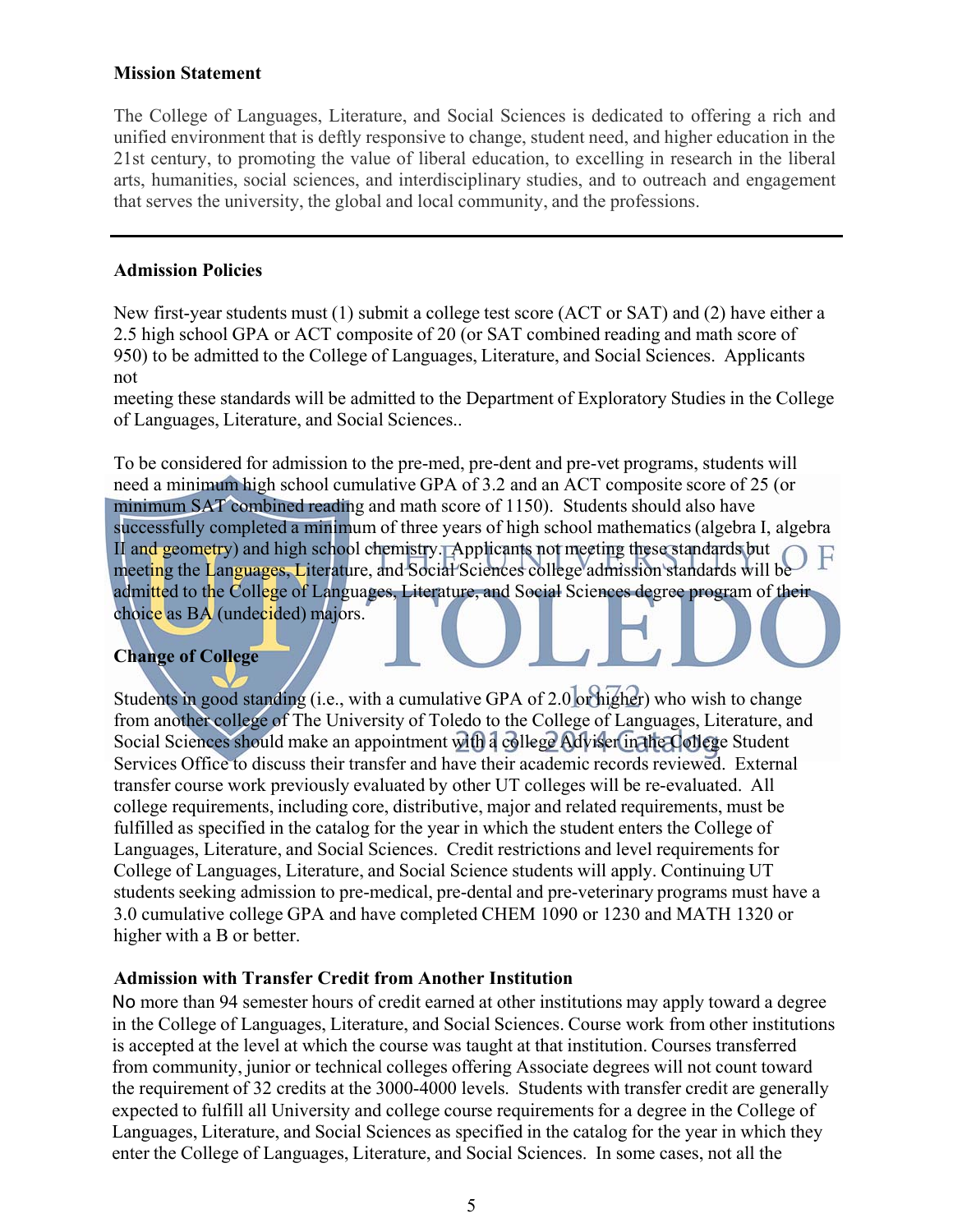credits that transfer into The University of Toledo will apply toward a degree in the College of Languages, Literature, and Social Sciences, e.g., developmental courses and excess credits in the major and in technical subjects. Transfers from other institutions shall take at least 30 semester hours at The University of Toledo, including 12 semester hours of work in their major field and 9 semester hours in their minor field, regardless of the number of hours transferred.

Students transferring to the University of Toledo in Spring 2007 or later, including transfer readmits, must meet minimum GPA requirements in their Languages, Literature, and Social Sciences majors and minors with both (1) the grades of all courses attempted at UT and (2) in a second calculation, the grades of all courses attempted at all institutions (including UT). The grades of all courses (from all institutions) that are used by those students to satisfy UT general education competency requirements must be used in the calculation of the UT general education GPA.

UT students who attend other institutions as guests or transient students in Fall 2008 or later must also meet minimum GPA requirements in their Languages, Literature, and Social Sciences majors and minors with (1) the grades of all courses attempted at UT and (2) in a second calculation, the grades of all courses attempted at all institutions (including UT). For students admitted prior to Fall 2012, the grades of all courses (from all institutions) that are used by those students to satisfy UT Core requirements must be used in the calculation of the UT Core GPA. For students admitted Fall 2012 or later, grades of all courses used to satisfy general education competency and distribute requirements must be used.

ERSI F H, For the purposes of meeting minimum cumulative GPAs in a student's LLSS major(s) and/or minor(s) and the general education competency and distributive requirements, the grades of all courses attempted at all institutions will be included in the GPA calculation(s). Note: Due to technological limitations of UT's current Degree Audit Reporting System, Degree Audit GPA calculations for students who have taken courses at other institutions may not be accurate. Consult a college staff Adviser if you have questions.  $872$ 

Transfer students should note that The University of Toledo will include all course work taken at all institutions of higher education in the calculation to determine if a student will graduate with honors. All college course work ever taken is computed in determining eligibility for graduation with honors, although no student will be awarded a level of honors above that indicated by The University of Toledo cumulative grade point average (GPA). Note: The University of Toledo requires a minimum of 30 semester hours of standard letter graded courses from UT in order to qualify for graduation with honors.

An applicant who has undertaken courses at a regionally accredited college or university and who submits through the Office of Undergraduate Admission for Adult, Transfer and International Students an official transcript listing courses and grades and giving evidence of good standing will be admitted to the College of Languages, Literature, and Social Sciences, provided the student has maintained a minimum GPA of 2.0 on a 4.0 scale.

Exceptions to this minimum admission requirement for academic majors are rarely made and require the applicant to demonstrate, in a written petition to the committee on academic standing, that there are special circumstances that warrant waiver of the requirement. Approval of the petition is not automatic, and those students who are admitted by petition will be placed on special probationary status and must meet certain conditions to remain enrolled.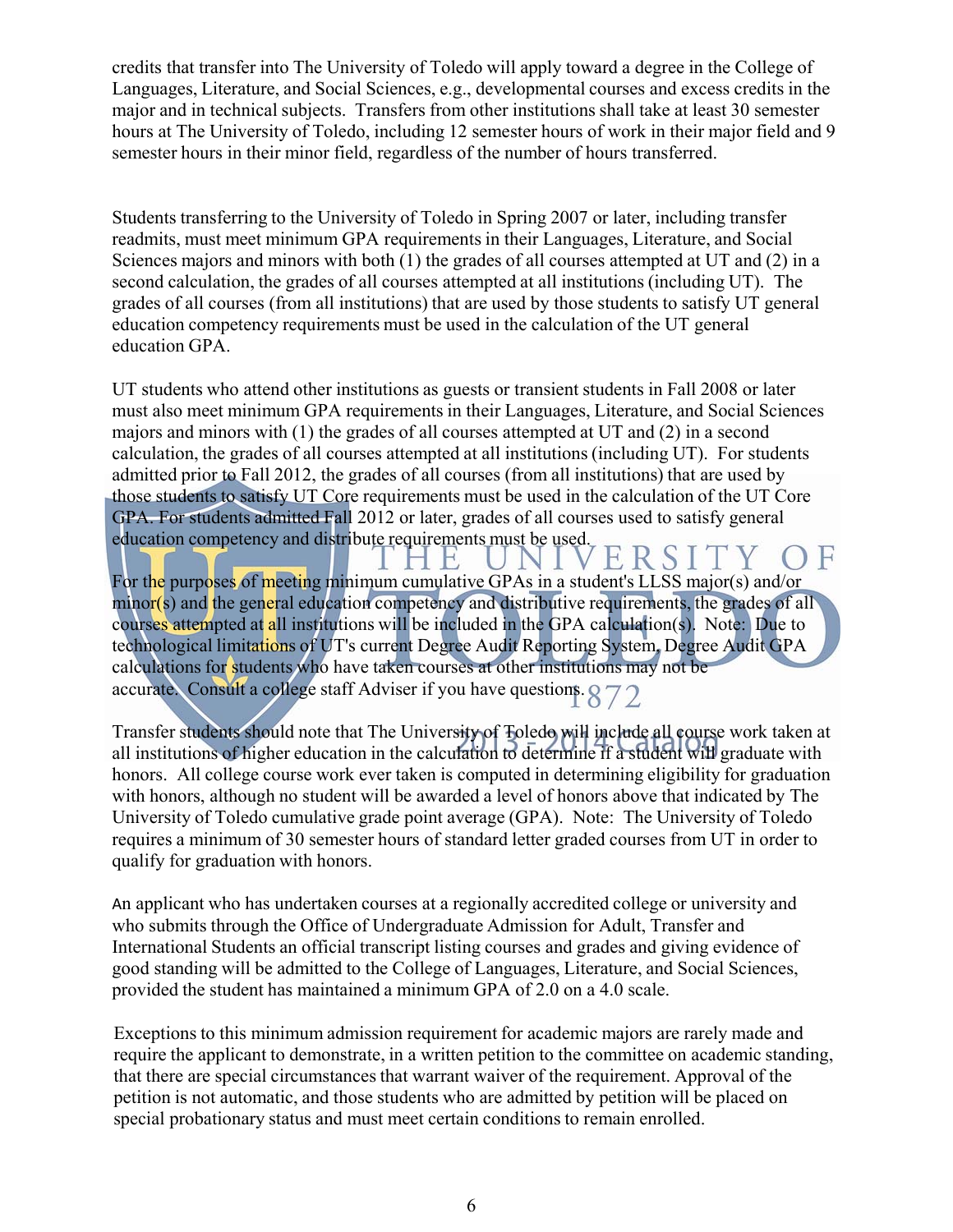If the college from which the applicant transfers lacks proper accreditation, the student may be denied transfer credit on the basis of the transcript, but may be allowed to obtain credit by passing advanced standing examinations with at least a C grade. Official transcripts of records from all schools previously attended must be on file with the Office of Undergraduate Admission for Adult, Transfer and International Students before the student will be permitted to register.

#### **A Second Degree at The University of Toledo**

A student earning a first degree at The University of Toledo may earn a second bachelor's degree in the College of Languages, Literature, and Social Sciences by taking a minimum of 20 additional semester hours and satisfying all requirements for both degrees. The student must take the additional 20 hours in College of Languages, Literature, and Social Sciences course work, unless the student's major department requires course work outside the college to satisfy major or related requirements. An undergraduate with a degree from another institution is considered a transfer student. Such a student is then considered a candidate for a second degree. See requirements for admission with transfer credit from another institution.

#### **Requirements for Students with an Associate's Degree**

Students holding an Associate of Arts or Associate of Science degree from an accredited college are encouraged to enroll in the College of Languages, Literature, and Social Sciences and, in many instances, may expect to earn an appropriate baccalaureate upon completion of two years of full-time study. Students with an Associate's degree in a technical program will likely require more time to complete a bachelor's degree. The following regulations apply:

• Students must complete the equivalent of the specified University and college general education and distributive requirements for a bachelor's degree.

In all baccalaureate programs, a minimum of 64 hours must be taken at the 2000 to 4000 levels; of these, a minimum of 32 hours must be taken at the 3000 to 4000 levels in baccalaureate degree - granting colleges. Course work from other institutions is accepted at the level at which the course was taught at that institution. 2013 - 2014 Catalog

• Students may enroll in any departmental, interdepartmental or interdisciplinary program for which they meet the admission criteria. All of the usual major and related area requirements must be fulfilled as specified in the catalog for the year in which the student entered the College of Languages, Literature, and Social Sciences.

• For students with an Associate's degree in a technical program, no more than six additional hours of credit outside the college may apply toward graduation.

#### **Readmission of Former Arts and Sciences or College of Languages, Literature, and Social Sciences Students**

Students who have withdrawn from the former College of Arts and Sciences or the College of Languages, Literature, and Social Sciences and The University of Toledo and have not attended any other institution in the interim may be readmitted, provided they were eligible to continue enrollment in the college at the time they discontinued attendance. Such students should readmit at the College Student Services Office. Students who have been suspended from the former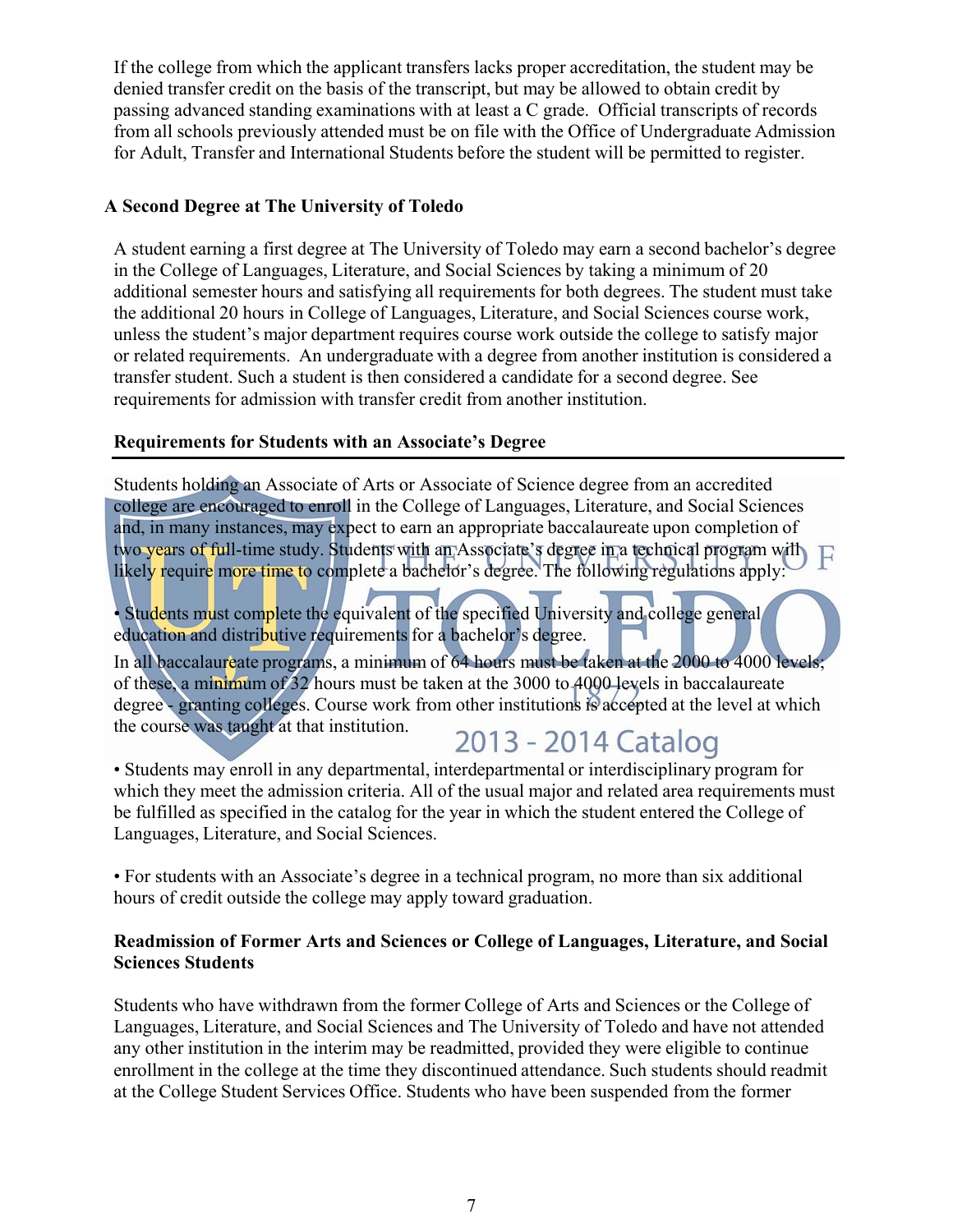College of Arts and Sciences or the College of Languages, Literature, and Social Sciences must submit a written letter of petition. Students who readmit after more than 12 consecutive months' absence must comply with existing college requirements at the time of readmission.

#### **Academic Policies**

Refer to UT Policy website (http://www.utoledo.edu/policies/) for academic policies that apply to all students.

#### **Academic Advising**

Academic advising is a process intended to help students derive as many benefits as possible from their education. This occurs when Advisers help students develop and reach academic and career goals. While the ultimate responsibility for making personal and educational decisions rests with the student, Advisers assist by helping to identify and assess alternatives and the consequences of decisions. Advising can be much more than selecting courses. The more frequently students arrange to meet with their Advisers, the better their needs can be served. New students, transfer students, students changing colleges, and continuing general studies students are advised in the College of Languages, Literature, and Social Sciences Student Services Office, University Hall Room 3000, by college staff Advisers. Students with declared majors and/or minors are advised by departmental major or program Advisers, faculty who provide general information as well as more specialized information about majors and minor programs, departmental course offerings, and career and graduate opportunities. They help students select courses for general, major, related, and other requirements. Students in the Jesup Scott Honors College and those seeking more than one major or degree, a minor, or admission to professional school should meet periodically with one or more additional Advisers. A complete list of academic Advisers is available on the College website or in the College office.

## 1872

#### **Student Responsibilities**

## 2013 - 2014 Catalog

Students are responsible for correctly selecting courses for their programs of study each semester and for fulfilling all degree requirements. Although Advisers will assist wherever possible, the final responsibility rests with the student. Students are expected to make sure that they are fulfilling all degree requirements, as published in the issue of the catalog of the former College of Arts and Sciences or the College of Languages, Literature, and Social Sciences under which they entered. Students who have been out of the former College of Arts and Sciences or the College of Languages, Literature, and Social Sciences for 12 consecutive months are responsible for the requirements in the University catalog under which they reenter.

#### **Transcripts and Degree Audit Reports**

A transcript is a complete chronological list of a student's academic course work (including all courses attempted and grades earned). It does not show how specific courses apply or do not apply to University and college requirements as stipulated in this catalog. For example, developmental, excess technical, non-repeatable and certain other courses are not counted toward minimum credits for degrees, but appear on transcripts.

The Degree Audit Report (DAR) details all requirements applicable to a student's academic program (degree, major, minor) and applies the student's courses on the transcript (including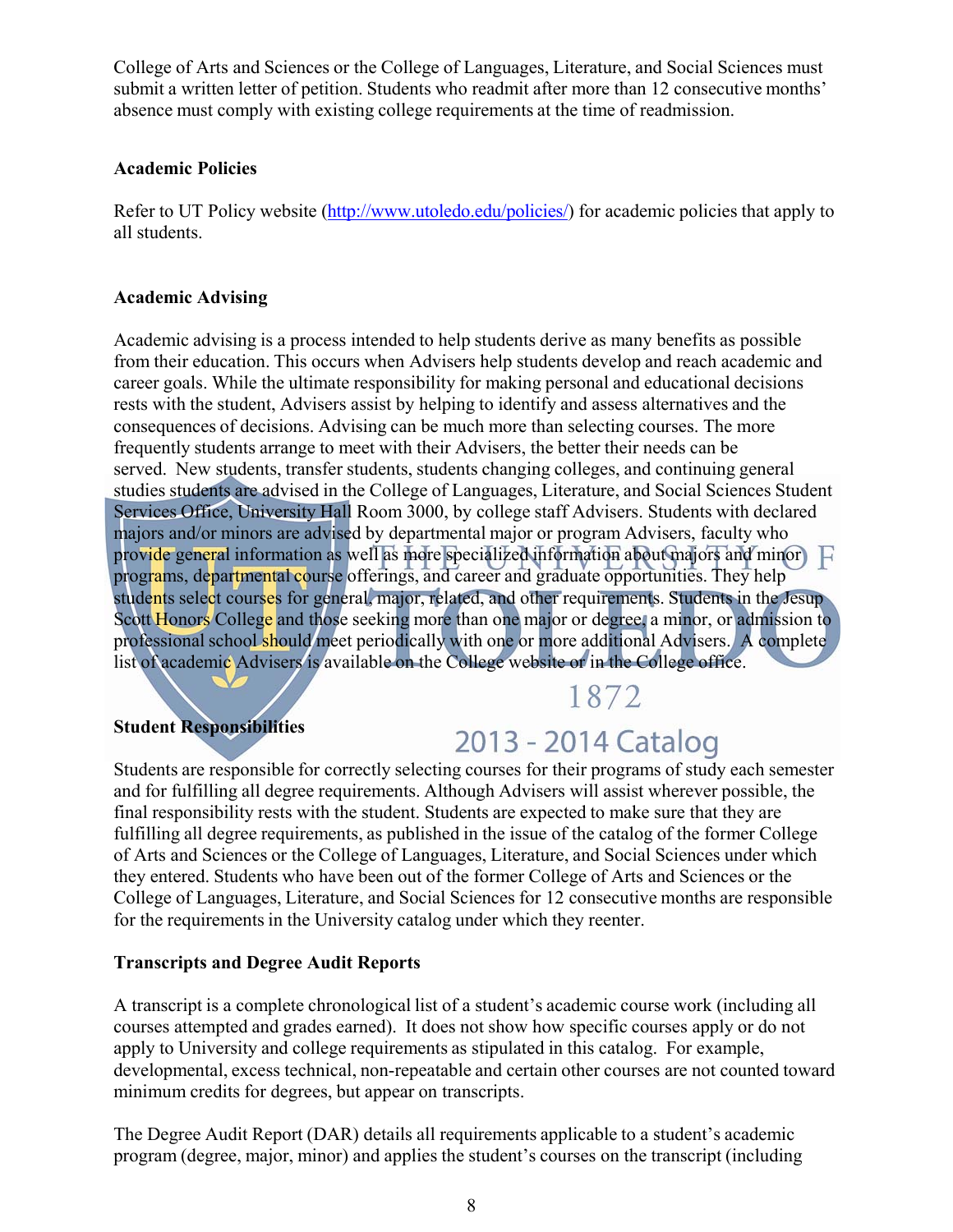transfer credit) to those requirements. The DAR should be used to identify requirements remaining when all registered courses are completed. The College of Languages, Literature, and Social Sciences Student Services Office (UH Room 3000) will provide an unofficial transcript and DAR to a College of Languages, Literature, and Social Sciences student presenting a picture ID. Students also may view their transcript and DAR through the myUT portal with Student Self-Service.

#### **Declaring or Changing a Major or Minor**

To declare a major or minor or change one previously declared, students must fill out a form that is available in the College Student Services Office. Once students admitted as Exploratory Students have chosen a major, they must see an academic adviser in the college that houses the major and complete the change of college forms.

#### **Sequence of Courses**

There is no single prescribed sequence of courses, except that all first-year students should take LLSS 1000 Orientation, College Composition I and II, and any developmental courses required on the basis of placement testing and/or high school deficiencies. Students should consult the later sections of the catalog devoted to programs of study and course offerings, and they should review their programs with their academic Advisers to ensure they complete courses in the proper sequences. In addition, students should use their Degree Audit Reports to track their progress. **HE UNIVERSIT** 

Students majoring in the areas of humanities and social sciences are expected to defer most of their major work until the junior and senior years, except for courses prerequisite to the 3000 and 4000 level courses in their fields. Outside the major, during the first two years, they should be sure to take those courses in the general requirements that are prerequisite to courses they wish to take as juniors and seniors.

### **Study Abroad or Study Away**

## 1872

Students who plan to study abroad or away must be sure that their proposed course of study is properly accredited. Its academic acceptability should be verified by the college before departure. Students also should ascertain in advance from their Advisers whether the course work will count toward their general requirements, majors, or related areas or only be regarded as elective. Credit for foreign language study is subject to the approval and recommendation of the department of foreign languages.

Information about study abroad programs is generally available from Advisers in many college programs and departments and from the Center for International Studies and Programs, Snyder Memorial, suite 1000..

#### **Transient (Guest) Enrollment at Another Institution**

College of Languages, Literature, and Social Sciences students must have advance permission both to enroll elsewhere as a guest and to take specific courses. The Transient Student form for this purpose is available in the College Student Services Office and on the college website. Students enrolling without permission will be considered transfer readmits upon their return to UT. LLSS students enrolled as transients or guests at another institution must submit an official transcript to the UT Office of Admission at the conclusion of the enrolled term. Grades of all courses attempted in the major, minor, and UT Core will be used in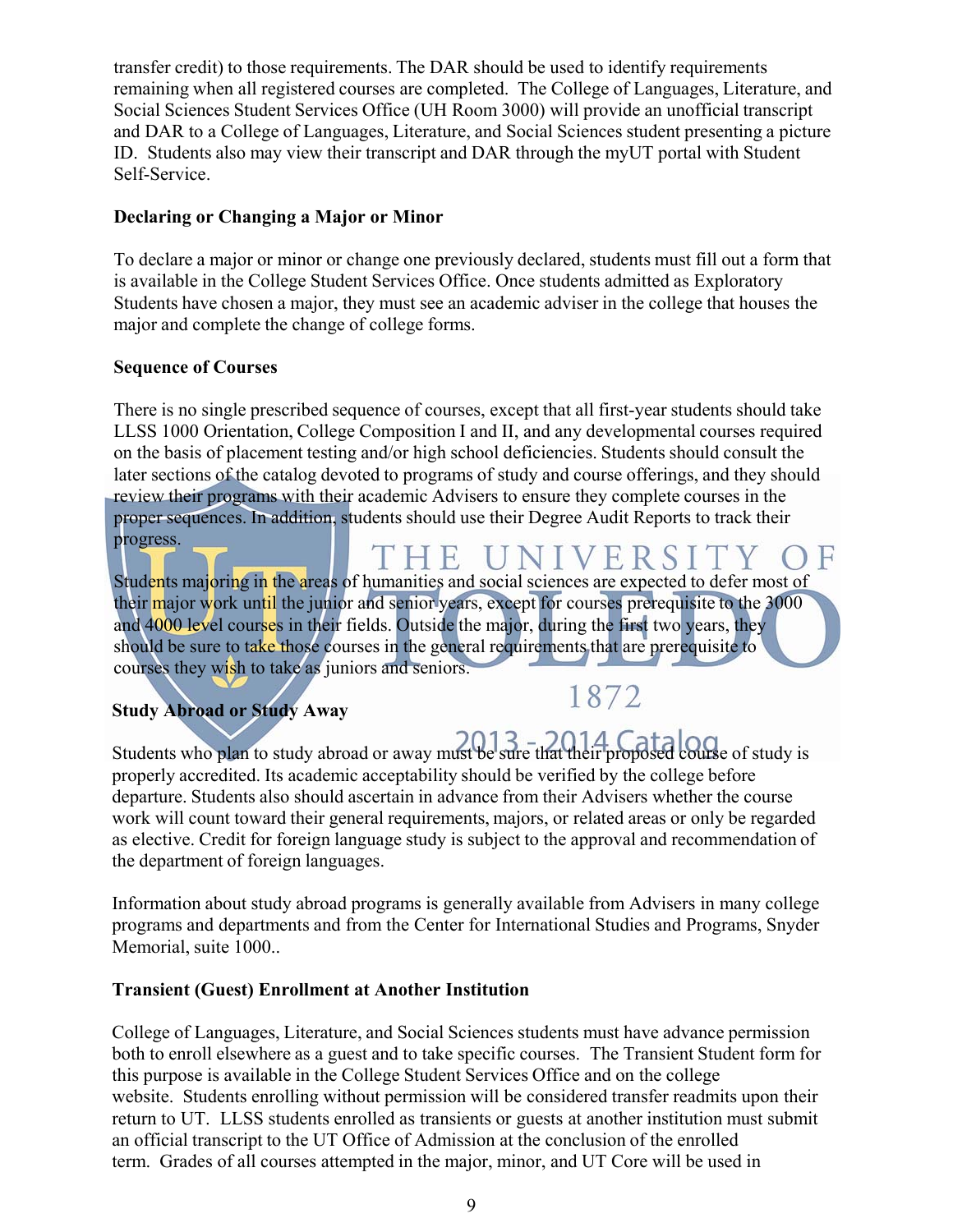cumulative GPA calculations for students admitted prior to Fall 2012. For students admitted Fall 2012 or later, the second calculation will be based on all courses attempted in the major, minor, and general education competency requirements.

#### **GPA Recalculation for Repeated Courses**

The College of Languages, Literature, and Social Sciences permits a maximum of 12 semester hours or the equivalent of 18 quarter hours of course work to be deleted from the GPA calculation. Students who have had their GPAs recomputed under the Academic Forgiveness Policy are not eligible for grade deletions. Criteria governing GPA recalculation are given in the General Section of this catalog. Students should check with the College Student Services Office for more specific information on this policy. Students may not use repeat courses taken at other institutions to qualify for a GPA recalculation.

#### **Withdrawal Policy** (W, IW, DR Grades)

The number of credit hours of W, IW and DR is limited to 22 hours for all undergraduate students in degree programs in the College of Languages, Literature, and Social Sciences. Once a student has accumulated 22 hours of W, IW or DR, further withdrawals will be counted as F's in computation of the student's GPA for purposes of probation or suspension. In addition, students who receive financial aid risk the loss of financial aid if they accumulate excessive hours of W, IW and DR.

Students who transfer into the College of Languages, Literature, and Social Sciences from another college at The University of Toledo will bring with them the number of W's, IW's and F DR's accumulated in their previous work.

**Note**: Assignment of the IW and DR grades has been discontinued. A student wanting to be withdrawn from a course must file a petition in the Registrar's Office by the deadline in the term of enrollment.

## 1872

#### **Academic Probation**

A student whose cumulative GPA is less than  $2013 - 2014$  Catalog<br>A student whose cumulative GPA is less than 2.0 is automatically placed on probation until a 2.0 cumulative GPA is achieved (See Withdrawal Policy above). It is recommended that a student on probation not enroll for more than 12 to 14 credits.

#### **Academic Suspension**

Academic suspension means that a student is prohibited from registering at The University of Toledo for a period of at least one semester. Students are subject to academic suspension if their GPA falls below the minimum GPA listed below or if they fail to make sufficient progress toward attainment of the degree. (See Withdrawal Policy). Students may remove Incompletes while under suspension.

A student is subject to academic suspension if the cumulative GPA is less than:

- 1.0 for 10 to 19 hours attempted
- 1.5 for 20 to 29 hours attempted
- 1.7 for 30 to 39 hours attempted
- 1.8 for 40 to 49 hours attempted
- 1.9 for 50 to 59 hours attempted
- 2.0 for 60 or more hours attempted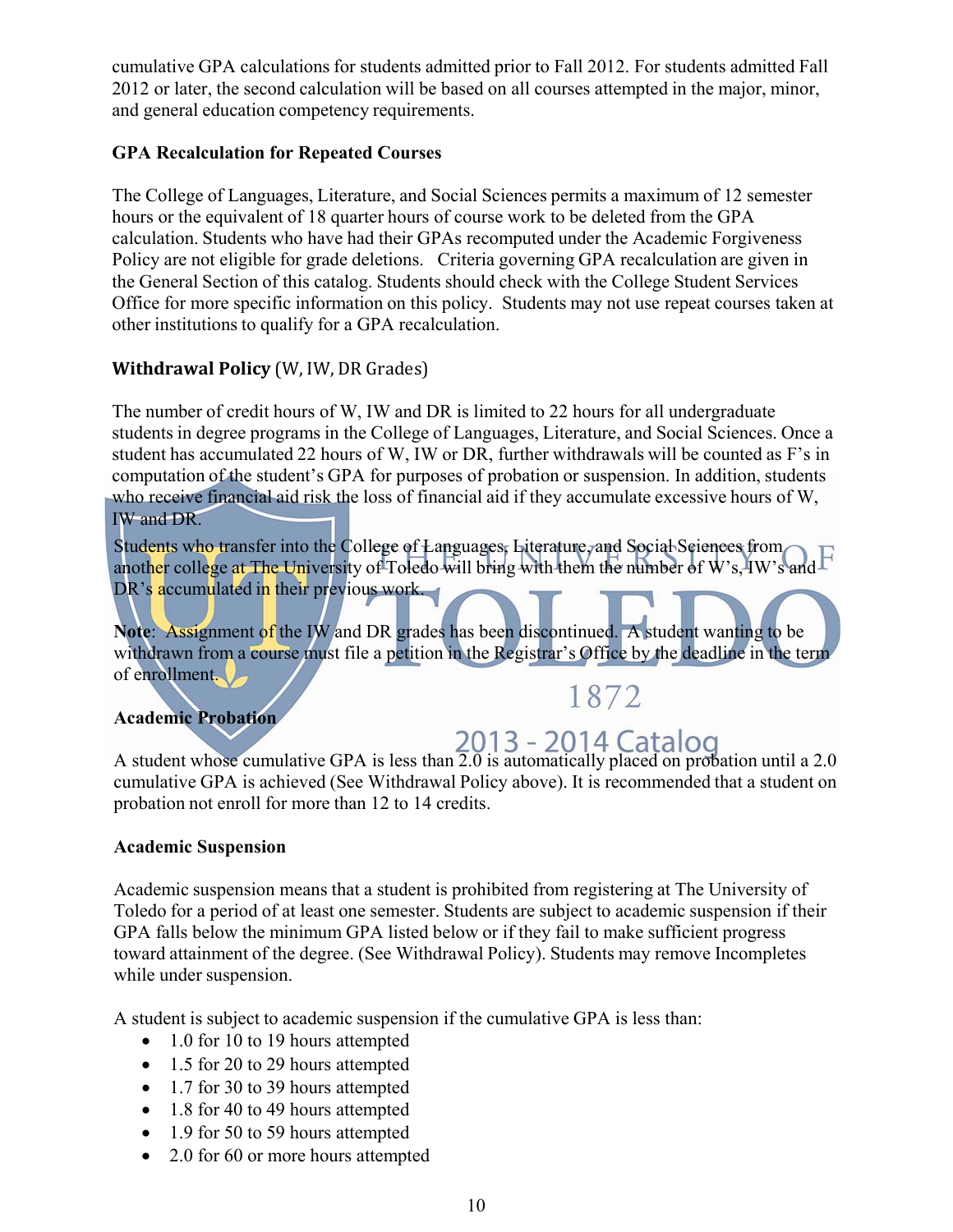After accumulating 60 credit hours without suspension, a student may be suspended if the cumulative GPA falls below 2.0 for two consecutive semesters.

#### **Trial Readmission Policy**

After the required suspension period, a student may petition for readmission to the College of Languages, Literature, and Social Sciences committee on academic standing.(See http://www.utoledo.edu/llss/des/iarp.html for form). The petition must be received at least one month before the beginning of the semester in which the student wishes to readmit. If the petition is accepted, the college committee will determine the terms of the conditional registration agreement, under which the student will be permitted to re-enroll. Suspended students who are granted readmission must maintain the designated GPA for each semester thereafter and meet the conditions of their readmission agreement. Students failing to meet these conditions are subject to a one-year suspension.

#### **Dismissal Policy**

Students who fail to meet the conditions for readmission after their second suspension are subject to dismissal and are not eligible for readmission to the College of Languages, Literature, and Social Sciences for at least three years. *Refer to the General Section of this catalog for information on the Academic Forgiveness Policy.*

#### **Academic Grievance**

THE UNIVERSITY OF

A student has the responsibility and right to call to the attention of an instructor any grade that the student believes to be in error or unfair. A student may appeal the decision of the instructor, in order, to the department Chair, the Dean, then to the college appeals committee if the problem is not resolved. If the problem is not resolved at the college level, the student may appeal to the student grievance council (*See also The University of Toledo Student Handbook*). A student must begin the appeals process no later than the end of the semester following the one in which the grievance arose.

## 2013 - 2014 Catalog

#### **Statement on Academic Dishonesty**

A student found to be academically dishonest by a faculty member may appeal, in order, to the department Chair, the Dean, the college appeals committee and the University student grievance council. The procedures for making an appeal to the student grievance council may be found in The University of Toledo Student Handbook. *Refer to the General Section of this catalog for the policy statement on academic dishonesty*.

#### **College Level Examination Program (CLEP)**

The College of Languages, Literature, and Social Sciences will accept a maximum of 21 semester hours of CLEP through successful completion of the four general examinations. Additional credit may be earned through satisfactory scores on individual subject examinations. Required minimum scores and credits awarded are as follows: **General Examinations**

**Humanities:** For a score of 50, a student will receive six hours credit for College of Languages, Literature, and Social Sciences distributive requirements in the humanities.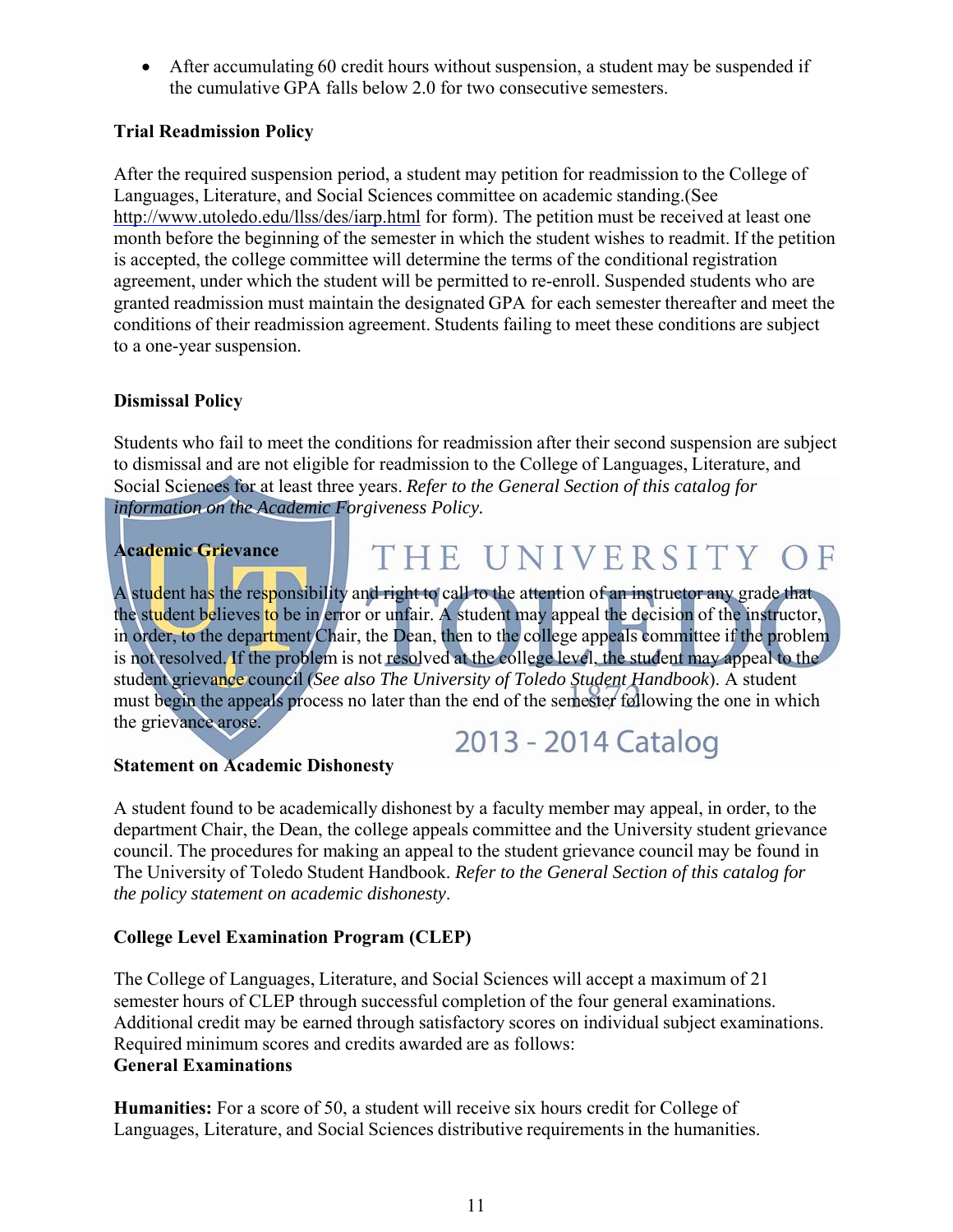**College mathematics:** For a score of 65, a student will receive three hours credit for MATH 1180.

**Natural sciences:** For a score of 50, a student will receive six hours credit for College of Languages, Literature, and Social Sciences distributive requirements in the natural sciences.

**Social sciences and history:** For a score of 50, a student will receive six hours credit for College of Languages, Literature, and Sciences distributive requirements in the social sciences.

#### **Subject Examinations**

**American government:** For a score of 50, a student will receive three hours credit for PSC 1200.

**Biology:** For a score of 50, a student will receive three hours credit for BIOL 1120.

**Calculus:** For a score of 65, a student will receive four hours credit for MATH 1850.

**Chemistry:** For a score of 50, a student will receive eight hours credit for CHEM 1230 and CHEM 1240.

**College algebra:** For a score of 65, a student will receive three hours credit for MATH 1320.

**French language:** For a score of 50, a student will receive four hours credit for FREN 1500. For a score of 62, a student will receive seven hours credit for FREN 1500 and FREN 2140.

**German language:** For a score of 50, a student will receive four hours credit for GERM 1500. For a score of 62, a student will receive seven hours credit for GERM 1500 and GERM 2140.

**Human growth and development:** For a score of 50, a student will receive three hours of credit for PSY 2510. for PSY 2510.

**Introductory psychology**: For a score of 50, a student will receive three hours of credit for PSY 1010.

**Introductory Sociology**: For a score of 50, a student will receive three hours credit for SOC 1010.

**Pre-calculus**: For a score of 65, a student will receive four hours of credit for MATH 1340.

**Principles of macroeconomics:** For a score of 50, a student will receive three hours credit for ECON 1150.

**Principles of microeconomics:** For a score of 50, a student will receive three hours credit for ECON 1200.

**Spanish language:** For a score of 50, a student will receive four hours credit for SPAN 1500. For a score of 66, a student will receive seven hours of credit for SPAN 1500 and SPAN 2140.

#### **Advanced Placement Program**

Refer to the College of Languages, Literature, and Social Sciences programs of study section for specific information on minimum scores and credits awarded for Advanced Placement examinations administered b the College Board Advanced Placement Program.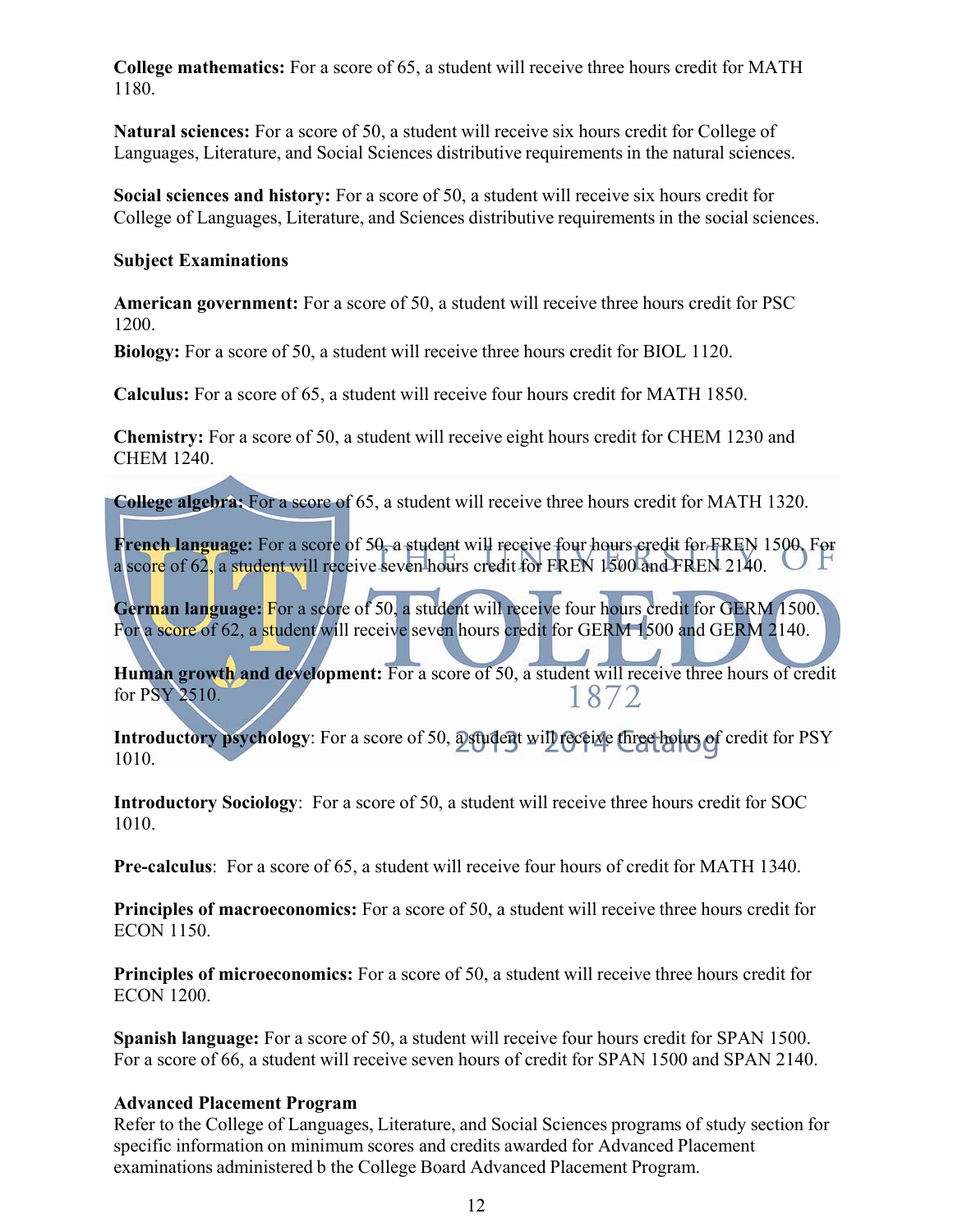#### **Pass/No Credit Option**

Refer to the General Section of this catalog for an explanation of the pass/no credit grading option. Refer to programs of study in the College of Languages, Literature, and Social Sciences section of this catalog for the limitations on pass/no credit grading in effect for different majors. Undecided students, as a general rule, should not elect pass/no credit grading in major-level courses.

#### **Graduation Evaluation Requirements**

Two or three semesters before a student intends to graduate, the student and the student's major Adviser must complete a Graduation Progress Evaluation. This process is initiated by the student. Students with more than one major or one or more minors must be evaluated for the completion of each major and minor. Detailed instructions on the Graduation Progress Evaluation and graduation procedures are available at the college services website.

#### **Field Experience/Internship**

Policies and procedures for incorporating field experiences or internships in academic programs vary from major to major. Some majors require a field experience or internship; for other majors, they are optional. Students should seek information from their major departments and obtain advance approval for all field experiences or internships.

THE UNIVERSITY

## **Degree Requirements**

**A. Grade Point Averages**

A cumulative grade point average (GPA) reflects all grades earned, including grades of F and grades in repeated courses. Candidates must earn a minimum overall cumulative GPA of C (that is, a 2.0 GPA on a 4.0 scale) for all UT course work. In addition, candidates must earn a minimum cumulative GPA of C in the major, minor (optional) and UT general education competency and distributive requirements with the grades of all courses attempted at all institutions included in the GPA calculation. Some programs require a higher GPA in the major. *Refer to the General Section of this catalog for information on grade deletions and academic forgiveness.*

#### **B. Residency Requirement**

Students transferring from other institutions must earn at least 30 hours of credit at The University of Toledo; at least 12 of these must be in the major area, and for students pursuing a minor, at least 9 hours must be earned at The University of Toledo. Full-time students must take their last semester, and part-time students their last 12 hours, in residence, unless alternative arrangements have been made in advance with the Dean of the College of Languages, Literature, and Social Sciences.

#### **C. Credit Hours and Levels**

1. Students must complete a minimum of 124 hours of course work that must include the University and college general education competency and distributive requirements, and either an area of concentration (major) and course work related to the major, or an interdisciplinary program.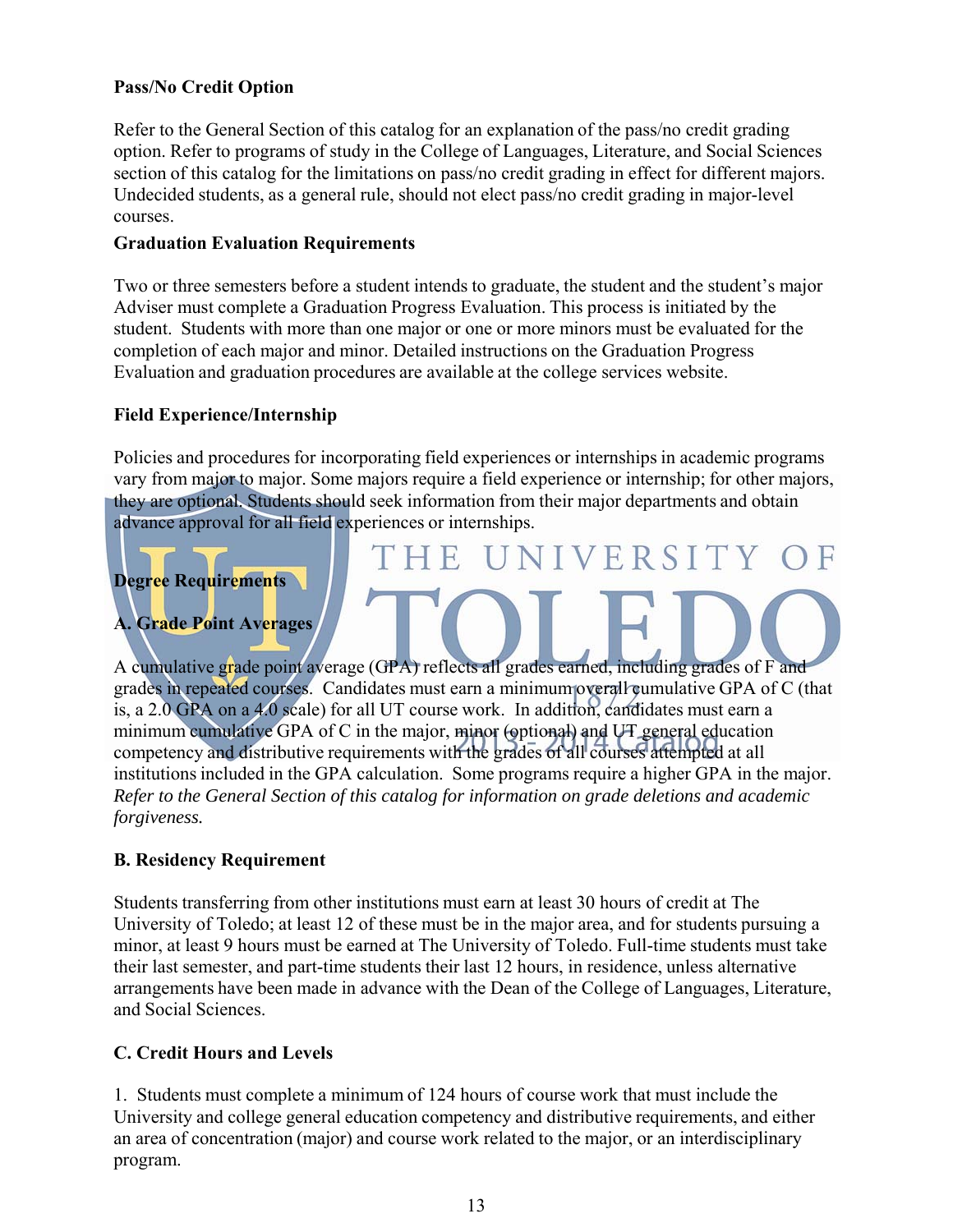2. In all baccalaureate programs, a minimum of 64 hours must be taken at the 2000 to 4000 levels; of these a minimum of 32 hours must be taken at the 3000 to 4000 levels. (Courses transferred from community, junior or technical colleges offering Associate degrees will not count toward the 3000-4000 level requirement.)

3. Students are cautioned to make use of their degree audit and review remaining requirements with their Adviser before every registration in order to make progress toward completion of their requirements in an orderly, timely manner.

4. Insofar as a student can complete the basic courses and the courses required for a chosen major (as outlined in sections E - K below) in fewer than the 124 hours required for a degree, the student must choose elective courses to complete the total of 124 hours, subject to the restrictions outlined below.

#### **D. Credit Restrictions**

Total earned hours shown on a student's transcript may not all be applicable to the minimum 124 credits required for a degree, as follows:

1. Students with entrance deficiencies in mathematics and other students who are required or choose to take developmental course work will need to complete additional hours.

2. No more than four hours of credit in performing ensembles (MUS 3010/3190) will apply toward the degree toward the degree. IHE T NI

3. No courses in typing, shorthand or keyboarding will apply toward the degree.

4. No more than two hours in skill courses in physical education or recreation courses at the 1000 level will apply toward the degree.

5. No more than two hours in Student Leadership Development I and II will apply toward the 2013 - 2014 Catalog degree.

6. Restriction on technical electives – no more than 15 hours of credit earned in colleges other than the College of Languages, Literature, and Social Sciences, either at The University of Toledo or elsewhere, will apply toward the degree. Exceptions to this restriction may be approved by the student's department in cases where technical courses are determined by departments to satisfy related requirements. In addition, College of Languages, Literature, and Social Sciences students taking a business minor will be permitted to take 21 hours of business courses. However, no additional technical electives beyond these 21 hours will apply to the degree.

7. Duplicate credit – except for courses identified as repeatable courses, students will not receive credit for repeated courses (taking the same course twice), whether taken at The University of Toledo or elsewhere.

8. The college reserves the right to deny credit for other specific courses (including most SKLS and some AL courses) and for blanket technical credit not applicable to a student's specific program.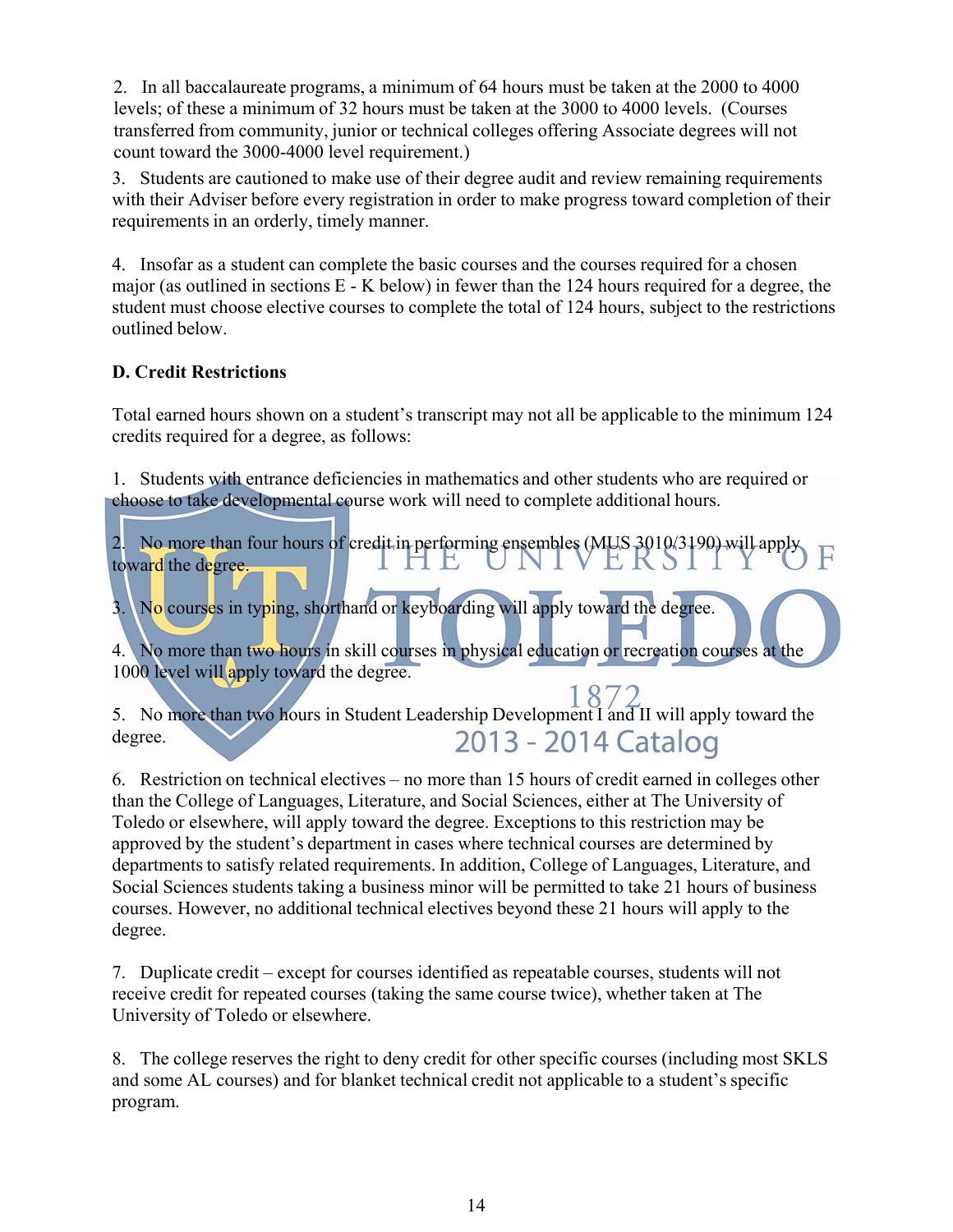#### **E. University General Education Competency and Distributive Requirements**

Students earning baccalaureates in all colleges and programs are required to complete between 27 and 30 credit hours of courses that comprise the general education competency and distributive requirements. Those courses are distributed in the areas of English composition, humanities/fine arts, social sciences, natural sciences and mathematics, and multicultural studies (see the General Section of this catalog for details). Some colleges and programs require courses in these areas above those required to fulfill University Core requirements. Students should contact their academic department or college office for specific details.

#### **F. Orientation (LS 1000) – 1 hour**

All new first-year students are required to take LS1000 Orientation. The course is optional for transfer students.

#### **G. Languages, Literature, and Social Sciences Skill Areas Requirements**

1. **English Composition** (University of Toledo core and College of Languages, Literature, and Social Sciences requirement) – 6 hours. Students must pass Composition I and Composition II with a grade of C or better.

a. Native speakers track (for students for whom English is a first language).

#### **ENGL 1110 – 3 hours**

College Composition I Students may complete this course either in a traditional class setting or in the Writing Studio. See class description.  $\Gamma$ N1 VERSITY

#### **ENGL 1130 (or 1140 or 1150) – 3 hours** College Composition II

b. Nonnative speakers track (for students for whom English is a second language) Students will take an English placement test to determine appropriate level.

**ENGL 1020 – 3 hours**

1872 Writing and Grammar for English as a Second Language

#### **ENGL 1110 – 3 hours**

Composition I Note: Non-native speakers of English should choose an ESL designated section of ENGL1110.

#### **ENGL 1130 (or 1140 or 1150) – 3 hours**

Composition II (A maximum of three hours of ENGL 1020 and ENGL 1120 will count toward the degree.)

#### 2**. Mathematics**

Students are placed into mathematics courses by ACT scores or placement tests. **Mathematics 1180** (UT core and College of Languages, Literature, and Social Sciences requirement) – 3 hours (may replace with any mathematics course greater than MATH 1180, except MATH 2280).

#### 3. **Foreign Languages** Students are placed into foreign language courses through placement testing.

College of Languages, Literature, and Social Sciences requirement – 0 to 14 hours (foreign languages 1110, 1120, 1500, 2140, 2150). Every student is required to demonstrate proficiency in a single foreign language (Arabic, Chinese, French, German, Japanese, Latin or Spanish) through the intermediate (foreign languages 2150) level by successfully completing a foreign language course at this level or by achieving an appropriate score on a proficiency/ placement test administered by the department of foreign languages that reflects the equivalent.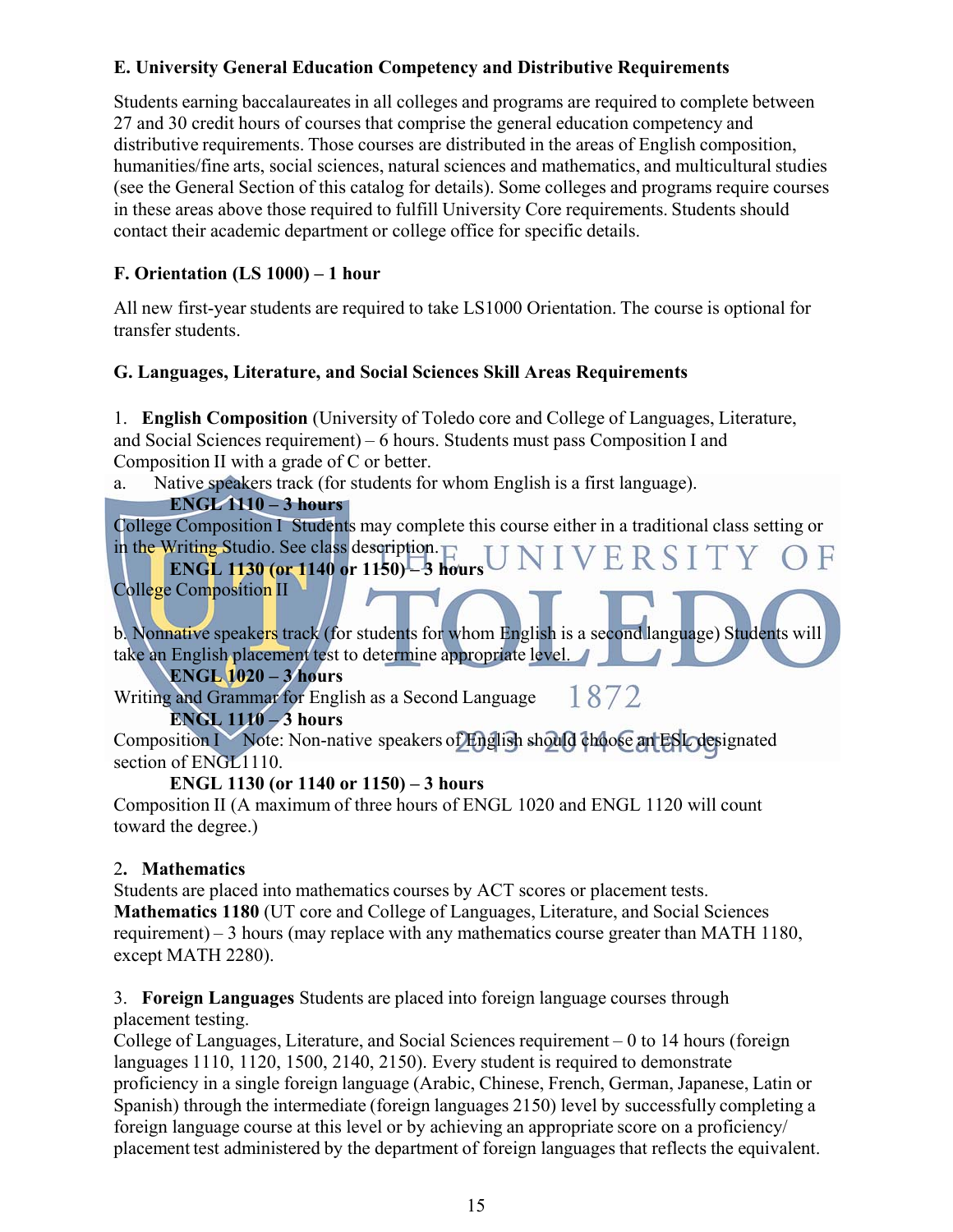Students beginning a foreign language should enroll in their chosen language at the elementary 1110 level and take four semesters of foreign language. Those continuing a foreign language or attempting to demonstrate competency by examination should take a proficiency/placement test. Students with two or more years of French, German or Spanish in high school who place below an intermediate course may enroll in an intensive review course (foreign languages 1500) that covers the material in the first two semesters (foreign languages 1110 and 1120), and then complete the second-year courses (foreign languages 2140 and 2150).

#### **H. Languages, Literature, and Social Sciences Distributive Requirements**

Students should consult with their Advisers in selecting courses that will meet distributive requirements. With their Adviser's approval, students may select higher-level courses for which they have the prerequisites. With careful planning, students will be able to satisfy UT Core Curriculum and College of Languages, Literature, and Social Sciences requirements by taking the minimum required hours. A student may take no more than two courses (or two courses and one lab for natural sciences) under each departmental code in satisfying the general education distributive requirements.

**I. Humanities and Fine Arts** UT general education competency and distributive requirement is two courses for six hours; College of Languages, Literature, and Social Sciences requires nine to 15 hours, depending on student's major. Students not majoring in the humanities or fine arts will take five courses (15 hours) in the humanities in addition to those taken to meet the English composition and foreign language requirements. Students majoring in the humanities or fine arts will be required to complete one history course, one literature course and one fine arts course. Students may select humanities courses that also will satisfy a UT general education distributive humanities or multicultural requirement.

**Required Courses** (for all majors) – 9 hours (see suggested courses listed below): **English Literature** – 3 hours 1872 History – 3 hours

Fine Arts – 3 hours (course must be an appreciation or theory course, not a studio or skills course)

**Electives** (for students not majoring in humanities or fine arts) – two courses for 6 hours

Students may select courses from art, art history, communication, English, film, foreign languages (courses higher than 2150 or culture courses 1080 and 1090, or a second foreign language), history, humanities, music, philosophy, religious studies and theatre.

Among the courses with minimal or no prerequisites are the following: ARTH 1500; CLC 1010; COMM 1010, 2000; ENGL 2710, 2720, 2730, 2740 and 2760; FILM 1310; FREN 1080 and 1090; GERM 1080 and 1090; HIST 1000 through 1200; HUM 1010, 1200, 2220, 2010 and 2020; JAPN 1080 and 1090; MUS 2200, 2210, 2220, 2240, 2250 and 2420; PHIL 1010, 1020, 2200 and 2400; REL 1220 and 2000; SPAN 1080, 1090 and 1100; and THR 1010 and 1100. However, higher-level humanities courses will satisfy these requirements and may be taken if student has met the prerequisites.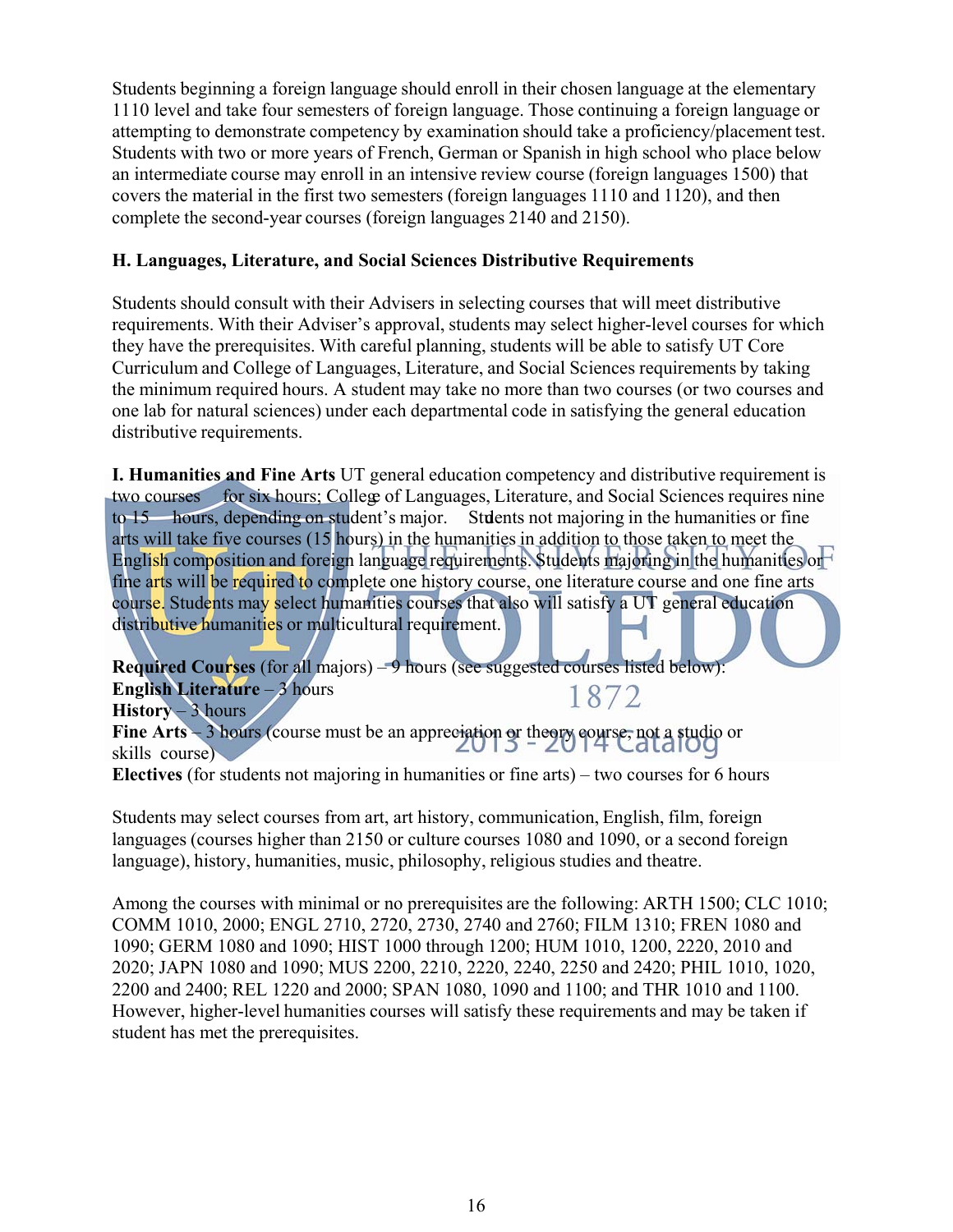2. **Natural Sciences** UT general education distributive requirement is two courses for 6 hours; College of Languages, Literature, and Social Sciences requirement is three courses for a minimum of 9 hours and must include one laboratory course).

Students will take a minimum of 9 hours of courses in natural sciences and mathematics, in addition to the course taken to meet the mathematics requirement. Because of the University of Toledo core curriculum requirements, students must take two courses from two different departments other than mathematics.

Students may select courses from astronomy, biology, chemistry, geology, mathematics and physics. Among the courses with minimal or no prerequisites are as follows: ASTR 1010, 2010,

2020 and 2050; BIOL 1120, 1140, 1150, 1340, 2010 and 2020; CHEM 1100 and 1150; EEES 1010, 1020, 1030, 1050, 1130, 1140, 1150, 1160 and 1170; BUAD 1020; and PHYS 1050, 1300, 1310, 1320, 1330 and 1750. However, higher-level natural sciences courses will satisfy this requirement and may be taken if the student has met the prerequisites.

3. **Social Sciences** UT general education distributive requirement is two courses for six hours; the Languages, Literature, and Social Sciences requirement is three courses for nine hours.

Students majoring in a social science will need to take six hours from The University of Toledo general education competency social sciences requirements. Students not majoring in a social science will take nine hours of courses in social sciences. Students may select social science courses that also will meet a UT general education competency distributive social science requirement and one multicultural requirement.

Students may select courses from anthropology, economics, geography, political science, psychology, and sociology. Among the courses with minimal or no prerequisites areas follows: ANTH 1020, 2020, 2800, and 2900; ECON 1010, 1150 and 1200; GEPL 1010 and 1100; PSC 872 1200, 1300, 1400 and 1710; PSY 1010; and SOC 1010 and SOC 1750.

2013 - 2014 Catalog

#### **I. Writing Across the Curriculum**

Students must pass both Composition I and II with a C or better. The College of Languages, Literature, and Social Sciences recommends that these requirements be met before completing 45 hours of course work. Students in the Honors Program will complete HON 1010 and 1020 to meet the Composition I and II requirement.

After completing Composition I and II (or HON 1010 and HON 1020 for Honors Program students) with a C or better, students must pass two writing intensive courses approved by their Adviser. The College of Languages, Literature, and Social Sciences recommends that the first of these writing courses be completed within the first 65 hours of course work, and the second within the first 90 hours. One of these courses must be taken within the student's major. Students with dual majors must take a writing intensive course in each major. Students with interdisciplinary majors will meet this requirement by selecting courses in consultation with their Advisers, who will monitor students' progress to help them complete these requirements in a timely fashion.

Transfer students from institutions that have required writing intensive courses should have their former institution certify that they have completed writing intensive courses comparable to those required in the College of Languages, Literature, and Social Sciences. Transfer students who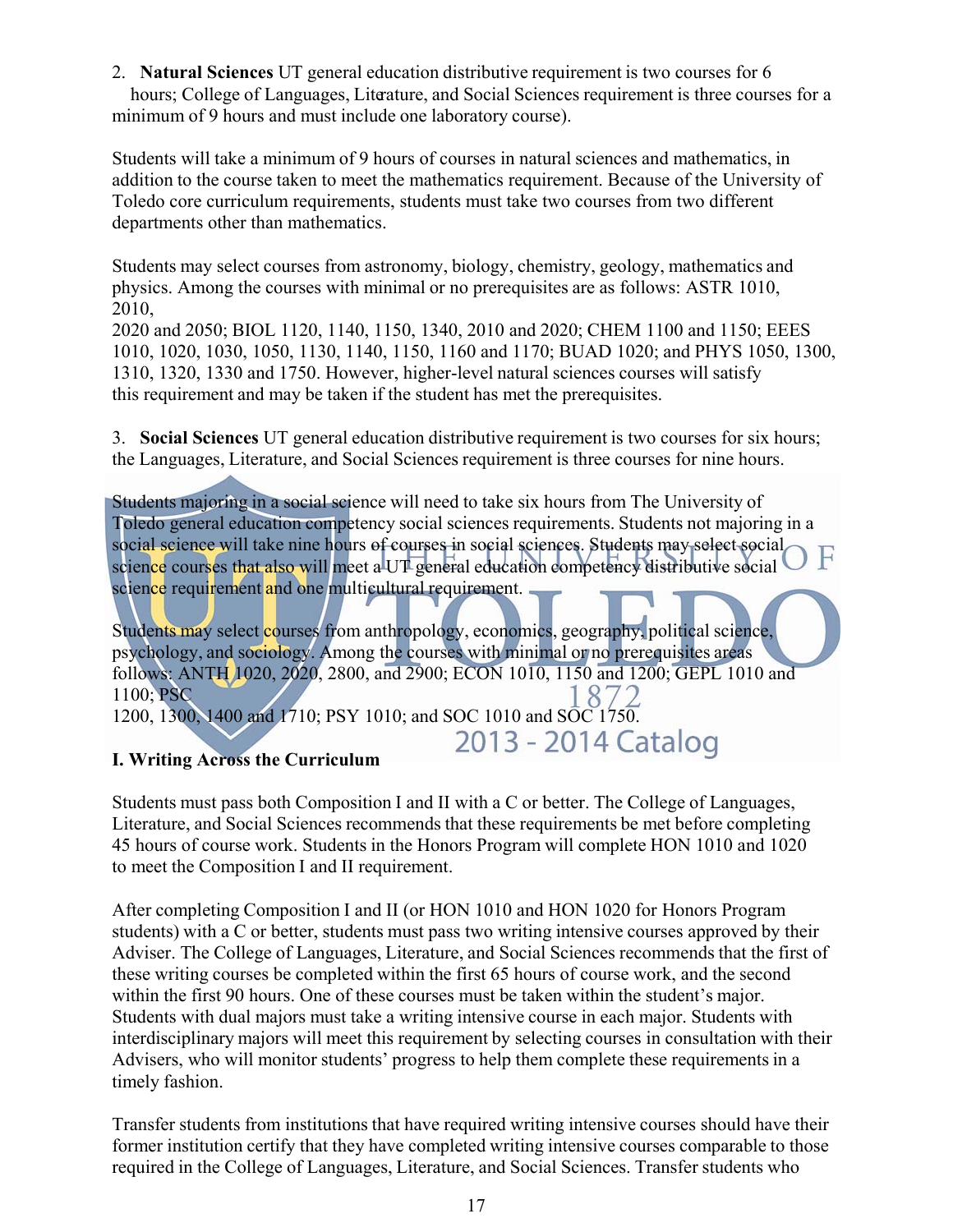have not taken writing intensive courses must meet the College of Languages, Literature, and Social Sciences Writing Across the Curriculum requirements.

#### **J. Major Area**

Every student must complete either a departmental major or an interdepartmental or interdisciplinary major. Courses given in other colleges of the University may be credited to the major only with the approval of the Dean of the College of Languages, Literature, and Social Sciences upon recommendation of the Department Chair. Waiver of a required course or the substitution of a course from another department does not necessarily reduce the minimum credits required in the major.

#### **1. Departmental Major**

#### **See the complete list of departmental majors under "Degrees Offered" in the College of Languages, Literature, and Social Sciences section of this catalog.**

The minimum number of semester hours a student must complete for a departmental major is prescribed by the department, but rarely exceeds 34 hours. The maximum number of hours a student may elect for the major within the total 124 hours for a Bachelor of Arts degree is 40 hours. A student may have two majors from two different departments, provided the requirements of both programs are satisfied. Work in the second major may be accepted as fulfilling the related course requirement upon the approval of the Advisers in both departments. A student cannot use courses from the first major to satisfy the second and vice-versa. See section on "Earning a Second Degree" for statement on requirements when two or more desired major programs are offered as different degrees.

#### **2. Interdisciplinary Majors**

A student may complete one of the interdisciplinary majors if accepted into that particular program. A student completing a departmental major and a second major in an interdisciplinary or interdepartmental major cannot use courses from the first major to satisfy the second or viceversa. See the complete list of interdisciplinary majors under "Degrees Offered" in the College of Languages, Literature, and Social Sciences section of this catalog.

#### **3. Interdepartmental Major**

A student who chooses an interdepartmental major must complete at least 60 hours divided approximately equally among three related departments. These 60 hours are in lieu of the prescribed hours in a departmental major and the 18 hours in related courses (see K below).

The student must have at least a C average in all courses attempted in each of the three departments of the interdepartmental major. In planning a program, the student must consult with the interdepartmental Adviser of the college to select courses in each area that have the approval of the appropriate department Chair.

The three departments selected from the list of departmental majors (found under "Degrees Offered" in the College of Languages, Literature, and Social Sciences section of this catalog) are subject to the approval of the Dean and the department Chairs concerned. A student completing a departmental major and second major in an interdisciplinary or interdepartmental major cannot use courses from the first major to satisfy the second or vice-versa.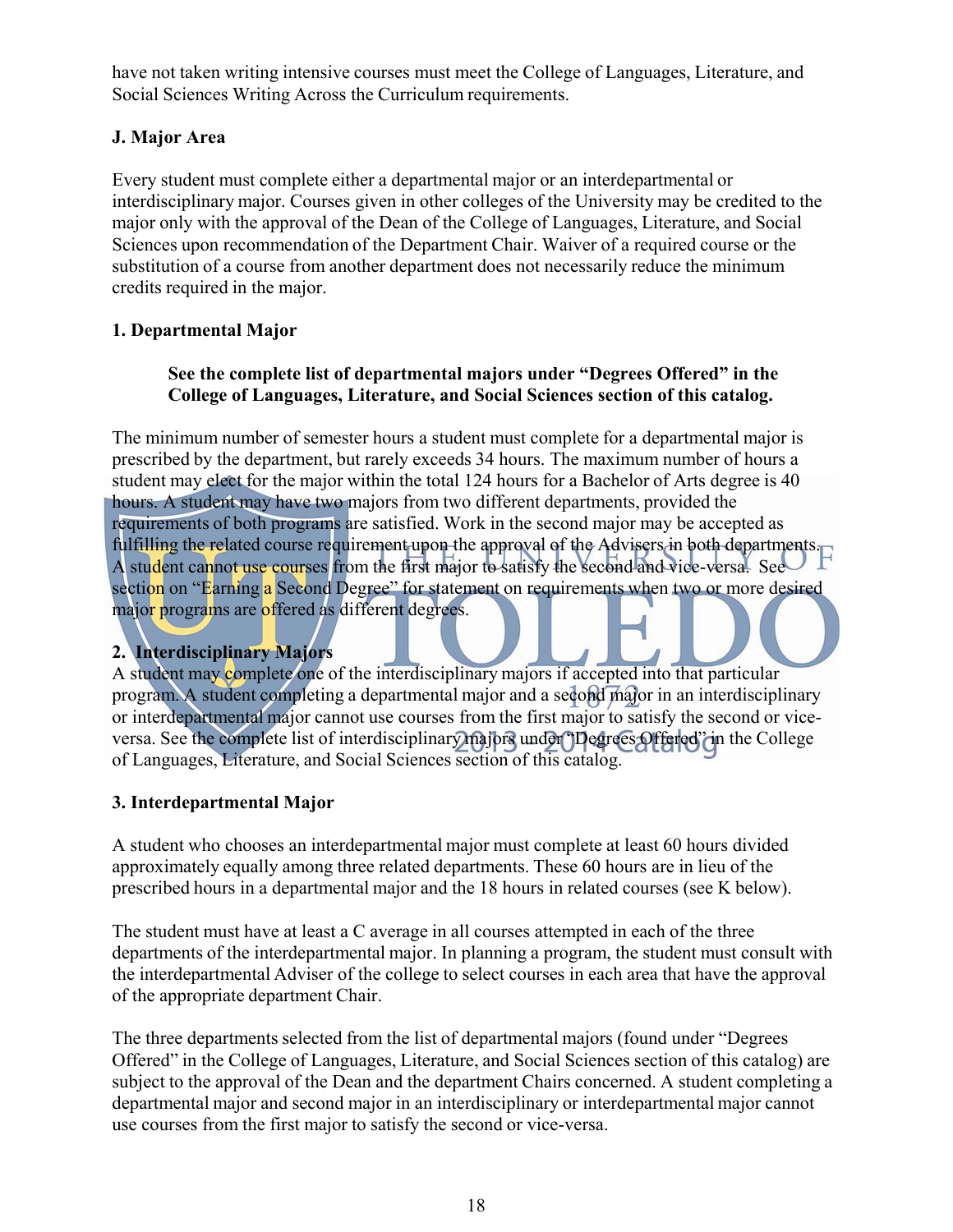#### **K. Related Courses**

Every student who chooses a departmental major and students in some interdisciplinary majors also must complete a minimum of 18 hours in courses related to the major. These 18 hours must be in addition to courses taken to fulfill the basic requirements listed above. Each department defines the areas from which courses may be chosen by its majors, and these listings are given in the later sections of this catalog under Programs of Study. Related courses must be chosen from courses acceptable for credit in a College of Languages, Literature, and Social Sciences major. Generally, these are upper-level courses.

Courses given in other colleges of the University may be credited to the major or to related courses only with the approval of the Dean of the College of Languages, Literature, and Social Sciences upon recommendation of the department Chair.

#### **L. Minors**

Many College of Languages, Literature, and Social Sciences departments offer minors. Departmental requirements for particular minors are given in later sections of the catalog under Programs of Study. Students wishing to pursue minors should consult with their primary program Advisers and then with an Adviser in the Languages, Literature, and Social Sciences college office. Not all minors can be added to all degree programs. Courses selected for the minor must be chosen from courses acceptable for credit toward a major in that department. In meeting requirements for some majors, work in the minor may be accepted as fulfilling the 18 hours of related courses, but only with the approval of the student's major Adviser. Students completing a minor cannot use courses from their minor to satisfy requirements in the major. No more than six hours of courses taken for minor credit may be applied to the total College of Languages, Literature, and Social Sciences distributive requirements. A minimum GPA of 2.0 is required in the minor. Students must complete a minimum of 18 hours for a minor; some may require more. At least nine of those hours must be completed at The University of Toledo. 1872

# Premedical, Predental and Preveterinary Program<br>2013 - 2014 Catalog

Sharon L. Schnarre, Adviser

Students interested in professional medical, dental or veterinary careers may choose to apply for the premedical, predental and preveterinary programs. **Students choosing this option must also complete the requirements for a major in a specific discipline or in an interdisciplinary baccalaureate program.**

Because admission to a professional school is very competitive, students need to maintain high GPAs, both cumulative and in the sciences. The premedical/predental Adviser will continually monitor a student's academic performance and make recommendations as to whether this program should be continued. If at any time a student's GPA drops below a 3.0, the student will be dropped from the program, unless extenuating circumstances exist, in which case the student will be placed on a probationary status until the grades improve.

The premedical/predental Adviser will assist the student in determining the entrance requirements of the professional school being considered, since these requirements vary among schools. In general, these professional schools specify for entrance a core set of science courses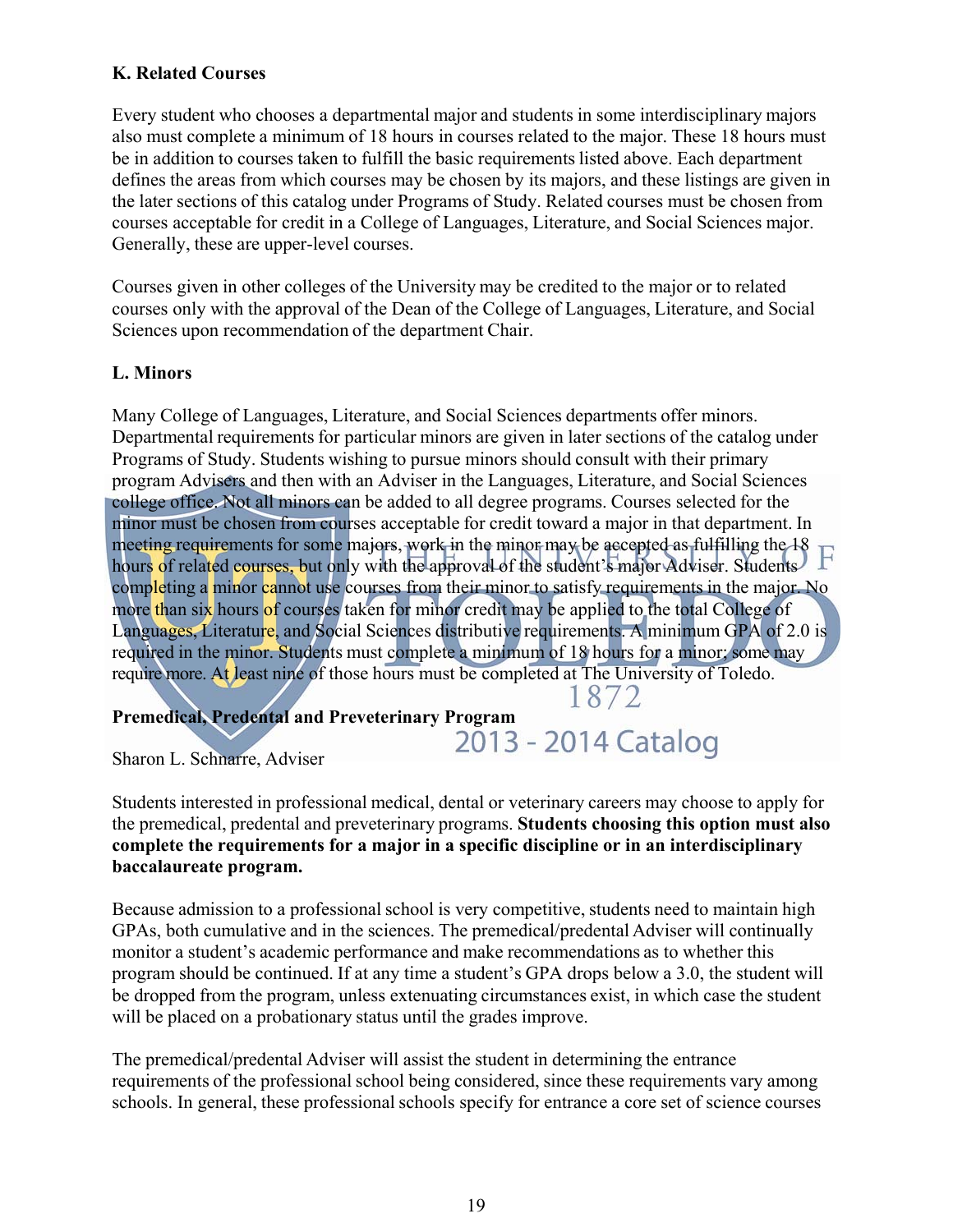that include one year (two semesters) each of biology, general chemistry, organic chemistry, physics and mathematics. Most schools recommend that candidates plan a broad course of study leading to either a B.A. or a B.S. degree in any discipline.

#### **Honors**

Honors work in the College of Languages, Literature, and Social Sciences is available to academically talented students. The college Honors Program is offered as part of the Jesup Scott Honors College; departmental honors are offered by individual departments within the college.

#### **Languages, Literature, and Social Sciences Honors Program**

#### **Student Selection and Admission**

Admission to the Honors Program of the College of Languages, Literature, and Social Sciences is competitive and limited to academically talented students. Students entering directly from high school are admitted based on a review of application materials, which include a high school transcript, references, an essay, an extracurricular resume, and ACT or SAT scores. Students with an ACT composite score of 28 or higher (SAT composite of 1240 or higher) and a high school GPA of 3.75 or higher are encouraged to apply. Highly motivated students with an ACT composite of at least 25 (SAT composite of at least 1140) and a minimum high school GPA of F 3.5 also are considered for admission to the program.

Currently enrolled University of Toledo students and transfer students may apply for admission to the College Honors Program if they have completed at least 15, but not more than 60, graded semester hours of college work, and earned a minimum GPA of 3.3 (4.0 scale).

2013 - 2014 Catalog

Students are admitted to the College Honors program on a space-available basis.

#### **Program Requirements**

In order to graduate with College of Languages, Literature, and Social Sciences Honors, a student must:

- Complete all requirements for an approved degree program within the college.
- Complete a minimum of 33 semester hours of honors courses, which must include:
	- a. Six semester hours of Honors Readings Conference (Readings Conference I and Readings Conference II).

b. A minimum of three semester hours selected from HON 2020 (Multicultural Literatures: The North American Experience) or HON 2030 (Multicultural Literatures: The Non-European World).

c. A minimum of six semester hours earned by successful completion of two upperdivision interdisciplinary seminars offered through the Honors program (HON 4950 and 4960).

d. All of the requirements for departmental honors in the student's major. This includes the completion of an honors thesis or project supervised by a faculty member in the major department.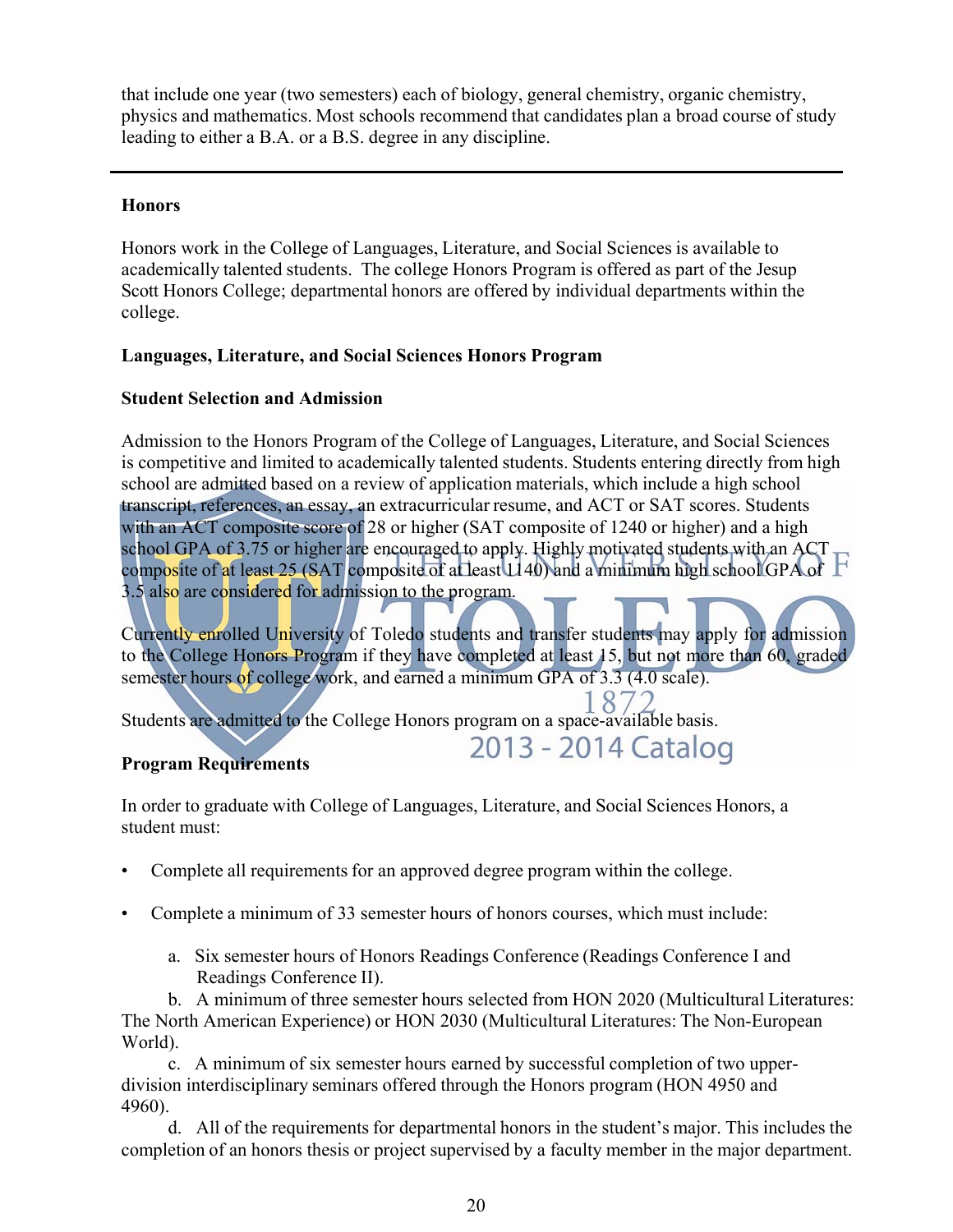Note: For a student pursuing more than one major or an interdepartmental major, the departmental honors requirement may be fulfilled through meeting requirements for one of the student's majors or in an interdisciplinary manner through a program of selected upper-division course work

• Earn a minimum overall GPA of 3.3.

#### **Retention Standards**

To remain in good standing in the college Honors Program, a student must:

• Earn a minimum overall GPA of 3.0 by the end of the first year (typically at least 30 semester hours); 3.1 by the end of the second year (typically at least 60 semester hours); and 3.2 by the end of the third year (typically at least 90 semester hours).

Make satisfactory progress toward fulfillment of the requirements for a degree with honors in the college.

#### **Honors Courses (HON)**

Honors courses are of two kinds – those offered by the Jesup Scott Honors College and those offered by various departments and colleges. Consult the appropriate portion of this catalog for a listing.

#### **Departmental Honors**

## THE UNIVERSITY

Requirements for departmental honors designations are set by the various College of Languages, Literature, and Social Sciences departments and are described under the departmental entries in this catalog. All departments, however, require successful completion of an honors thesis or project supervised by a faculty member in that department.

It is possible for a student to fulfill all departmental requirements and earn the departmental honors citation upon graduation without participating in the college Honors Program as part of the University Honors Program. The reverse is not possible, however, as the requirements for departmental honors are an integral part of the college Honors Program. Students with two majors may earn departmental honors in one or both areas of study. They also may pursue an interdisciplinary honors Thesis; permission of department or program honors Advisers is required.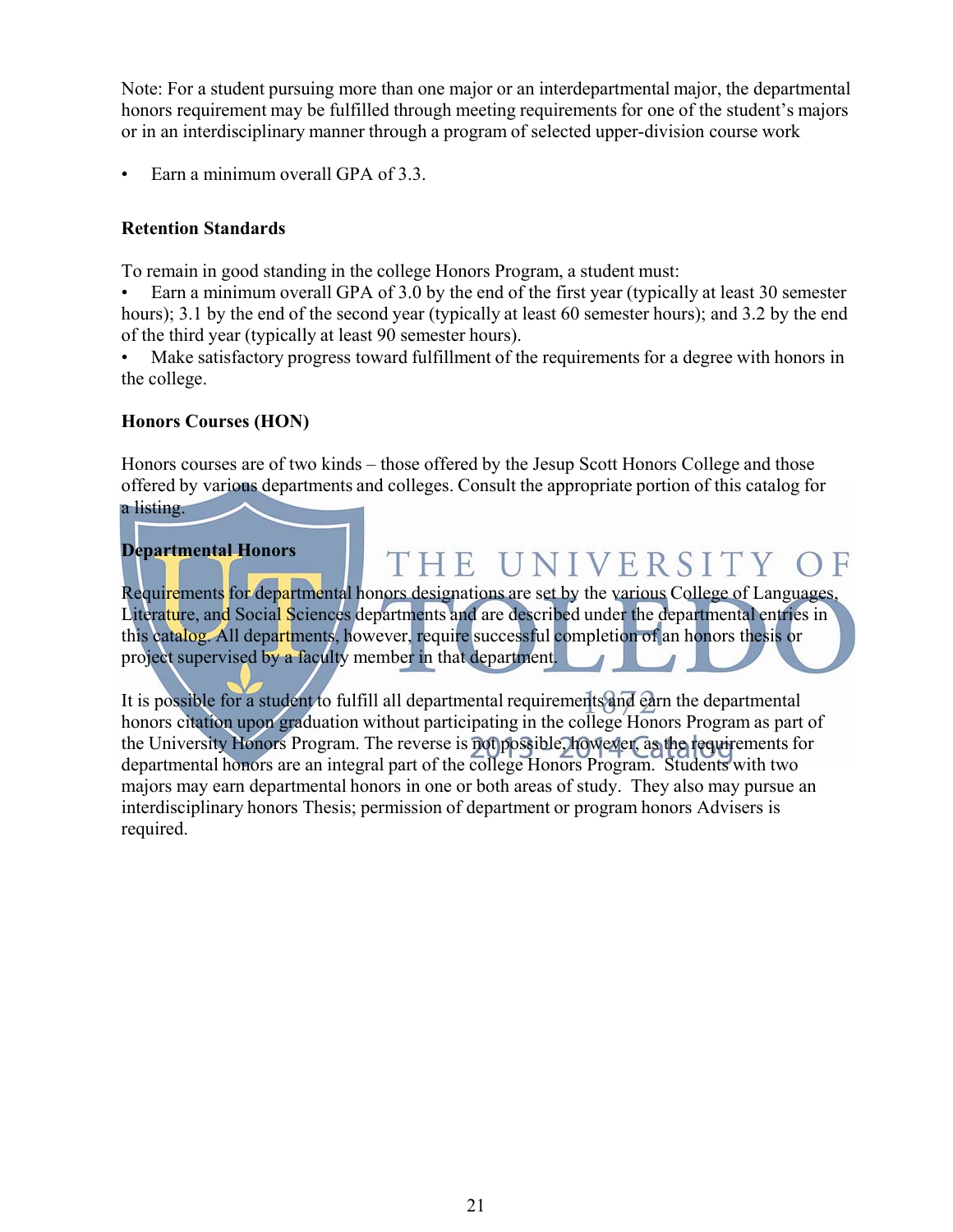#### **Undergraduate Programs of Study**

#### **Degrees Offered**

#### **Departmental Majors**

Anthropology (B.A.) Economics (B.A.) English (B.A. with concentrations in literature, and creative writing) French (B.A.) Geography and Planning (B.A. with optional concentrations in geographic information science and planning) German (B.A.) History (B.A.) Linguistics (B.A.) Philosophy (B.A.) Political Science (B.A. with optional specializations in public administration and legal studies) Psychology (B.A.) Religious Studies (B.A.) Sociology (B.A.) Spanish (B.A.) Women's and Gender Studies  $(B.A.)$   $\Gamma$   $H$   $E$ UNIVERSITY OF

#### **Interdisciplinary Studies**

Africana Studies (B.A.) American Studies (B.A.) Asian Studies (B.A.) 1872 European Studies (B.A.) General Studies (B.A.) 2013 - 2014 Catalog Global Studies (B.A.) Humanities (B.A.) Law and Social Thought (B.A. with optional concentrations in Disability Studies and Women's and Gender Studies) Medieval and Renaissance Studies (B.A.) Middle East Studies (B.A.) Paralegal Studies and Prelaw (2 + 2 B.A.) Paralegal Studies and Spanish  $(2 + 2 B.A.)$ Urban Studies (B. A.)

#### **Interdepartmental Majors**

Course work is selected from three related departments. Refer to guidelines later under requirements.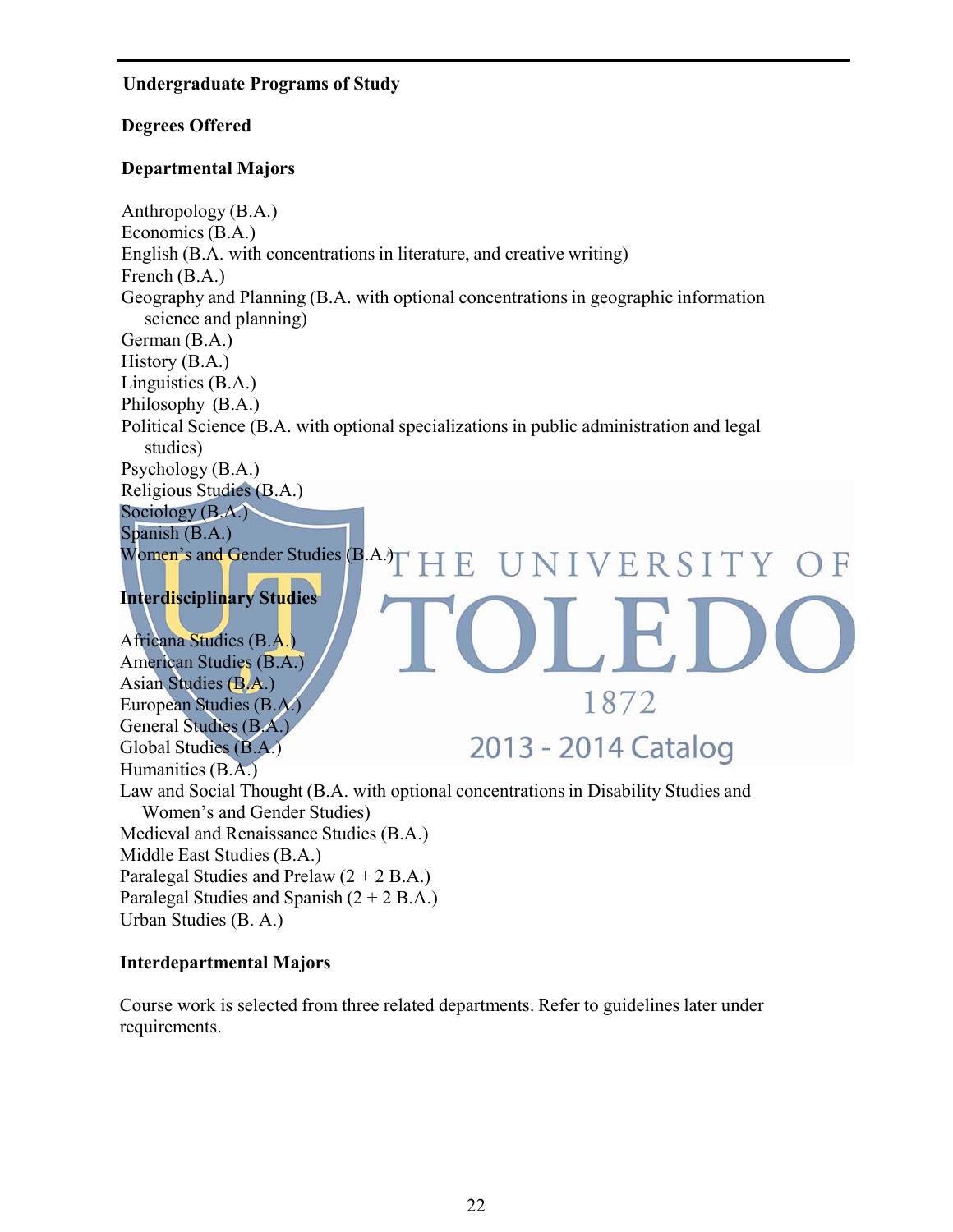#### **Minors**

Africana Studies Anthropology Arabic Business Administration \* Communication\*\* Disability Studies (interdisciplinary) Economics English (literature, writing) French (two minors, one in applied) Geography German (two minors, one in applied) Global Studies History Japanese Law and Social Thought Linguistics Philosophy Political Science THE UNIVERSITY OF Psychology Public Administration Religious Studies Sociology Spanish Women's and Gender Studies  $\blacksquare$ 

\*Multiple minors available from the College of Business Innovation. Particular business minors may require specific course work in economics from the College of Languages, Literature, and Social Sciences, as well as courses from the College of Business Innovation.

\*\*Communication Department now in the College of Communication and The Arts. A student interested in pursuing a minor in communication should consult with an Adviser in the College of Communication and The Arts.

\_\_\_\_\_\_\_\_\_\_\_\_\_\_\_\_\_\_\_\_\_\_\_\_\_\_\_\_\_\_\_\_\_\_\_\_\_\_\_\_\_\_\_\_\_\_\_\_\_\_\_\_\_\_\_\_\_\_\_\_\_\_\_\_\_\_\_\_\_\_\_\_\_\_\_\_\_\_\_\_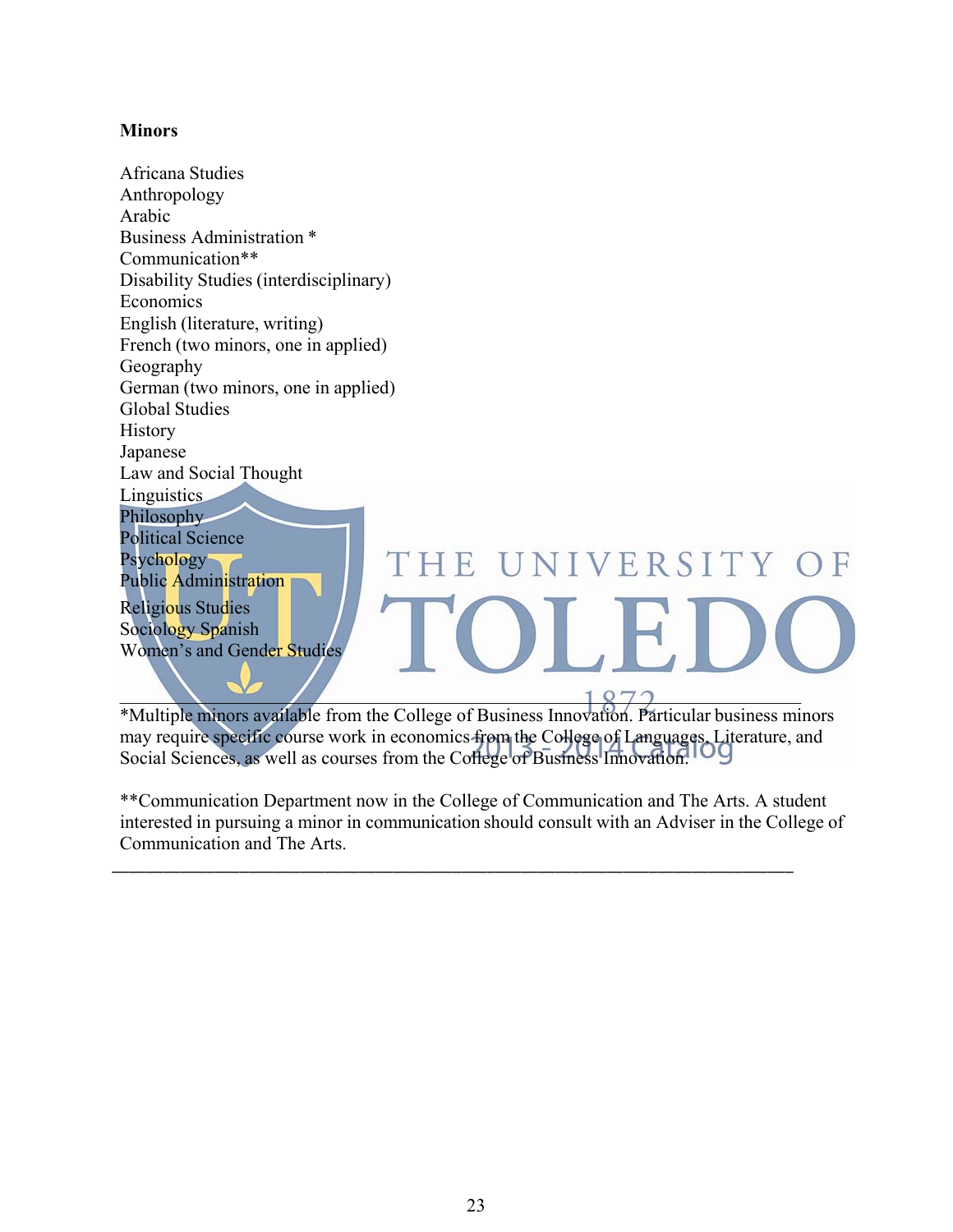## **Africana Studies Program**

#### **Interdisciplinary Major**

Rubin Patterson, Director and Adviser

**Degrees Offered**: Africana studies offers a program for a bachelor of arts.

#### **Requirements for the Undergraduate Major**

A major in Africana Studies consists of a minimum of 33 hours of coursework, 15 required hours of Africana Studies and an additional 18 elective hours, at least 15 of which must be at the 3000/4000 level. Students can choose from the following subjects to fulfill the 15 required hours of the Africana Studies major:

AFST 1100 Introduction to Africana Studies-3 hours



#### **Requirements for the Minor**

To earn a minor in African studies, students must complete a total of 21 hours of course work in Africana studies: 9 hours of required courses in Africana Studies, and an additional 12 hours of advanced courses at the 3000/4000 level in Africana Studies.

Required Courses: 9 hours from the following compose the core courses for the minor in Africana Studies.

AFST 1100 Introduction to Africana Studies

AFST 1200 Introduction to the African Experience

*Or* 

AFST 2100 Foundations of Black Intellectual History

AFST 2300 Black Community Research Methods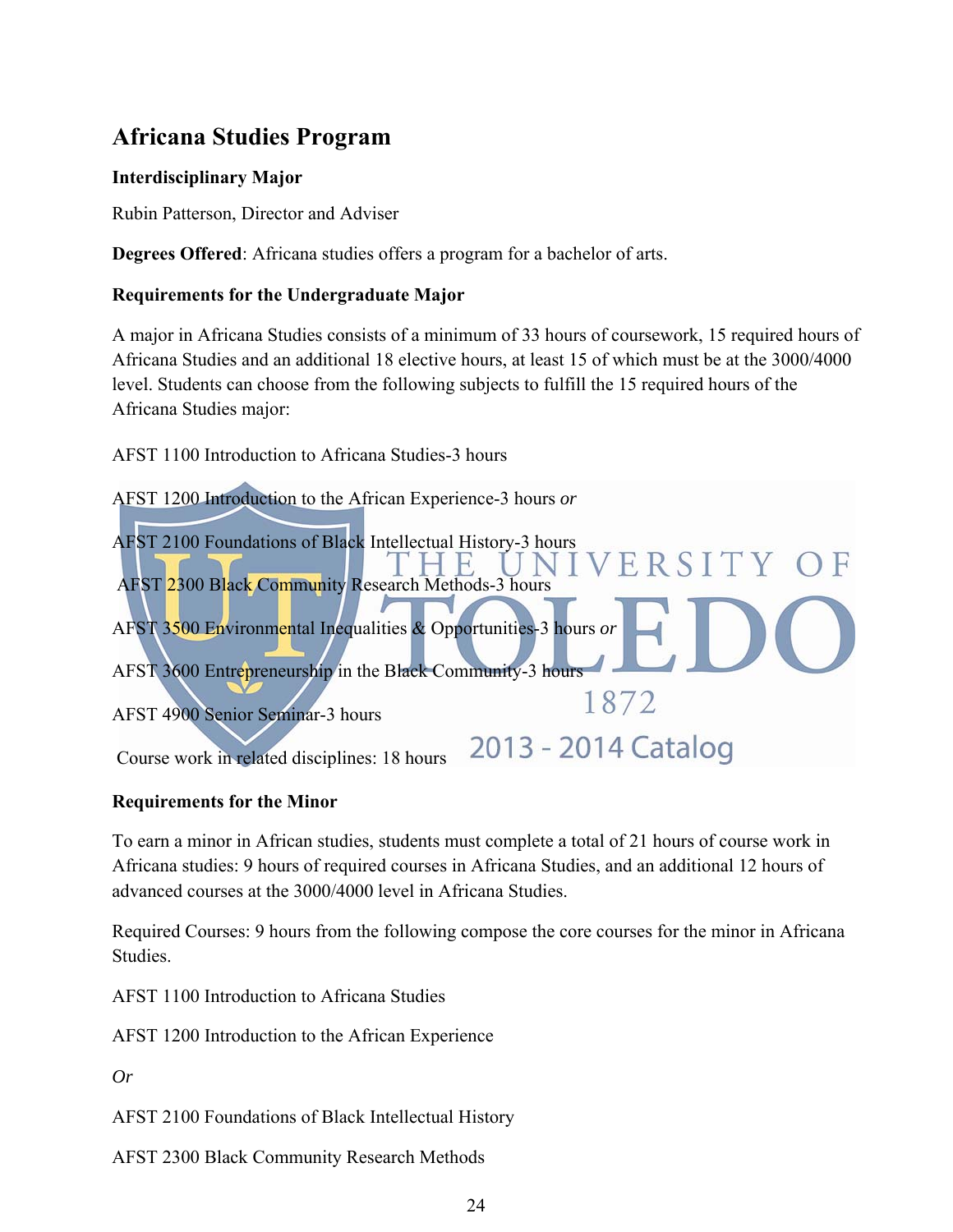Advance Courses: With the approval of the program adviser, select a minimum of 12 hours of coursework at the 3000/4000 level in Africana Studies

## **American Studies Program**

#### **Interdisciplinary Major**

James Campbell, Director and Adviser

**Degrees Offered**: American studies offers a program for a bachelor of arts.

#### **Requirements for the Undergraduate Major**

Totaling 40 semester hours, the major consists of 30 semester hours in courses selected from two or three Languages, Literature, and Social Sciences departments in consultation with the American Studies faculty committee and 10 credits for designing and writing an extended research paper on a topic on some aspect of American culture. 18 hours of related courses round out the major and often leave room for a second major within a four-year course of study.

The Program in American Studies provides students with a broad understanding and appreciation of American life and culture(s). It is an interdisciplinary major in which work is done independently with a faculty committee and adviser shaping a curriculum to suit a student's individual interests and goals. Majors are exposed to various methodologies they learn how historians, artists, geographers, philosophers, literary critics, writers, film makers, social scientists and artists practice their disciplines. They also have the opportunity to work closely with a small faculty committee in researching and writing a senior thesis. The major is for students who want a multifaceted college experience rather than the traditional single focus of one academic department. Some typical areas of emphasis for American Studies are: 1872

**Culture and Community-**This emphasis is for students whose interests lie in the study of subcultures within American society. Options include occupational, regional, religious, gender or age groups and the disciplinary orientations might include geography, folklore, women's studies and/or cultural anthropology.

**Society and Social Institutions -**Students choosing this emphasis draw their methodology and content from sociology, political science, history and philosophy and look at the larger social and political forces at work at the macro level of American society.

**Artists Expressive Culture -**This emphasis focuses on American art, music, dance, literature and film as revelatory of national and regional culture and/or subcultures.

## **Anthropology**

(Administered by the **Department of Sociology and Anthropology**)

Rubin Patterson, Chair

Angela Siner, Adviser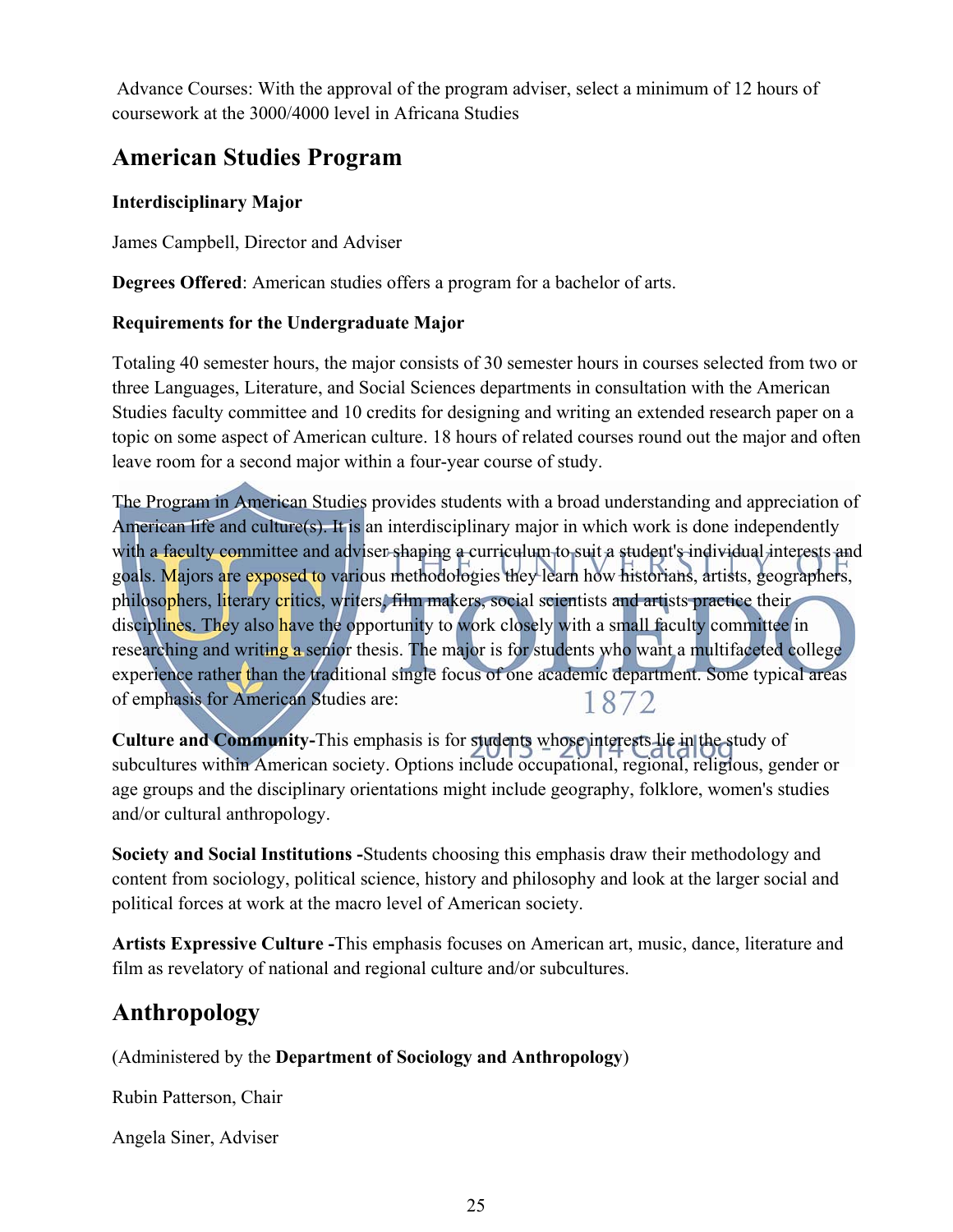**Degrees Offered**: Anthropology offers a program for a bachelor of arts.

#### **Requirements for the Undergraduate Major**

A major in anthropology consists of a minimum of 33 hours of coursework: 21 hours of core courses in anthropology and an additional 12 hours of elective courses at the 3000/4000 level in anthropology. Also required are 18 hours of related course work in other fields.

The undergraduate major of 33 hours must include the following:

- ANTH 2700 Human Evolution, 3 hours
- ANTH 2750 World Prehistory, 3hours
- ANTH 2800 Cultural Anthropology, 3 hours
- ANTH 3520 Qualitative Approaches in Social Science Research, 3 hours
- ANTH 3850 Peoples of the World, 3 hours



1 WAC in discipline

12 additional elective hours of anthropology courses. Courses in the subfields of anthropology not listed in the catalog can sometimes be arranged through independent study (ANTH 4910, 4920 or 4990) with departmental faculty. Other options may be:

| ANTH 4860 – Irish American Experience – WAC        | <b>Independent Readings</b> |
|----------------------------------------------------|-----------------------------|
| ANTH 3500 – Cultural Diversity in Business         | <b>Independent Research</b> |
| ANTH 4790 – Urban Anthropology: Exploring the City | <b>Study Abroad</b>         |

Students should discuss their personal and professional interests with the undergraduate adviser before selecting elective courses to complete the major.

#### **Related Hours**

The requirement of 18 related hours is to be met with ARTH 2200 (Ethnographic Art) or ARTH 3270 (Topics in Ethnographic Art), LING 3150 (Linguistic Principles), and 12 hours of electives. In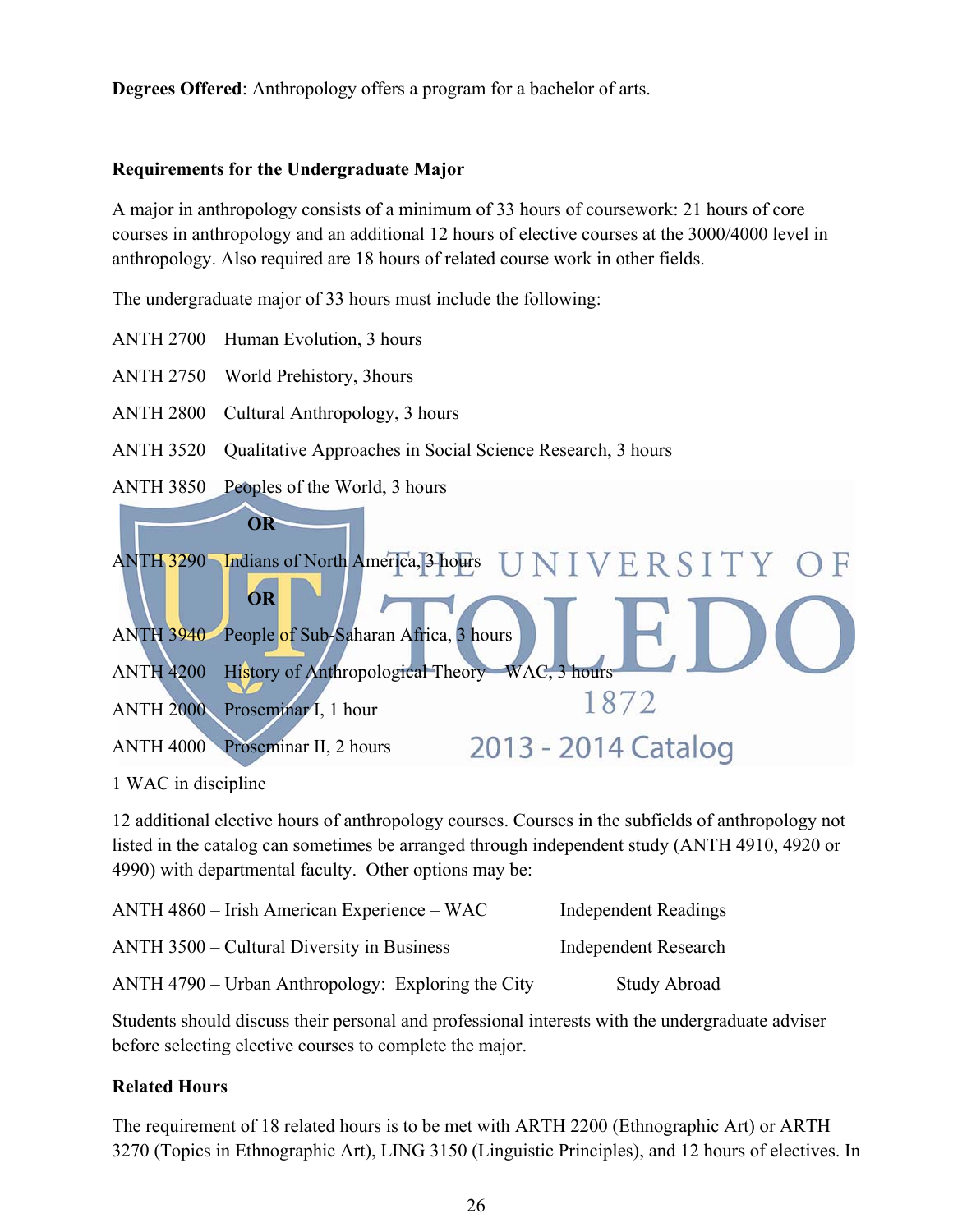special circumstances, the undergraduate adviser may approve alternatives to those courses listed above. Students may not take P/NC in major or related courses.

#### **Requirements for the Undergraduate Minor in Anthropology**

To complete a minor in anthropology students must complete a minimum of 21 hours of course work: 15 hours of core courses in anthropology and an additional six hours of advanced course work at the 3000 to 4000 level in anthropology.

#### **A. Core Courses**

Requirements for the undergraduate minor must include 15 hours comprised of the following core courses:

ANTH 2700 Human Evolution, 3 hours

ANTH 2800 Cultural Anthropology, 3 hours

ANTH 4760 Medical Anthropology, 3 hours

ANTH 3850 Peoples of the World: An Evolutionary Approach, 3 hours

ANTH 3920 Indians of North America, 3 hours

#### **B. Advanced Courses**

**or**

With the approval of the departmental adviser, select six hours of course work at the 3000 to 4000 level in anthropology.

2013 - 2014 Catalog

VERSITY OF

#### **Honors in Anthropology**

Qualified juniors and seniors may apply to work for honors in anthropology. The following are requirements for entrance into the Honors Program in anthropology.

- A. Admission
- 3.3 minimum GPA in anthropology courses
- 3.0 minimum cumulative GPA
- 12 hours completed work in anthropology

Qualification as an anthropology major

B. Requirements

A student must complete 9 hours of independent work in anthropology. During the final quarter before graduation, the student must pass a comprehensive examination or submit a completed honors thesis. Students should discuss their special interests with faculty members or with the honors adviser, who will help identify an appropriate faculty member to guide the honors work.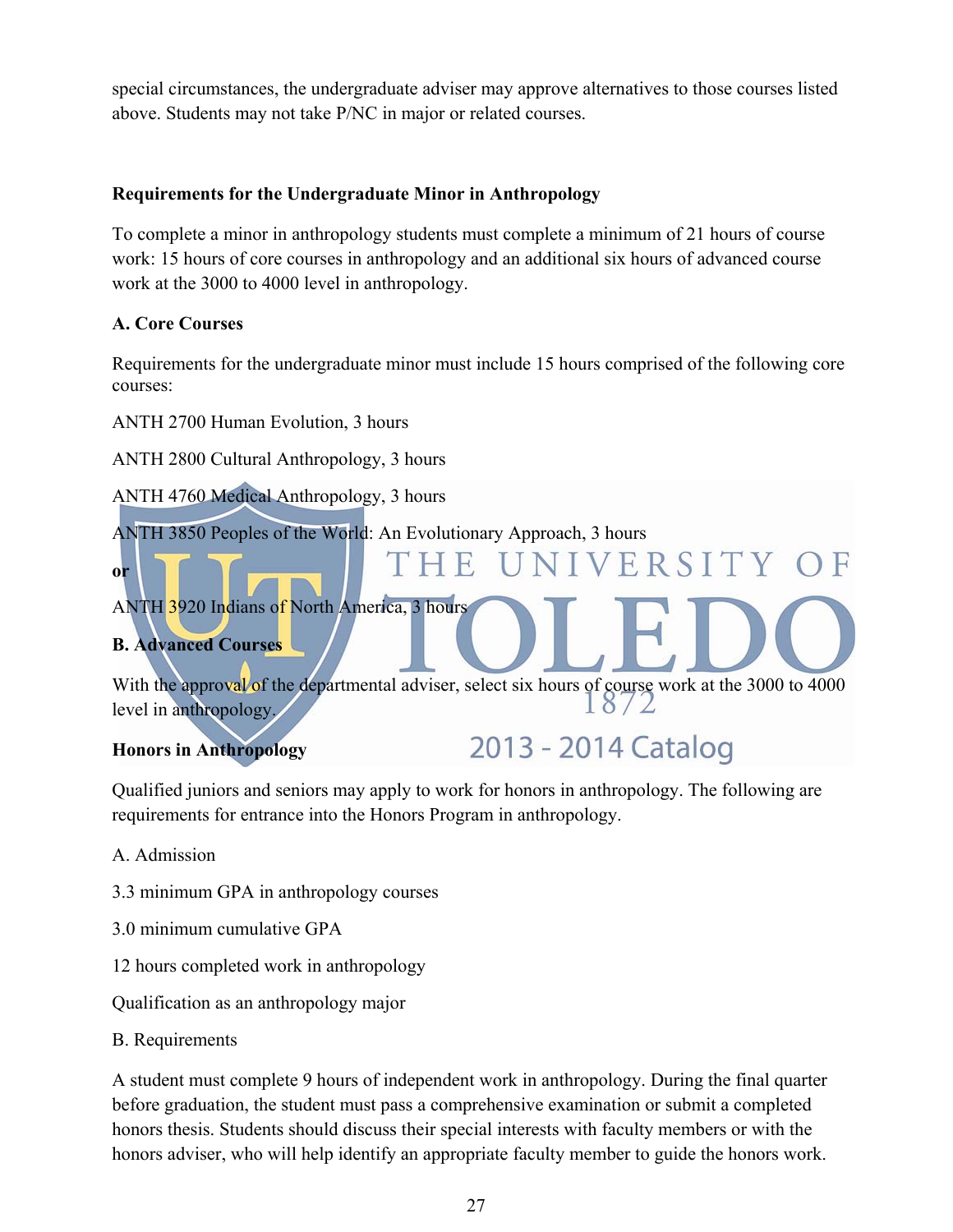## **Asian Studies Program**

#### **Interdisciplinary Major**

Gene Chang, Director and Adviser

**Degrees Offered**: Asian Studies offers a program for a bachelor of arts.

#### **Requirements for the Undergraduate Major**

This program is designed to provide the student with a comprehensive and systematic training in Asian affairs for a liberal education and career preparation. Emphasis is placed on political science, economics, history, geography, etc. In addition to academic courses, activities in the Institute for Asian Studies conducted through the Center for International Studies and Programs include lectures, seminars, and study abroad programs in Asia as well as selected exchanges in the region.

In addition to the general education requirements of the University of Toledo and the College of  $\Box$ Languages, Literature, and Social Sciences, students will take 30 hours in Asian Studies selected from (but not limited to) the list of courses below. Students must select courses from a minimum of three different departments; no more than 15 hours of course work from one department will count toward the Asian Studies major.

**Major Courses:** ASST 4910, 4920, 4980; ARTH 2100, 3250; ECON 3500; GEPL 3120; HIST 2700, 2710, 2720, 2730, 4720, 4740 and 4750; PHIL 3500 and 4500; PSC 2680, 4690, 4780 and 4900; REL 3510; Japanese and Chinese, all courses above the 2000 level talog

With the approval of the adviser, a maximum of six elective hours may be chosen from independent study courses offered by various departments (other than ASST 4910 and 4920). This general distributive pattern is designed to encourage the student to examine the various aspects of Asian Studies. Asian Studies majors are encouraged to take Japanese, (or Chinese or other Asian languages, if offered) for their foreign language requirement.

In addition to the 30 hours in the major, students are required to take 18 hours in related courses in humanities, social sciences, natural sciences, business, law and other areas chosen in consultation with the adviser. Under special circumstances, certain courses in other colleges may be used to satisfy the related requirement.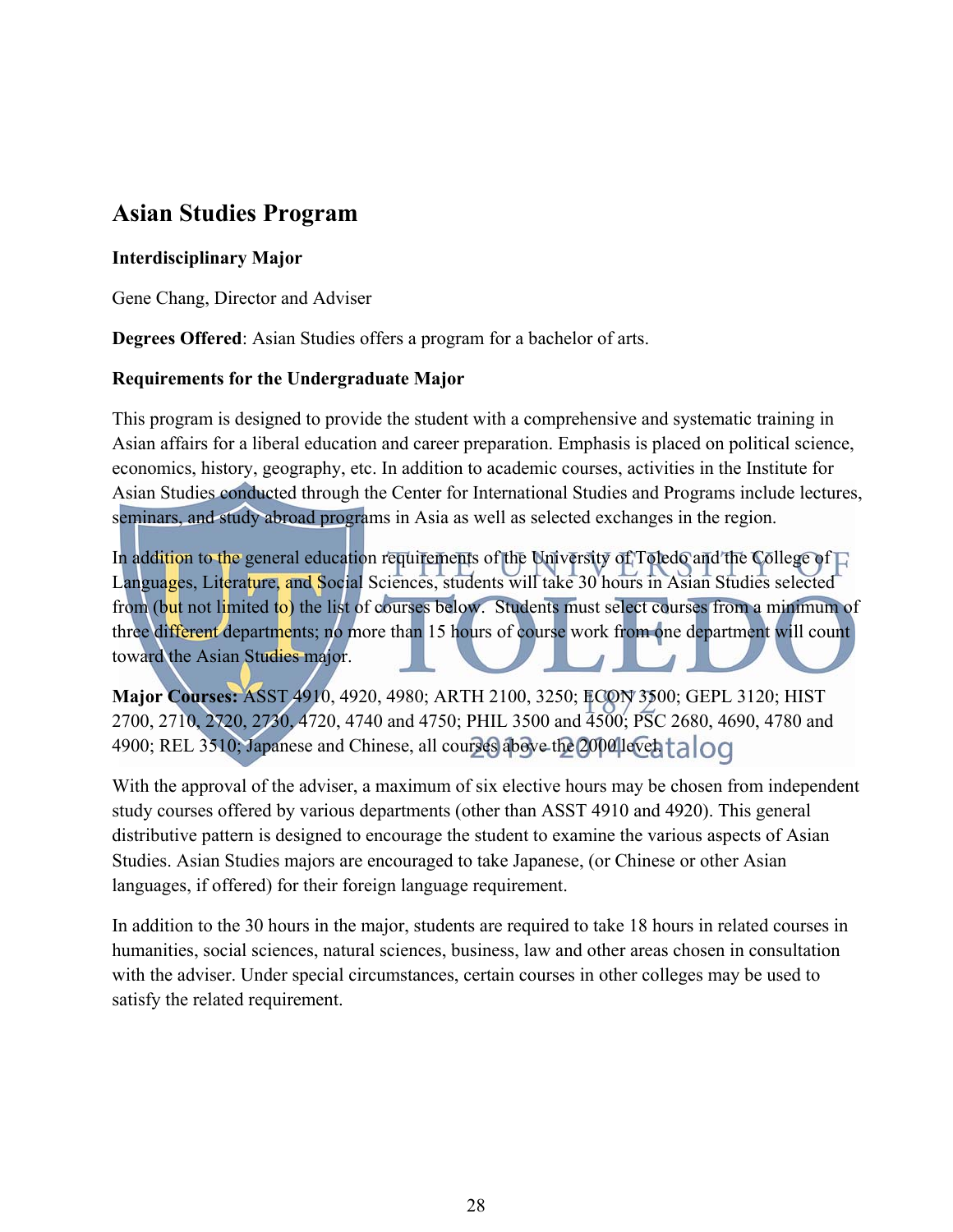## **Disability Studies Program**

#### **Interdisciplinary Program**

James Ferris, Ability Center of Greater Toledo Endowed Chair and Adviser

**Degrees Offered**: Disability Studies offers a minor.

#### **Requirements for the Undergraduate Minor**

The minor in the Program of Disability Studies consists of a minimum of 12 hours of required courses and at least 9 hours of upper-division electives (3000 level or above) chosen in consultation with the Disability Studies Program adviser. A list of potential electives is below.



#### **Suggested Electives**

#### **DST**

DST 3980 and 4980 Special Topics in Disability Studies

#### **Humanities**

ENGL 3050 Persuasive Writing

ENGL 3730 Folklore

HIST 4490 Witchcraft and Magic in Medieval and Early Modern Europe

HIST 4830 Theory of Public History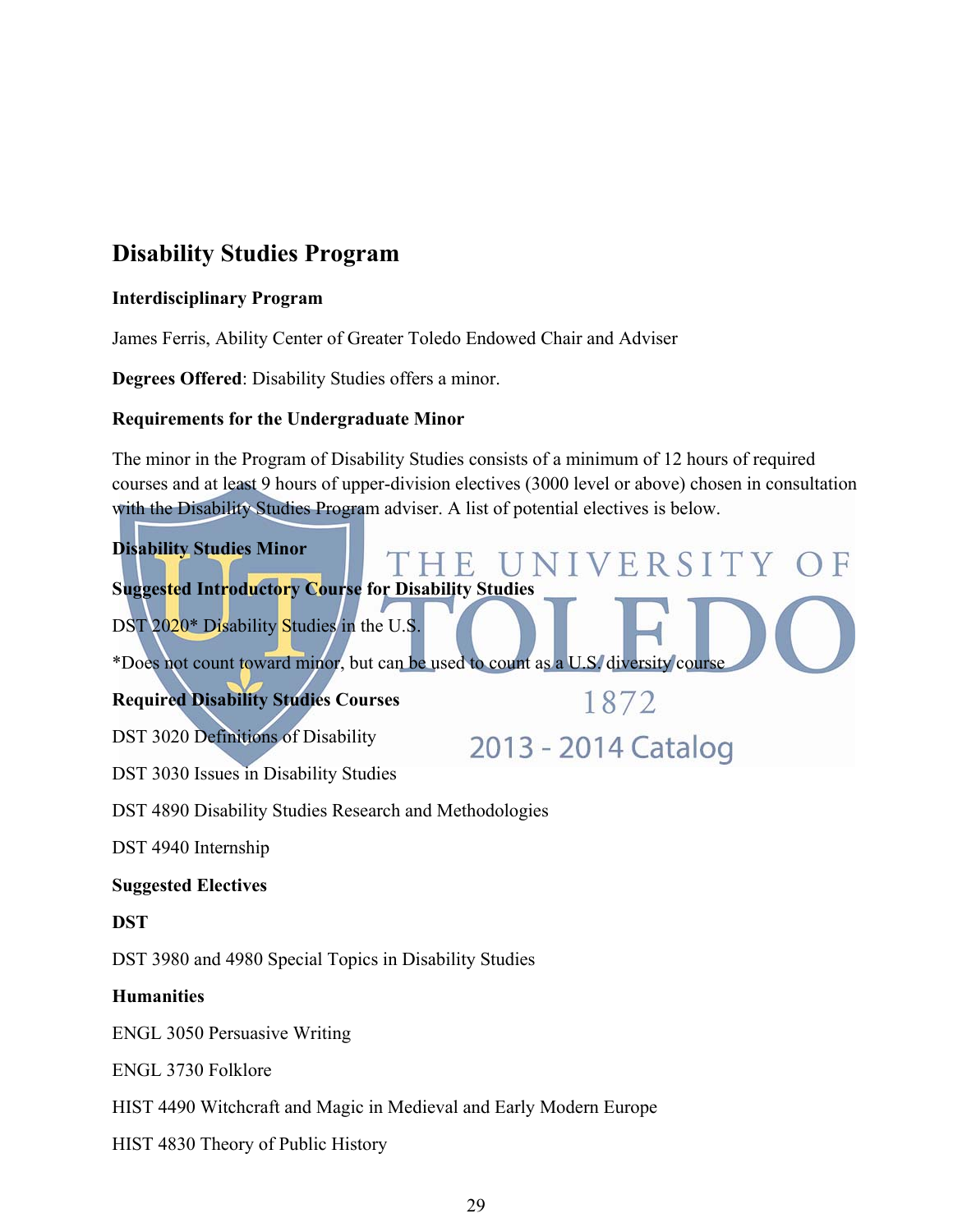PHIL 3310 Science and Society

PHIL 3370 Medical Ethics

WGST 3010 Issues in Women's Studies

WGST 4170 Mental Health and Gender

WGST 4880 Queer Theory

WGST 4980 Feminism and Disability

#### **Social Sciences**

ANTH 4760 Medical Anthropology

COMM 3820 Persuasion Theory

COMM 4820 Family Communication

COMM 4830 Gender, Culture, & Communication

ECON 4750 Health Economics

GEPL 3750 Transportation Geography

GEPL 3810 Political Geography

GEPL 4530 Principles of Urban Planning

GEPL 4550 Community Economic Planning

GEPL 4600 Urban Design

PSC 3520 Constitutional Law and Politics II

PSC 3800 Sexual Politics

PSC 3800 Interest Groups in American Politics

PSC 4330 Health Care Policy

PSC 4350 Health Care Delivery Systems

PSC 4410 Management of Non-Profit Organizations

PSC 4530 Civil Rights

PSC 4860 Feminist Political Theory

PSC 4590 Law, Policy, and the Politics of Sexuality

PSY 3200 Personality and Individual Differences

PSY 3210 Clinical Psychology

PSY 3320 Psychopathology of Childhood

THE UNIVERSITY OF

1872

2013 - 2014 Catalog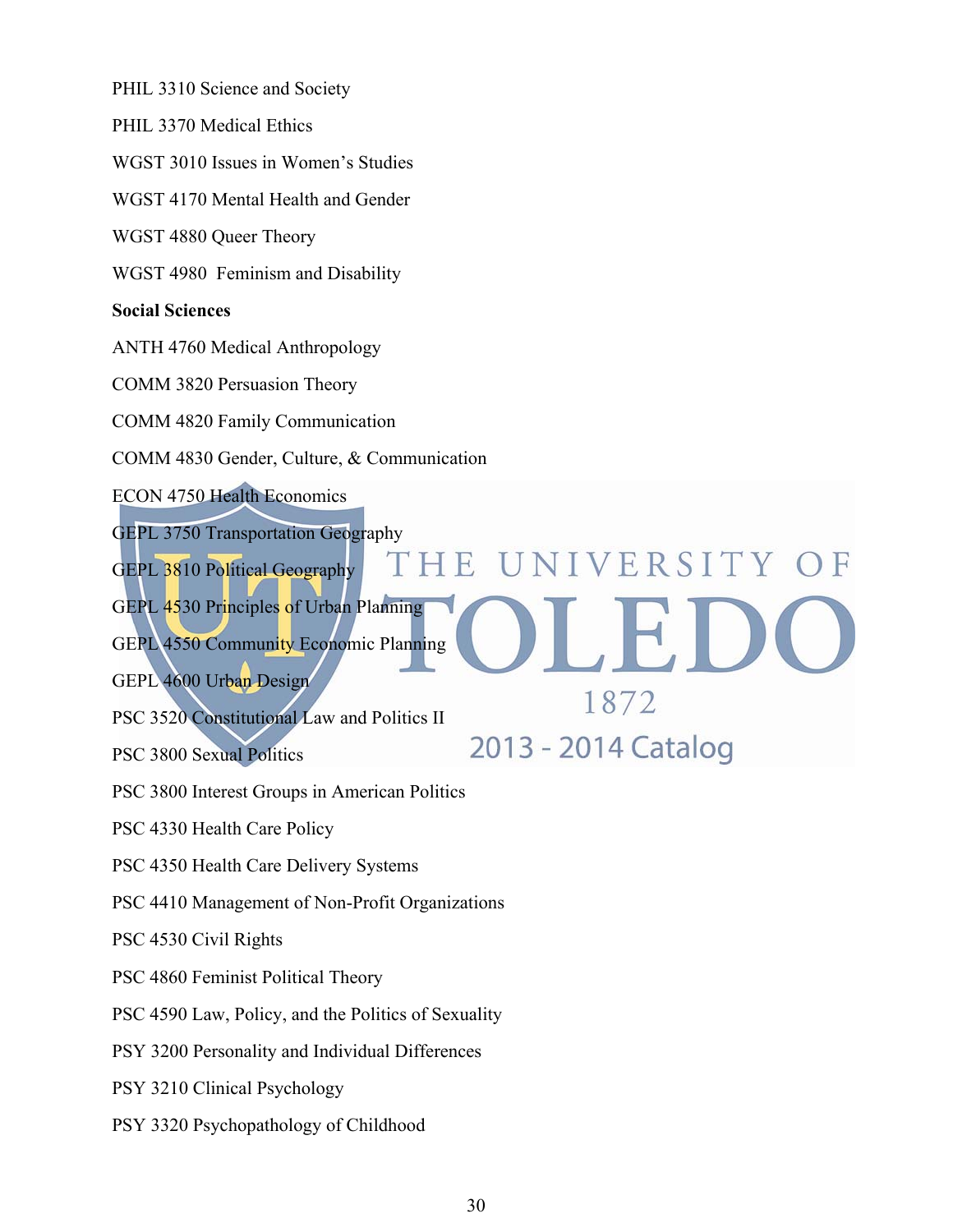## **Department of Economics**

Michael Dowd, Chair

Kristen Keith, Adviser

**Degrees Offered**: Economics offers a program for a bachelor of arts.

#### **Requirements for the Undergraduate Major**

The requirement of 30 hours in economics must include, from among the following, 15 hours of core courses and 15 hours of electives. Economics majors are required to take the following cours ECON 1150 Principles of Macroeconomics \* ECON 1200 Principles of Microeconomics ECON 2810 Introduction to Econometrics 1872 ECON 3150 Intermediate Macroeconomic Theory<br>2013 - 2014 Catalog ECON 3200 Intermediate Microeconomic Theory

**Economics electives:** 15 hours, chosen in consultation with the Economics Adviser

**Related course**s required for an economics major: Majors are encouraged to meet the mathematics and statistics requirements at an early stage of their course work.

Students must meet those requirements by choosing one calculus and one statistics course from the following:

MATH 1850 Calculus I

or

MATH 1730 Calculus with Applications to Business and Finance

MATH 2600 Introduction to Statistics

or

MATH 2630 Introduction to Business Statistics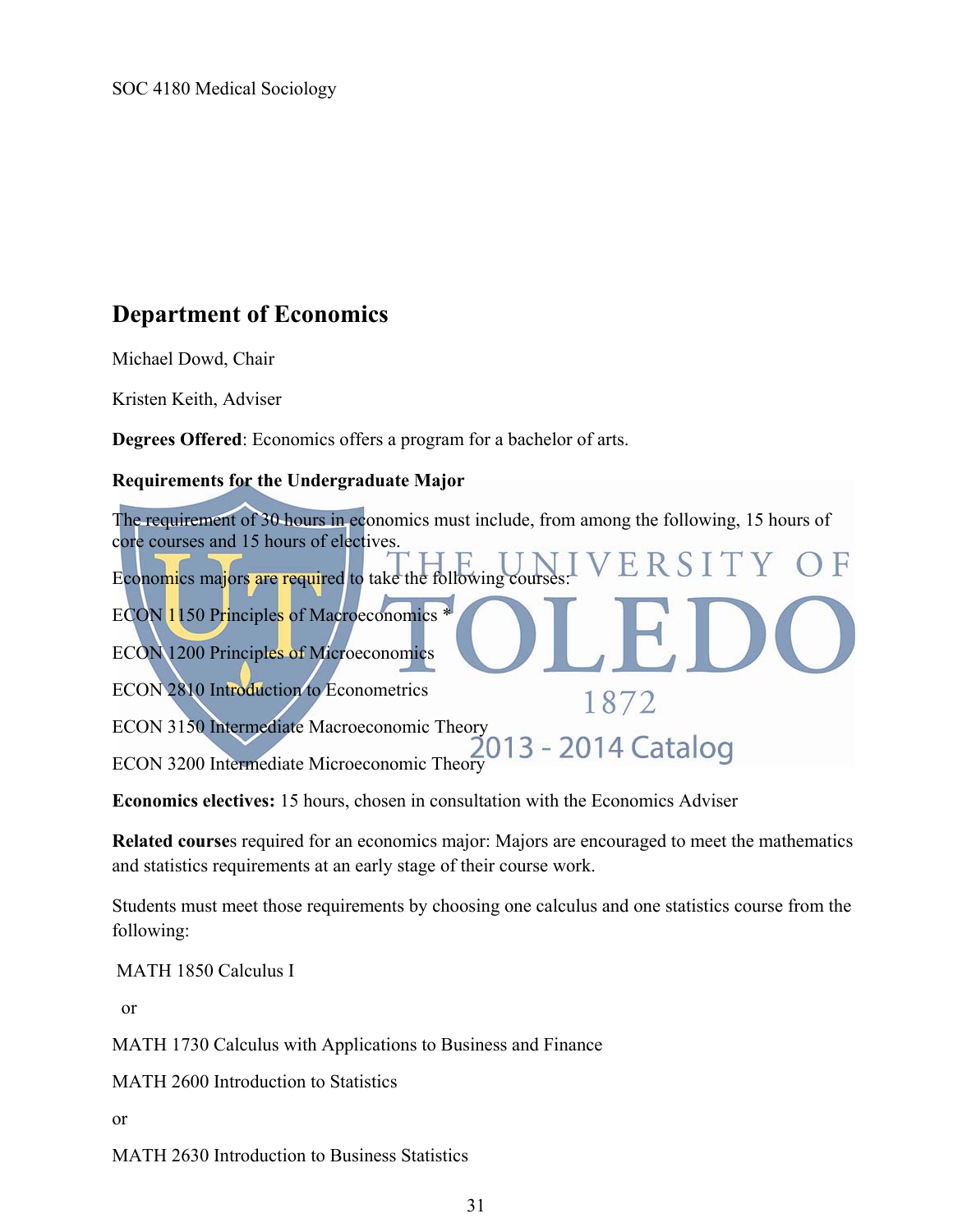#### Or

#### BUAD 2060 Data Analysis for Business

In the major area, 21 hours are to be taken under the regular grading system; the P/NC option is available for the remaining 9 hours and for all related courses.

#### **Optional Concentration in Environmental Economics**

To earn the concentration in environmental economics, students must complete four of these elective courses as part of their major

ECON 3240: Environmental Economics OR ECON 3270: Natural Resource Economics.

ECON 3300: Cost-Benefit Analysis (WAC)

ECON 4/5240 Applied Environmental OR alternative economics course at 3000 level or above chosen in consultation with the undergraduate economics adviser.

ECON 4/5660: Public Finance Economics OR alternative economics course at 3000 level or above chosen in consultation with the undergraduate economics adviser.

The department will award credit after reviewing the advanced placement tests. Students with a score of 3, 4, or 5 will receive credit for ECON 1150 if the macroeconomics portion of the test was taken and ECON 1200 if the microeconomics portion of the test was taken.

#### **Undergraduate Research**

The department of economics offers students the opportunity to gain research experience under faculty guidance. Research topics can be theoretical analysis, empirical analysis or both. Further options regarding the level of research are available, as the department offers junior- and seniorlevel courses – ECON 3900, 3910, 4910 and 4920. A student interested in conducting research needs to register for one of those four courses with the consent of a faculty member who agrees to direct the student's research. Students may enroll in these courses more than once. If they do, however, they are encouraged to work with different faculty members to obtain more diverse research experiences.

#### **Requirements for a Minor in Economics**

Students electing to minor in economics must complete a minimum of 21 hours of course work. The 12 hours of required course work listed below for a minor in economics provide the theoretical and quantitative skills essential for a fundamental understanding of the discipline of economics and a rigorous background for an in- depth appreciation of upper division courses. Each program of study for a minor must receive the prior approval of the departmental Adviser. A minimum GPA of 2.0 must be achieved in courses within the minor.

#### **Courses required for a minor in economics**:

ECON 1150 Principles of Macroeconomics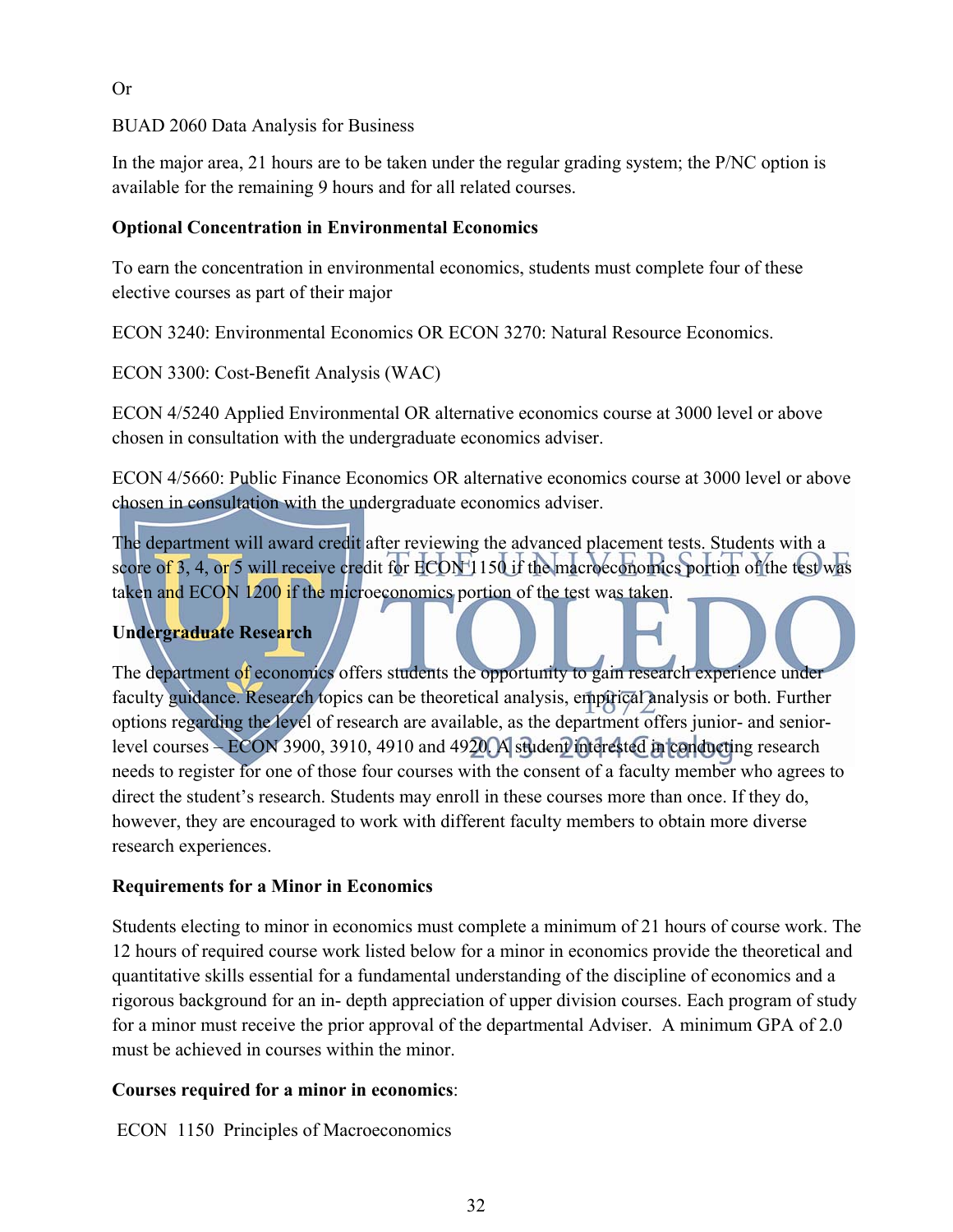ECON 1200 Principles of Microeconomics

ECON 3150 Intermediate Macroeconomic Theory

or another macro course chosen with the consent of the Undergraduate Adviser

ECON 3200 Intermediate Microeconomic Theory

or another micro course chosen with the consent of the Undergraduate Adviser

#### **Minor Electives**

Additional nine hours from course work in economics at the 3000 to 4000 levels, chosen in consultation with the undergraduate advisor. No more than three hours of ECON 4910 or 4920 may be included in the nine hours of additional course work.

#### **Honors in Economics**

Qualified juniors and seniors are invited to work for the citation "honors in economics."

**A. Admission:** The Honors Program is open to all undergraduate economics majors whether or not they are enrolled in College Honors. Students who have shown superior ability in their freshman and sophomore years and who show promise of continuing good performance in the major should apply to the department for enrollment in the departmental Honors Program. Ordinarily, the student must have a minimum cumulative GPA of 3.0.

**B. Requirements:** To be awarded departmental honors in economics, the student must complete a senior thesis and must take nine of the 30-hour major requirements in the honors and honors recognition courses offered by the department. Every regularly scheduled 4000-level course can be given honors recognition by assigning readings and research in addition to the normal requirements of the course. To remain in the program, the student ordinarily must maintain a minimum GPA of 3.3 in the major.

## **Department of English Language and Literature**

Sara Lundquist, Chair Andrew Mattison, Associate Chair, Director of Undergraduate Studies, Advisor Timothy Geiger, Writing Advisor Melissa Gregory, Honors Adviser Anthony Edgington, Director of Composition

**Degrees Offered:** English offers a program for a bachelor of arts.

#### **Advanced Placement**

Students with a score of 3 will receive credit for Composition I Students with a score of 4 will receive credit for Composition I and a course in ENGL 2700 series; Students with a score of 5 will receive credit for Composition I and II and ENGL 2700 level.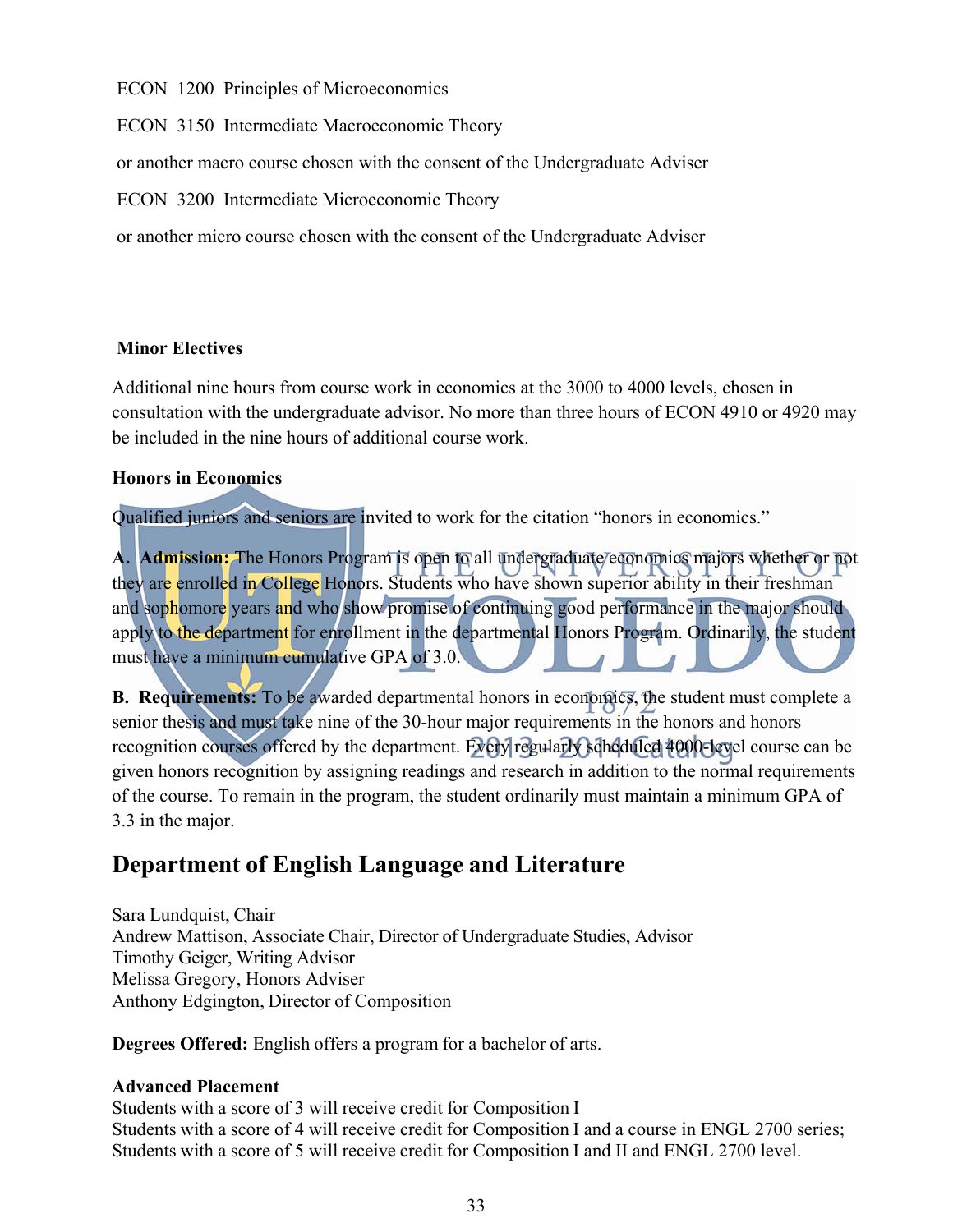#### **Requirements for the Undergraduate Major in English**

The English major offers two concentrations: General Literature and Creative Writing All concentrations require a minimum of 36 credit hours.

The major core is required of both concentrations. These courses are offered at least once a year. ENGL 3790: Foundations of Literary Study. ENGL 3670: Literature of Postcolonial, Diasporic, and Non-White Communities ENGL 3810: Shakespeare.

Specific concentration requirements:

#### **General Literature Concentration:**

English Major Core as above (9 credits) ENGL 3600: American Literary Traditions OR ENGL 3610 British Literary Traditions (3 credits) One 4000-level course in British literature before 1800 (3 credits) One 4000-level course in British literature after 1800 (3 credits) One 4000-level course in American literature (3 credits) One 4000-level course examining single author in depth (3 credits)<br>Four 3000-4000 level ENGL electives (12 credits)  $\overline{U}$  N  $\overline{IV}$  E R S I T Y O F Four 3000-4000 level ENGL electives (12 credits)

**Creative Writing Concentration:** 

English Major Core as above (9 credits) ENGL 3010: Creative Writing (3 credits) ENGL 3020: Readings for Writers (3 credits)

Three 4000-level ENGL courses including British, American, and single author (9 credits) Three workshops in Fiction, Poetry, or Creative Non-Fiction (9 credits)

One writing elective (3 credits)

2013 - 2014 Catalog

#### **Related fields:**

The major requires 18 total credit hours in related fields outside of English, half of which must be on the 3000- or 4000-level. These are usually chosen from the other humanities, the social sciences, and interdisciplinary programs. The related fields requirement may also be satisfied by taking a minor.

#### **Requirements for the minor in English**

Students may earn a minor in English with either a Literature or a Writing Concentration.

#### **Minor in English with Literature Concentration**

ENGL 3790 Foundations of Literary Studies ENGL 3600 American Literary Tradition OR ENGL 3610 British Literary Traditions ENGL 3810 Shakespeare One course, British Literature 4000 level One course, American Literature, 4000 level Two courses in literature at 3000 or 4000 level

#### **Minor in English with Writing Concentration**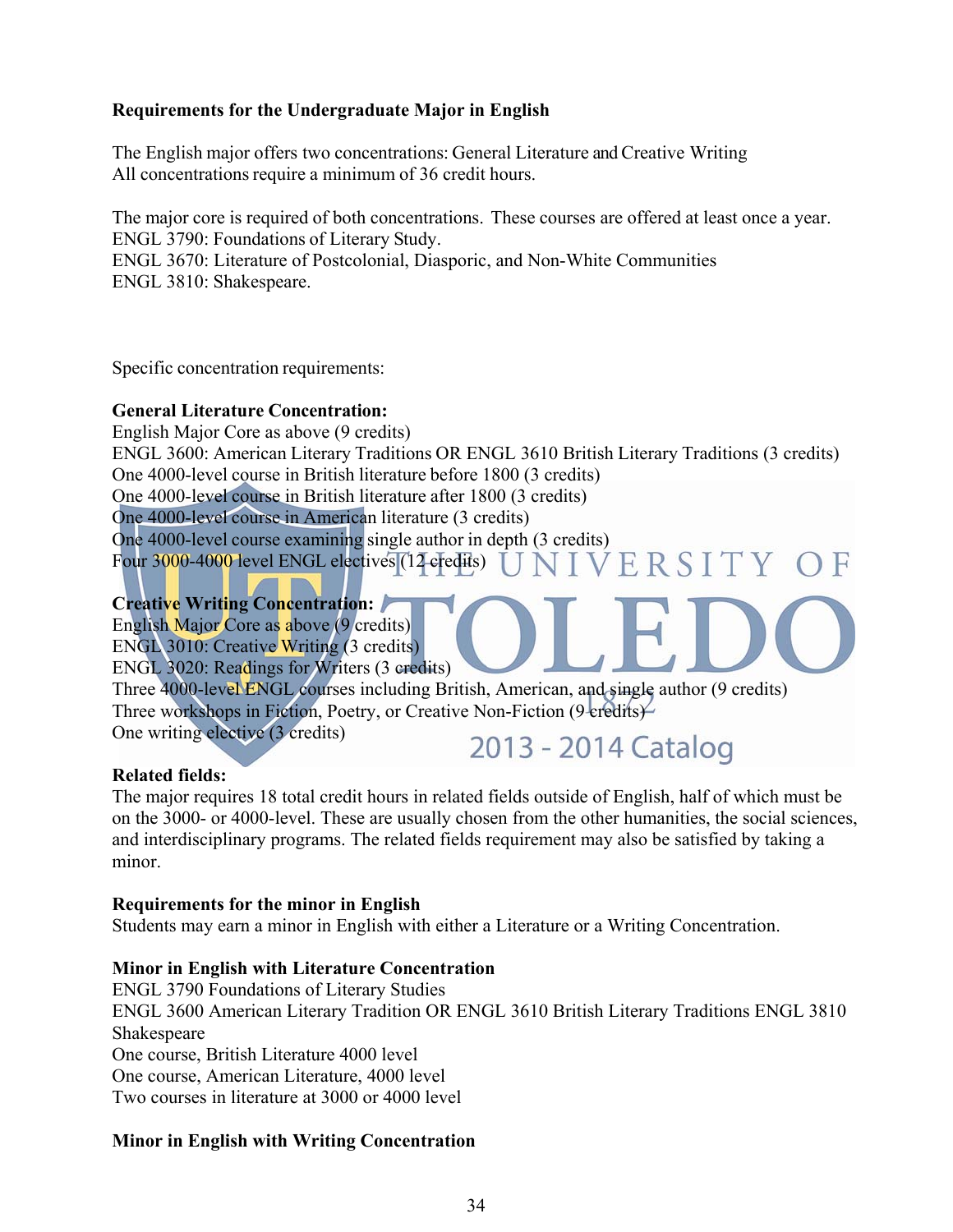ENGL 3790 Foundations of Literary Studies ENGL 3600 American Literary Traditions OR ENGL 3610 British Literary Traditions Two courses in Literature, one at 4000 level Three courses in Writing, one at 3000-4000 level

#### **Honors in English**

An English honors candidate must be a junior or senior, have completed 15 hours of 3000-4000 level English courses, and have a GPA of 3.6 or higher in these courses. He/she must discuss the possibility of departmental Honors with the English Honors adviser prior to enrolling in ENGL4900 and ENGL 4960. In order to receive the designation of honors, the student must fulfill the departmental Honors requirements in addition to the hours required for the major, and receive an A on the thesis. Students do not have to be enrolled in the College Honors program to pursue departmental Honors.

## **European Studies Program**

#### **Interdisciplinary Major**

Jetsabe Caceres, Adviser

European Studies was developed to offer students a comprehensive approach to Western, Central, and Eastern European affairs for a liberal education background and career preparation. A multidisciplinary perspective is offered, with most studies focused on political science, history,  $\mathbf F$ sociology, and foreign languages. The offerings in the disciplines participating in this major are farreaching in scope and vet provide for in-depth studies of individual countries or sub-regions, tailored to the individual student's interest or needs.

The following outline constitutes a guideline for students who would, in consultation with the adviser in European Studies, work out a specific program of 45 required hours.

Approximately 21 hours from the social sciences, as approved by the adviser. Examples of courses include:

GEPL 3030

ECON 3410, 3500

PSC 2620, 4610, 4620

Approximately 24 hours from the humanities, as approved by adviser. Examples of courses include:

HIST 2180, 2650, 4100, 4510

CLC 2050, 2060

PHIL 3250, 4240, 4260

European Language Courses:

Students must also satisfy the foreign language requirement for the College of Languages, Literature, and Social Sciences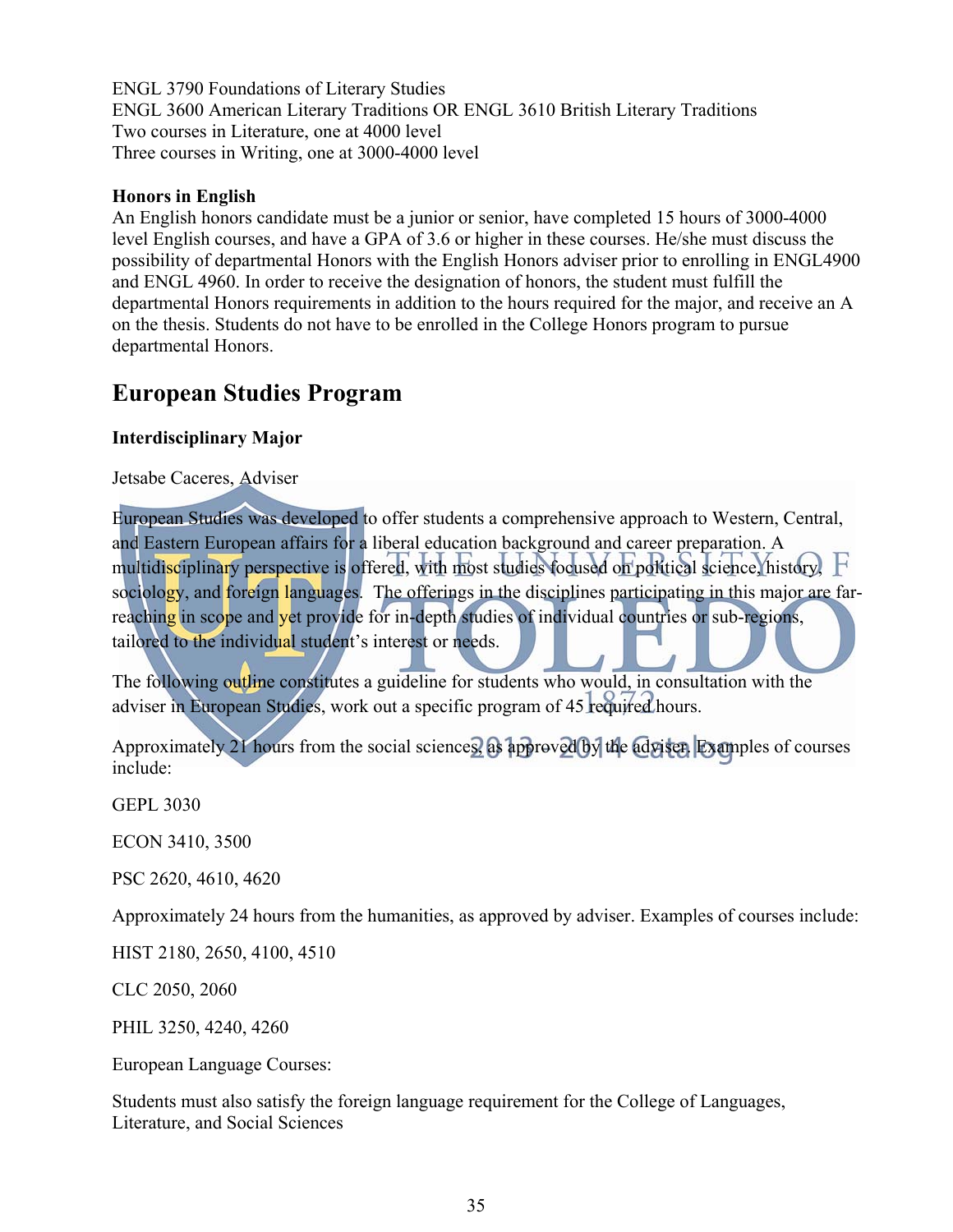## **Department of Foreign Languages**

Ruth Hottell, Chair and Undergraduate Adviser, French Oscar Lepeley, Undergraduate Adviser for Minors, Spanish Juan Martin, Undergraduate Adviser, Spanish Freiederike Emonds, Undergraduate Adviser, German Kathleen Thompson-Casado, Undergraduate Adviser, Spanish

**Degrees Offered:** The Department of Foreign Languages offers a program for a bachelor of arts.

In addition to courses in classical civilization taught in English, the Department of Foreign Languages offers instruction in the following foreign languages: Arabic, Chinese, French, German, Japanese, Latin, and Spanish. A major can be earned in the areas of French, German, and Spanish; Departmental Honors can be pursued in these same areas. A Minor can be earned in any of the major fields as well as Classics and Japanese.

#### **Advanced Placement**

Students with a score of 3: Credit for 1110 and 1120. Student places into 2140. Students with a score of 4: Credit for 1110, 1120, and 2140. Student places into 2150. Students with a score of 5: Credit for 1110, 1120, 2140, and 2150. Student places into 3000 level. **Requirements for the Major in French, German, and Spanish** 

A minimum of 34 hours is required for the undergraduate major in any of these languages beginning in all cases at the 3000 language level. French, German, and Spanish offer two tracks for majors, the general and the applied language or business track() 14 Catalog

Required courses for the general French major are: FREN 3010, 3020, 3210, 3220, 3410, 3420, 4010, 4020; and additional 3000-4000 level courses with adviser's approval.

Required courses for German are: GERM 3010, 3020, 3200, 3410 or 3420, 4010, 4020, and additional 3000-4000 level courses with adviser's approval.

Required course for Spanish are: SPAN 3000, 3010, 3020 (or 3270, 3280), 3410 (or 3420), 4010 (or 4110), and additional 3000-4000 level courses with adviser's approval.

Required courses for Applied French major are: FREN 3010, 3020, 4010, 4020; 3220 or other literature course; 2 courses from: 3410, 3420, 4200 or 4980 culture topics course; 3170 and one of the following: 4070, 4190, or 4980 applied course work topics; and additional 3000-4000 level courses.

Required courses for the Applied German major are: GERM 3010, 3020, 4010, 4020; 3200 or other literature course; 2 courses from: 3410, 3420, 4200, or 4980 culture topics course; 2 courses from: 3170, 3180, 4940, or 4980 applied course work topics 3170 or 3180 must be taken); and additional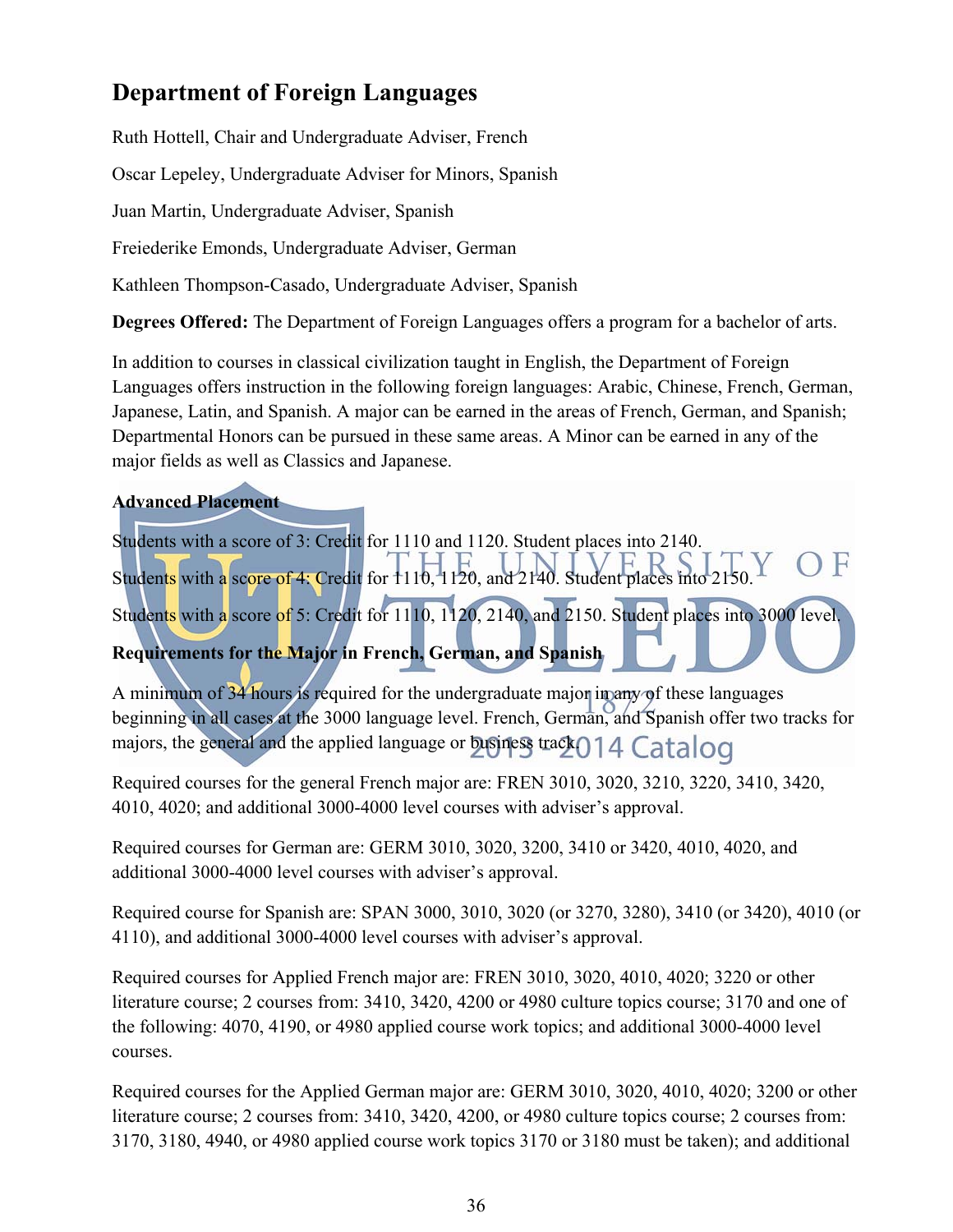3000-4000 level courses.

Required courses for Business Spanish major are: SPAN 3000, 3010, 3020, 4000 (or 4010), either 3220 or 3280; 3410 and 3420; 3170 and 4370; and additional 3000-4000 level courses.

#### **Honors in Foreign Languages**

Qualified students are invited to pursue Honors in a French, German, or Spanish major and thereby earn the degree designation of "Departmental Honors" in their specific field upon graduation. Formal application for Departmental Honors must be made in the Department Office (Field House Room 2400F). Normally, a petition for admission to the program should be made near the end of the sophomore year. Formal acceptance is based on the following: 1) Junior or senior standing; 2) A GPA of 3.3 overall in the major; and 3) Approval by the language Honors adviser and the Chairperson of the Department of Foreign Languages.

To graduate with the degree designation of "Departmental Honors," the student must: 1) Satisfy the standards requirements listed above for the major; 2) Maintain a GPA of 3.3 overall and in the major; 3) Satisfactorily complete a minimum of 12 hours of departmental honors course work at the 3000- or 4000 level; and 4) include among the 12 hours the Honors Research course (FREN, GERM, or SPAN 4960) that normally leads to the completion of an Honors thesis.

## **Minor in Foreign Languages**

A minimum of 22 hours is required for the Minor in French, German, Japanese, or Spanish (Spanish requires 21-22 hours). All course work must be in the same language and at the 3000 level or higher. Required courses include the following: 1872

General and Applied French Minor

| General and Applied French Minor | 2013 - 2014 Catalog |
|----------------------------------|---------------------|
| FREN 3010, 3020                  | 6 hours             |
| FREN 4010, 4020                  | 7 hours             |
|                                  |                     |
| General German Minor             |                     |
| GERM 3010, 3020                  | 6 hours             |
| GERM 3200, 3410, 3420, or 4200   | 3 hours             |
| GERM 4010, 4020                  | 7 hours             |
|                                  |                     |
| <b>Applied German Minor</b>      |                     |
| GERM 3010, 3020                  | 6 hours             |

GERM 3410, 3420, 4200, 4980 (as applicable) 3 hours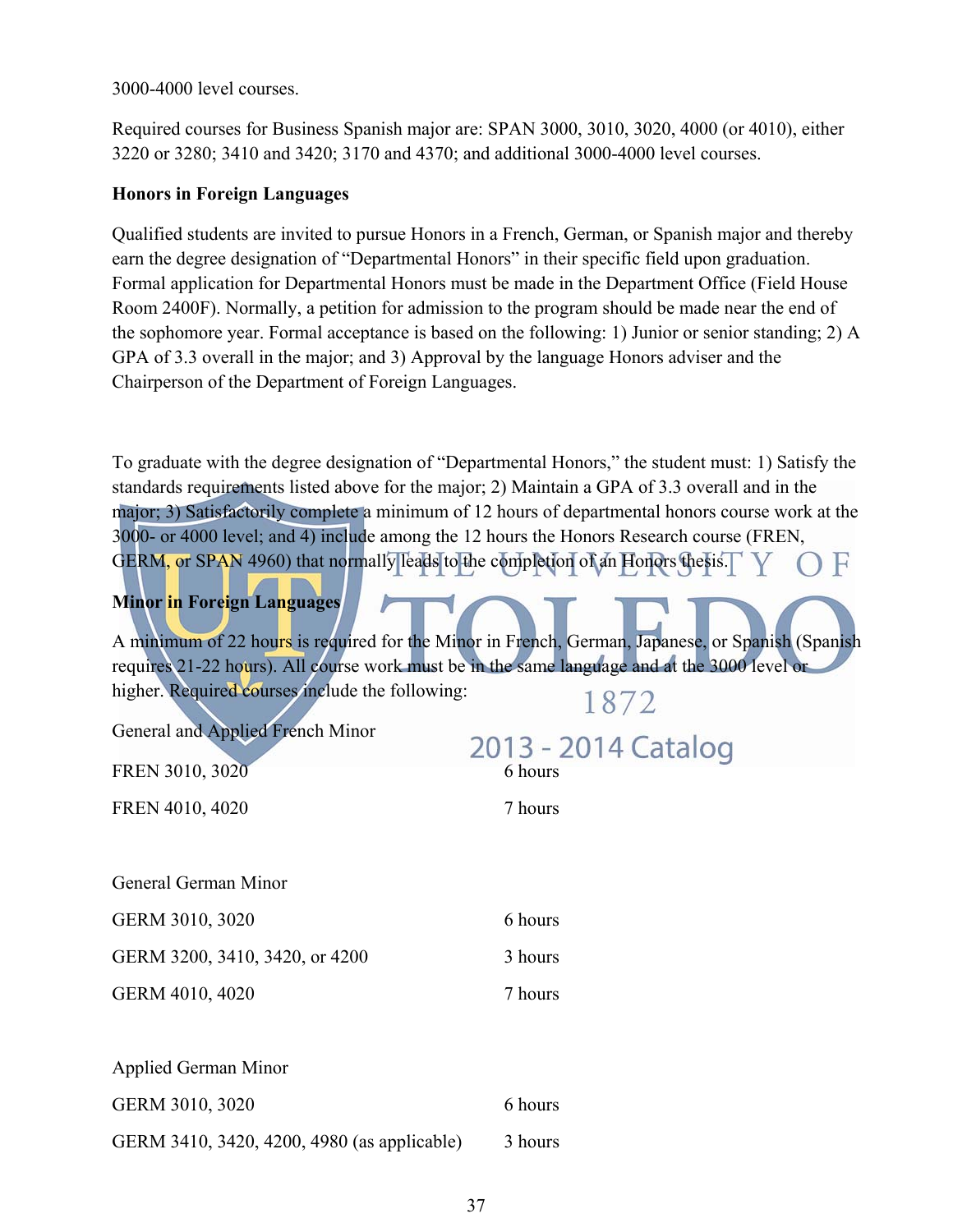| GERM 3170 or 3180                                                                                                                                               | 3 hours                   |  |
|-----------------------------------------------------------------------------------------------------------------------------------------------------------------|---------------------------|--|
| GERM 4010, 4020                                                                                                                                                 | 7 hours                   |  |
|                                                                                                                                                                 |                           |  |
| Japanese Minor                                                                                                                                                  |                           |  |
| JAPN 3010, 3020                                                                                                                                                 | 6 hours                   |  |
| JAPN 4010, 4020                                                                                                                                                 | 7 hours                   |  |
|                                                                                                                                                                 |                           |  |
| Spanish Minor                                                                                                                                                   |                           |  |
| <b>SPAN 3000</b>                                                                                                                                                | 3 hours                   |  |
| SPAN 3010, 3020                                                                                                                                                 | 6 hours                   |  |
| SPAN 3210, 3220, 3270, or 3280                                                                                                                                  | 3 hours                   |  |
| SPAN 3410 or 3420                                                                                                                                               | 3 hours                   |  |
| SPAN 4010 or 4020<br>THE                                                                                                                                        | 3-4 hours<br>NIVERSITY OF |  |
| Total required for each = 22 hours (Spanish $21-22$ hours)<br>Students wishing to receive a minor in Foreign Languages have the responsibility, in consultation |                           |  |

with the adviser in their major, to see that the necessary course work is included in the total number of undergraduate courses taken. Students outside the College of Languages, Literature, and Social Sciences should make sure that the minor in Foreign Languages is an approved program within their 2013 - 2014 Catalog college.

Candidates for the minor in Foreign Languages must have their course work verified and approved by a Foreign Language Department adviser or that department's chairperson at the time they make formal application for graduation. A form for this verification can be obtained from the college or department office.

Courses required for either the major or minor may not be taken P/NC; however, up to 12 hours of P/NC course work may be included in the related area.

#### **Study Abroad**

Credit for foreign language study abroad will be given only for those accredited courses or programs approved in advance. Students should apply for approval at the Department of Foreign Languages at least one month prior to the anticipated date of departure. Credit will be granted only upon presentation of a formal certificate indicating the hours completed and examinations passed.

# **Department of Geography and Planning**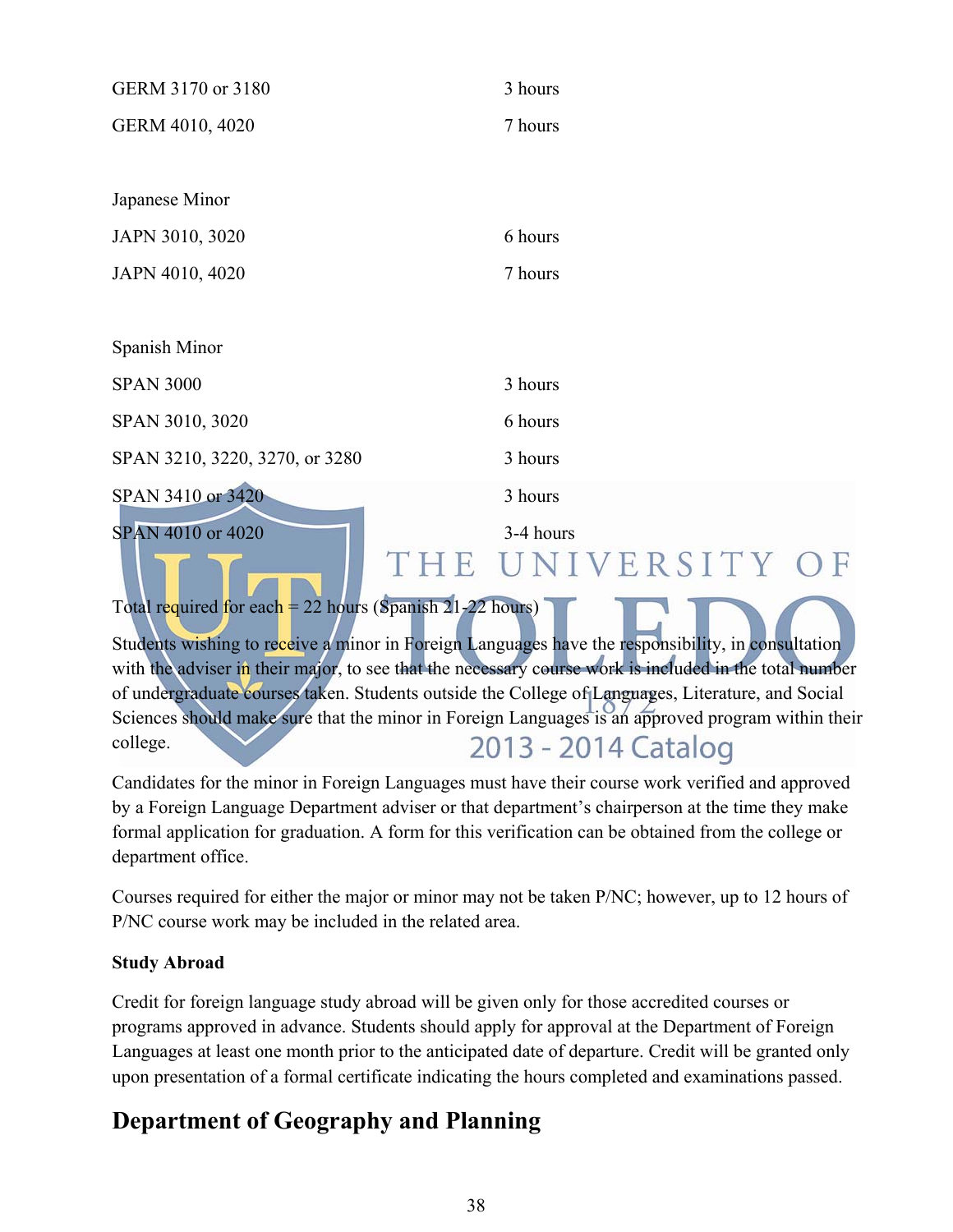Patrick Lawrence, Chair

David J. Nemeth, B.A. Coordinator, Undergraduate Adviser

**Degrees Offered**: Geography and Planning offers a Bachelor of Arts in Geography

#### **Requirements for the Undergraduate Major**

#### **31 Hours Required**

a) Environmental Geography & Planning – one of:

GEPL 3610, Conservation and Resources

GEPL 4540, Weather and Climate

GEPL 4650, Physical Geography

b) Human-Economic Geography – one of:

GEPL 2030-4990 except GEPL 3610, GEPL 4540, GEPL 4650, GEPL 4490, GEPL 4500, GEPL 4520

Required for both:

- c) GEPL 4420, Quantitative Methods HE UNIVERSITY OF
- d) GEPL 2010, Fundamentals of Geography

e) Elective Hours (remainder of hours)

#### **Concentration in GIS**

A Bachelor of Arts in Geography with Concentration in Geographic Information Science

GEPL 2010, Fundamentals of Geography

2013 - 2014 Catalog

GEPL 4420, Quantitative Methods and Mapping

GEPL 4110, Geographic Information Systems

GEPL 4180, Geographic Information Systems Applications

GEPL 4490, Remote Sensing Environment

GEPL 4500, Digital Image Analysis

GEPL 4520, Analytical and Computer Cartography

GEPL 4580, Location Analysis

#### **Concentration in Planning**

A Bachelor of Arts in Geography with Concentration in Planning

Required Core Courses (19 hours)

GEPL 2010, Fundamentals of Geography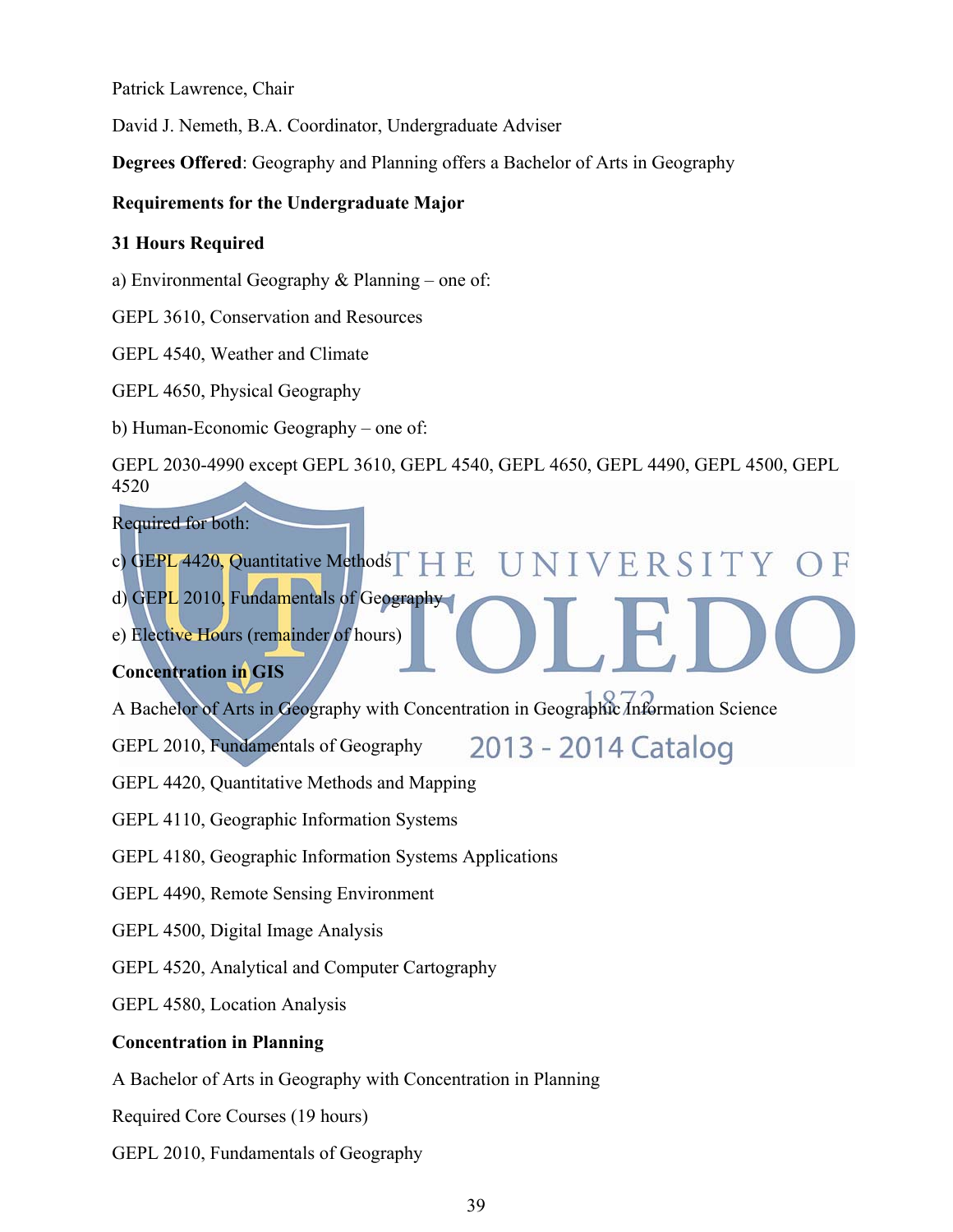GEPL 4420, Quantitative Methods and Mapping

GEPL 4210, Land Use Planning

GEPL 4530, Principles of Urban Planning

GEPL 4600, Urban Design

GEPL 4700, Community Planning Workshop

Electives (12 hours)

GEPL 3460, Geography of Housing

GEPL 3610, Conservation and Resources

GEPL 3900, Environmental Planning

GEPL 4550, Community Economic Development

GEPL 4570, Land Development and Planning

GEPL 4710, Urban Environments

Total 31 hours

**Minor in Geography** 

Core Curriculum:

GEPL 2010, Fundamentals of Geography

GEPL 2030, Cultural Geography

GEPL 4530, Principles of Urban Planning

GEPL 4650, Physical Geography

GEPL 4710, Urban Environments

One Regional Course Selected from:

GEPL 3030, Geography of Europe

GEPL 3120, Geography of Asia

GEPL 3300, Geography of Latin America

GEPL 4060, Geography of Great Lakes

One Planning Course Selected from:

GEPL 4210, Land Use Planning

GEPL 4530, Principles of Urban Planning

GEPL 4550, Community Economic Development

1872 2013 - 2014 Catalog

UNIVERSITY OF

 $\overline{F}$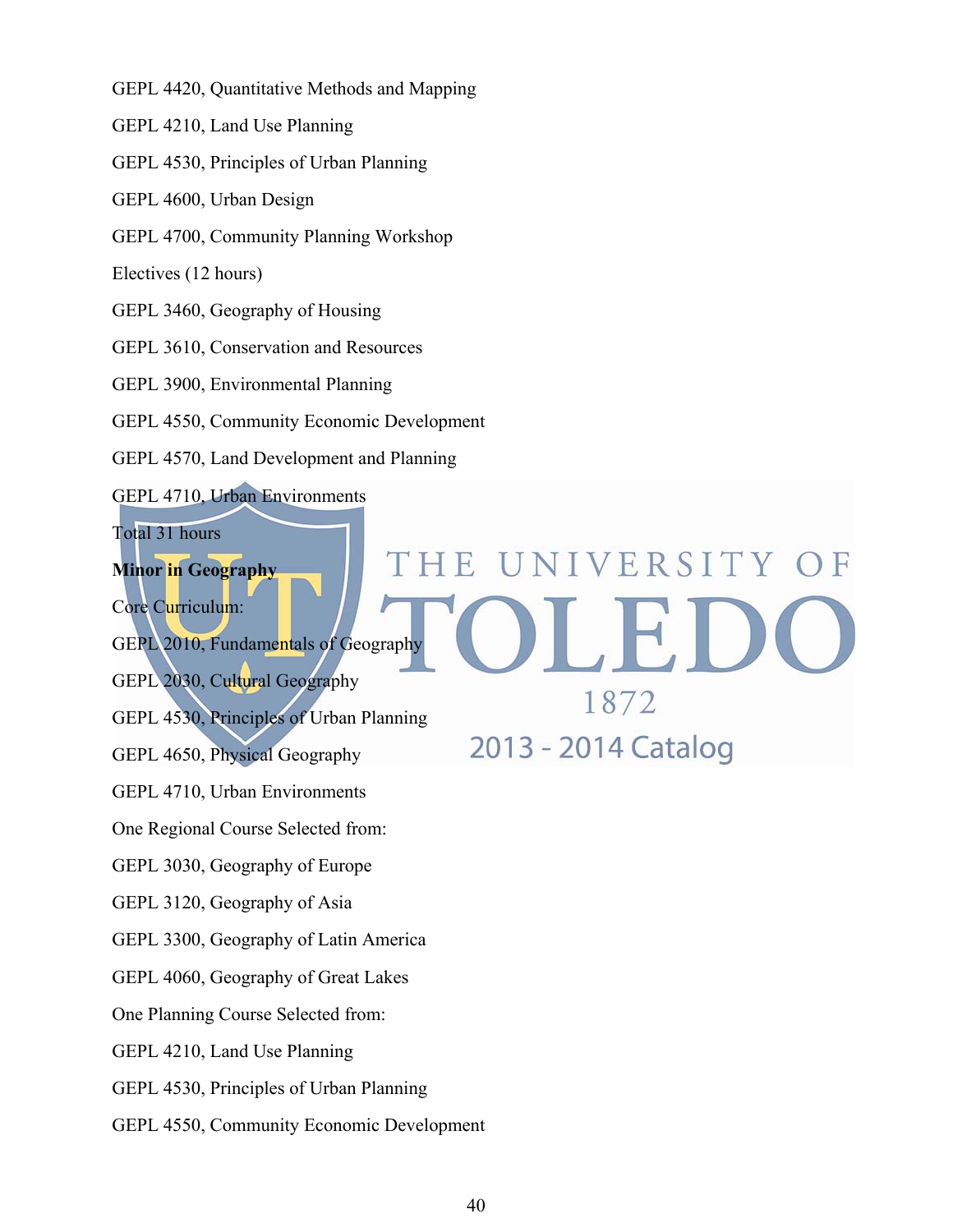GEPL 4570, Land Development and Planning

GEPL 4600, Urban Design

GEPL 4700, Community Planning Workshop

## **Minor in Geographic Information Science (GIS)**

Required Courses (23 hours)

GEPL 2010, Fundamentals of Geography

GEPL 4110, Geographic Information Systems

GEPL 4180, Geographic Information Applications

GEPL 4490, Remote Sensing of the Environment

GEPL 4500, Digital Image Analysis

GEPL 4520, Analytical and Computer Cartography

# UNIVERSITY OF THE **Minor in Planning**  Core Curriculum (12 hours) GEPL 4210, Land Use Planning GEPL 4530, Principles of Urban Planning 1872 GEPL 4600, Urban Design 2013 - 2014 Catalog GEPL 4700, Community Planning Workshop Electives (10 hours) Selected from: GEPL 3460, Geography of Housing GEPL 3900, Environmental Planning GEPL 4550, Community Economic Development GEPL 4570, Land Development and Planning GEPL 4710, Urban Environments

Total 22 hours

#### **Honors in Geography and Planning**

The honors program in Geography and Planning is open to all qualified undergraduate majors whether or not they are enrolled in College Honors. The following are requirements for entrance into the Honors program in Geography and Planning: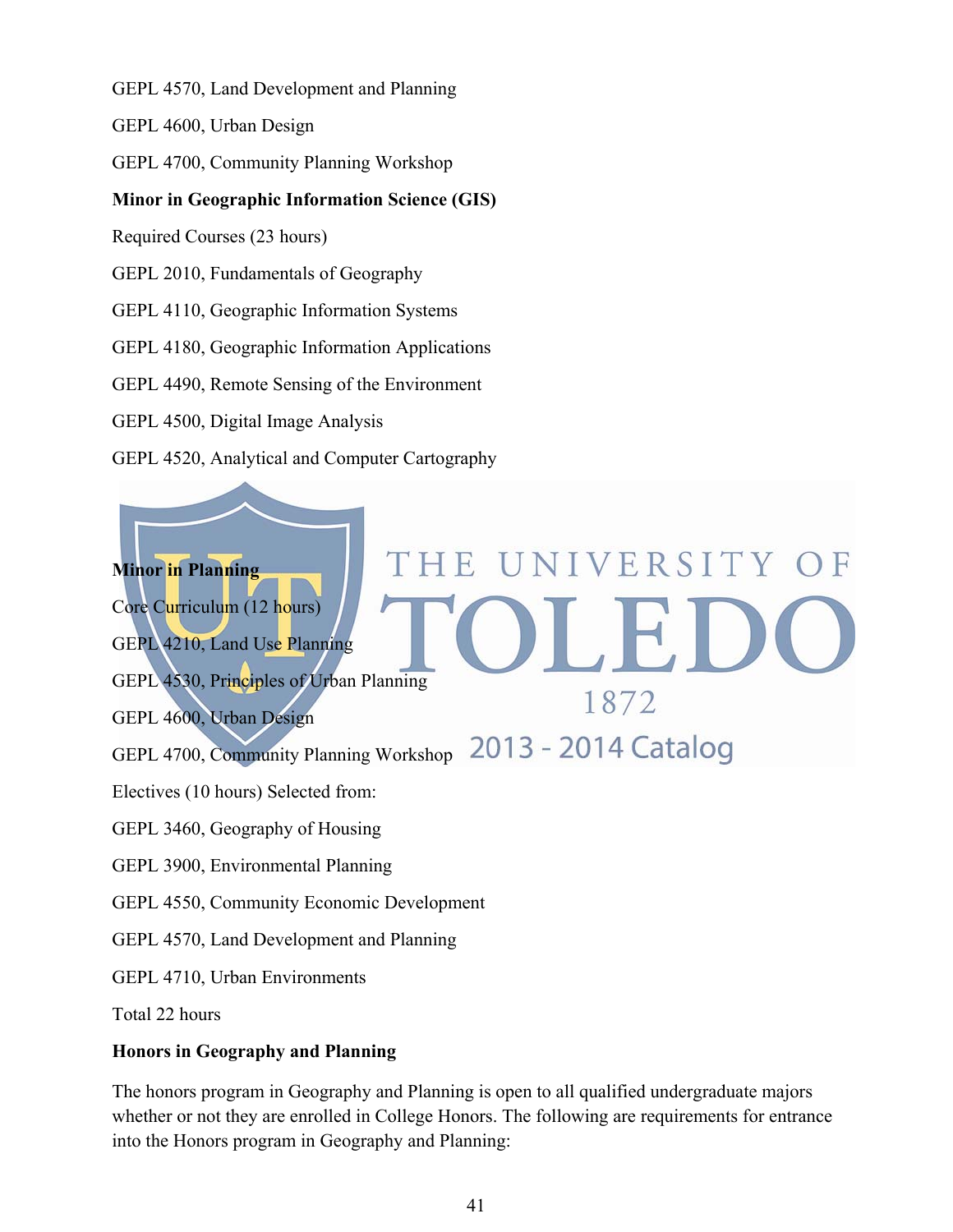#### Admission:

- 1. The student must maintain a 3.5 minimum GPA in Geography and Planning courses.
- 2. The student must maintain a 3.3 minimum cumulative GPA.
- 3. 12 hours completed work in Geography and Planning
- 4. Qualification as a Geography and Planning major whether or not they are enrolled in College honors.

Requirements:

A student must complete 9 hours in designated honors courses in Geography and Planning and a 4 hour senior honors thesis project. During the final year before graduation, the student will meet with the department's undergraduate advisor to select a faculty research advisor, complete and submit to the department's faculty for approval a senior honors project (GEPL 4960).

Senior Honors Thesis

The title of the senior honors thesis is reported to the undergraduate advisory who will then select a faculty research advisor for the student. The title of the honor's thesis must be filed no later than one semester prior to the expected date of graduation. A copy must also be filed in the library of the Department and students are also expected, as a courtesy, to provide members of their thesis

HE UNIVERSITY

committee with copies.

# **Global Studies**

#### **Interdisciplinary Major**

Jetsabe Caceres, Director

**Degrees Offered**: Global Studies offers a program for a bachelor of arts.

Global Studies is a major that allows students to study a variety of international processes in a comprehensive and multidisciplinary program of study. The curriculum is planned so that it offers students a background in global affairs in the broadest sense, as well as an opportunity to focus on one geographic area of the world and one international interest area.

# **Department of History**

Charles Beatty Medina Department Chair

Diane Britton, Undergraduate Major and Minor Adviser

**Degrees Offered**: History offers a program for a bachelor of arts.

#### **Requirements for the Undergraduate Major**

The major of 33 hours in History must be distributed as follows:

A. HIST 2000 (4 hours)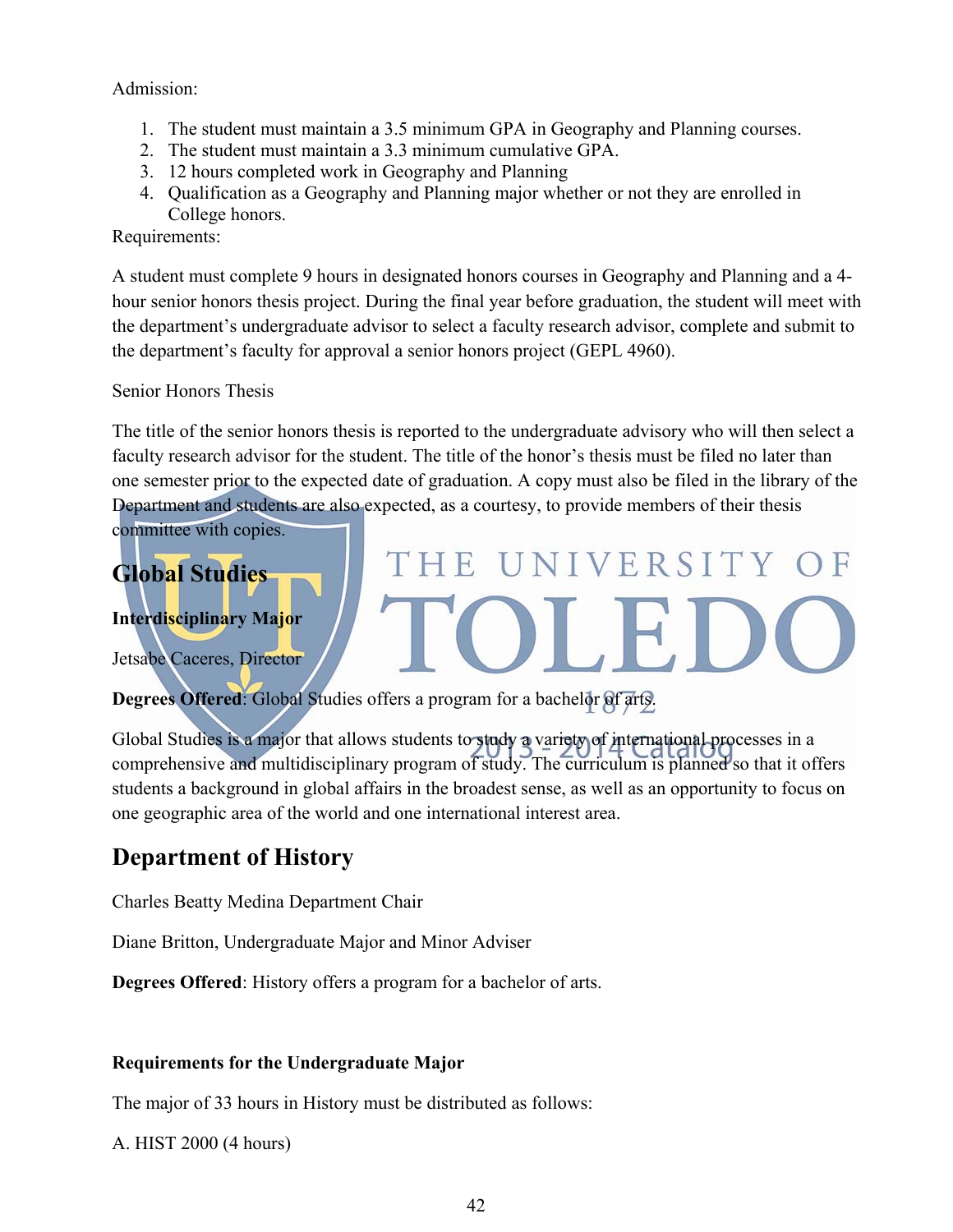B. Of the remaining 29 hours, 12 to 16 hours (4 courses) must be at the 4000 level. At least 9 to 12 of these 29 hours (3 courses) shall be in fields of United States history, and at least 9 to 12 hours (3 courses) must be in fields of non-United States history.

The requirement of 18 hours in related courses is to be met with courses chosen from at least 3 of the following areas: economics, political science, English and American literature, foreign language, geography, philosophy, sociology, psychology, art history, music history or theatre history. At least 12 of the hours in related courses must be at the 3000 and 4000 levels.

The related course requirement may be met with completion of a minor in another discipline or a second major.

Student may not take P/NC for the minimum requirements for the major, but may opt for P/NC in all related courses.

## **Requirements for the Undergraduate Minor in History**

The minor of 21 hours in History must be distributed as follows:

- A. HIST 2000 (4 hours) B. Of the remaining 17 hours, 9 hours must be at the 4000 level.<br> $T H E U N I V E R S I T Y O F$ **Honors in History**  Qualified students are invited to work for the degree citation "honors in history." A. Admission: History majors who demonstrate unusual promise in the study of history are invited by the department to enroll in the University Honors Program; departmental mental honors may be pursued concurrently. Admission to departmental honors is based on the following: 2013 - 2014 Catalog 1. Sophomore standing
- 2. Overall minimum GPA of 3.0
- 3. A minimum GPA of 3.3 in all history courses (a minimum of 10 hours)
- 4. Recommendation from two professors
- 5. An interview with the Adviser

B. Requirements: To earn departmental honors in history, each student will satisfactorily complete the following. The required credit hours are included among the 33 hours necessary for the major in history.

1. Honors recognition in two history courses. Honors recognition courses are regularly scheduled 3000 to 4000 level courses in which special recognition is achieved by reading and research in addition to the normal requirements of the course.

2. Three hours of independent research under Junior Honors Research (HIST 3870).

3. Six hours of thesis under Senior Honors Research (HIST 4870, 4880) leading to the completion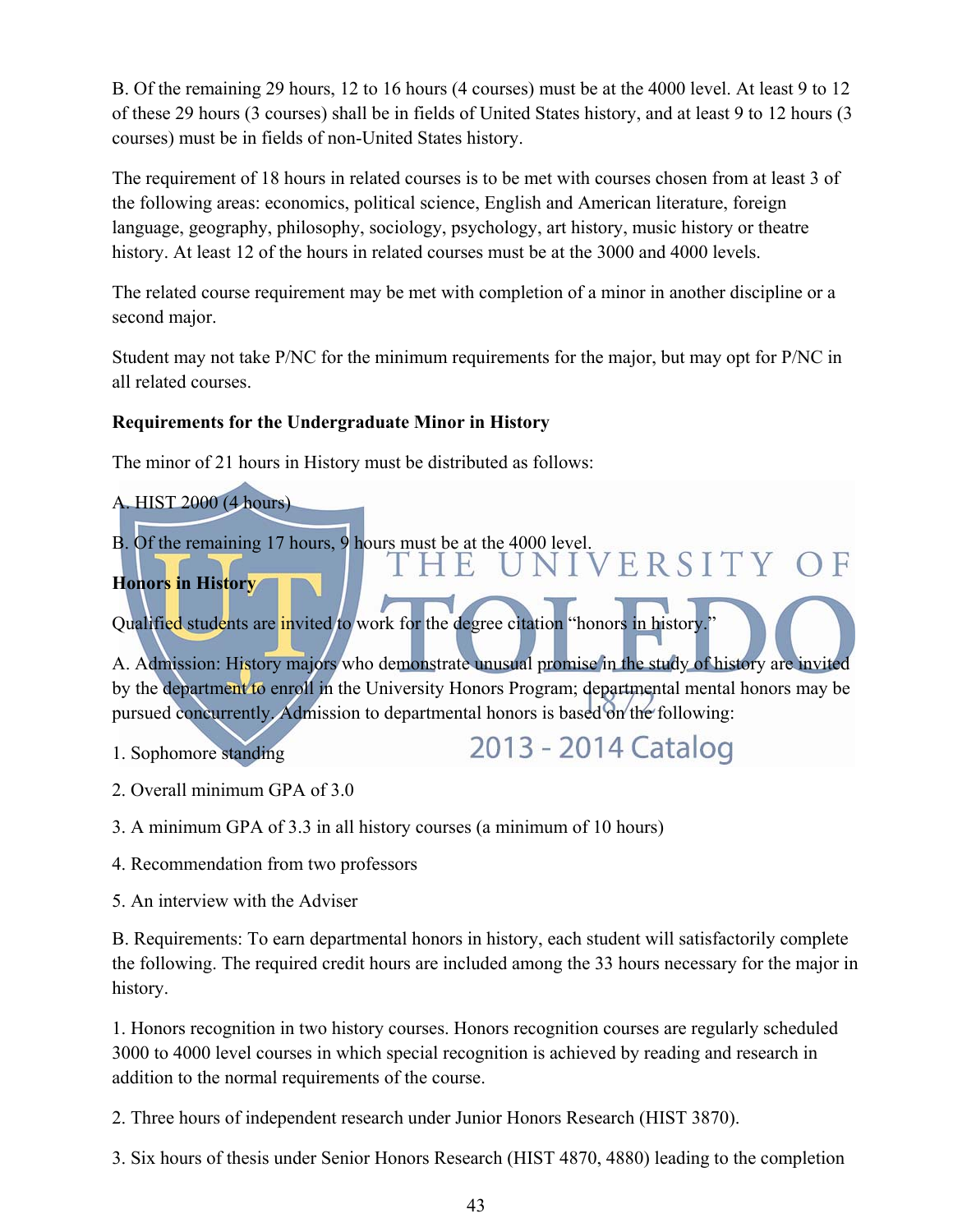of a senior thesis.

4. Oral examination covering the area of the senior thesis.

## **Law and Social Thought**

#### **Interdisciplinary Major**

Renee Heberle, Co-Director, Adviser

Jerry Van Hoy, Co-Director, Adviser

Sam Nelson, Pre-Law Adviser

**Degrees Offered**: Law and Social Thought offers a program for a bachelor of arts.

LST's Curriculum is strictly interdisciplinary. It provides students with tools for the appraisal of U.S. and other legal systems and the policies, practices and philosophies that underlie them. It encourages reflection on the values that shape citizenship in contemporary democracy. It also focuses on issues of law in relation to morality, politics, language and the arts of critical and creative thinking. LST students are given the responsibility of determining their path through LST, with hands-on advising from the co-directors, and are consulted on questions of program direction and course selection. Upper Division Seminars are selected by students in collaboration with faculty.

1872

2013 - 2014 Catalog

#### **Requirements for the Undergraduate Major**

LST 2010, Gateway Course, 3 hours

LST 2500, 3500, Pro-seminars, 3 hours

LST Elective Courses/Cross-Listed Courses, 18 hours

Path 1: Law, History, and Theory

Path 2: Law, Difference, and Social Practices

Path 3: Law, Institutions, and Public Policy

Path 4: Comparative Law

LST 4900, Upper Division Seminars, 6 hours

LST 4990, Capstone Seminar, 3 hours.

LST 4940, Field Experience, 3-6 hours

Every LST student is required to turn in a graduation portfolio.

#### **Concentrations**

Women's and Gender Studies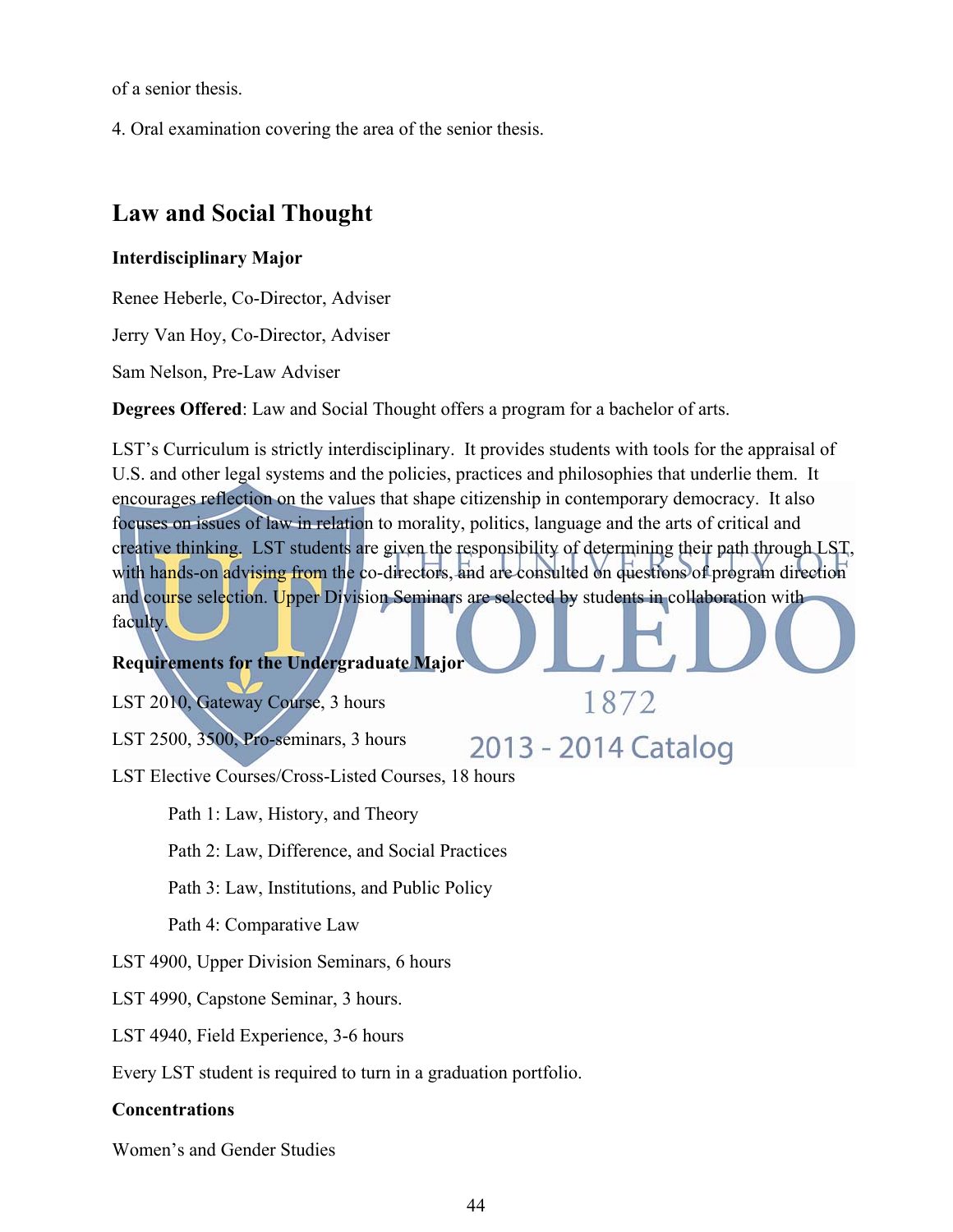### Disability Studies

## **Honors in LST**

Majors in Law and Social Thought are strongly encouraged to pursue program honors. In order to earn program honors, the student must:

1. Have a minimum LST GPA of 3.4 and a minimum cumulative GPA of 3.3.

2. Submit two papers from different, advanced LST courses to Program Directors. These courses will also satisfy the LST elective or upper division seminar requirements.

3. Write a thesis under the direction of an LST-affiliated faculty member. Students must enroll in Honors Thesis in Law and Social Thought. Participation in the University Honors College is not required for those seeking program honors.

4. Honors Thesis in Law and Social Thought (3 hours) will count as an elective course in the required courses for the major.

## **Minor in Law and Social Thought**

Courses taken in the minor must come from a discipline other than the student's major discipline to ensure that the minor will provide intellectual breadth complementary to a specialized curriculum in a traditional discipline.

Core Requirements (6 hours):

LST 2010, Gateway Course, 3 hours

Critical Reasoning, 3 hours

Electives (15 hours):

# 2013 - 2014 Catalog

1872

Five electives cross-listed or taught for the Law and Social Thought program. Electives should be chosen from one of the four paths listed above in the degree requirements for Law and Social Thought majors.

At least one elective must be a law and social thought upper division seminar (LST 4900) compatible with the chosen path.

Independent Study

No more than one independent study will count toward completion of the minor.

Program of Study

The student's program of study must be approved by a program Adviser and verified before graduation.

Field Experience

Students working toward a minor in Law and Social Thought will be invited to participate in field experience, and elective credit will be offered depending on the student's level of involvement.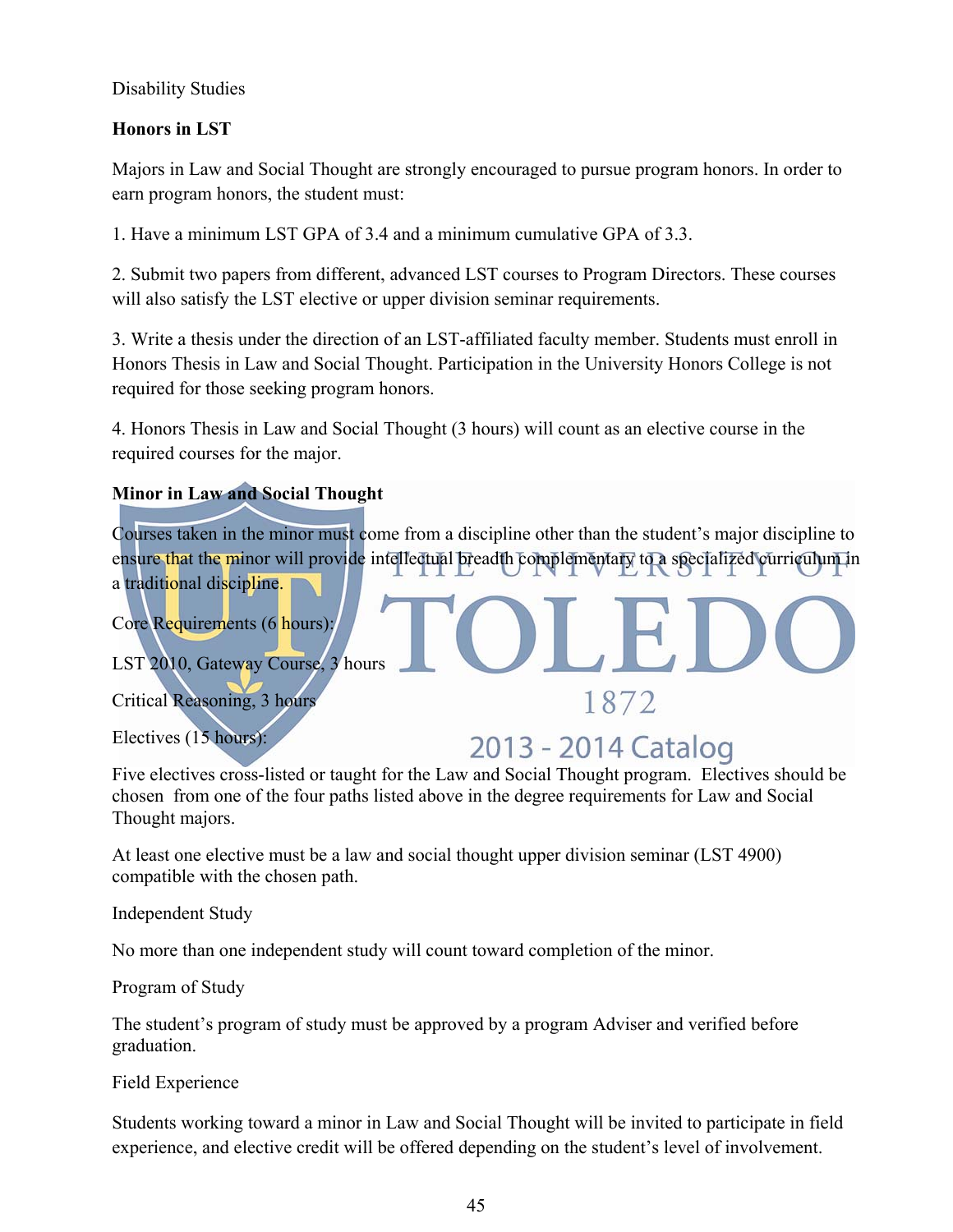## **Linguistics**

(Administered by the Department of English)

Sara Lundquist, Department Chair, English

Douglas Coleman

Melinda Reichelt

**Degrees Offered**: Linguistics offers a program for a bachelor of arts. The major requires a minimum of 33 hours.

## **NOTE: Now new majors accepted after Fall 2013.**

## **Requirements for the Undergraduate Major**

- 1. LING/ENGL 3150 Linguistic Principles
- 2. LING 4160 Phonology and Morphology
- 3. LING 4260 Semantics and Pragmatics
- 4. LING 3190 Sociolinguistics
- 5. LING 4170 Applied Linguistics II
- 6. One course in historical linguistics, either ENGL/LING 4100 History of the English
- Language or, with advisor's approval, a course in the history of another language
- 7. ENGL 3170 Syntax, or with advisor's approval, a course in the syntax of another language.
- 8. Two courses chosen from the following (or other appropriate courses as available with adviser's approval): ANTH 2800 Cultural Anthropology; LING 4110 Old English, 4120 Middle English, 4150 Applied Linguistics I, 4210 Issues in ESL Writing, LING 4980, COMM 3870 Communication Theory; EECS 3500 Automata and Language Translation, Systems; ARBC 4010 Arabic Syntax and Stylistics, ARBC 4020 Arabic Syntax and Stylistics II, FREN 4010 French Syntax and Stylistics I, 4020 French Syntax and Stylistics II, 4040 French Linguistics, 4310 Medieval France: Language and Literature; GERM 4010 German Syntax and Stylistics I, 4020 German Syntax and Stylistics II; JAPN 4010 Japanese Syntax and Stylistics I, 4020 Japanese Syntax and Stylistics II; PSY 3400 Cognitive Neuropsychology, 3610 Behavioral Neuroscience; SPAN 4010 Spanish Syntax and Stylistics, 4110 Introduction to Spanish Linguistics; SLP 3010 Clinical Phonetics, 3200 Articulation / Phonological Disorders, 3300 Communicative Disorders: Language, 4500 Organic Disorders of Speech and Language.
- 9. Students must earn a minimum grade of "C" in six credit hours at the 3000-level or above in a single Indo-European language OR a minimum grade of "C" in six credit hours at any level of a single living non-Indo-

## European language, e.g., Arabic, Japanese, or Chinese.

## **Related fields**

The major requires 18 total credit hours in related fields outside of Linguistics, half of which must be on the 3000- or 4000-level. Linguistics majors should select one of the minors offered by departments and programs within the College of Languages, Literature, and Social Sciences. Those offered by anthropology, English, foreign languages, psychology and philosophy are recommended. Alternatively, a student may select courses from a variety of departments and programs with the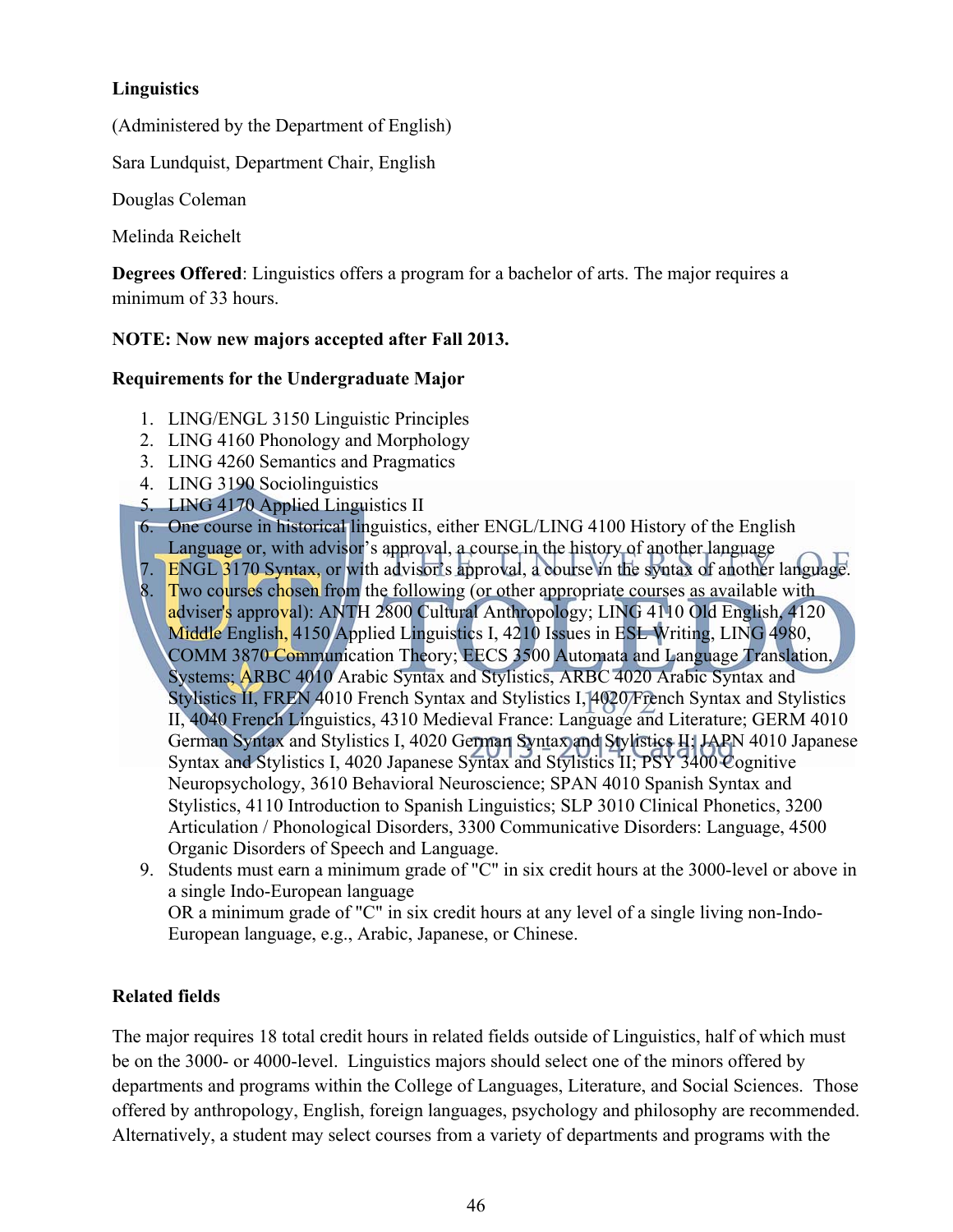approval of the linguistics adviser.

## **Minor in Linguistics**

To minor in Linguistics, a student must complete a minimum of 21 hours in Linguistics. Students must complete ENGL/LING 3150, LING 4160 Phonology and Morphology, LING 3170 Syntax, and LING 4260 Semantics and Pragmatics.

To satisfy the remaining 9 required hours, students may select any courses that satisfy the Linguistics major.

## **Honors in Linguistics**

To be eligible to pursue Honors in Linguistics, a student must:

- be a junior or senior
- have completed 15 hours of 3000-4000 level Linguistics courses
- hold a GPA of 3.6 or higher in 3000-4000 level Linguistics courses
- discuss the possibility of Linguistics Honors with the Linguistics advisor

• make an appointment with the English Department Honors Advisor to discuss the possibility of pursuing departmental Honors and receive official permission from the Advisor prior to enrolling in ENGL 4900 and 4960

VERSITY

To graduate with the designation of Honors in Linguistics, a student must

- fulfill the departmental Honors requirements (ENGL 4900 and 4960) in addition to the hours 2013 - 2014 Catalog required for the major
- $\bullet$  receive an A on the thesis
- maintain a GPA of 3.6 or higher in 3000-4000 level Linguistics courses

Please note that students do *not* have to be enrolled in the Honors College to pursue Honors in Linguistics, but all Honors College students are required to follow their department's existing guidelines for their theses. Also note that ENGL 4900 and ENGL 4960 are usually offered only during the FALL Semester.

## **Middle East Studies**

## **Interdisciplinary Major**

Gaby Semaan, Adviser

Middle East Studies is a specialization within the Global Studies major. Its offerings are designed to provide students an appropriate exposure to the history, religions, cultures, and socioeconomic systems of the Middle East, and in turn, that region's relations with the rest of the world, as well as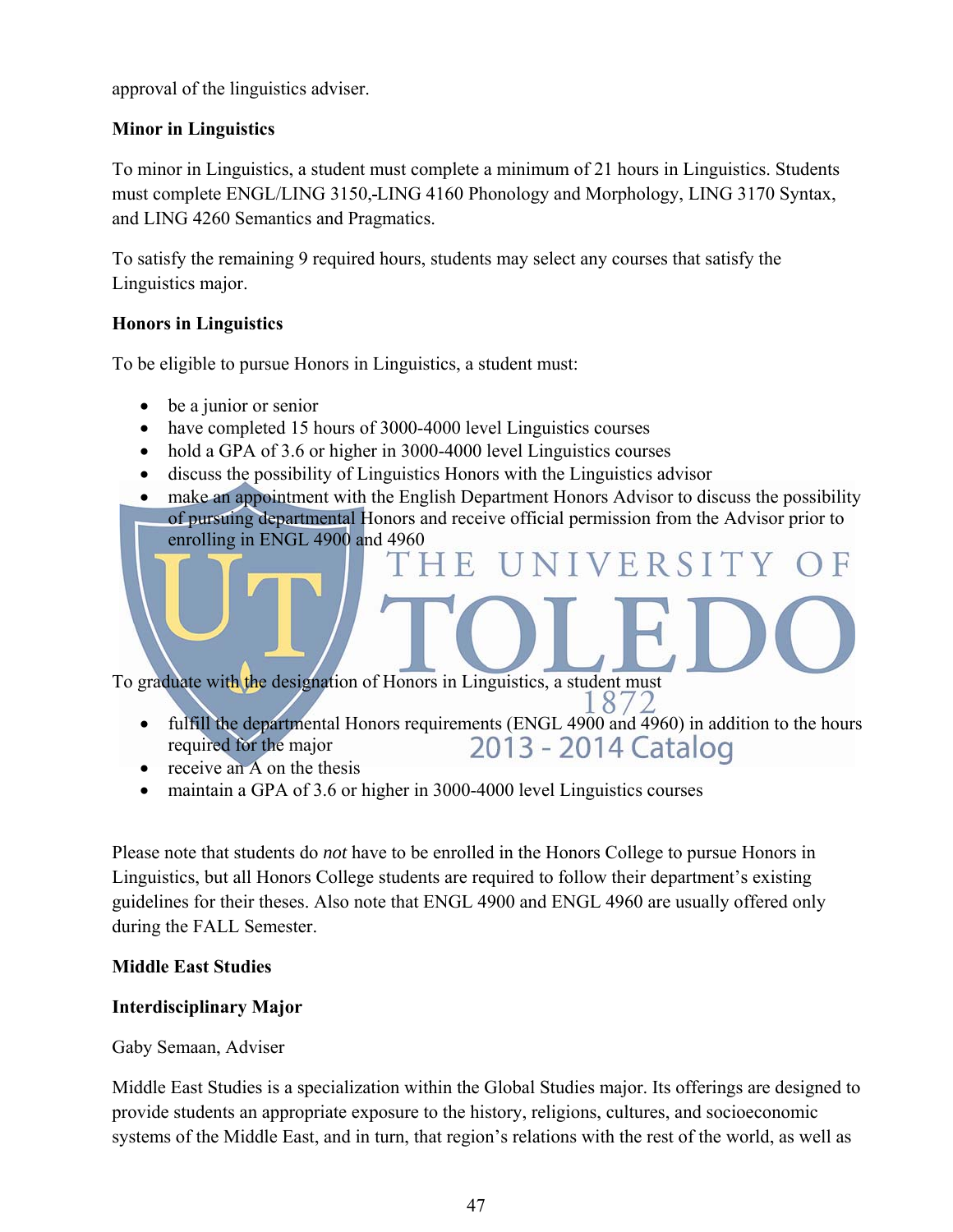to create balanced perceptions of the various factors and phenomena in the Middle East in historical and contemporary contexts.

The Middle East Studies program requires a total of 48 semester hours that must be completed in consultation with the adviser. The following courses are a guideline for students who are interested in Middle East Studies:

THE UNIVERSITY OF

OLEIC

1872

2013 - 2014 Catalog

21 Hours of Social Science Courses:

Required\*

PSC 4670, 3 hours

PSY 4740, 3 hours

\*if not offered (available) may be replaced with adviser permission.

Electives

ANTH 2750, 3 hours

ANTH 2800, 3 hours ECON 4510, 3 hours ECON 4520, 3 hours GEPL 3810, 3hours PSC 2700, 3 hours PSC 4650, 3 hours PSC 4730, 3 hours PSC 4800, 3 hours

SOC 4340, 3 hours

SOC 4800, 3 hours

SOC 4830, 3 hours

SOC 4980, 3 hours

21 hours of History/Humanities Courses:

Required:

HIST 1120, 3 hours HIST 2040, 3 hours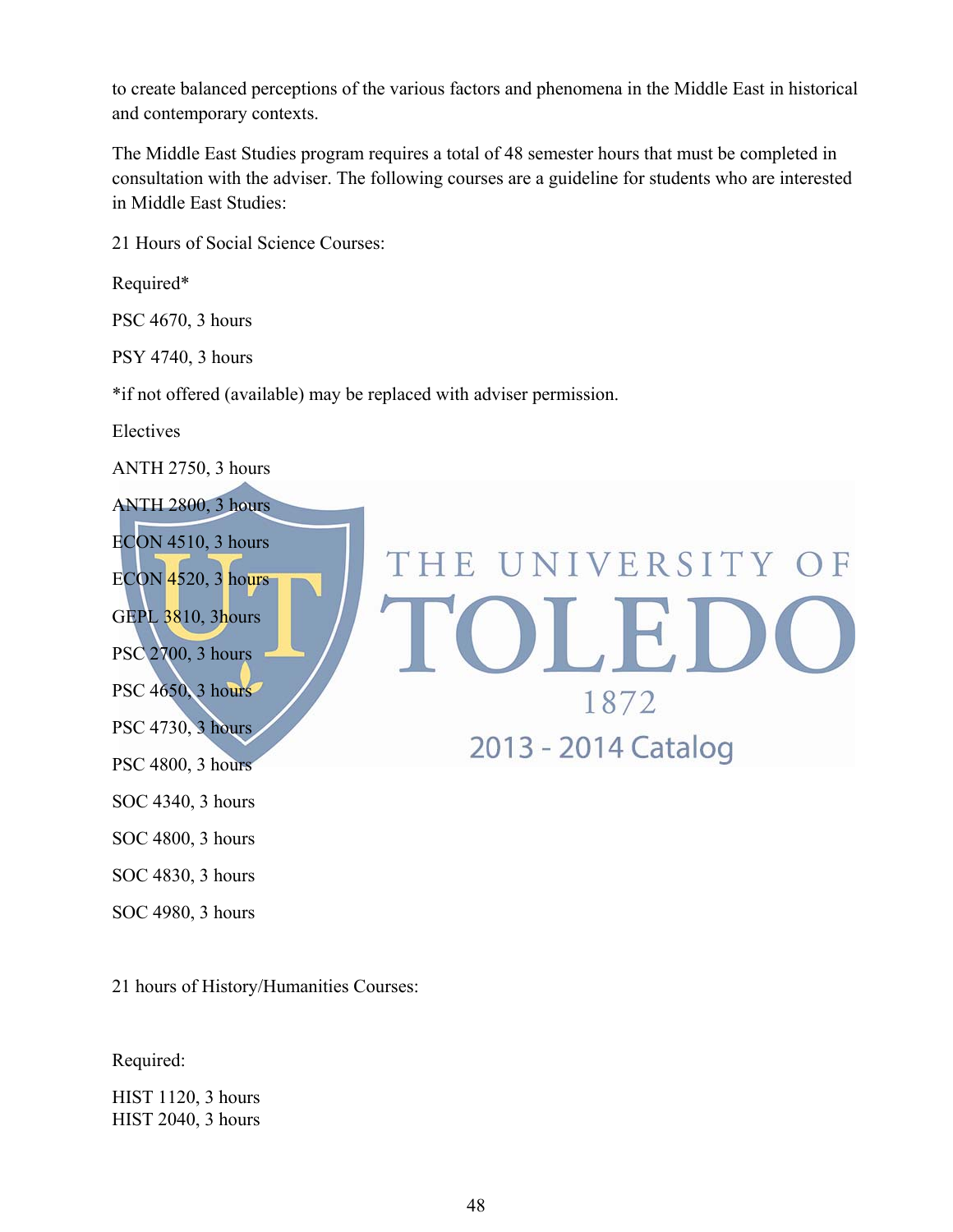Electives REL 4520, 3 hours HIST 3550, 3 hours ARBC 1110, 3 hours ARBC 1120, 3 hours HIST 2070, 3 hours PHIL 3500, 3 hours PHIL 3570, 3 hours REL 3980, 3 hours REL 2310, 3 hours REL 3100, 3 hours REL 2500, 3 hours REL 3350, 3 hours ARBC 1080, 3 hours ARBC 1090, 3 hours ARBC 2140, 3 hours ARBC 2150, 3 hours ARBC 3010, 3 hours THE UNIVERSITY OF Additional Requirements: Approximately 6 hours of related courses chosen in consultation with the adviser.

# **Department of Philosophy and Religious Studies Catalog**

1872

Students are encouraged to take courses in foreign languages of the Middle East.

John Sarnecki, Department Chair

**Degrees Offered**: Philosophy offers a program for a bachelor of arts.

**Requirements for the Undergraduate Major**

**1. Two Courses in History of Philosophy**

PHIL 3210 Ancient and Medieval Philosophy PHIL 3230 Modern Philosophy

#### **2. At least one course in Analytical Philosophy**

PHIL 3000 Symbolic Logic

PHIL 4060 Philosophy of Language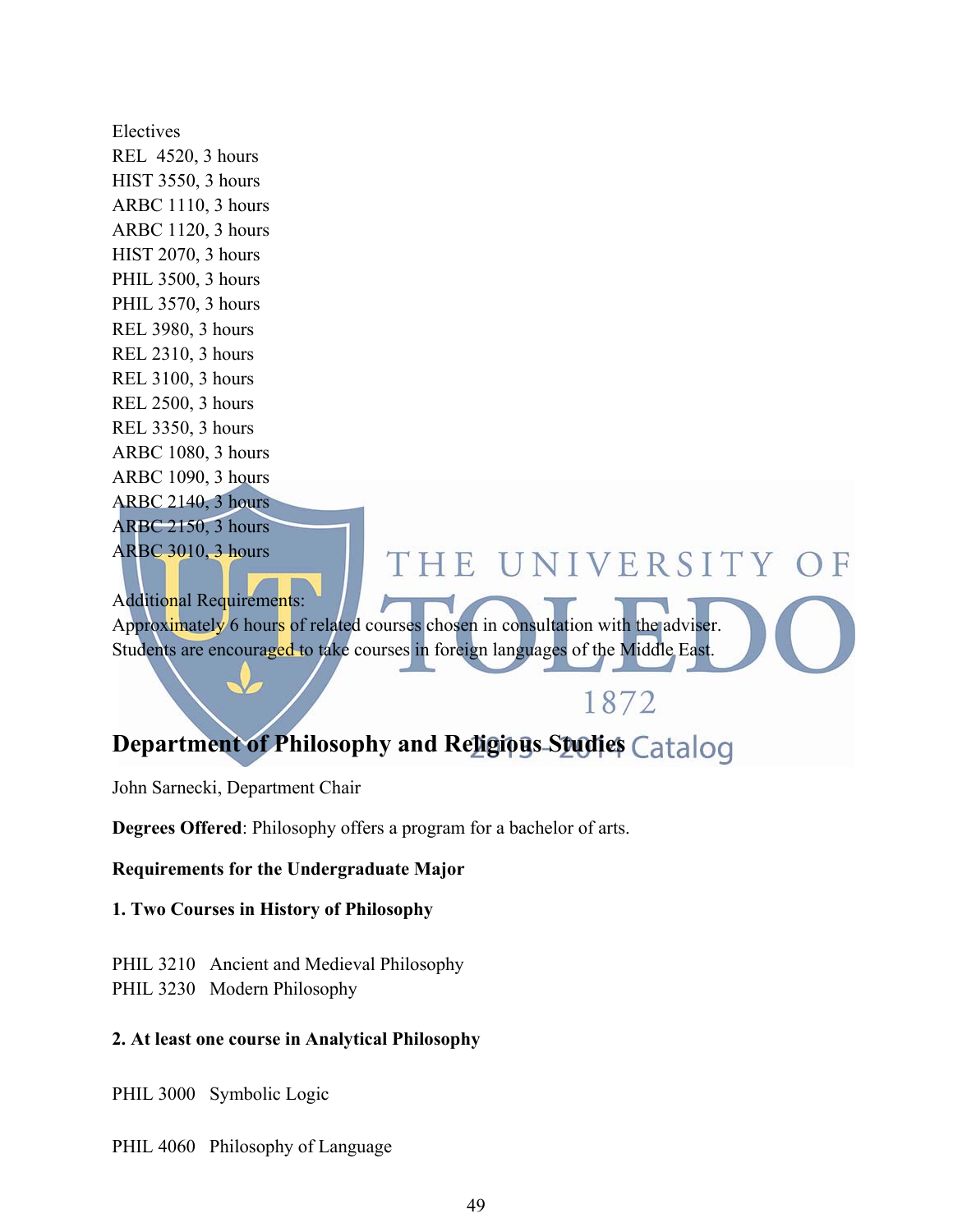## **3. At least one course in Ethical and Political Theory**

PHIL 3400 Ethical Theory

PHIL 3750 Social & Political Philosophy (every year)

### **4. At least one course in Diverse Philosophical Traditions**

- PHIL 3240 Existentialism
- PHIL 3250 Current European Philosophy
- PHIL 3500 Eastern Thought
- PHIL 3540 Philosophy of Love, Sex & Marriage
- PHIL 4240 19th Century European Philosophy
- PHIL 4250 Phenomenology
- PHIL 4260 Recent European Philosophy
- PHIL 4270 American Philosophy
- PHIL 4500 Buddhist Philosophy



#### **6. Related Courses**

The student must also take 18 hours of related courses. These courses should be selected in consultation with the Adviser.

Majors planning to pursue graduate study in Philosophy are encouraged to take PHIL 3000, 3060, 3400 and 3750, as well as PHIL 3600 or 4000-level courses in these core areas of philosophy.

Specialized programs of study can be designed for majors preparing for professional careers in law, medicine, or business. See the undergraduate adviser for details.

#### **Honors in Philosophy**

A. Admission: Junior and senior majors with an overall minimum GPA of 3.3 may work for the citation "honors in philosophy."

#### B. Requirements

Upon graduation, the student shall have a 3.6 GPA in philosophy courses. The student shall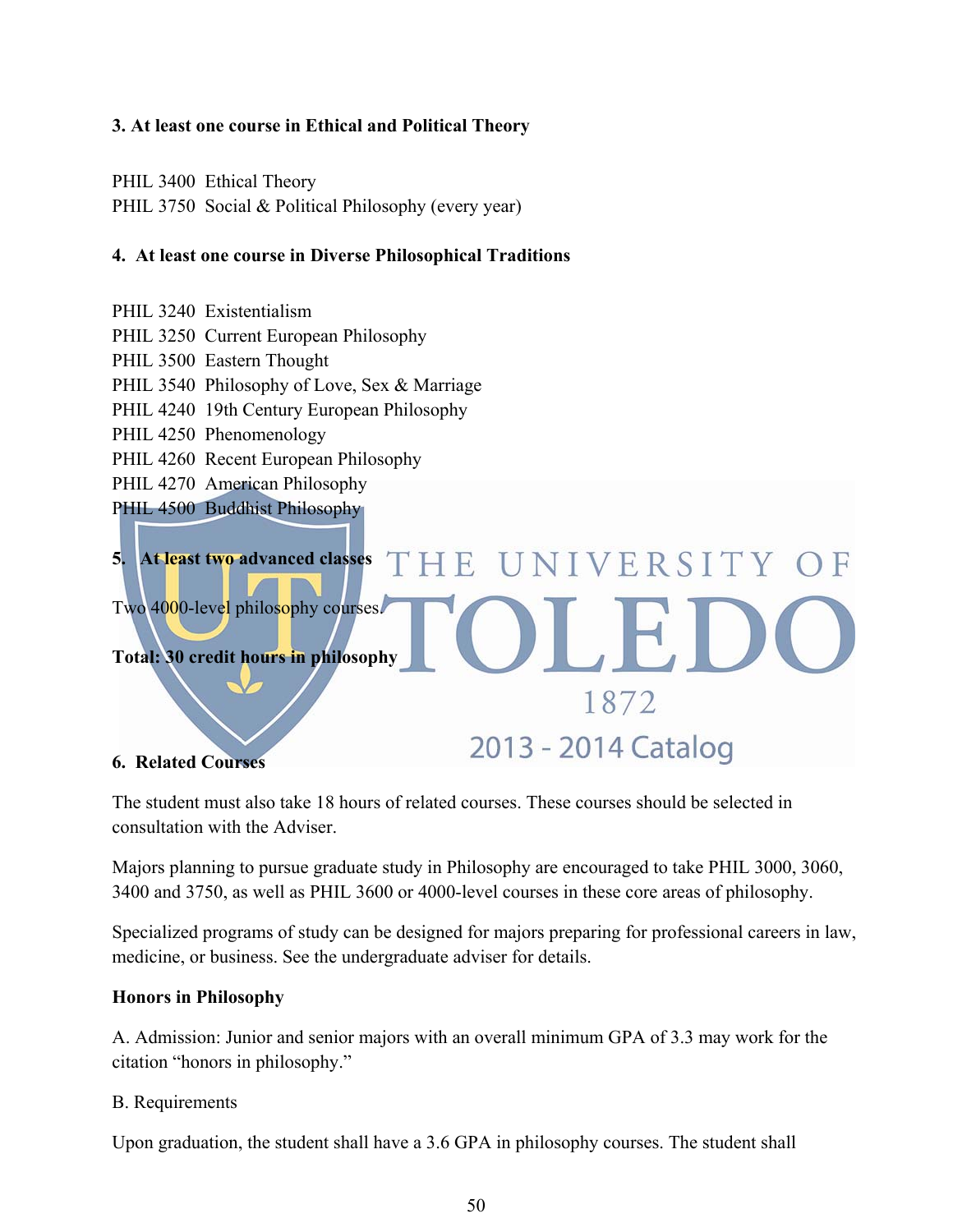complete a substantial term paper in each of two courses with two different philosophy faculty members.

- 1. One paper shall be work completed for a regular 4000-level seminar.
- 2. One paper shall be an honors thesis completed while registered for PHIL 4990 under the direction of a second faculty member.

Upon the recommendation of the two respective instructors and with the approval of a majority of the philosophy faculty, the student shall be awarded the citation "honors in philosophy."

## **Minors in Philosophy**

A minor in Philosophy complements a variety of University major programs in the humanities, the social and natural sciences, education and business. All minors in Philosophy must meet the following requirements:

1. 21 hours in philosophy with a minimum GPA of 2.0.

2. PHIL 3210 or 3230.

3. At least one course numbered 4000 or above.

4. No more than one independent study, PHIL 4920, will count toward the completion of the minor. 5. The program of study must be approved by the department undergraduate Adviser and verified before graduation.

1872

2013 - 2014 Catalog

Specific predesigned programs of study are available in the following areas:

Prelaw<sup>1</sup>

Philosophy and medicine

Philosophy and education

Philosophy of natural science

Philosophy of social science

Also available is a philosophy minor with honors. Specific requirements are:

1. Requirements 1 through 5 above.

2. At least two courses at the 4000 level

3. Either an honors section of a 3000-level course or a 3000-level course taken under an honors contract.

4. A minimum GPA of 3.3 in philosophy.

# **Department of Political Science and Public Administration**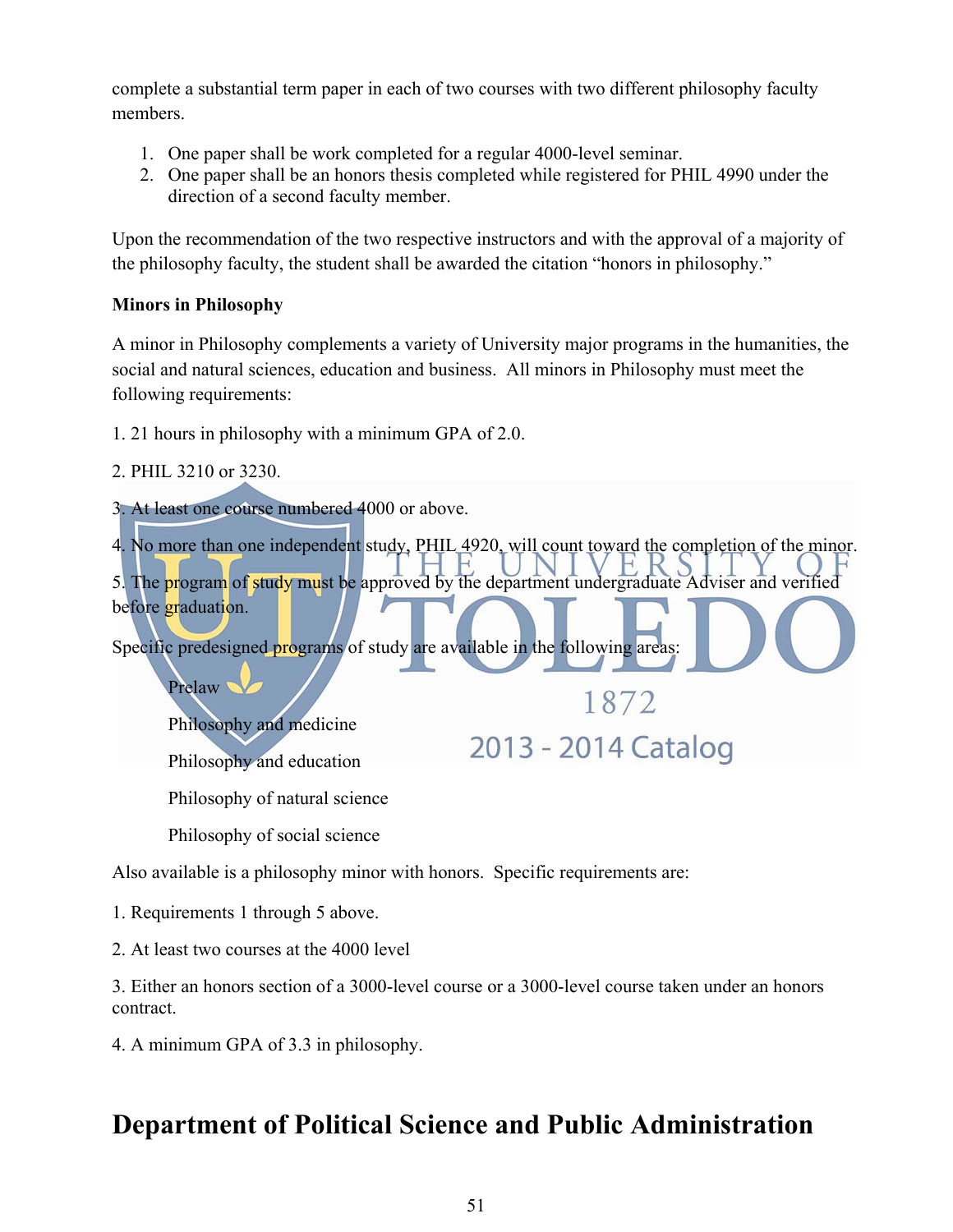### **Political Science and Public Administration**

Sam Nelson, Chair

Lynn Bachelor, Undergraduate Adviser Sam Nelson, Pre-law Adviser

Renee Heberle, Undergraduate Honors in Political Science

**Degrees Offered**: Political Science offers a program for a bachelor of arts.

### **Advanced Placement**

Students with a score of 3, 4 or 5 on the American Government and Politics examination will receive credit for PSC 1200.

Students with a score of 3, 4 or 5 on the Comparative Government test will receive credit for PSC 1100.

## **Requirements for the Undergraduate Major**

Either PSC 1200, American National Government (3 cr.) or PSC 1400, Current Issues in U.S. Public Policy (3 cr.) plus a minimum of 30 additional hours in political science chosen in consultation with a departmental adviser. In addition, students must take one course from three of the following four Public Administration PSC 3420, Public Administration, 3 hours 1872 International Relations PSC 2700, International Relations, 3 hours 2013 - 2014 Catalog Comparative Government PSC 2600, Principles of Comparative Politics

Political Theory

PSC 2800, Principles of Political Theory, 3 hours

Completion of additional courses in the department to satisfy the 30-hour requirement.

## **Related course work requirements**:

The required 18 hours of related course work should be chosen according to the student's interests and objectives. Selections should be made from 2000-level and higher courses in any other social science (anthropology, economics, geography, psychology and sociology), or in history or philosophy, in consultation with an adviser. Selected courses offered by the Department of Communication or in the College of Business Administration also may be chosen with the permission of an adviser. Completion of a minor or of a second major in any department of the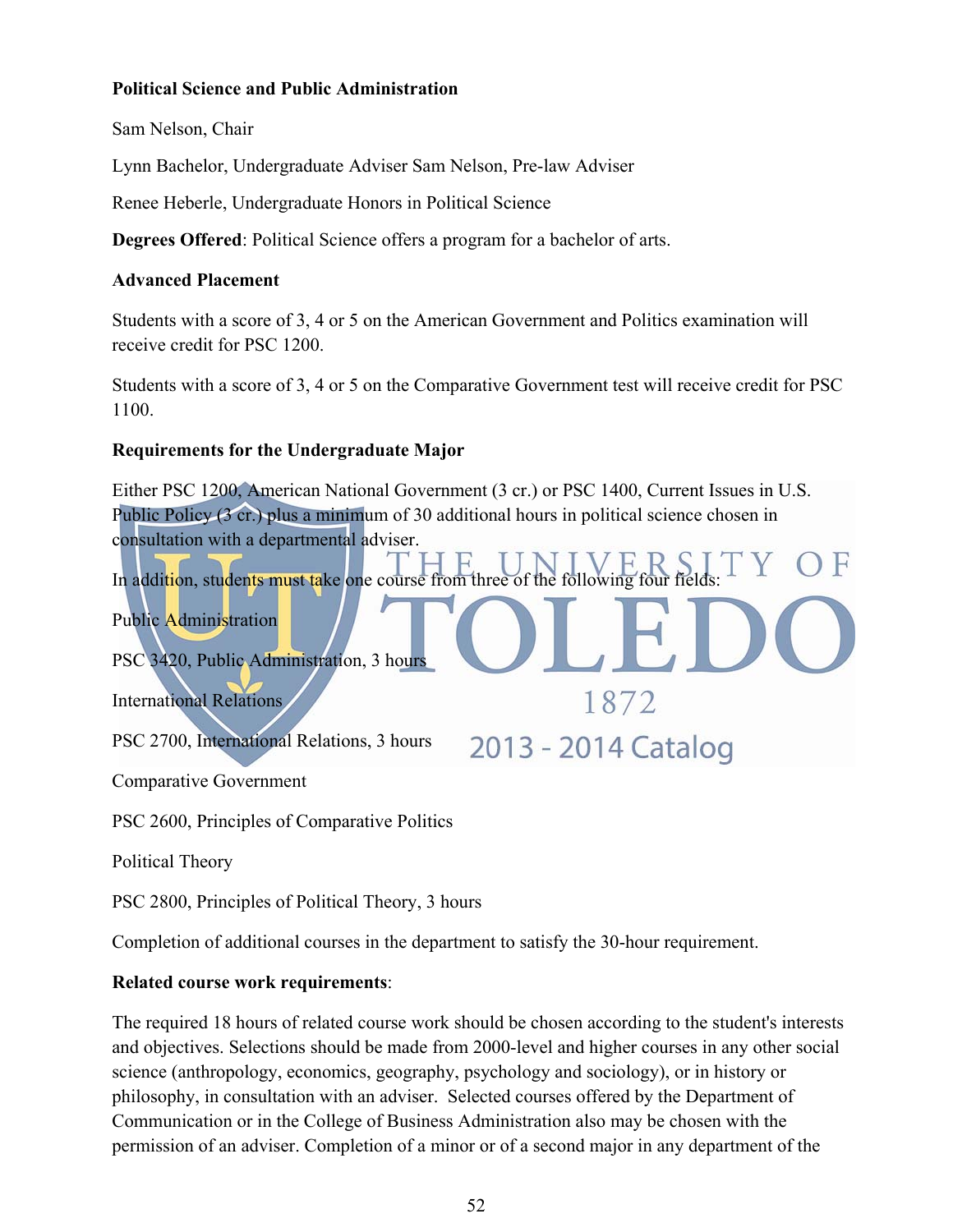university also will be accepted as completion of the Department's related requirement.

## **Specialization in Legal Studies**

This program is designed to allow students to focus their studies on law, legal processes, and legal institutions for careers in the legal profession, for leadership in public affairs, as well as for an interesting major. This solid liberal arts specialization provides excellent preparation for law school and a subsequent career as a lawyer or judge.

The specialization requires the completion of 33 hours in political science, as well as the related course work and other requirements that are normal in the College of Languages, Literature, and Social Sciences.

The foundation for this specialization is a B.A. in Political Science, within which the student must have included the following three courses:

PSC 1200, American National Government, 3 hours

PSC 3500, Principles of Law

In addition to this 6-credit core, students must take at least four courses from the department's specialized law and legal studies course offerings:

VERSITY OF PSC 3510, Constitutional Law and Politics I, 3 hours PSC 3520, Constitutional Law and Politics II, 3 hours PSC 4530, Civil Rights, 3 hours PSC 4550, Contemporary Issues in Law and Politics, 3 hours 1872 PSC 4560, Law & Public Administration, 3 hours PSC 4570, Judicial Process & Jurisprudence, 3 hours 2013 - 2014 Catalog

PSC 4580, International Law, 3 hours

Nine of the remaining 15 hours required for a degree in political science must be earned by completing one course from within three of the four "gateway" fields of the discipline:

Public Administration

PSC 3420, Principles of Public Administration, 3 hours

International Relations

PSC 2700, Principles of International Relations, 3 hours

Comparative Government

PSC 2600, Principles of Comparative Politics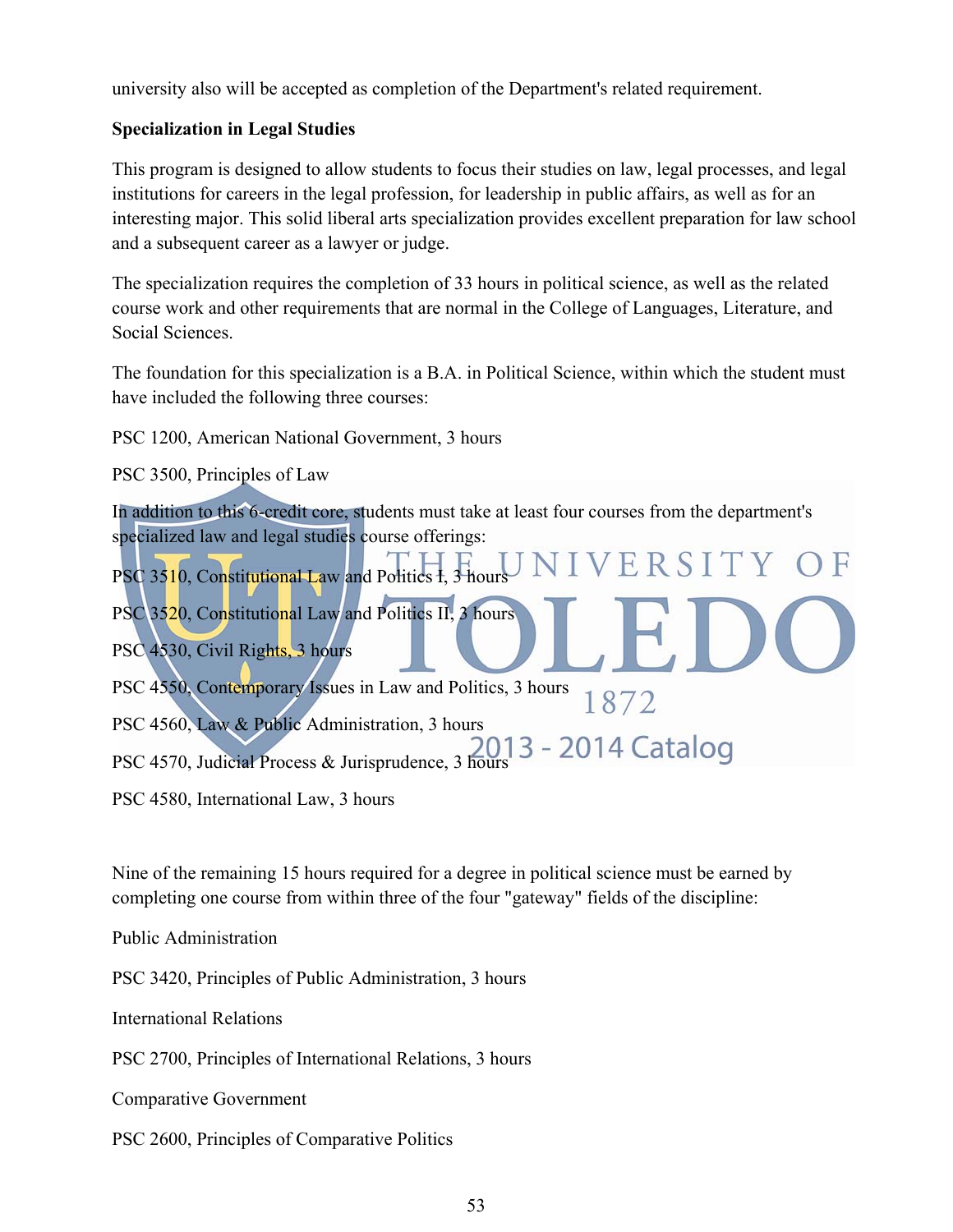Political Theory

PSC 2800, Principles of Political Theory, 3 hours

While only two additional electives within political science are required for the Legal Studies specialization, students may elect to complete additional classes in the discipline.

Students in the Legal Studies specialization must also complete the College of Languages, Literature, and Social Sciences related course requirements. This consists of 18 hours of upper level (2000 and above) courses in fields related to legal studies (for example, Law and Society, Criminology, Psychology and the Law, Philosophy of Law, Business Law, etc.) selected in consultation with an adviser.

## **Specialization in Public Administration**

The objective of this program is to prepare students for careers in public and nonprofit organizations upon graduation, as well as to provide a basis for subsequent graduate work in a wide variety of professional programs. The specialization requires the completion of 34 hours in political science and public administration, as well as the related course work and other requirements that are normal in the College of Languages, Literature, and Social Sciences. The foundation requirements for this specialization are:

PSC 1200, American National Government, 3 hours U IVERSITY OF PSC 2300, Principles of State and Local Government, 3hours PSC 3110, Social Science Statistics, 3 hours PSC 3420, Principles of Public Administration, 3 hours 1872 Second, the student is to select one course from among each of the four following areas of specialization:<br>2013 - 2014 Catalog specialization:

Organization Theory

PSC 4370, Administrative Behavior, 3 hours

PSC 4410, Management of Nonprofit Organizations, 3 hours

PSC 4470, Public Organization Theory, 3 hours

PSC 4610, Sociology of Organizations, 3hours

MGMT 3030, Managerial and Behavioral Processes in Organizations, 3 hours

Public Policy

PSC 3260, Government & the Economy, 3 hours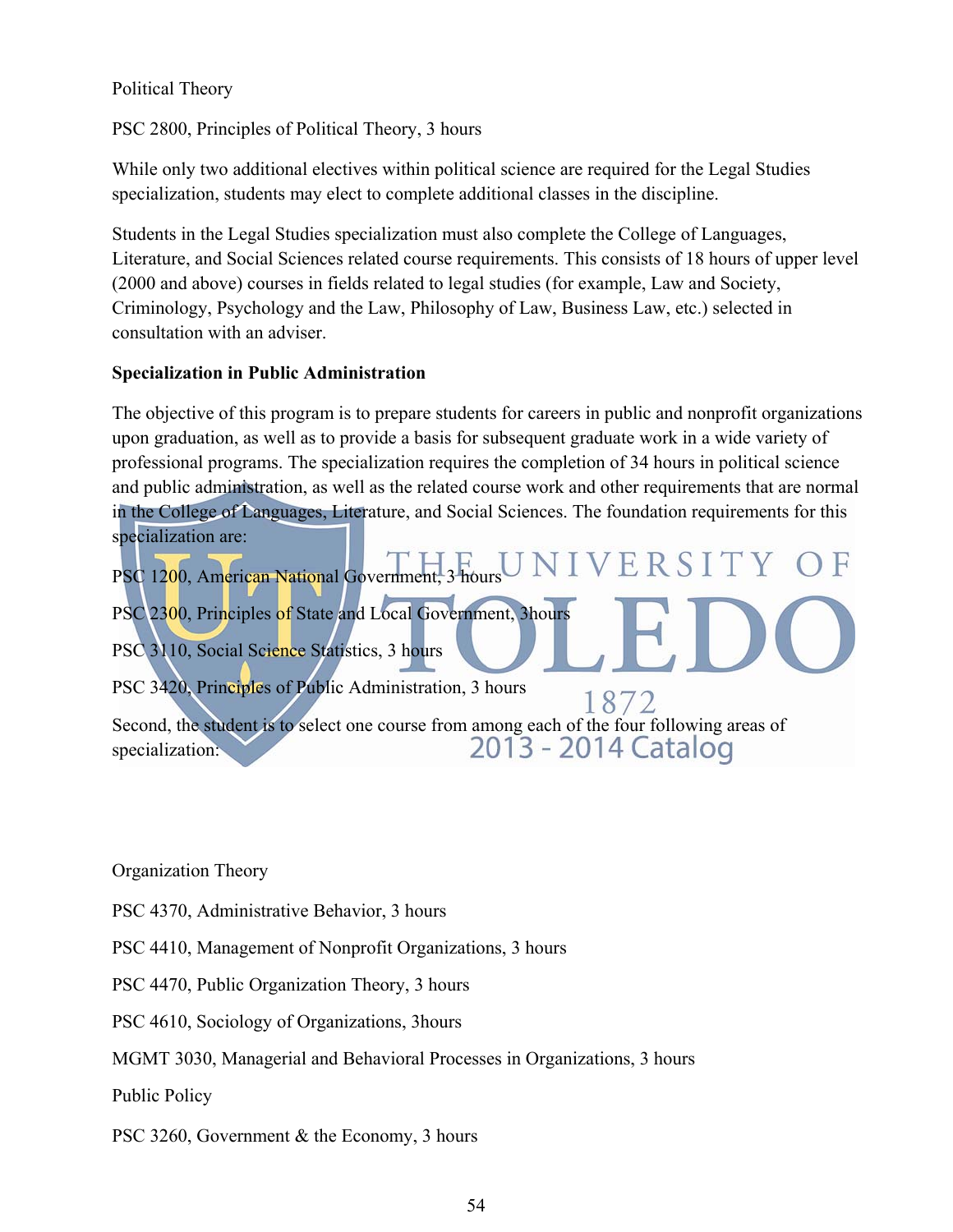PSC 4320, Urban Policy & Administration, 3 hours

PSC 4330, Health Care Policy, 3 hours

PSC 4340, Environmental Policy & Administration, 3hours

PSC 4460, Policy and Administration

Personnel Administration

PSC 4430, Public Personnel Administration, 3 hours

MGMT 3220, Human Resource Management, 3 hours

MGMT, 3630, Conflict Resolution & Negotiations, 3 hours

Financial Administration

PSC 4440, Budget & Finance Administration, 3 hours

ACCT 3010, Cost Accounting for Non-Accounting Majors, 3 hours

Third, since this specialization falls within the B.A. in Political Science, the student must comport with the "gateway" requirements of the degree by selecting one course from among two of the three following subfields of the discipline: VERSIT Comparative Government

PSC 2600, Principles of Comparative Government, 3 hours

International Relations

PSC 2700, Principles of International Relations, 3 hours

Political Theory

2013 - 2014 Catalog

1872

PSC 2800, Principles of Political Theory, 3 hours

Fourth, one additional course in political science is required to amass the required 34 hours of credit for the major.

#### **Departmental Honors**

Honors work fosters intellectual growth through independent study, involves students in research, prepares students for the intellectual rigor of graduate study, and makes students more competitive for the best employment opportunities upon graduation.

Departmental Honors prepares majors for post-graduate study, for law school, for advanced work in policy research, and for other professional pursuits. However, it is open to all interested in engaging in independent intensive, research oriented intellectual work.

Honors work is for those in pursuit of excellence in: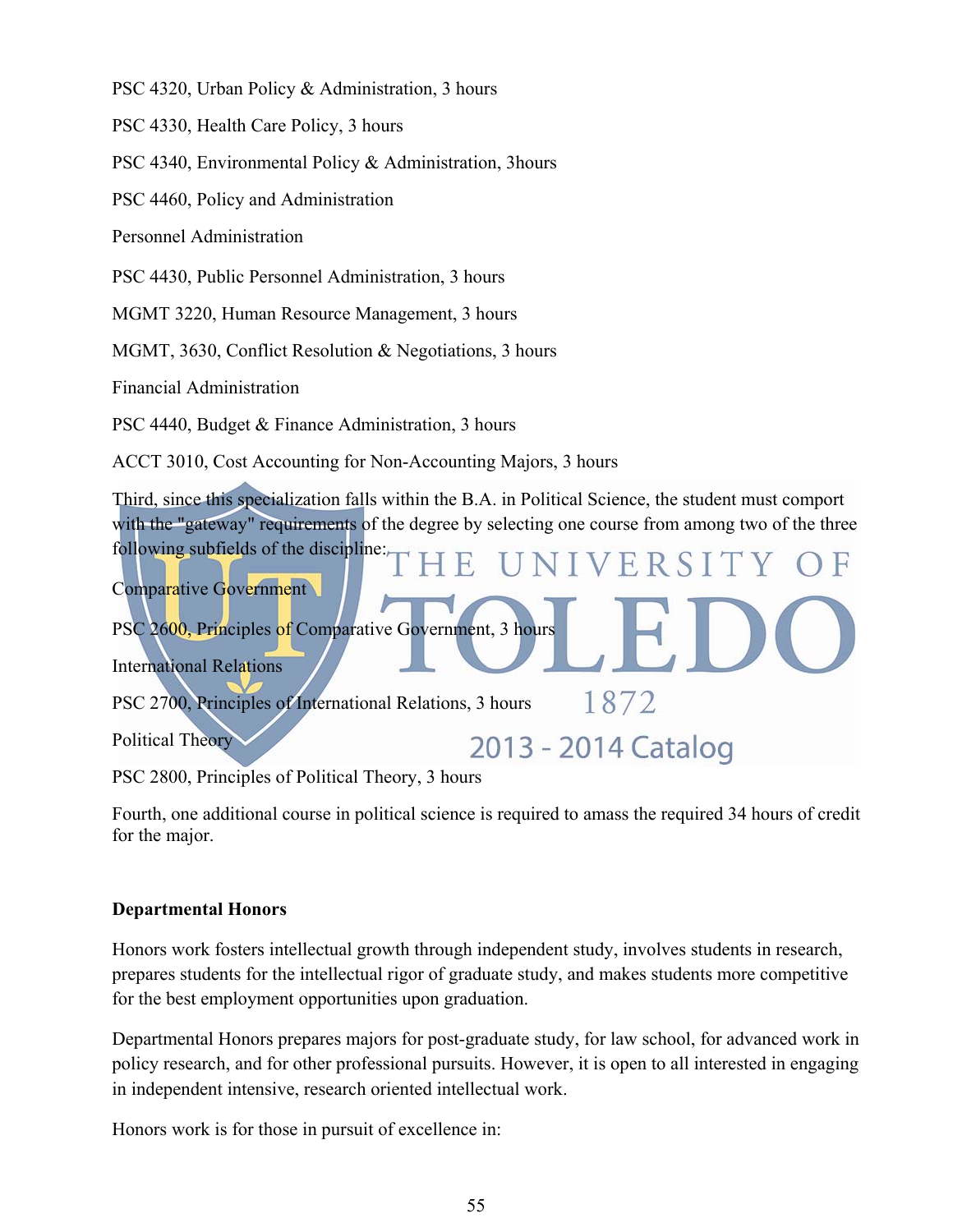Intellectual organization

Concept formation

Research and Writing

These are the skills you will need in many professional positions - whether in the governmental or private sector. Departmental Honors offers the opportunity to specialize in one of the subdisciplines of Political Science and to work closely with faculty in their areas of interest.

If you aspire to do the kind of work required for Departmental Honors, we encourage you to contact the Honors Adviser (Dr. Heberle). Judge for yourself whether this individualized, intensive program is right for you.

Departmental Honors work is distinct from the University Honors Program, but works closely with it. You must have an overall GPA of at least 3.0 and be in your third year of study to sign up for honors work.

## **Minor in Political Science**

Students seeking a minor in political science must complete at least 21 hours of course work at the 2000 level or above in the discipline, chosen in consultation with a departmental adviser. It is recommended that minors include in their undergraduate program the introductory course in  $\bigcup$   $\big\}$ American Government (PSC 1200) and three of the four gateway subfields. At least 9 of the 21 credit hour minimum must be at the 3000-4000 levels.

## **Minor in Public Administration**

The minor in public administration is comprised of 21 hours of course work. The minor is not available to undergraduate political science majors; political science majors with an interest in public administration should pursue the specialization in public administration. Students minoring in public administration should take the following courses:

Required Courses (9 credits):

PSC 3420, Principles of Public Administration, 3 hours

PSC 3110, Social Science Statistics

## **Electives (12 credits):**

Part A – Two courses from the following:

PSC 4370, Administrative Behavior, 3 hours

PSC 4430, Public Personnel Administration, 3 hours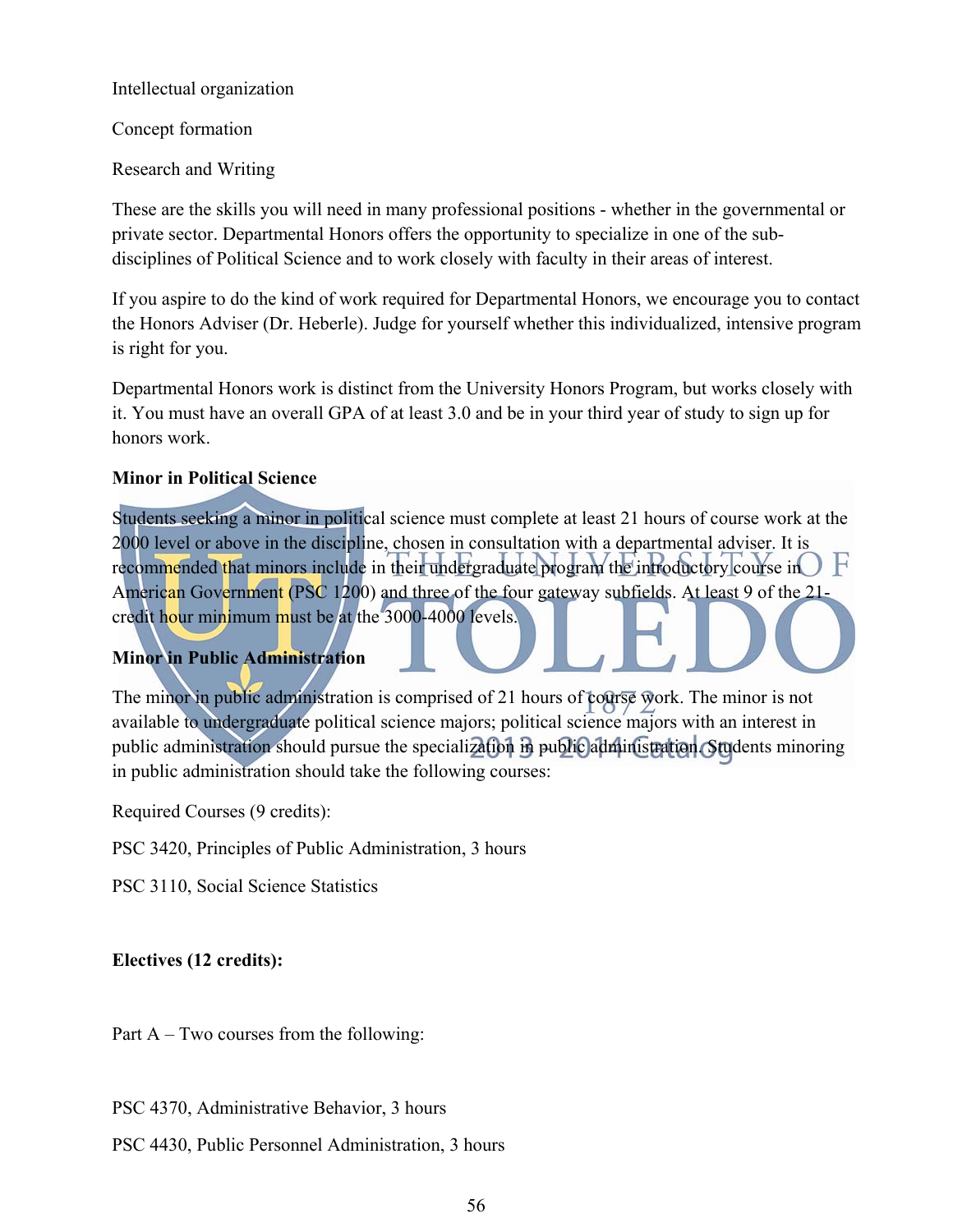PSC 4440, Budgeting and Financial Administration, 3 hours

PSC 4460, Policy and Administration, 3 hours

PSC 4470, Public Organization Theory, 3 hours

Part B – Two courses from the following:

PSC 3260, Government and the Economy, 3 hours

PSC 3310, Municipal Government, 3 hours

PSC 3510, Constitutional Law I, 3 hours

PSC 3730, American Foreign Policy, 3 hours

PSC 4250, Intergovernmental Relations, 3 hours

PSC 4330, Health Care Policy, 3 hours

PSC 4340, Environmental Policy & Administration, 3hours

PSC 4350, Health Care Delivery Systems, 3 hours UNIVERSITY OF

PSC 4360, Ethics in Public Policy & Administration, 3 hours PSC 4410, Management of Nonprofit Organizations, 3 hours

PSC 4480, Comparative Public Administration, 3 hours

1872 PSC 4490, Current Topics in Public Administration, 3 hours 2013 - 2014 Catalog

**Pre-Law** 

Sam Nelson, Adviser

Unlike some pre-professional programs, there is no fixed pre-law curriculum. Critical reading, writing and speaking dominate legal practice and legal education; thus, the central theme of any pre-law course of study should be the development of these skills in the context of areas of substantive interest to the student. Clearly, a course of study designated "pre-law" may extend across a broad range of different disciplines and interests and contain a wide variety of courses. Each student's course of study will be different and should reflect, in consultation with advisors, the specific interests of the student and attention to the development of the critical and analytical skills necessary for success in law school and the legal profession.

# **Department of Psychology**

John McSweeny, Chair

Rickye Heffner, Associate Chair & Honors Adviser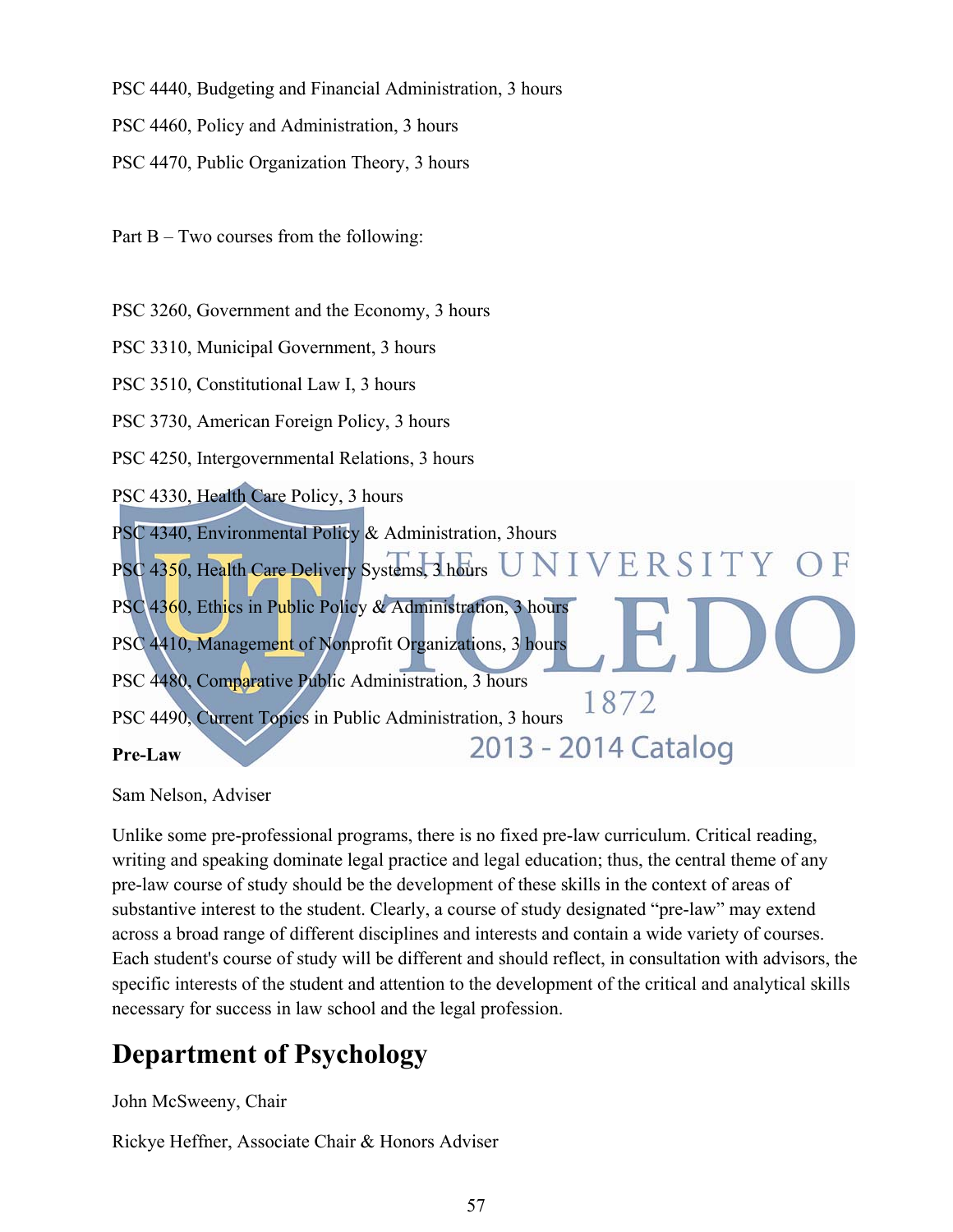### Undergraduate Advising

University Hall 5320

The Psychology Advising Office is open on a walk-in basis. The graduate students in the advising intake office can answer basic questions about degree requirements, help you tailor your course selections to meet your goals, and fill out graduation progress evaluations.

**Degrees Offered**: Psychology offers a program for a bachelor of arts.

## **Requirements for the Undergraduate Major**

Before declaring the Psychology Major, students must have at least 30 hours of college credit and a cumulative GPA of 2.5 or higher. Students who do not meet this requirement will be considered "Pre-Psychology" majors and will be advised by Psychology advisors. The major in Psychology requires a minimum of 34 semester hours of Psychology courses, with at least 22 of these hours taken at the University of Toledo, plus 18 hours of related courses. Courses for the major in Psychology cannot be taken as P/NC.

## **The B.A. Curriculum**

The B.A. degree in psychology is designed to provide a liberal arts education and to prepare students for graduate training either in a specialized area of psychology (e.g., Experimental or)  $\mathbf F$ Clinical graduate programs), or for graduate work in related disciplines. Students will be exposed to all of the major fields of psychology. Related courses come from a list pre-approved by faculty in the department and available on the Psychology Department website. These courses are taught by other departments, but are relevant to various areas of psychology. Fundamentals of Biology or Biodiversity (BIOL 2150 or EEES 2150) with lab (BIOL 2160 or EEES 2160) is on the list and is the only related course required of all majors. Students who wish to do so can use these BIOL or EEES hours toward their natural science requirement. Students are free to choose any other courses from the related list, but should do so in consultation with their advisors.

The core psychology curriculum is as follows:

A. **Required** basic psychology courses: **15** hours (Students must select 5 of 6 courses)

- PSY 2200 Abnormal Psychology
- PSY 2400 Cognitive Psychology
- PSY 2500 Developmental Psychology or PSY 2510 Lifespan Developmental

PSY 2600 Psychobiology

- PSY 2610 Learning and Motivation
- PSY 2700 Social Psychology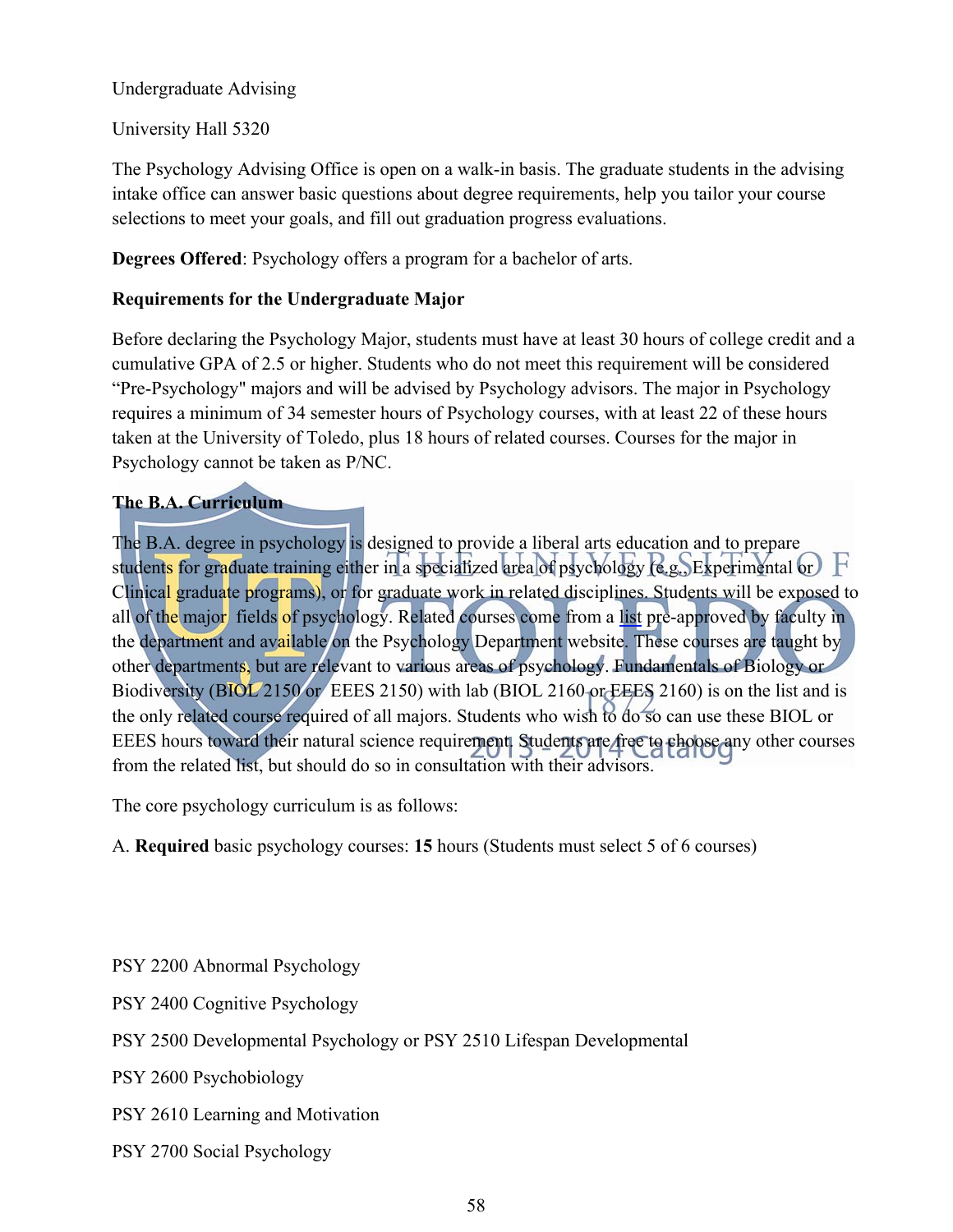### B. **Required** methodological courses: **7** hours

PSY 2100 Statistical Methods\* (must earn a grade of C- or higher before taking PSY 3110)

PSY 3110 Research Methods in Psychology

**An Advanced Research Course is not required of all majors but s**tudents planning to pursue graduate work in psychology are strongly advised to take an advanced research course from the following list:

PSY 4100 Research Practicum

PSY 4200 Research in Clinical Psychology

PSY 4400 Research in Cognitive Psychology

PSY 4500 Research in Developmental Psychology

PSY 4600 Research in Psycho biology and Learning

PSY 4700 Research in Social Psychology

PSY 4910 Independent Research

PSY 4960 Honors Thesis

**UNIVERSITY** H E

\* Students must have a C- or higher in MATH 1320 or higher before taking PSY 2100

C. **Elective** psychology courses: **12-18** hours

This category includes all Psychology courses at the 3000- or 4000-level that are not taken to meet requirements A and B. At least 12 hours of electives must be taken at a 3000-level or higher.

No more than a total of 8 hours of Externship in Psychology (PSY 3940), Research Practicum (PSY 4100), Independent Study (PSY 4990), Independent Research (PSY 4910), and/or Honors Thesis (PSY 4960) combined can count toward the Psychology major.

#### D. **Related** courses: **18** hours

The 18 hours of related courses are taken outside the Department of Psychology, and must be on the related list and/or approved by the student's Department advisor.

At least 9 hours must be courses numbered 3000 or higher

Fundamentals of Biology (BIOL 2150) or Biodiversity (EEES 2150), with lab (BIOL 2160 or EEES 2160), must be included in the Related Courses category (or taken as part of the natural science requirement)

A minor in another department or a second major may be used to complete the remaining Related Courses requirement, with the advisor's approval.

## **Honors in Psychology**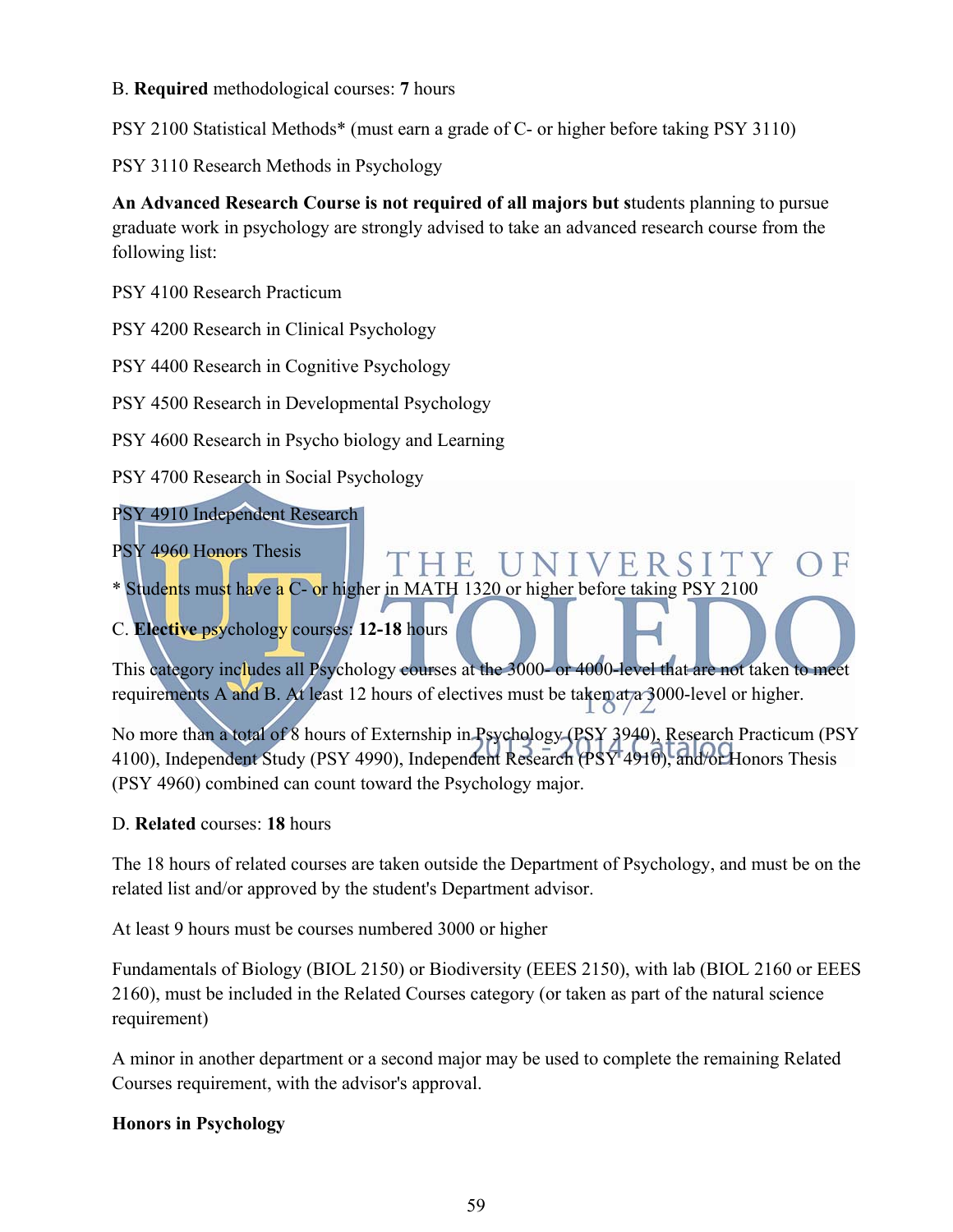### **Requirements for Admission**

Psychology majors are encouraged to earn the graduation citation "Honors in Psychology" through the Department of Psychology honors program. A student can be admitted at any time but no later than the end of the first semester of their junior year. The following criteria must be met for admission to the program:

An overall GPA of 3.8 or higher -*or*- Good standing in the College Honors program

A grade of B or higher in PSY 2100

A GPA in Psychology courses of 3.4 or higher

Recommendation by two Department faculty members

Check with your advisor about your suitability for honors. If interested, contact the Department Honors Advisor for application materials.

## **Requirements for Graduation with Honors in Psychology**

Once admitted, Honors students must meet all Requirements for the Undergraduate Major with the addition of:

Honors Proposal PSY 3800: *Review a topic under the guidance of a faculty member and design and write a proposal for an empirical research project, 3 hr credit*

Honors Research PSY 3910: *Carry out the proposed research project, 3 hr credit*

Honors Thesis PSY 4960: *Analyze the data from the research project, write the results for a research publication in APA style, and present it formally to department faculty, 3 hr credit*

The final GPA in all Psychology courses must be 3.4 or higher.  $1872$ 

## **Minor in Psychology**

# 2013 - 2014 Catalog

Students electing to minor in psychology at the University of Toledo must complete a minimum of 21 semester hours of course work: 12 hours of basic courses in Psychology and an additional 9 hours of advanced Psychology courses. Each program of study must be approved by a department adviser. A minimum GPA of 2.0 must be achieved in courses within the minor. Courses in the minor may NOT be taken as P/NC.

The curriculum is as follows:

A. Basic psychology courses: 12 hours

With the approval of a Department advisor, the student must select 4 out of 5 of the following:

PSY 2200 Abnormal Psychology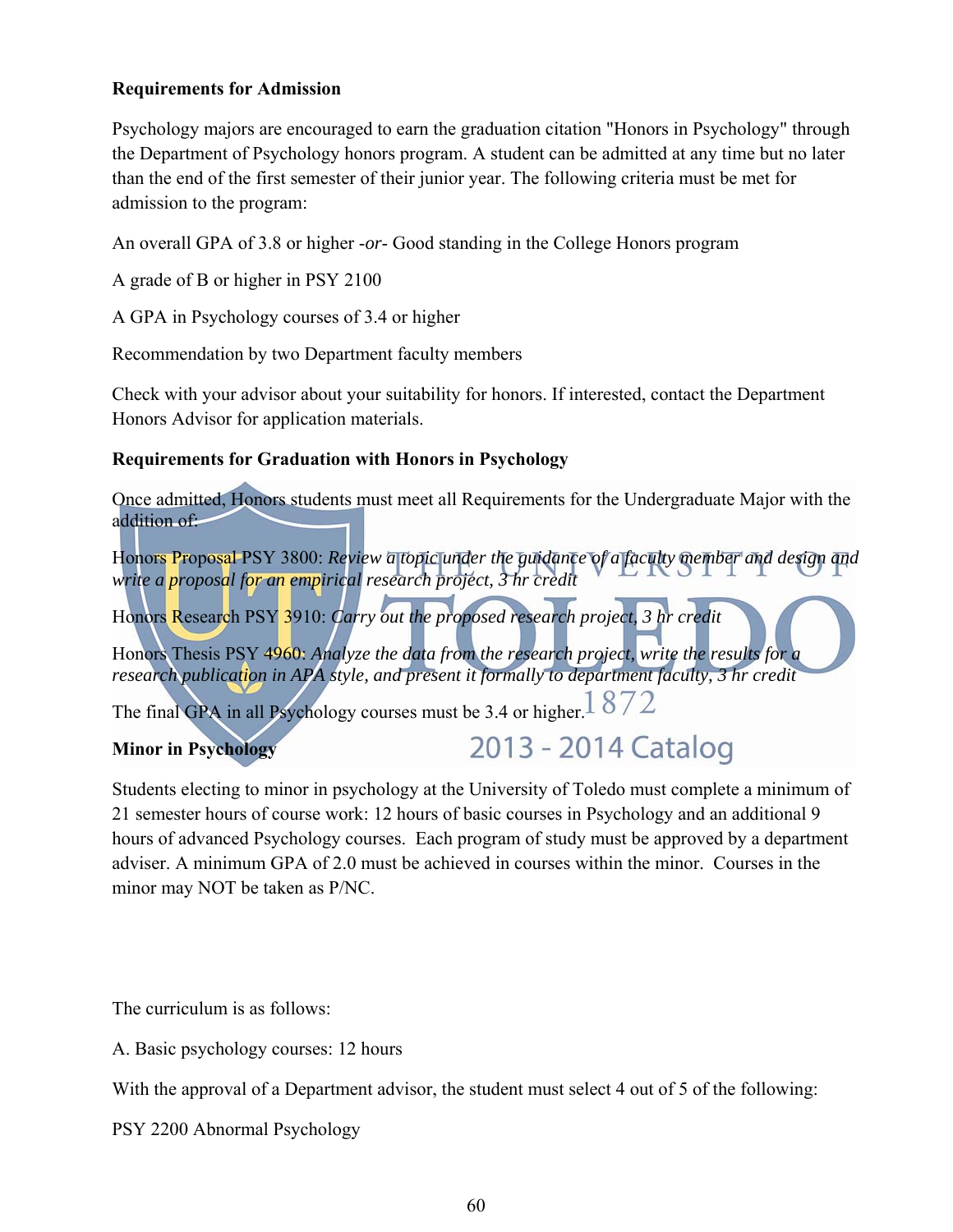PSY 2400 Cognitive Psychology

PSY 2500 Developmental Psychology or PSY 2510 Life span Developmental Psychology

PSY 2600 Psychobiology

PSY 2700 Social Psychology

B. Advanced courses: 9 hours

With the approval of a Department advisor, the student must select 9 hours of Psychology courses numbered 3000-4990. It should be noted that no more than a total of 4 hours of Research Practicum (PSY 4100), Independent Study (PSY 4990), and/or Independent Research (PSY 4910) may be included.

## **Religious Studies**

(Administered by the Department of Philosophy and Religious Studies)

John Sarnecki, Chair **Degrees Offered**: Religious Studies offers a program for a bachelor of arts. UNIVERSITY OF **Requirements for the Undergraduate Major**  All students majoring in Religious Studies must take a minimum of 30 hours in Religious Studies plus 18 hours of related courses. The course requirements for the major are as follows: **A. Required courses (6 hrs.):**  1872 REL 2000 Introduction to Religion, 3 hours REL 3570 Philosophy of Religion, 3 hours 2013 - 2014 Catalog

## **B. Distributive Requirements (12 hrs.)**

At least one course must be taken in each of the three areas listed below. The fourth course can be chosen from any of the three groups. At least one course must be taken at 3000-4000 level. The student may petition their advisor to have other courses substituted for the list below in fulfillment of the distribution requirement.

#### **1. Group One:**

REL 2310, Old Testament/Tanakh, 3 hours

REL 2330, New Testament, 3 hours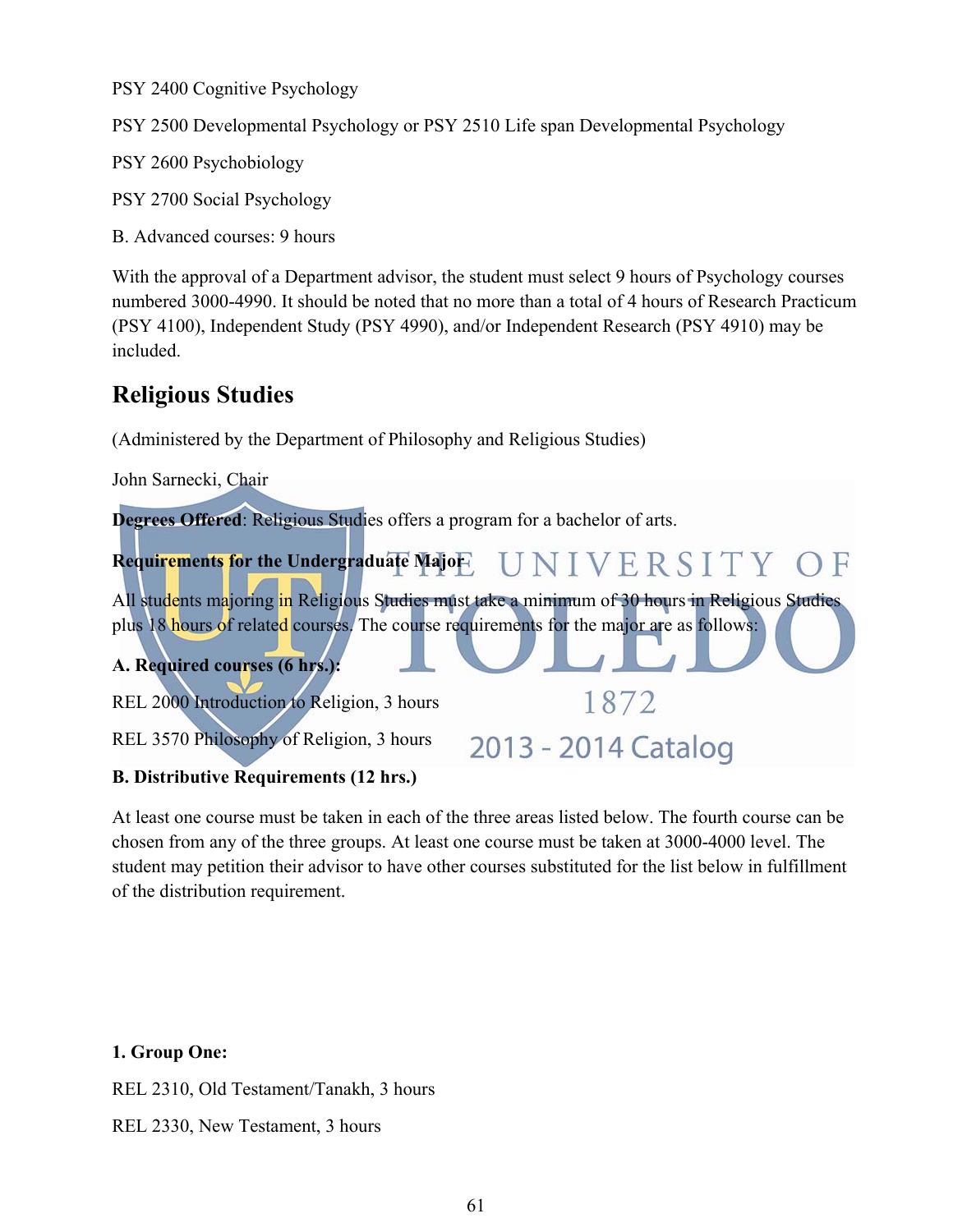REL 2350, Authority and the Bible, 3 hours

REL 2410, Intro. to Christian Thought, 3 hours

REL 3420, Christian Ethical Perspectives, 3 hours

REL 3080, Jewish Biblical Studies, 3 hours

REL 3670, Christian Ritual and Worship, 3 hours

## **2. Group Two:**

REL 2300, Understanding Monotheism, 3 hours

REL 2980, Intro. to Islam, 3 hours

REL 3350, Qur'an and Hadith, 3 hours

REL 3580, Cont. Issues in Islam, 3 hours

## **3. Group Three:**

REL 3500, Eastern Thought, 3 hours

REL 3520, Zen Philosophy, 3 hours

#### THE UNIVERSITY OF **C. Focal Area/Electives (12 hrs.)**

Students can choose courses around a desired focal area (e.g., Christian studies, Islamic Studies, Religion and Literature, Religion in America, Science and Religion) or some other area of interest to be determined in consultation with the Religious Studies advisor. At least 6 hours of these electives must be taken at the 4000 level. 1872

## **D. Related Courses (18 hrs.)**

## As part of the general College of Languages, Literature, and Social Sciences requirements, the student must take 18 hours of related courses outside the Religions Studies program that have been approved by the student's advisor. A minimum of 9 of these hours must be taken at the 3000-level or above. A Minor in another department may be used to satisfy the related courses requirement.

# **Department of Sociology**

Rubin Patterson, Chair

Angela Siner, Undergraduate Adviser

**Degrees Offered**: Sociology offers a program for a bachelor of arts.

#### **Requirements for the Undergraduate Major in Sociology**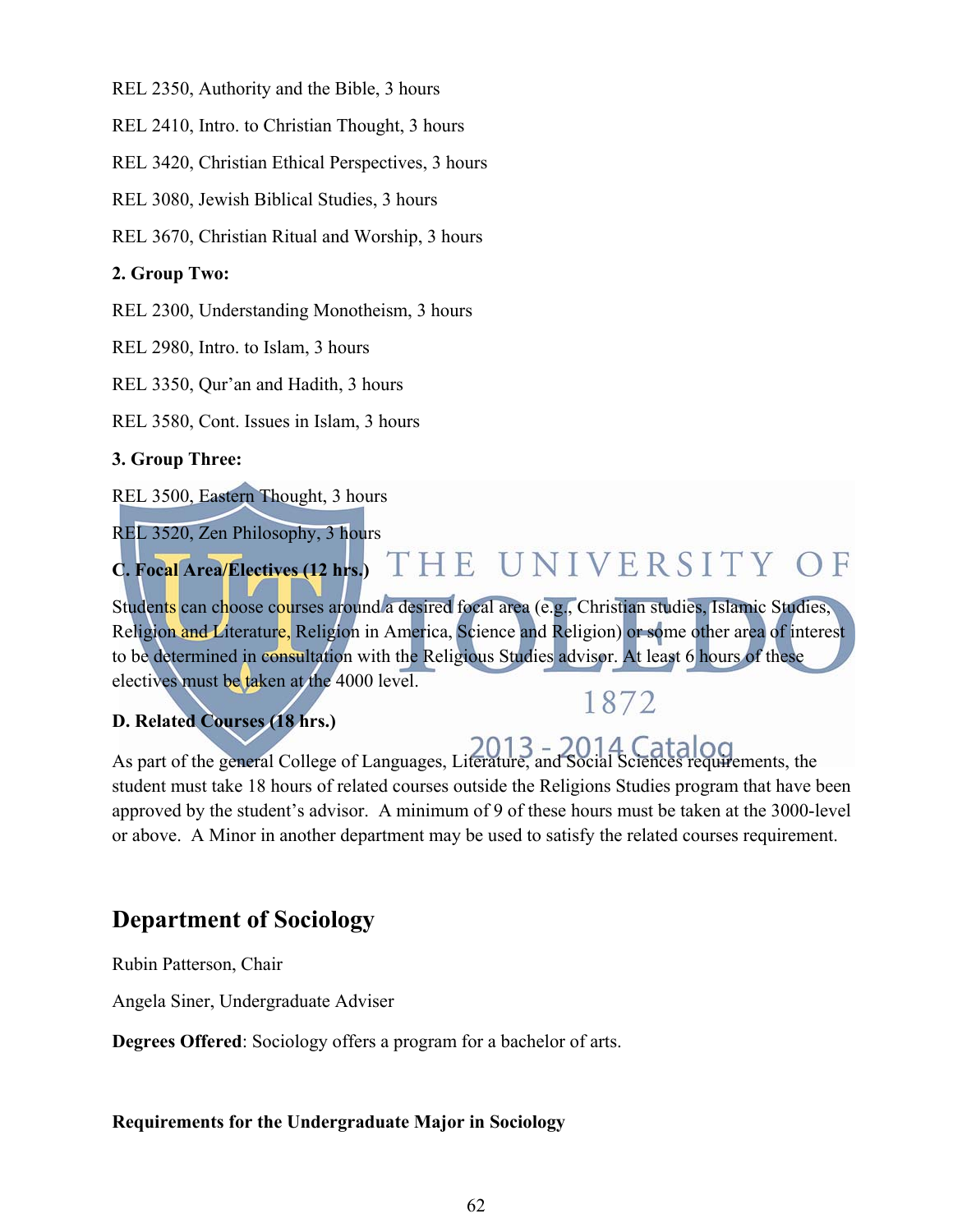The undergraduate major of 33 hours must include the following:

SOC 2000 ProSeminar in Sociology I, 1 hour

SOC 3270 Social Research Methods, 3 hours

SOC 3290 Social Statistics, 3 hours

SOC 4000 ProSeminar in Sociology II, 2 hours

SOC 4040 Classical Theory, 3 hours

21 additional elective hours of sociology courses, at least 15 of which must be at the 3000 or 4000 level.

Students should discuss their personal and professional interests with the undergraduate adviser before selecting elective courses to complete the major.

## **Related Hours**

The requirement of 18 related hours is met with electives taken from at least four of the following disciplines: Africana Studies, Anthropology, Communications, Economics, Geography, History, F Political Science, Psychology and Women's and Gender Studies. Fifteen of these hours must be taken at the 3000 or 4000 level. Students may not take P/NC in major or related courses.

## **Honors in Sociology**

Qualified juniors and seniors may apply to work for honors in sociology. The following are requirements for entrance into the Honors Program in sociology:  $872$ 

A. Admission

2013 - 2014 Catalog

3.3 minimum GPA in sociology courses

Minimum cumulative GPA of 3.0

Completion of 12 hours of sociology courses; and

Qualification as a sociology major

B. Requirements

A student must complete nine hours of independent work in sociology. During the final semester before graduation, the student must complete an honors paper. The honors topic and paper are to be developed in close conjunction with a faculty adviser. Students should discuss their special interests with faculty members or with the honors adviser, who will help identify an appropriate faculty member to guide the honors work.

## **Undergraduate Minor in Sociology**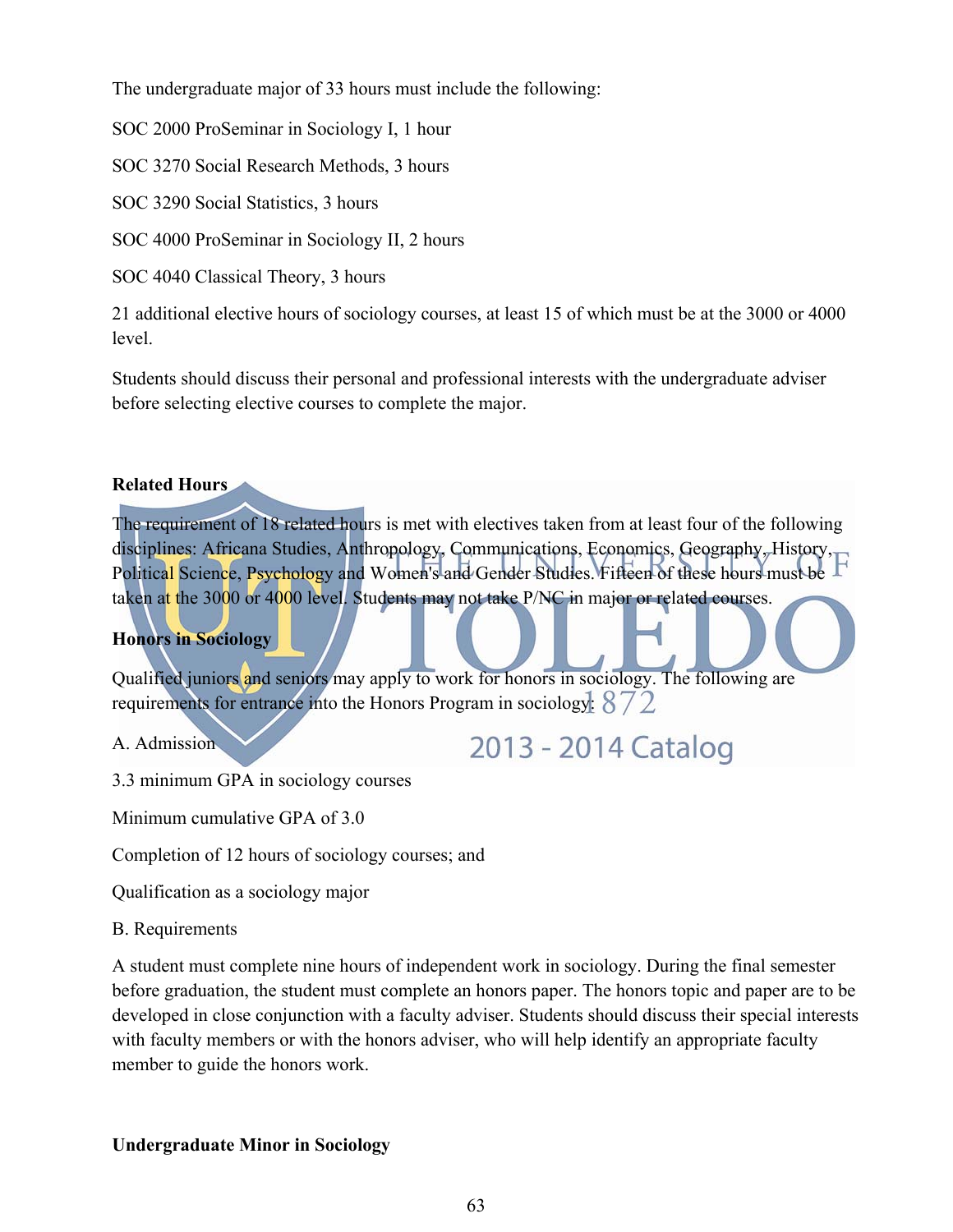Requirements for the undergraduate minor must include 21 hours configured as follows:

SOC 3270 Social Research Methods, 3 hours

SOC 3290 Social Statistics, 3 hours

SOC 4040 Classical Theory, 3 hours

12 additional elective hours of sociology courses at the 3000 or 4000 level.

# **Urban Studies**

## **Interdisciplinary Major**

**Degrees Offered**: Urban Studies offers a program for a bachelor of arts.

## **Requirements for the Undergraduate Major in Urban Studies**

The Urban Studies program, totaling 48 credit hours, is an interdepartmental major with emphasis on urban-oriented courses in economics, geography, history, political science, and sociology. Its purpose is to provide a broadly based educational foundation for understanding the impact and scope of urbanization so that students will be suitably educated to pursue graduate or professional academic programs or to assume positions in urban-related employment.

Required courses: 15 hours chosen from the following, with one course from each department:

1872

2013 - 2014 Catalog

ECON 3600, 3 hours GEPL 3710, 3 hours

HIST 3270 OR 3280, 3 hours

PSC 3310, 3 hours

SOC 2410, 4440 OR 4450, 3 hours

12 hours chosen from any of these courses:

ECON 4050; GEPL 4530, 3460; HIST 3250, 3400, 3410; PSC 2300; SOC 3600, 3640, 4340, 4610.

One course in statistics (3 hours): ECON 2640, PSC 3110 or SOC 3290.4.

Students will consult with adviser to choose 18 hours of courses in fields related to Urban Studies.

## **Department of Women's and Gender Studies**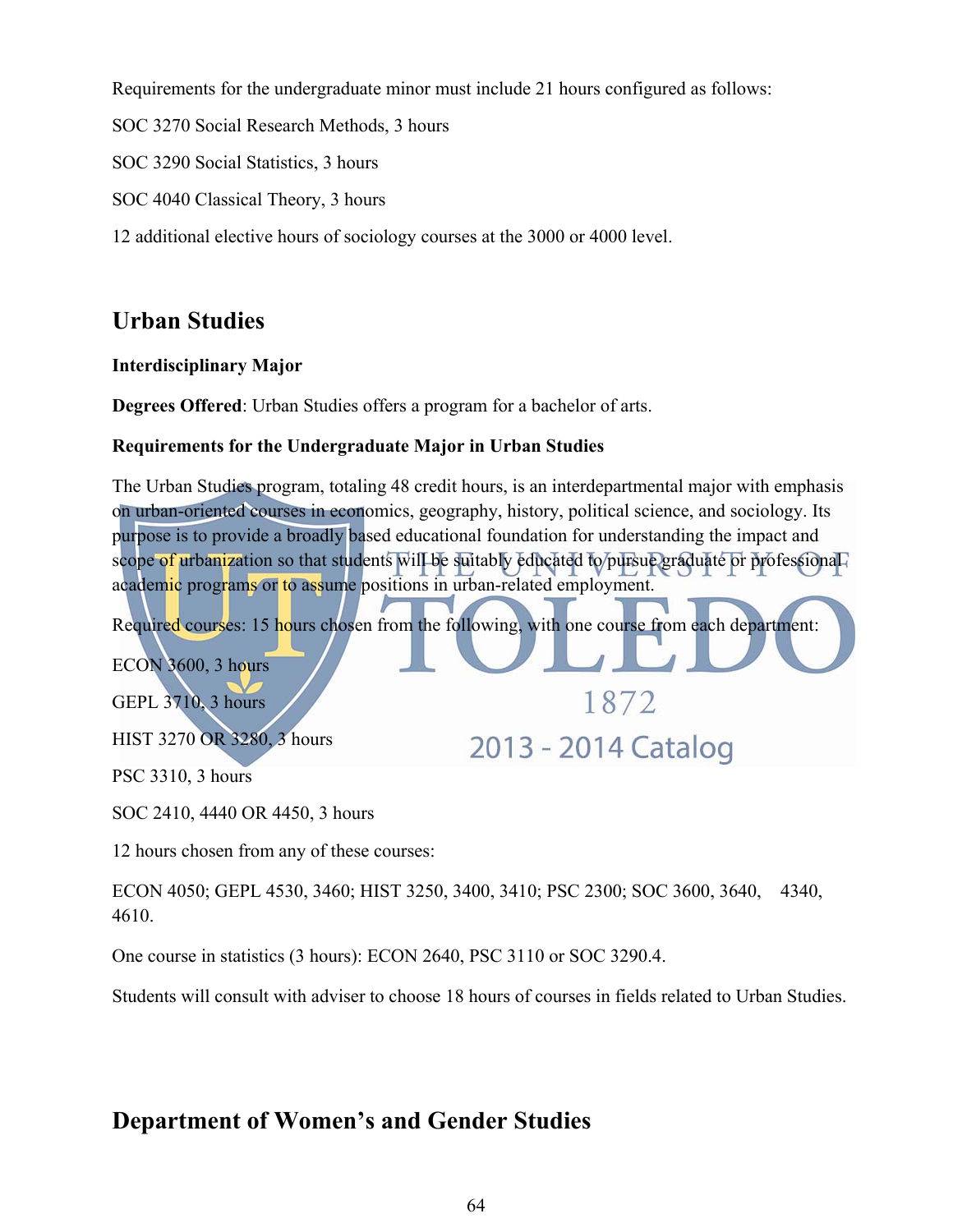### **Interdisciplinary Major**

Charlene Gilbert, Chair and Adviser

**Degrees Offered**: Women's and Gender Studies offers a program for a bachelor of arts.

### **Requirements for the Undergraduate Major in Women's and Gender Studies**

Major, B. A. 33 hours (30 hours if double-major)

**Core Requirements**: 18 hours

WGST 1150 Proseminar in Women's and Gender Studies I, 1 hour

WGST 2150 Proseminar in Women's and Gender Studies II, 1 hour

WGST 3010 Issues in Women's Studies, 3 hours

WGST 4870 Feminisms (Feminist Theory), 3 hours

WGST 4890 Research & Methodologies, 4 hours

WGST 4900 Senior Seminar, 3 hours

WGST 4940 Praxis, 3 hours

**Electives:** 15 hours (12 hours if double-major)

All cross-listed WGST classes or courses with WGST numbers (that are not core-classes) count as WGST electives. In some cases, where relevant, courses with other department alpha-codes may count as electives at the discretion of the adviser or chair.

THE UNIVERSITY OF

**Requirements for the Undergraduate Minor in Women's and Gender Studies**  Minor in Women's and Gender Studies: 22 hours 013 - 2014 Catalog

#### **Core Requirements: 10 hours**

WGST 3010 Issues in Women's Studies, 3 hours

WGST 4870 Feminisms (Feminist Theory), 3 hours

WGST 4890 Research & Methodologies, 4 hours

#### **Electives: 12 hours**

All cross-listed WGST classes or courses with WGST numbers (that are not core-classes) count as WGST electives. In some cases, where relevant, courses with other department alpha-codes may count as electives at the discretion of the adviser or chair.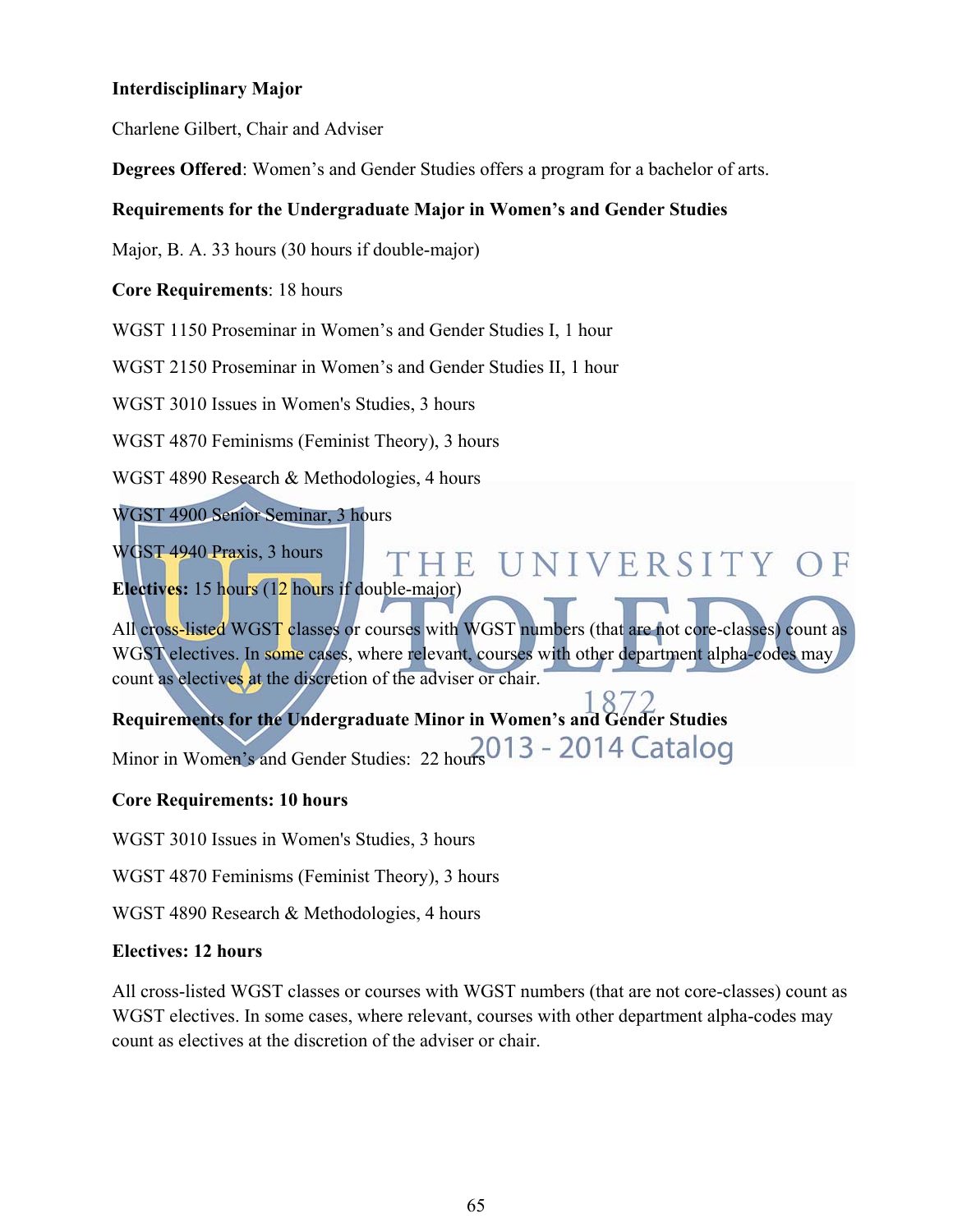#### **WGST and Pre-Med**

Students interested in the Pre-Med program may major in WGST. The Pre-Med program is a career track, not an official academic major. All students enrolled in the pre-med program must also choose a major. In the past few years, an increasing number of students interested in health-related careers have chosen WGST as their major. Students with a particular interest in women's health and topics related to gender and healthcare may take the following: WGST 4810

Women's Health Care, WGST 4160 Health and Gender, and WGST 3980 Women and Disability in partial fulfillment of the Women's and Gender Studies major electives. In addition, WGST students pursuing the Pre-Med option will be assigned a mentor, from the medical profession, to provide guidance and advice as they develop their career goals. Students who would like to pursue the WGST and Pre-Med option should speak with the department adviser and the Pre-Med adviser.

## **WGST and Pre-Law**

## **A Law and Social Thought Concentration**

Students interested in pursuing law school may major in WGST. Pre-Law is not a specific major at the University of Toledo. Students who would like to prepare them-selves for law school may choose any academic major. According to the American Bar Association students interested in attending law school should prepare themselves by gaining the following skills: Analytic / Problem Solving Skills, Critical Reading and Writing Skills, Oral Communication / Listening Abilities, General Research Skills, Task Organization / Management Skills. The WGST degree provides students with the opportunity to gain all of the skills recommended for the successful pursuit of a career in law. In addition, undergraduates in Women's and Gender Studies who wish to study legal ideas, institutions, and procedures from the perspective of gender may pursue a concentration in Law and Social Thought by taking the following: LST 2010, 2500 (2 hours), and 4900 in partial fulfillment of the women's and gender studies major electives, and LST 4940 (3 to 6 hours) to satisfy the women's and gender studies internship requirement. Students should meet with the department adviser to discuss their specific academic plan.

#### **Concentrations:**

WGST has formal concentrations in Disability Studies, Law and Social Thought and History. Please speak to the department adviser for more information on these programs.

#### **Honors in Women's and Gender Studies**

A student majoring in women's and gender studies who is seeking departmental honors should make formal application near the end of the sophomore year. The following requirements must be met in order to earn the departmental honors designation at the time of graduation: minimum cumulative GPA of 3.3 overall and 3.5 in WGST courses; WGST 4910 Thesis for three hours (including oral examination by a departmental honors committee); and two advanced WGST 3000 to 4000-level elective courses for honors credit.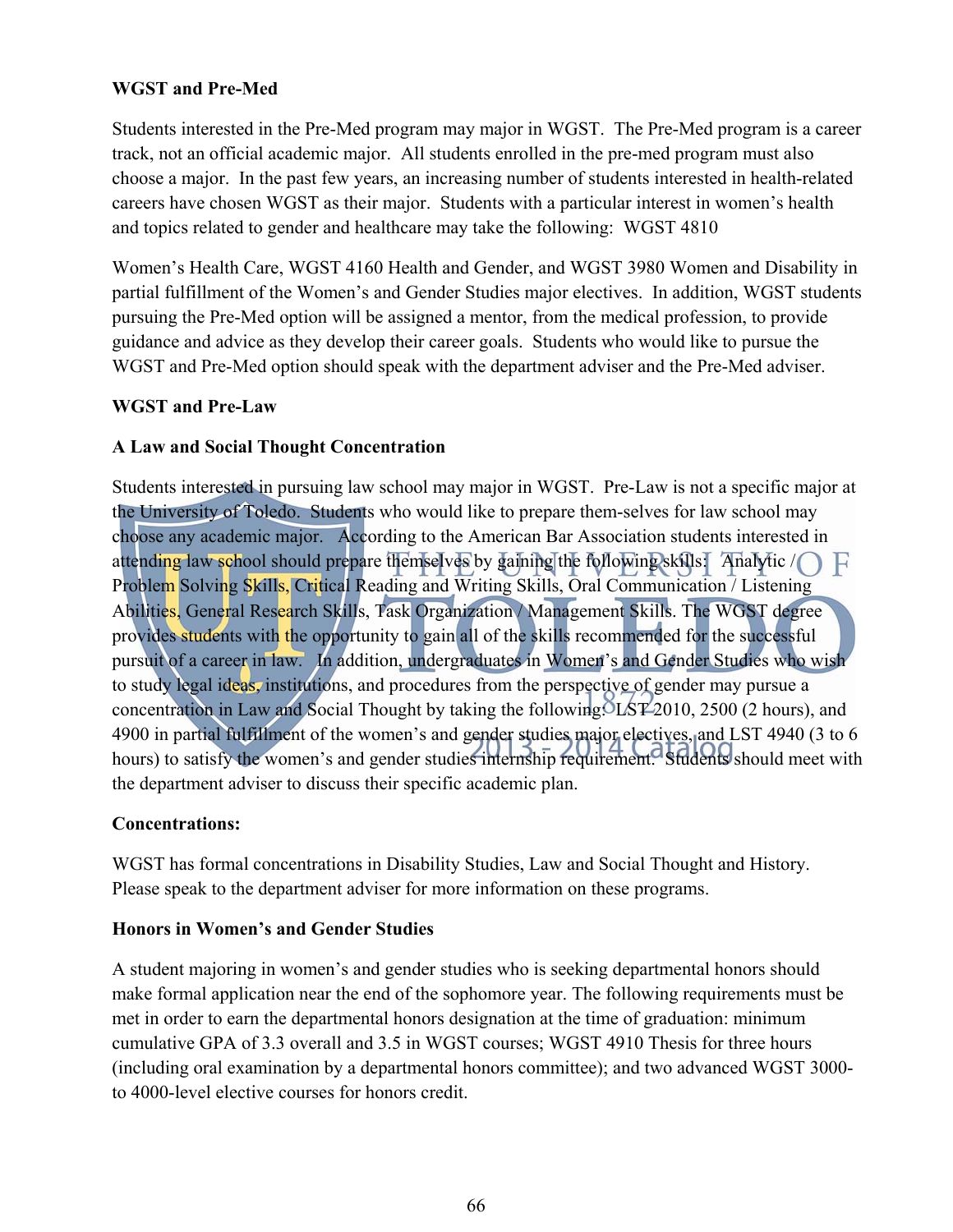#### **Undergraduate Minor in Sexuality Studies**

To complete the minor in Sexualities Studies, students must maintain a minimum GPA of 2.0 in the minor field, and complete 21 of courses work—12 of required core courses and 9 from a broad list of elective courses, subject to approval by the student's adviser and department chair.

Required core:

WGST 1150: Proseminar I, 1 credit

WGST 2150: Proseminar II, 1 credit

WGST 2010:Introduction to Women's Studies, 3 cr.

WGST 4980: Queer Theory OR WGST 4780: Feminisms, 3 cr.

WGST 4890: Women's and Gender Studies Research and Methodologies, 4 cr.

Electives:



WGST 4980: Queer Theory\* 3 cr.

\*Only one of these may count as an elective. The other will be counted as part of the core requirements.

## **College of Languages, Literature, and Social Sciences Faculty**

#### **Disability Studies Program**

**James Ferris**, 2008, Professor and Ability Center of Greater Toledo Endowed Chair in Disability Studies B.A., Marquette University; M.A., University of Texas at Austin; Ph.D., Southern Illinois University at Carbondale

**Kim E. Nielsen,** Professor, 2012 B.A., Macalester, M.A., Ph.D., Iowa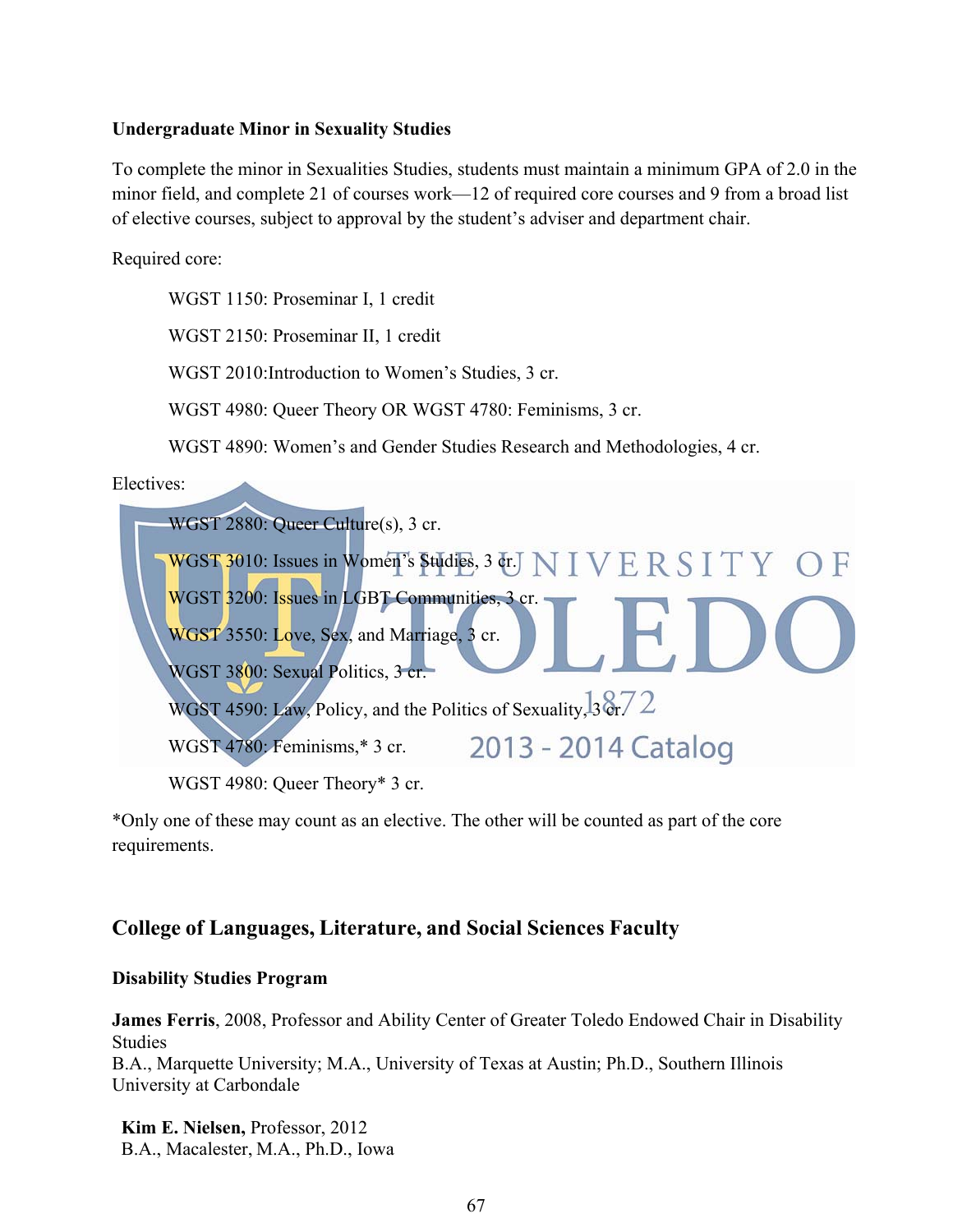**Liat Ben-Moshe**, Assistant Professor, 2013. B.A., Tel Aviv University; M.A., Ph.D. Syracuse University

#### **Department of Economics**

**Olugbenga Ajilore**, 2003, Associate professor B.A., U.C. Berkeley, Ph.D., Claremont Graduate University

**Mir Ali**, 2007, Assistant professor B.A., M.A., Ph.D., Stony Brook University, NY

**Aliaksandr Amialchuk**, 2007, Associate professor B.A., Hrodno State University; M.A., National University Kyiv-Mohyla Academy; Ph.D., University of Houston

**David C. Black**, 1990, Associate professor B.A., M.A., Ph.D., State University of New York - Buffalo

#### **Gene Hsin Chang**, 1989, Professor

B.A., Ph.D., Fudan University; M.A., University of California - Berkeley; M.A., Ph.D., University of Michigan

ERSITY **Michael R. Dowd**, 1989, Associate professor and Chair B.A., M.A., Ph.D., State University of New York - Buffalo

**Kevin Egan**, 2005, Associate professor B.A., Central College; Ph.D., Iowa State University

1872 **Kristen Keith**, 1994, Associate professor B.A., University of Montana; M.A., Ph.D., The Ohio State University Catalog

**John E. Murray**, 1994, Professor and undergraduate Adviser B.A., Oberlin College; M.S., University of Cincinnati; M.A., Ph.D., The Ohio State University

**Oleg Smirnov**, 2006, Associate professor

B.S. Novosibirsk State University; M.A., West Virginia University; Ph.D., West Virginia University

Lecturers

**Larry Cook**, 2006, Lecturer B.A., M.A., The University of Toledo

Emeritus Faculty

**Julius Gylys**, 1967, Professor emeritus, 1993 B.S., M.B.A., University of Detroit; M.A., Ph.D., Wayne State University

**Michael Magura**, 1969, Professor emeritus, 1999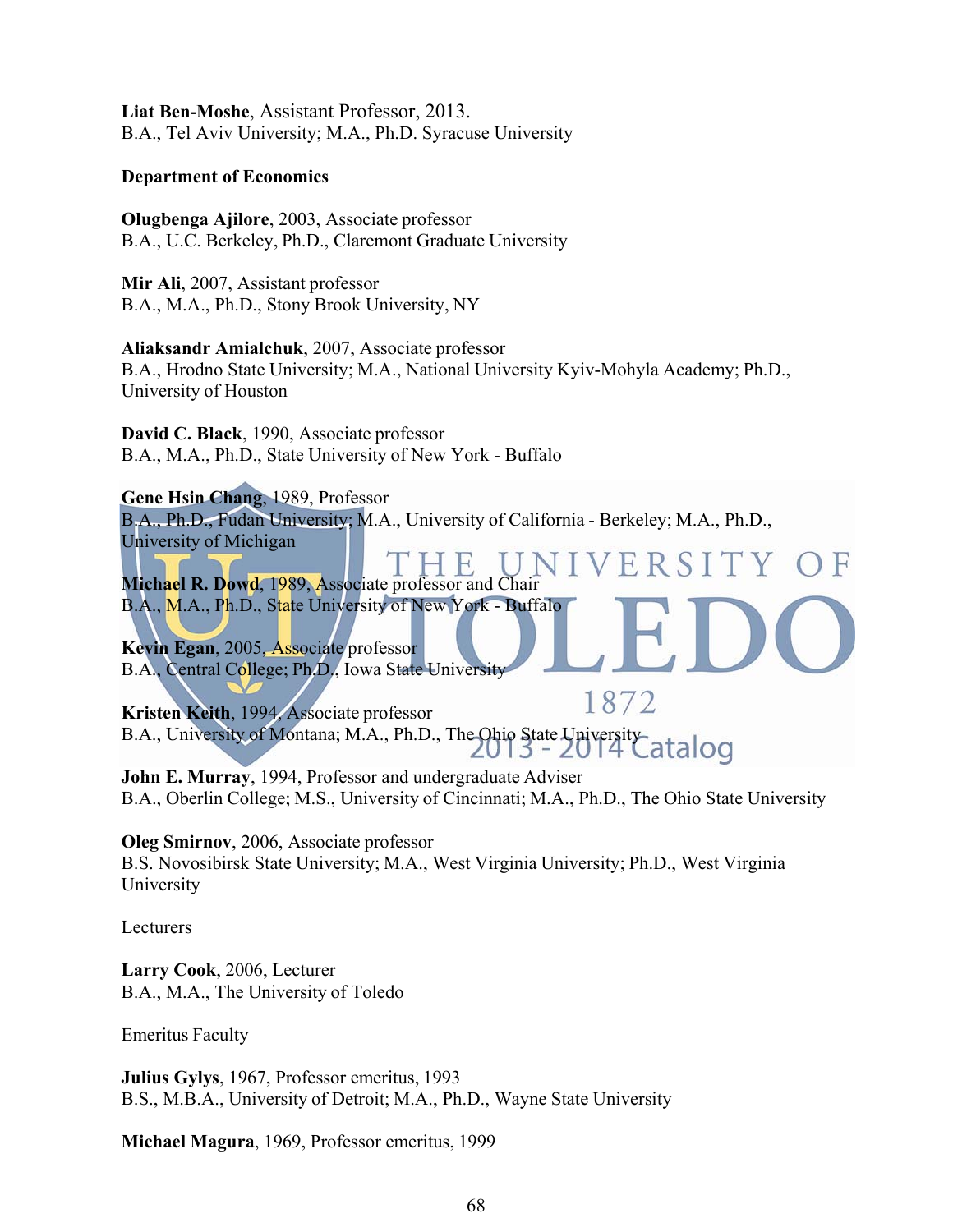B.A., St. Vincent College; M.A., Ph.D., Boston College

**Raj Roy**, 1963, Professor emeritus, 1999 B.A., M.A., Calcutta University; Ph.D., Wayne State University

**Frederick Tank**, 1970, Associate Professor emeritus, 1999 B.B.A., University of Georgia; M.A., The University of Toledo; Ph.D., Wayne State University

**Steven Weiss**, 1968, Professor emeritus, 1999 B.A., M.A., Ph.D., University of Colorado

**Calman R. Winegarden**, 1962, Research Professor emeritus, 1989 B.S., American University; M.A., Ph.D., Case Western Reserve University

**Donald J. Yankovic**, 1968, Professor emeritus, 1989 B.A., Monmouth College; Ph.D., University of Pittsburgh

#### **Department of English Language and Literature**

**C. Jane Bradley**, 1990, Professor B.A., University of Tennessee; M.A., Syracuse University; M.F.A., Vermont College

IVERSITY OF **Douglas W. Coleman**, 1989, Professor B.A., M.A., Ph.D., University of Florida

**Daniel Compora**, 1993, Associate professor A.S., Monroe County Community College; B.A., M.Ed., Ph.D., The University of Toledo

**Anthony Edgington**, 2005, Associate professor B.A., University of Pittsburg; M.A. Slippery Rock University; Ph.D., University of Louisville

2013 - 2014 Catalog **David L. Erben**, 1997, Assistant professor B.A., M.A., Ph.D., University of South Florida

**Christina M. Fitzgerald**, 2003, Associate professor B.A., Columbia University; M.A., Ph.D., University of California, Los Angeles

**William N. Free**, 1966, Professor B.A., Yale University; M.A., Indiana University; Ph.D., Yale University

**Timothy Geiger**, 1997, Professor, Associate Chair B.A., West Chester University of Pennsylvania; M.F.A., University of Alabama

**Melissa Valiska Gregory**, 2002, Associate professor B.A., College of Wooster; M.A., Ph.D., Indiana University

**Sara Lundquist**, 1993, Associate professor and Chair B.A., Boston University; B.S., Virginia Commonwealth University; Ph.D., Boston College

**Andrew Mattison**, 2005, Associate professor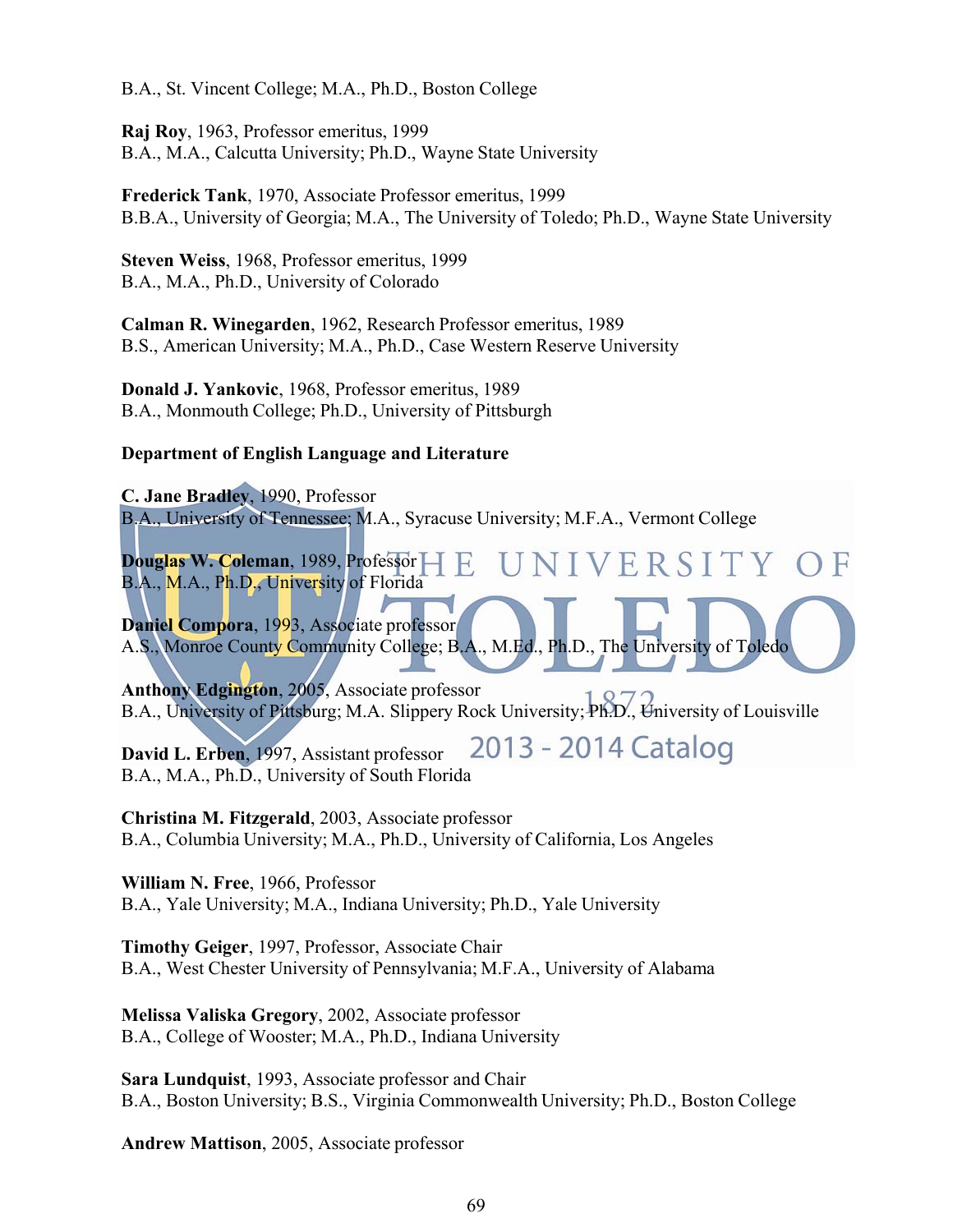A.B., Vassar College, M.A., Ph.D., Brandeis University

**Carmen L. Phelps**, 2008, Associate professor B.A./B.S., University of Kansas; M.A., Chicago State University; Ph.D., George Washington University

**Melinda Reichelt**, 1997, Professor B.A., Anderson University; M.A., Ph.D., Purdue University

**Russell J. Reising**, 1994, Professor B.A., M.A., Miami University; Ph.D., Northwestern University

**Parama Sarkar,** 2009, Assistant professor B.A., Presidency College, India; M.A., Jadavpur University, India; Ph.D., Michigan State University

**Barbara Schneider**, 2001, Associate professor and Associate Dean, College of Languages, Literature, and Social Sciences B.A., Gonzaga University; M.A., Ph.D., Wayne State University

**Skaidrite Stelzer**, 1985, Assistant professor B.A., M.A., Western Michigan University; Ph.D., Kent State University<br>
THE UNIVERSITY OF

**Benjamin Stroud**, 2011, Assistant professor B.A., University of Texas, Austin; M.A., M.F.A., Ph.D., University of Michigan

**Robert S. Turley**, 1989, Associate professor B.A., Oral Roberts University; M.A., University of Tulsa; Ph.D., Florida State University

Matthew H. Wikander, 1987, Distinguished University Professor 72 B.A., Williams College; B.A., M.A., Cambridge University; Ph.D., University of Michigan<br>2013 - 2014 Catalog

Lecturers

**Elliot Adams,** 2008, Associate Lecturer B.A., M.A., University of Alabama; Ph.D., Bowling Green State University

 **Sheri Benton**, 2012, Lecturer B.A., M.A. University of Toledo

**Marykay Bryan**, 2004, Senior Lecturer B.A., M.A., The University of Akron

**Paul Conner**, 2007, Associate Lecturer B.S., Indiana University Southeast; M.A., University of Louisville

**Deborah Coulter-Harris**, 2007, Associate Lecturer B.A., Fitchburg State College; M.A., Ph.D., University of Toledo

**Michelle Davidson**, 2004, Senior Lecturer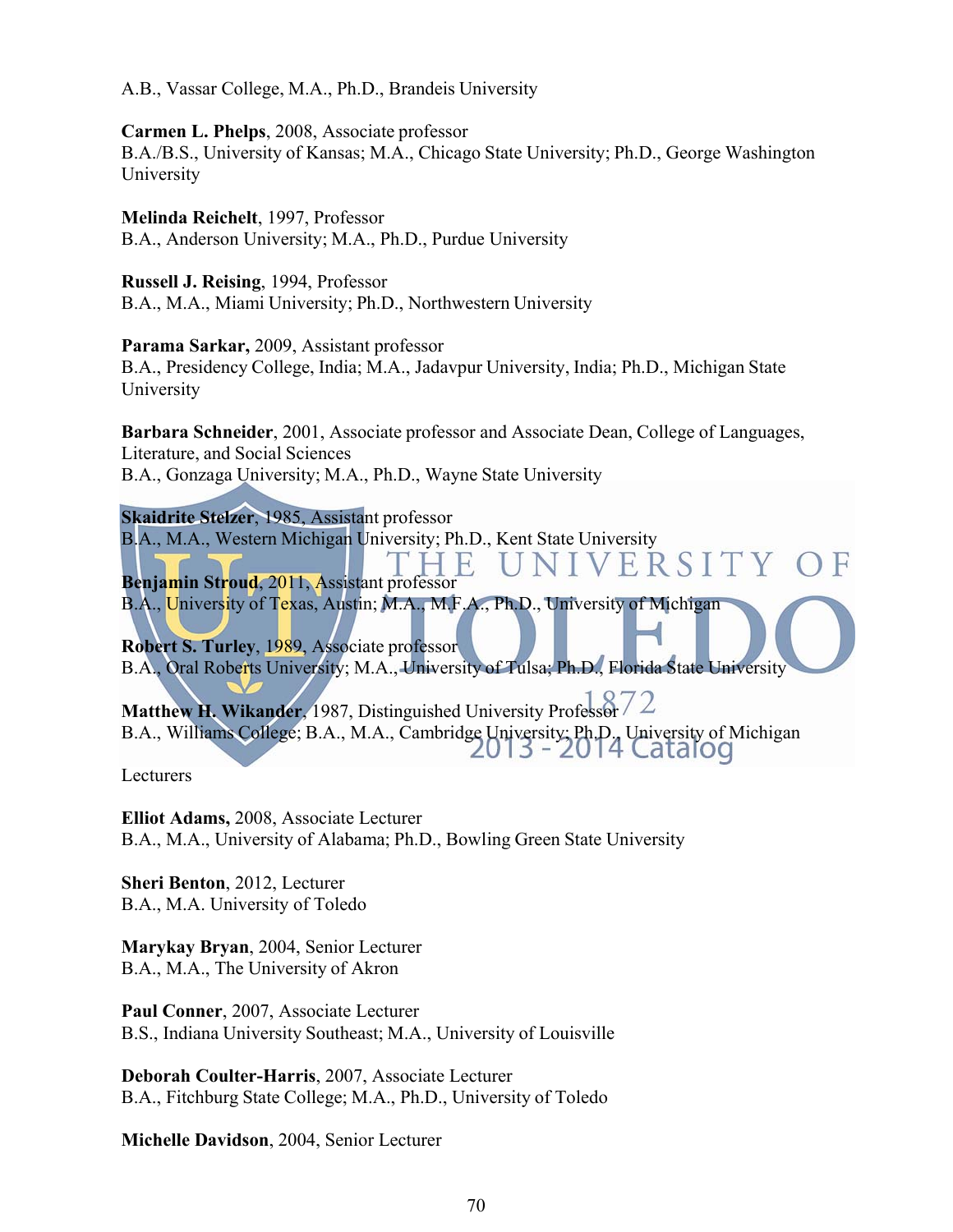B.A., M.A., The University of Toledo

**Michael S. Dubose**, 2005, Associate Lecturer B.A., M.A., University of North Florida, Ph.D., Bowling Green State University

**Michael A. Hiser**, 1990, Senior lecturer B.A., M.A., The University of Toledo

**Susan E. Hoehing**, 1989, Senior lecturer B.A., Georgetown University; M.A., The University of Toledo

**Robert S. Imbur**, 2005, Associate Lecturer B.A., M.F.A., University of Notre Dame

**Kevin W. Jett,** 2003, Senior Lecturer B.A., M.A., Indiana State; Ph.D., The University of Toledo

**Rosemary Johnson-Kurek**, 2003, Senior Lecturer B.A., M.A., Bowling Green State University; Ph.D., The University of Toledo

**Laura S. Keller**, 2005, Associate Lecturer VIVERSITY OF B.A., M.A., The University of Toledo F.

**James Miller,** 2013, Lecturer B.A. Mississippi State University, M.F.A., Southern Illinois University

**Stephanie J. Moldawsky, 2003, Senior Lecturer** B.A., M.A., The University of Toledo

**Shari L. O'Brien**, 1988, Senior Lecturer B.A., The University of Toledo; M.A., Ph.D., University of Michigan; DD. The University of Toledo

1872

**Carol Parsil**, 2012, Lecturer B.A., M.A., University of Toledo.

**Sabrina Peters-Whitehead**, 2004, Senior Lecturer B.A., Carson-Newman College, M.A., Virginia Polytechnic and State University.

**Michael V. Piotrowski**, 1988, Senior Lecturer B.A., Siena Heights College; M.A., The University of Toledo

**Patricia M. Reid**, 1991, Senior Lecturer B.A., State University of New York - Plattsburg; M.A., State University of New York - Binghamton

**Paul Stabile,** 2013**,** Lecturer B.S. Saint Louis University, M.A., University of Missouri-St. Louis, Ph.D., Saint Louis University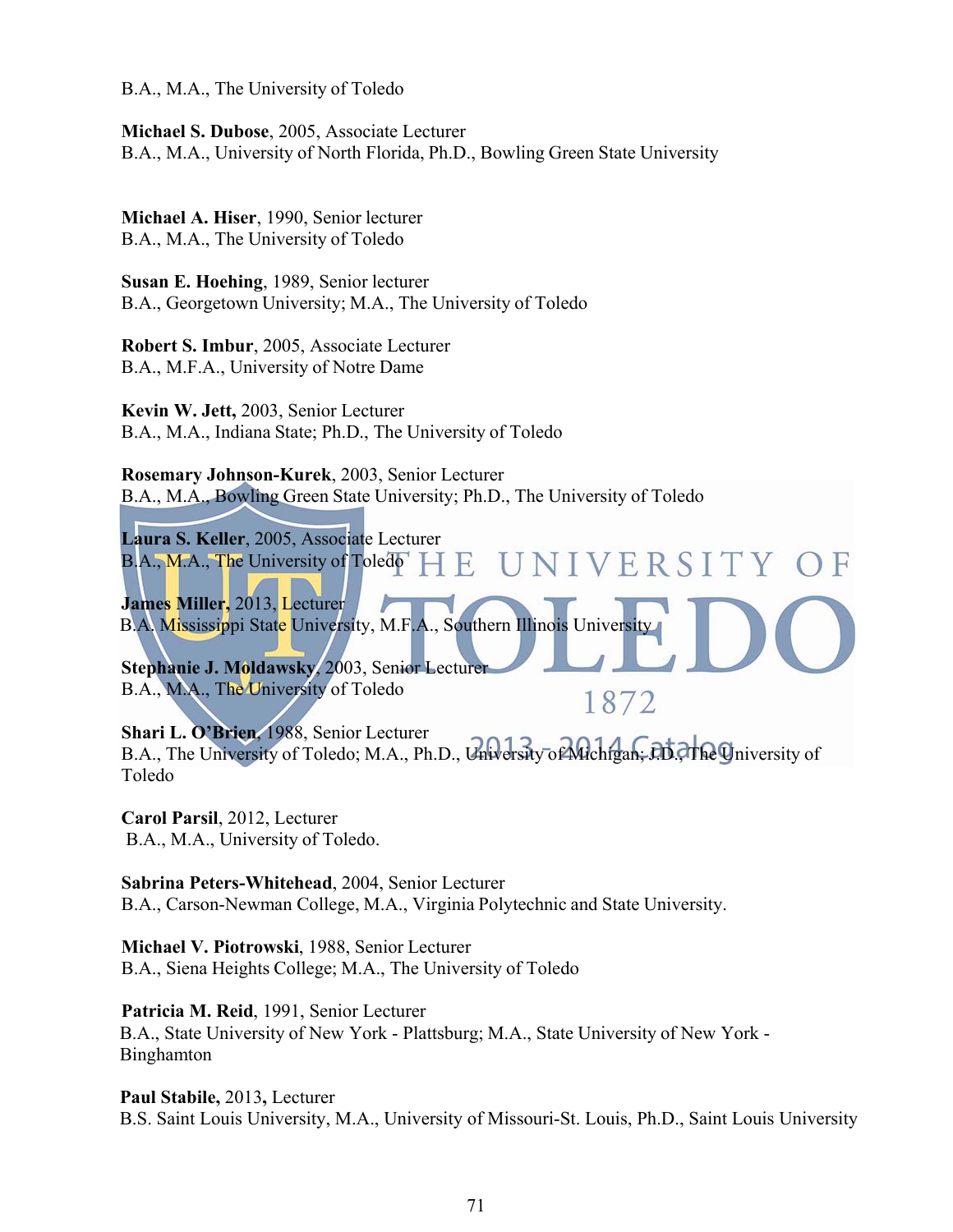**Linda A. Schuller**, 1989, Senior Lecturer B.A., Kenyon College; M.A., Ph.D., The University of Toledo

**Suzanne E. Smith**, 1989, Senior Lecturer B.A., State University of New York - Brockport; M.A., The University of Toledo

**Mary B. Van Ness**, 1989, Senior Lecturer B.A., M.A., The University of Toledo

**Paul W. Wise**, 2004, Senior Lecturer B.A., Northern Michigan University, M.A., Bowling Green State University, Ph.D., Michigan State University

**Sara J. Yaklin**, 2004, Senior Lecturer B.A., Hiram College; M.A., University of Toledo

Emeritus and Superannuate Faculty

**Samir Abu-Absi**, 1968, Professor emeritus, 2006 B.A., American University of Beirut; M.A., Ph.D., Indiana University

ERSITY **Harriet F. Adams**, 1972, Associate professor emeritus, 2000  $()$  F A.B., M.A., Bryn Mawr College; Ph.D., The Ohio State University

**Thomas E. Barden**, 1976, Professor Emeritus 2013 B.A., M.A., Ph.D., University of Virginia

**John W. Boening**, 1969, Professor emeritus, 2006 B.A., Pace College; M.A., University of Maryland; Ph.D., Indiana University

Lawrence J. Dessner, 1969, Professor emeritus, 0003 - 2014 Catalog B.A., Yale University; M.A., Ph.D., New York University

**Ruth Friedman**, 1968, Professor emeritus, 1985 B.Ed., M.A., The University of Toledo

**Alfonso J. Grande**, 1964, Professor emeritus, 1990 B.A., M.A., Seton Hall University

**James K. Larson**, 1965, Associate professor emeritus, 1993 B.A., M.A., Columbia University

**Clarence B. Lindsay Jr.**, 1971, Professor emeritus, 2009 B.A., Illinois State University; Ph.D., University of Minnesota

**Joel A. Lipman**, 1975, Professor emeritus, 2012 B.S., J.D., University of Wisconsin; M.A., State University of New York - Buffalo

**William McDonald Jr.**, 1955, Professor emeritus, 1993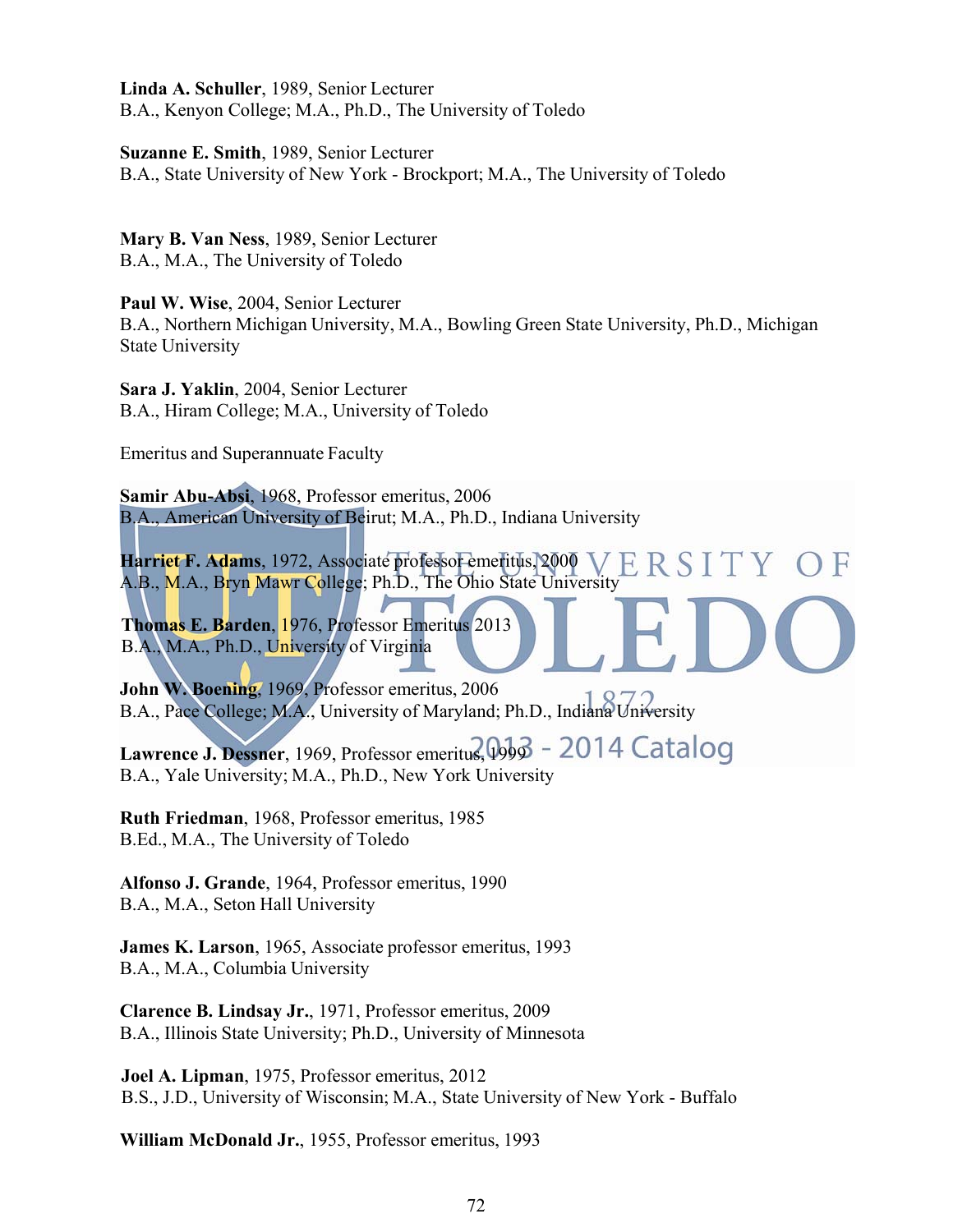B.A., M.A., University of Alabama; Ph.D., Northwestern University

**Carol Nelson-Burns,** Associate professor emeritus, 2007 B.A., Mount Union College; M.A., Youngstown State University; Ph.D., University of Toledo

**Jon F. Patton**, 1968, Associate professor emeritus, 1999 B.A., Kent State University; M.A., University of Oregon; Ph.D., Ohio University

**Robert S. Rudolph**, 1965, Professor emeritus, 1999 B.A., Temple University; M.A., Ph.D., University of Wisconsin

**Dorothy Siegel**, 1977, Associate professor emeritus, 2010 B.A., Brandeis University; Ph.D., Massachusetts Institute of Technology

**David Q. Smith**, 1967, Associate professor emeritus, 1999 B.A., Columbia University; M.A., New York University; Ph.D., University of Illinois

**Noel Stock**, 1969, Professor emeritus, 1991

**Guy A. Szuberla**, 1969, Professor emeritus, 1999 A.B., Purdue University; M.A., Roosevelt University; Ph.D., University of Minnesota **Herbert P. Zornow**, 1961, Associate professor emeritus, 1989 B.A., Wesleyan University; M.A., Yale University

# **Department of Foreign Languages**

**An Chung Cheng,** 1998, Associate professor of Spanish B.A., Fu Jen Catholic University; M.A., Ohio University; Ph.D., University of Illinois at Urbana - Champaign

2013 - 2014 Catalog

**Friederike Emonds,** 1994, Associate professor of German M.A., Washington University; Ph.D., University of California - Davis

**Ruth Ann Hottell**, 1988, Professor and Chair

B.A., Western Kentucky University; M.A., University of Louisville; Ph.D., University of Illinois at Urbana - Champaign

**Oscar Lepeley**, 1996, Associate professor of Spanish B.A., Universidad de Santiago; M.A., Ph.D., University of Illinois at Urbana - Champaign

**Juan Martin**, 1994, Associate professor of Spanish B.A., Complutense University of Madrid; M.A., Ph.D., University of Southern California

**Linda Rouillard**, 2001, Associate professor of French B.A., M.A.T., University of Vermont; Ph.D., University of Pittsburgh

**Gaby Semaan**, 2007, Assistant professor of Arabic B.A., Lebanese University; M.A., The University of Toledo; Ph.D., Bowling Green State University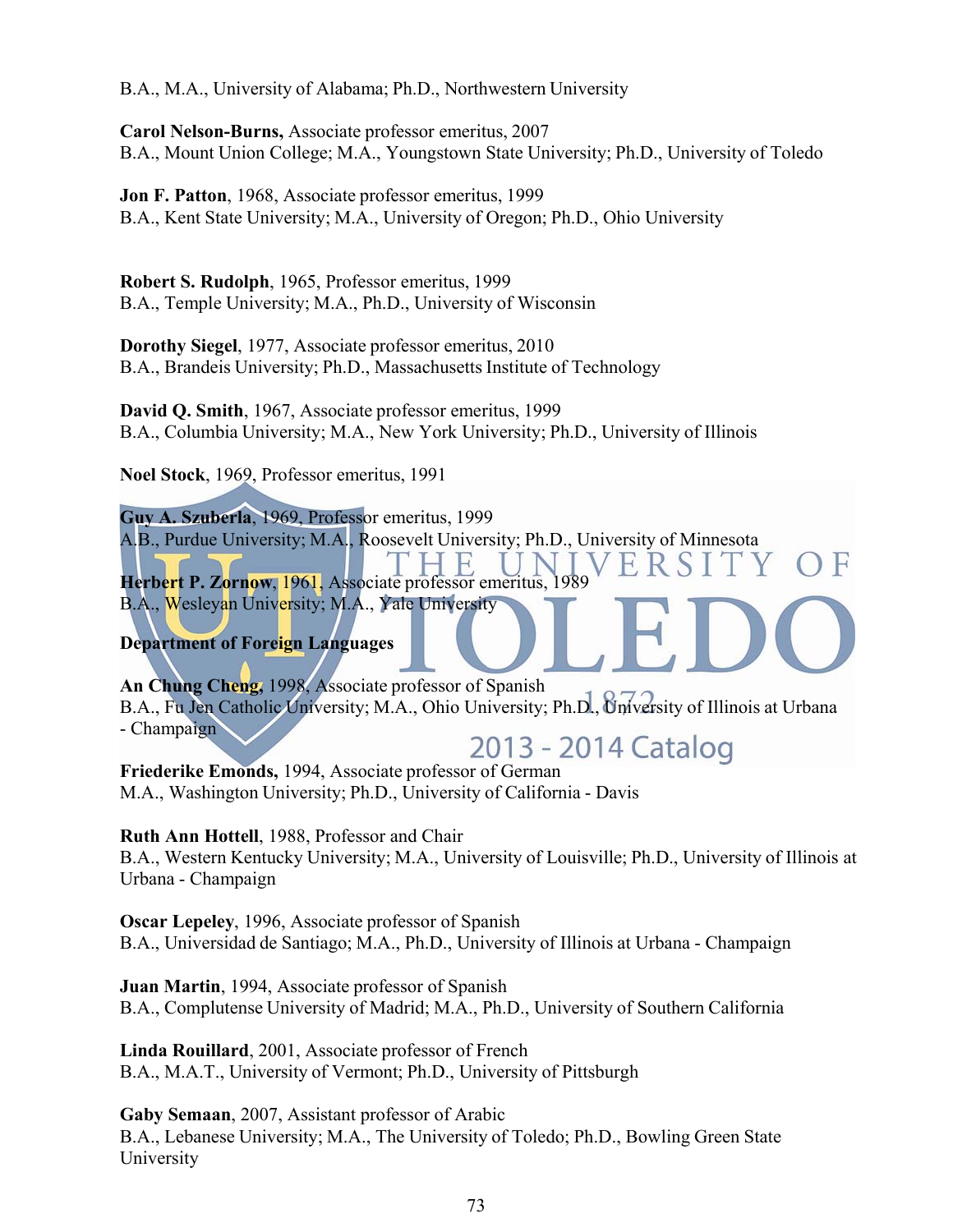Kath**leen Thompson-Casado,** 1993, Associate professor of Spanish B.A., M.A., Ph.D., The Ohio State University

Lecturers

**Katherine Best,** 2004, Senior Lecturer B.S., M.A., Bowling Green State University

**Kimberlie Colson**, 2007, Associate Lecturer B.A., Florida A&M; M.A., Purdue University

**María Contreras**, 2008, Associate Lecturer B.A., University of Chihauhau, Mexico; M.A. University of Toledo

**Walter Denk,** Senior Lecturer. B.S., Northwestern University, ABD, Michigan State.

**Warren Dick,** 2003, Senior Lecturer B.A., M.A., George Washington University; Ph.D., Ohio State University

UNIVERSITY OF F. **Joseph Y. Hara,** 1990, Senior Lecturer B.A., Meiji Gakain University; Th.D., Lexington Theological Seminary

**Mary L. Hoak**, 2011, Lecturer B.A.,Mercer University; M.A. (German), University of Georgia; M.A. (French), Middlebury College; Ph.D., University of Tennessee. 1872

**Michael A. Kistner,** 1994, Senior Lecturer B.A., M.A., Bowling Green State University 2013 - 2014 Catalog

**Mirta Parodi**, 2007, Associate Lecturer B.A., Universidad de la Republica (Montevideo); M.A., The University of Toledo

**Deirdre Pettet,** 2004, Senior Lecturer B.A., Mills College; M.A., Yale University

**Laurie Puszczewicz,** 2005, Associate Lecturer B.A., M.A., The University of Toledo

**R. Bruce Way,** 2010, Associate Lecturer B.A., Kent State University, M.A., Ph.D., University of Toledo

**Cheryl Wessel,** 2003, Senior Lecturer B.A., Luther College; M.A., The University of Toledo

Emeritus Faculty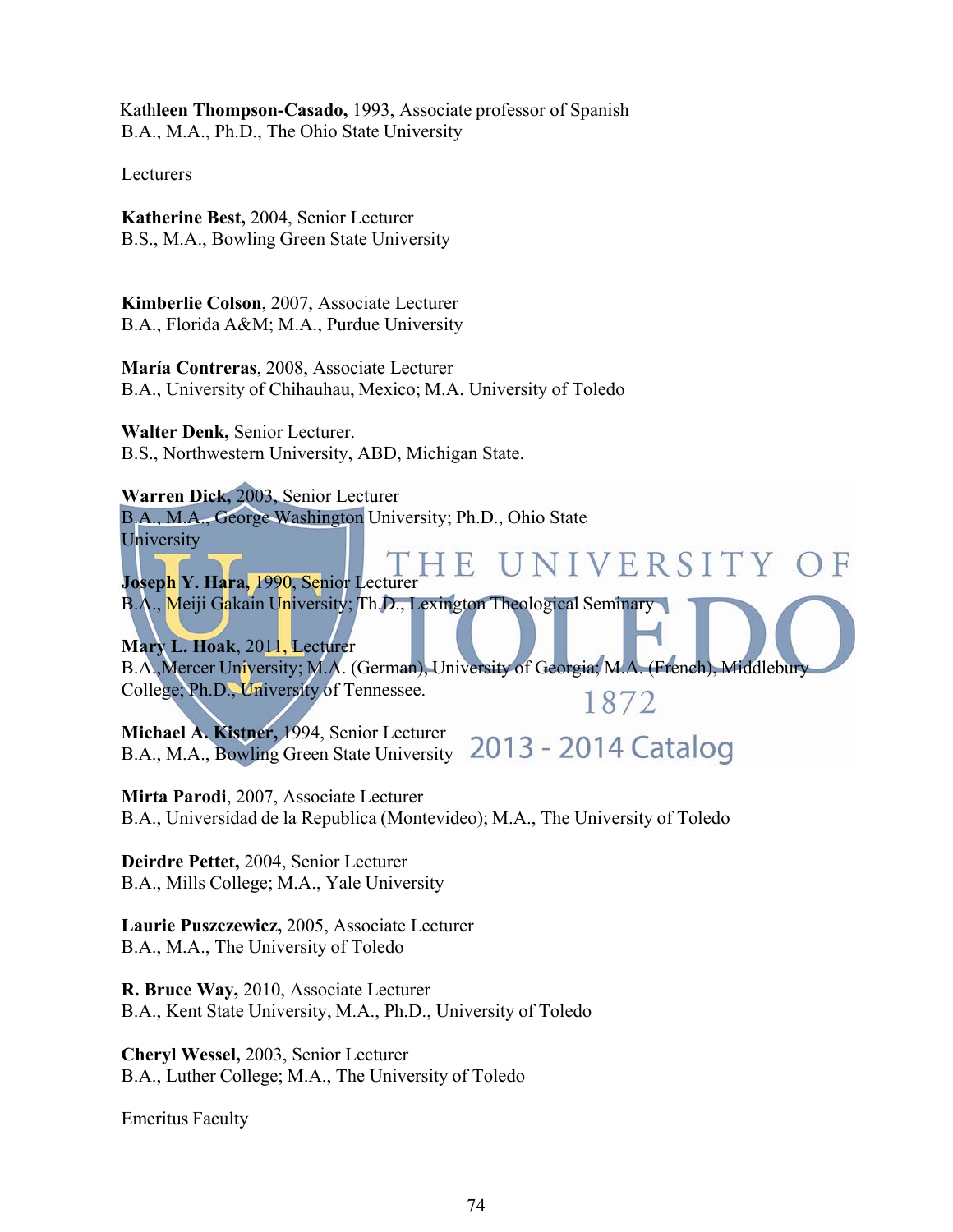**Burley D. Channer,** 1970, Professor emeritus of German, 1993 B.A., University of Kansas; M.A., Middlebury College; Ph.D., The Ohio State University

**Andrew M. Chermak,** 1965, Assistant Professor emeritus of French, 1993 B.A., LaSalle College

**Mestre,** 1966, Professor emeritus of Spanish, 1983 B.A., B.Ed., The University of Toledo; M.A., Purdue University

**Juergen G. Mudrow,** 1966, Professor emeritus of German, 1993 B.S., Utah State University; M.A., University of Minnesota

**Guessler M. Normand,** 1970, Professor emeritus of French, 1999 Diplome, Universite d'Aix - Marseille; M.A., Ph.D., University of Kentucky

**Orlando M. Reyes-Cairo,** 1969, Professor emeritus of Spanish, 1989 B.A., University of South Dakota; M.A., University of Minnesota; Ph.D., University of Michigan

**Timothy M. Scanlan,** 1970, Professor emeritus of French, 1999 B.A., University of Akron; M.A., Ph.D., Case Western Reserve University

**Uta I. Schaub,** 1969, Professor emeritus of German, 1999 **ER** Staatsexamen, University of Heidelberg; Assessorexamen, Studienseminar Heidelberg; Ph.D., Rice **University** 

**Antonio Varela,** 1982, Associate professor of Spanish B.A., San Francisco State University; M.A., Ph.D., Indiana University

**Department of Geography and Planning**

2013 - 2014 Catalog

1872

**Bhuiyan Alam**, 2006 Associate professor B.S., Bangladesh University of Engineering and Technology; M.S., Asian Institute of Technology, Bangkok; M.S., Ph.D., Florida State University

**Frank J. Calzonetti,** 2000, Professor and Vice Provost for Government Affairs B.A., M.A., Wayne State University; Ph.D., University of Oklahoma

**Kevin Czajkowski,** 1998, Professor B.S., State University of New York at Oneonta; Ph.D., University of Michigan

**Daniel J. Hammel**, 2005, Professor B.A., Kansas State University, M.A., Ph.D., University of Minnesota

**Neusa Hidalgo-Monroy McWilliams,** 2013**.** Lecturer. Ph.D.,University of California, Berkeley.

**Patrick Lawrence,** 1999, Professor and Chair B.S., University of Guelph; M.A., Ph.D., University of Waterloo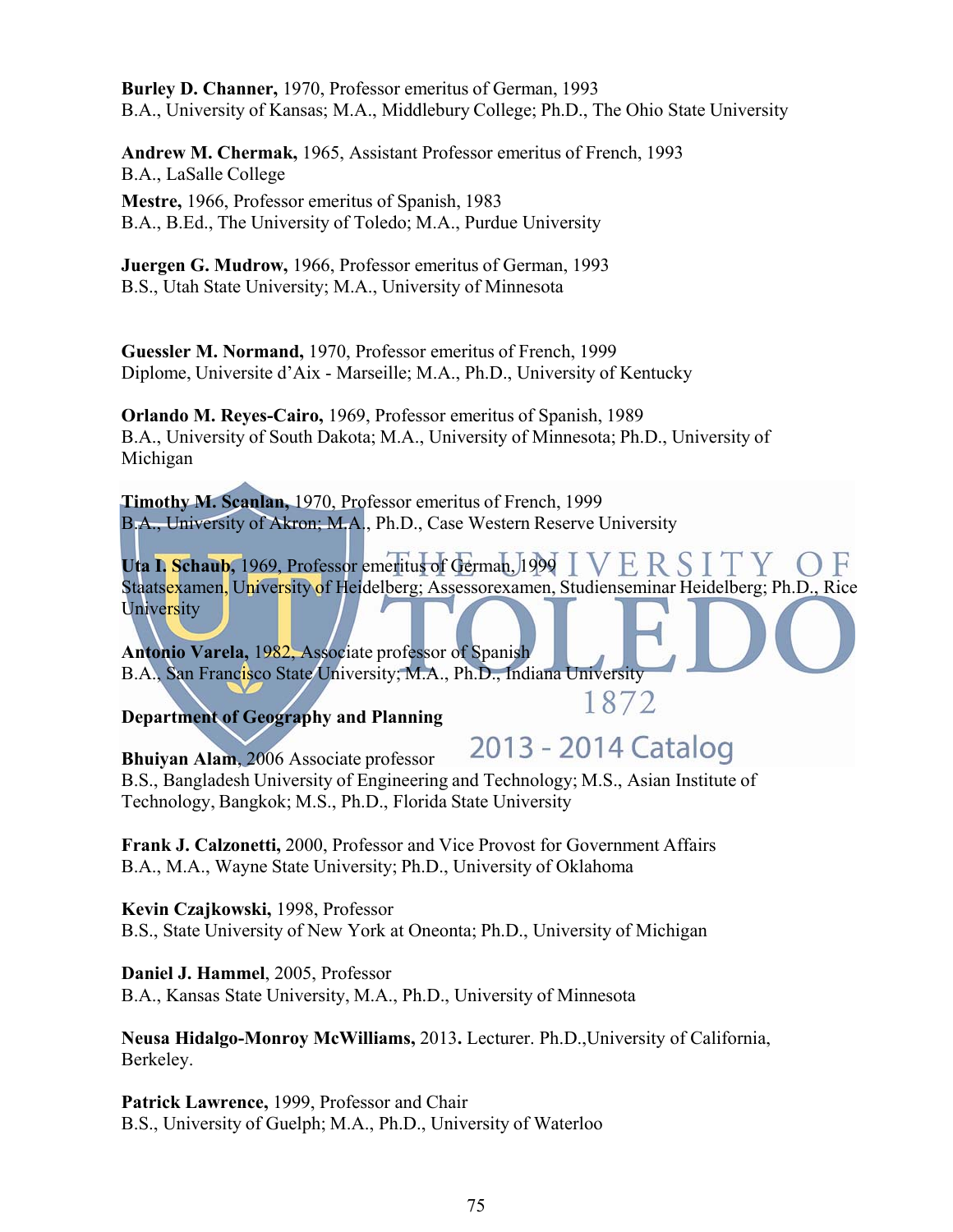**Peter S. Lindquist,** 1988, Associate professor

B.S., University of Wisconsin - Eau Claire; M.S.L.A., University of Wisconsin - Madison; Ph.D., University of Wisconsin – Milwaukee

#### **David J. Nemeth,** 1989, Professor

B.A., M.A., California State University - Northridge; Ph.D., University of California - Los Angeles

**Neil Reid,** 1991, Associate professor and Director of the Urban Affairs Center B.A., M.A., University of Glasgow; M.A., Miami University; Ph.D., Arizona State University

**M. Beth Schlemper,** 2008, Assistant professor B.A., M.A., University of Missouri Columbia, Ph.D., University of Wisconsin Madison

**Sujata Shetty,** 2005, Associate professor B Arch. School of Planning and Architecture (New Delhi), MUP, Ph.D., University of Michigan

Emeritus Faculty

## **Department of History**

**Charles Beatty-Medina**, 2003, Associate professor and chair B.A., Hunter College of The City University of New York; M.A., Ph.D., Brown University E

Diane F. Britton, 1986, Professor B.A., M.A., University of Idaho; Ph.D., Washington State University

**Michael Jakobson**, 1991, Professor B.A., M.A., Tel Aviv University; Ph.D., University of Minnesota 72

**Peter Limbaugh**, 1994, Professor B.A., Swarthmore College; M.A., Columbia University; Ph.D., University of Warwick

**Todd Michney,** 2011, Assistant professor B.A., Case Western Reserve University, M.A., Ph.D., University of Minnesota

**William J. O'Neal**, 1969, Professor B.A., St. Maynard College; M.A., Indiana University; Ph.D., University of Missouri

**Roberto Padilla**, 2009, Assistant professor B.A., M.A., San Francisco State University; Ph.D., The Ohio State University

Lecturers

**Robert McCollough,** 2008, Lecturer B.A., M.A., Ph.D., University of Toledo

Emeritus Faculty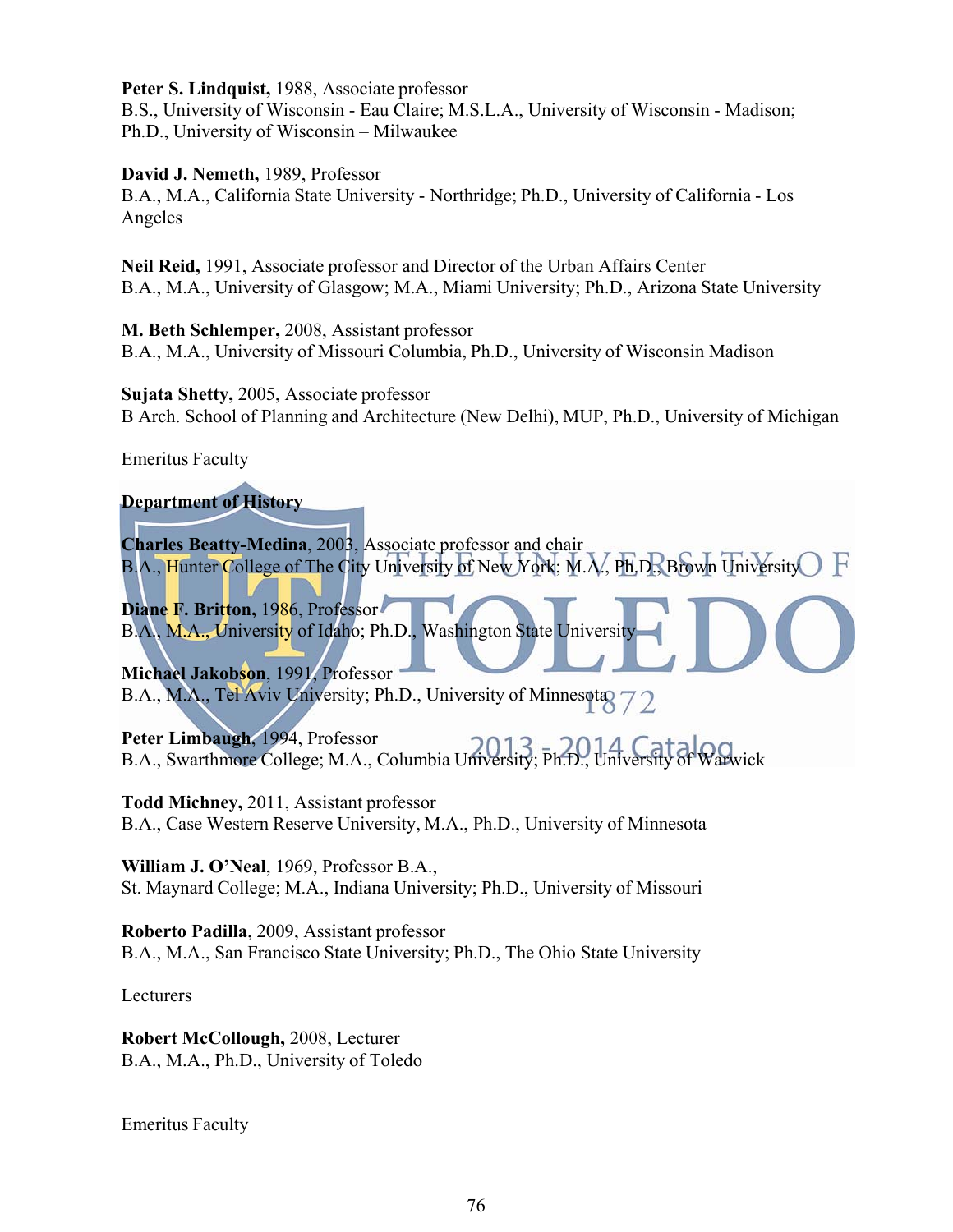**Richard E. Boyer**, 1964, professor emeritus, 1993 B.S.Ed., M.A., Northeast Missouri State College; Ph.D., University of Missouri

**Lorin Lee Cary**, 1968, Professor emeritus, 1989 B.A., Antioch College; M.A., Ph.D., University of Wisconsin **Alfred A. Cave**, 1973, Professor emeritus, 2007 B.A., Linfield College; M.A., Ph.D., University of Florida

**Charles N. Glaab,** 1968, Professor emeritus, 2006 B.Ph., M.A., University of North Dakota; Ph.D., University of Missouri

**William D. Hoover**, 1968, Professor emeritus, 2006 B.A., Muskingum College; M.A., Ph.D., University of Michigan

**Marvin L. Michael Kay,** 1971, Professor emeritus, 1992 B.A., Maryville College; Ph.D., University of Minnesota

**William H. Longton,** 1968, Professor emeritus, 2003 B.A., University of Florida; M.A., Ph.D., University of North Carolina

**Ronald Lora**, 1967, Professor emeritus, 2006 B.S., Bluffton College; Ph.D., The Ohio State University  $\text{IVER}$   $\text{SITY}$   $\text{OF}$ 

**Theodore Natsoulas,** 1980, Professor emeritus, 2005 B.A., City College of New York; M.A., University of Chicago; Ph.D., Syracuse University

**Bogdan C. Novak**, 1961, Professor emeritus, 1990 L.L.M., State University of Ljubljana; M.A., Loyola University; Ph.D., University of Chicago

**Roger D. Ray**, 1969, Professor emeritus, 2006 B.A., Baylor University; Ph.D., Duke University

**Ivan C. Scott,** 1968, Professor emeritus, 1984 B.A., College of William and Mary; M.A., Ph.D., University of Pennsylvania

**Robert F. Smith**, 1969, Distinguished University Professor B.A., M.A., University of Arkansas; Ph.D., University of Wisconsin

**Arthur R. Steele,** 1957, Professor emeritus, 1979 B.A., University of California; M.A., University of New Mexico; Ph.D., Duke University

**Larry D. Wilcox**, 1968, Professor emeritus, 2009 B.A., Ohio University; M.A., Ph.D., University of Virginia

## **Department of Philosophy and Religious Studies**

**Ammon Allred**, 2011, Assistant professor BA, Brigham Young University, M.A., Ph.D.,Villanova University.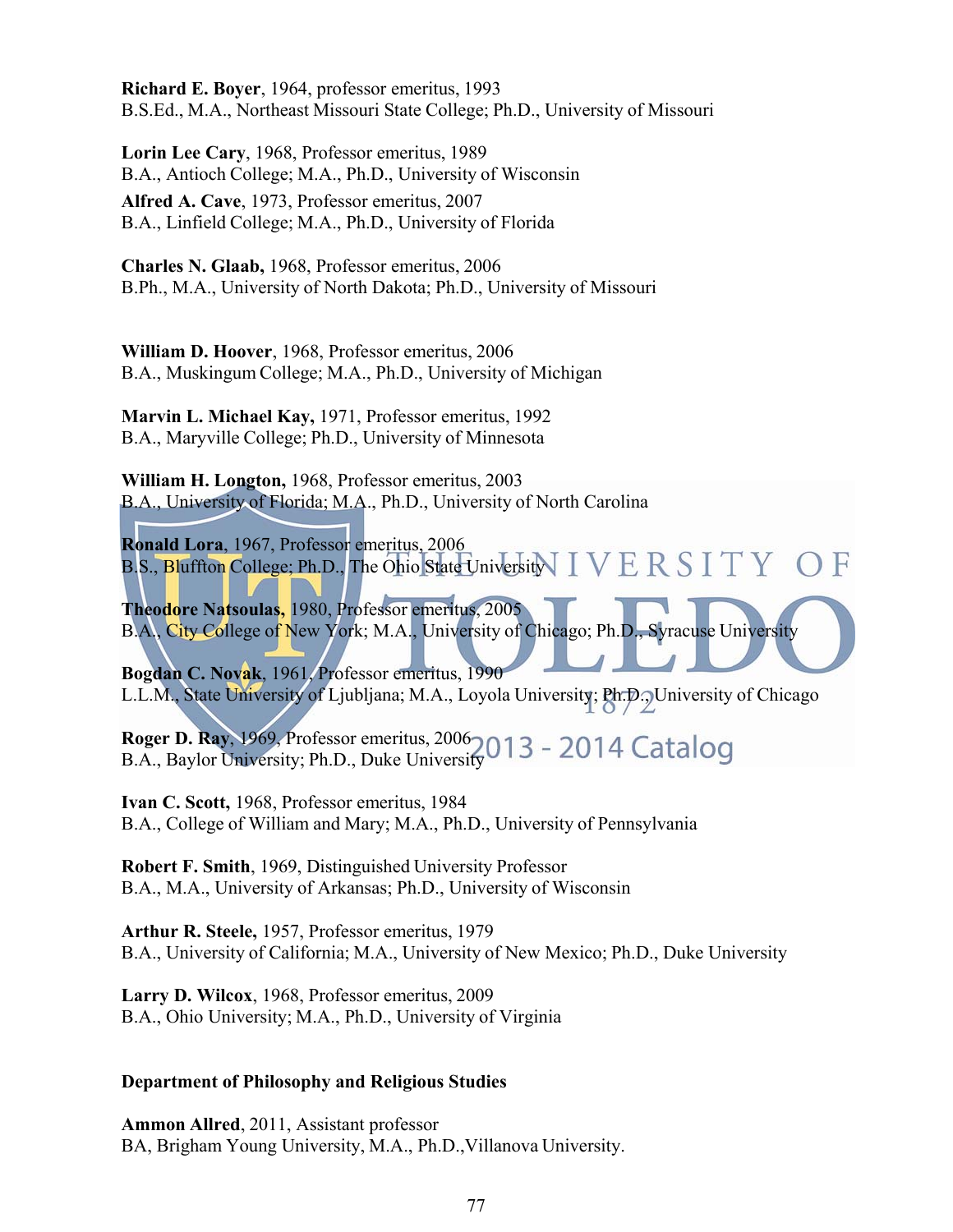**Ovamir Anjum**, 2009, Associate professor, Imam Khattab Endowed Chair of Islamic Studies B.E., University of Wisconsin-Madison; M.A., University of Chicago; M.S., Ph.D., University of Wisconsin, Madison

**Charles V. Blatz**, 1989, professor

B.A., University of Cincinnati; M.A., Ph.D., University of Michigan

**James Campbell**, 1982, Distinguished University Professor, Director of American Studies B.A., Temple University; M.A., Ph.D., State University of New York - Stony Brook

**Jeanine Diller**, 2010, Assistant Professor

B.A., Wheaton College; M.A. Syracuse University; Ph.D., University of Michigan

**Peter Feldmeier**, 2011, Thomas and Margaret Murray & James J. Bacik Professor of Catholic Studies

B.A., Purdue University; M.A., University of St. Thomas; M.Div., St. Paul Seminary; Ph.D. Graduate Theological Union

**Madeline Muntersbjorn**, 1994, Associate professor B.A., Carleton College; M.A., Ph.D., University of Pittsburgh

**Benjamin Pryor**, 2000, Associate professor VERSIT B.A., The University of Redlands; M.A., Claremont Graduate School; Ph.D., The Pennsylvania **State University** 

**Susan M. Purviance**, 1988, Professor B.A., M.A., Ph.D., University of California - Santa Barbara

1872 **John Sarnecki**, 2002, Associate professor and Chair B.A., M.A., University of Calgary, Ph.D., Rutgers University 014 Catalog

**James Waddell**, 2010, Philip Markowicz Visiting Assistant Professor of Jewish Biblical Studies B.A., University of Nebraska-Lincoln; M.A., Ph.D., University of Michigan

Affiliated Faculty

**Ben Grazzini**, 2010, Associate Lecturer B.A., Penn State University; M.A., Ph.D., The New School of Social Research

Emeritus Faculty

**George P. Guthrie**, 1961, Professor emeritus, 1988 A.B., D.B., Ph.D., University of Chicago

**Thomas C. Mayberry**, 1969, Professor emeritus, 1989 B.A., M.A., Oklahoma State University; Ph.D., University of Washington

**Ramakrishna Puligandla**, 1966, Professor emeritus, 1993 B.S., M.Sc., Andhra University; M.S., Purdue University; A.M., University of South Dakota;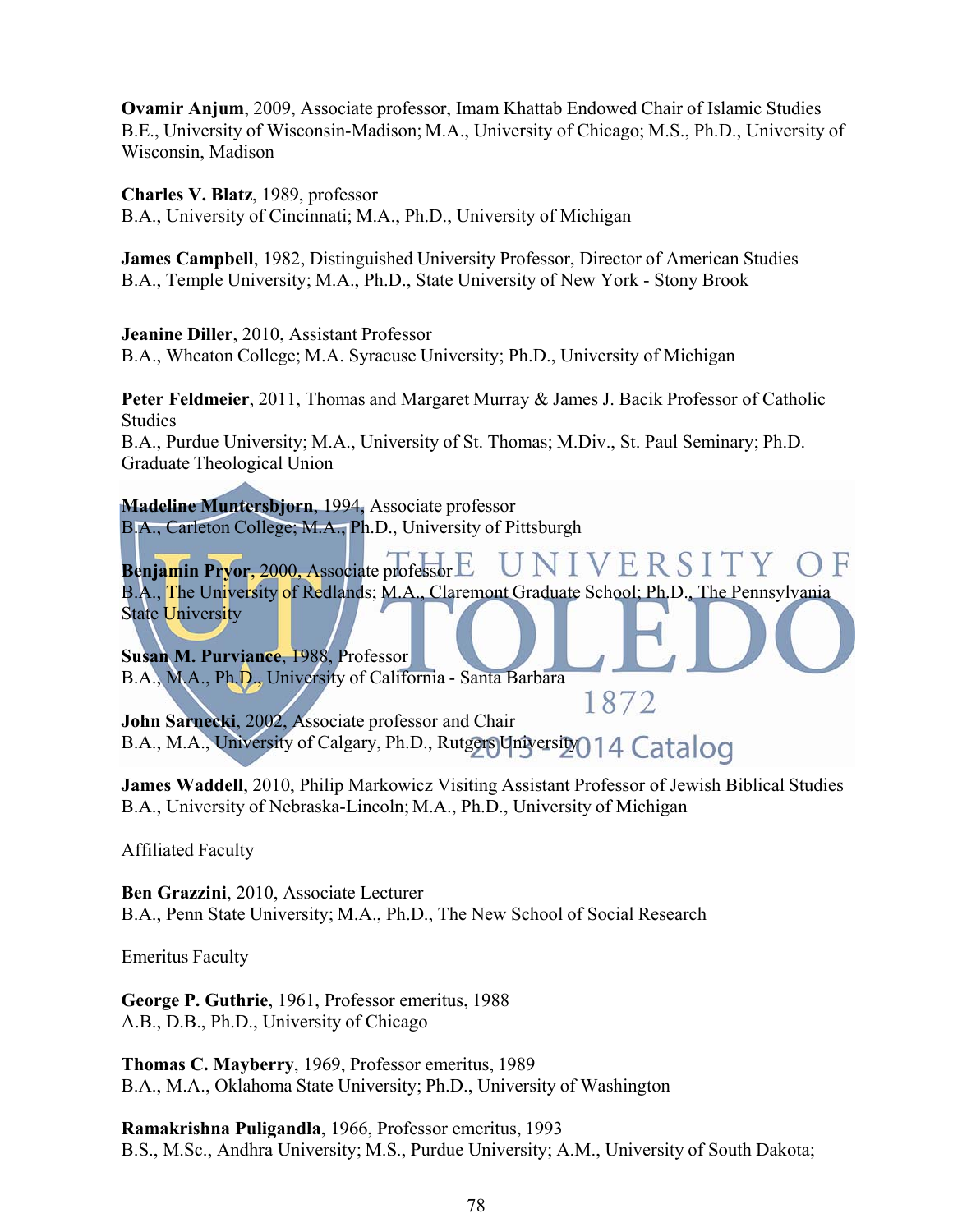Ph.D., Rice University

**Stephen S. Tigner**, 1965, Professor emeritus, 1990 B.A., University of Rochester; M.A., Ph.D., University of Michigan

#### **Department of Political Science and Public Administration**

**Lynn W. Bachelor**, 1988, Associate professor B.A., Mount Holyoke College; M.A., University of New Hampshire; Ph.D., University of Chicago

**Jetsabe Caceres**,2011, Assistant professor B.A., University of Puerto Rico; M.A., Ph.D., University of Florida

**David H. Davis**, 1989, professor B.A., Cornell University; M.A., Ph.D., Johns Hopkins University

**Renee J. Heberle**, 1997, Professor, Co-Director of Law and Social Thought B.A., Brandeis University; M.A., Ph.D., University of Massachusetts - Amherst

**Samuel P. Nelson**, 2001, Associate professor and Chair. B.A., Northwestern University; M.A., Ph.D., University of Wisconsin - Madison

1 H E.K.S. **Taylor, Jami,** 2009, Assistant professor B.A., M.P.A., Old Dominion University; M.L.I.S., University of North Carolina, Greensboro; Ph.D., North Carolina State University

**Sunday E. Ubokudom**, 1995, Professor B.S., Oklahoma State University; M.P.A., Ph.D., University of Kansas)

Emeritus and Superannuate Faculty

# 2013 - 2014 Catalog

**Norman Blume**, 1956, Professor emeritus, 1983 B.A., University of Connecticut; M.A., Boston University; Ph.D., The Ohio State University

**Winfield S. Bollinger**, 1967, Professor emeritus, 1993 B.A., Ph.D., Syracuse University

**George P. Jan**, 1968, Professor emeritus, 1993 B.A., National Chengchi University; M.A., Southern Illinois University; Ph.D., New York University

**James W. Lindeen**, 1967, Professor emeritus, 2009 B.A., University of Omaha; M.A., Ph.D., University of Nebraska **Ronald R. Randall**, 1970, Professor emeritus, 2006 B.A., University of Montana; Ph.D., University of Wisconsin

**Willard W. Smith**, 1961, Professor emeritus, 1989 B.A., Miami University; M.S.G.M., University of Denver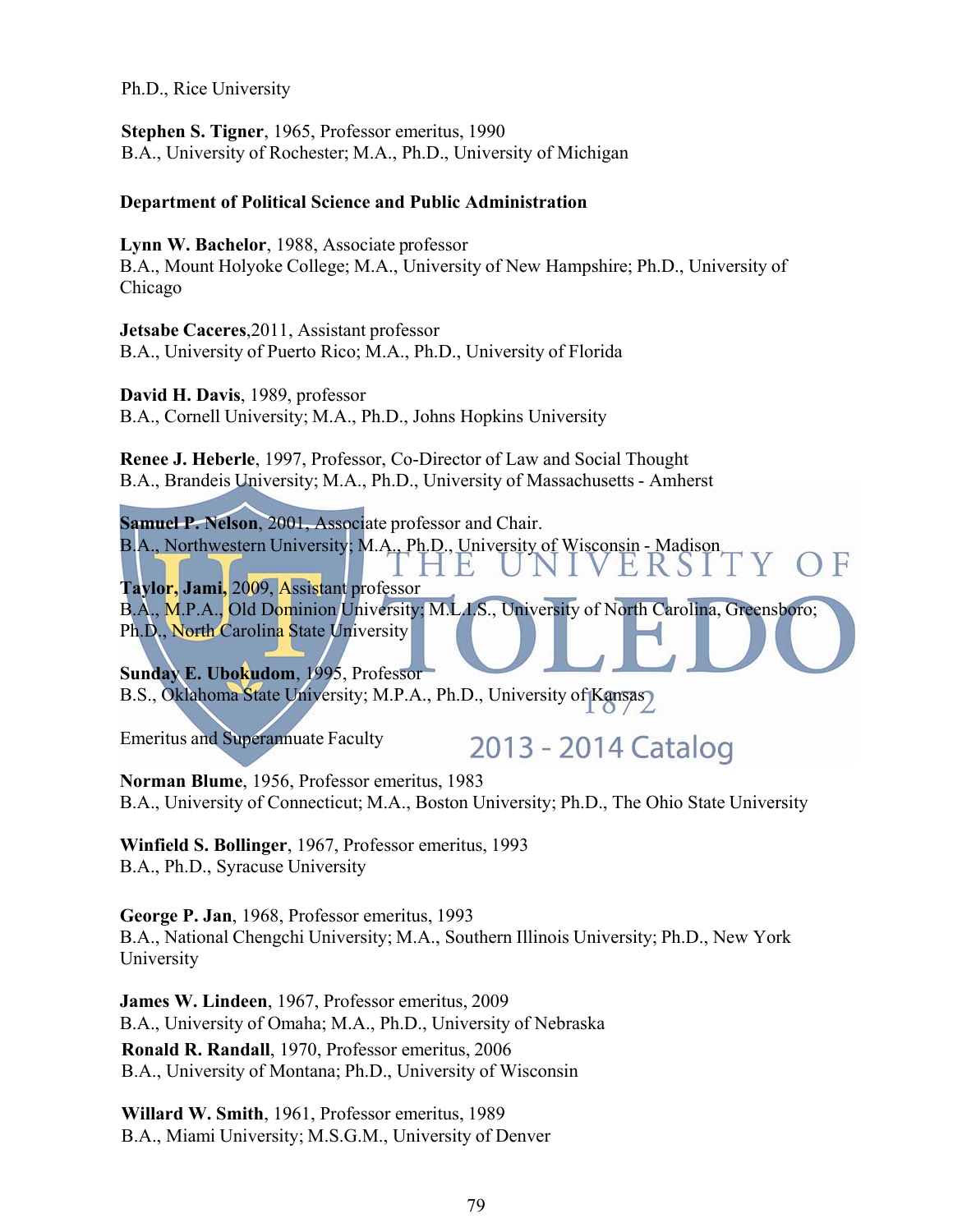**Robert S. Sullivant**, 1973, Professor emeritus, 1990 A.B., M.A., University of California; Ph.D., University of Chicago

**Karl O. Vezner**, 1971, Professor emeritus, 1992 B.A., Valparaiso University; M.A., American University; Ph.D., University of North Carolina

**David S. Wilson**, 1970, Associate Professor emeritus, 2010 B.A., Dartmouth College; M.A., Ph.D., Cornell University

## **Department of Psychology**

**Wesley A. Bullock**, 1988, Associate professor B.A., M.S., Ph.D., University of Oklahoma

**Michael Caruso**, 1988, Associate professor B.A., M.A., The University of Akron

**Stephen D. Christman**, 1989, Professor B.A., University of Michigan; Ph.D., University of California - Berkeley

**Jon D. Elhai, 2009,** Associate professor B.A., University of Delaware, M.S., Ph.D., Nova Southeastern University S I T Y

**Andrew L. Geers**, 2001, Associate professor B.A., University of Cincinnati; M.S., Ph.D., Ohio University

**Henry E. Heffner**, 1987, Professor B.A., Trinity College; M.S., Ph.D., Florida State University 1872

2013 - 2014 Catalog **Rickye S. Heffner**, 1987, Professor B.A., Vanderbilt University; M.S., Ph.D., Florida State University

**Joseph D. Hovey**, 1997, Professor B.A., University of California - Los Angeles; M.A. Ph.D., University of Michigan

**John D. Jasper**, 2001, Assistant professor B.S., Kansas State University; M.A., Ph.D., University of Iowa

**Yueh-Ting Lee,** 2007, Professor B.A. Southern University, China; M.S., Beijing Normal; Ph.D., State University of New York, Stony Brook

**Jason C. Levine,** 2012, Assistant professor B.A., Bowling Green State University, M.A., Ph.D., University of Wisconsin-Milwaukee

**Kamala London**, 2005, Associate professor B.A., Grand Valley State University; M.S., Ph.D., University of Wyoming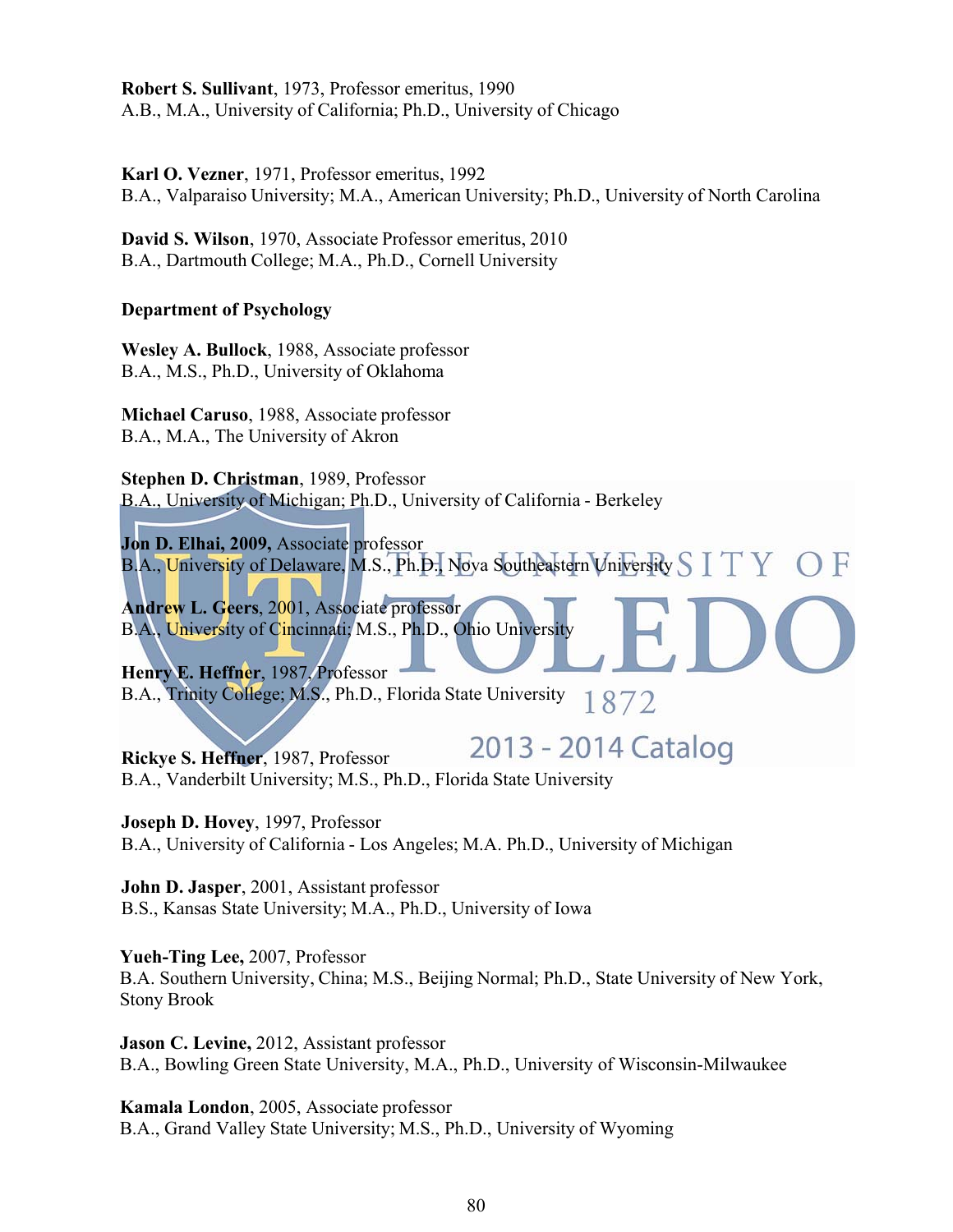**Gregory J. Meyer**, 2003, professor

B.S., University of Illinois at Urbana - Champaign; M.S., Ph.D., Loyola University in Chicago

**Joni L. Mihura**, 1996, Associate professor B.S., M.S., Ph.D., Oklahoma State University

**Rose, Jason**, 2009, Assistant professor B.A., Purdue University; Ph.D., University of Iowa

## **Laura D. Seligman**, 2001, Associate professor

B.A., State University of New York at Oneonta; M.S., Ph.D., Virginia Polytechnic Institute and State University

**Mojisola F. Tiamiyu**, 1997, Associate professor B.Sc., Obafemi Awolowo University; M.Sc., University of Jos; Ph.D., University of Toronto

Emeritus Faculty

**Harvard L. Armus**, 1960, Professor, 2009 A.B., New York University; A.M., Columbia University; Ph.D., State University of Iowa

**Jeanne Brockmyer**, 1995, Professor emeritus, 2010 B.A., Bucknell University; Ph.D., University of North Carolina V E R S I T Y

**Robert J. Burns**, 1946, Professor emeritus, 1982 B.B.A., M.A., The University of Toledo; Ph.D., University of Michigan

**David M. Del Castillo**, 1968, Professor emeritus, 1993 B.S., M.S., Ph.D., University of New Mexico

**Robert K. Elliot**t, 1978, Professor emeritus, 2006 B.A., University of California - Santa Cruz; M.A., Ph.D., University of California - Los Angeles

1872

**Robert A. Haaf**, 1969, Professor emeritus, 2004 B.A., Gettysburg College; M.A., University of Maryland; Ph.D., University of Connecticut

**Walter McKeever**, 1990, Professor emeritus, 2003 B.A., Miami University; Ph.D., University of Rochester

**Albert B. Palmer Jr.**, 1965, Professor emeritus, 1993 B.A., Heidelberg College; M.S., New Mexico Highlands University; Ph.D., Southern Illinois University

**Stefan Slak**, 1967, Professor emeritus, 1993 Diplome, Universite de Paris; M.S., Lehigh University; Ph.D., Wayne State University

**Peg Hull Smith**, 1983, Associate Professor emeritus, 2007 B.A., M.A., Ph.D., The University of Toledo

# **Department of Sociology and Anthropology**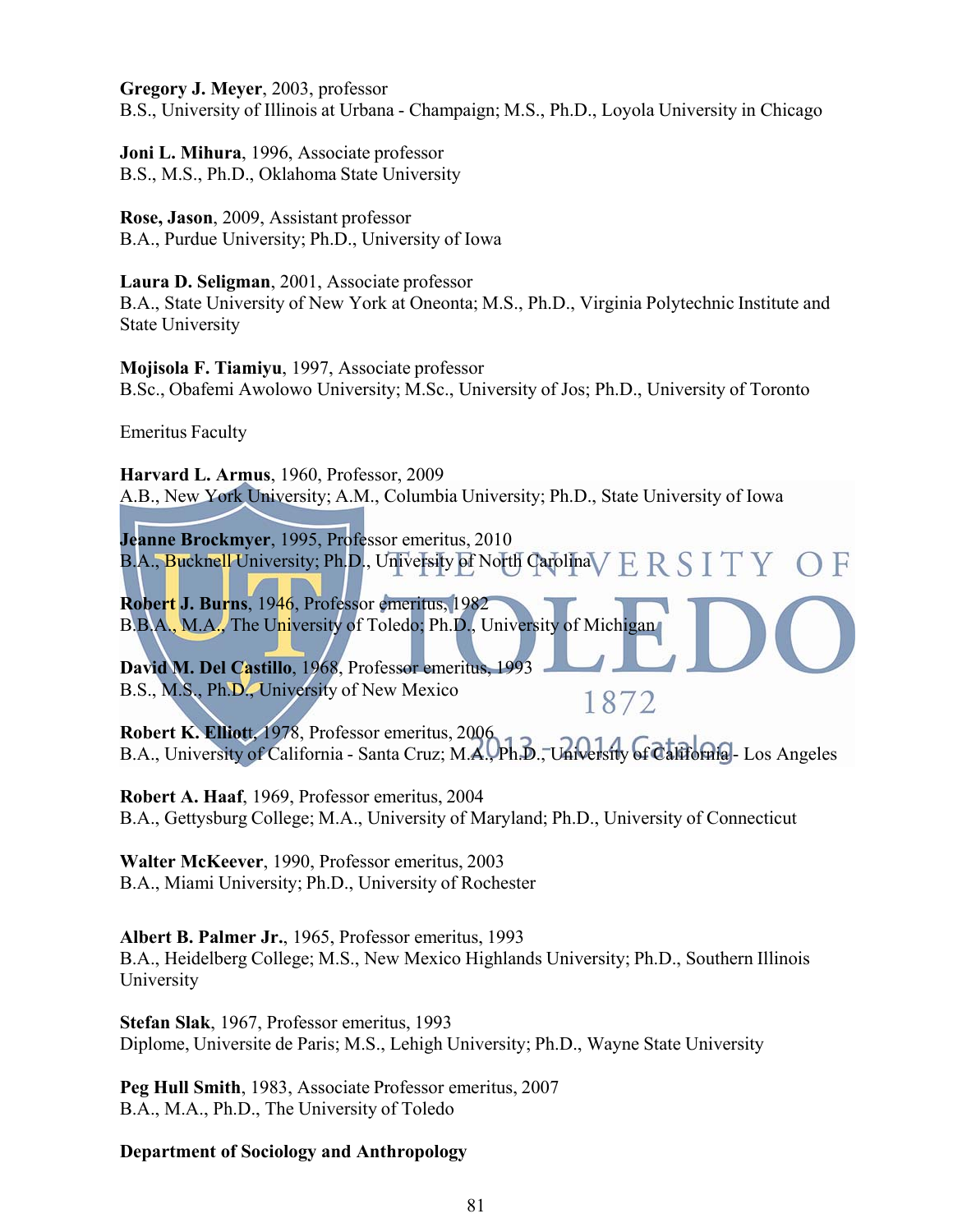**Patricia F. Case**, 2004, Associate professor B.A., M.A., Ph.D., Wayne State University

## **Barbara K. Chesney**, 1989, Associate professor

B.A., Mount St. Mary's College; M.A., Eastern Michigan University; M.P.H., Ph.D., University of Michigan

#### **Barbara Coventry**, 1991, Associate professor

B.A., Eureka College; M.S., Illinois State University; Ph.D., University of Illinois

**Mary Grigat,** 2013, Lecturer. Ph.D., University of Florida

**Dwight N. Haase**, 2007, Associate professor

B.S.W., Purdue University; M.A., Clark University; Ph.D., University of Wisconsin-Madison

**Yoon Jung-Lee**, 2011, Assistant professor

B.A., M.A., Seoul National University, South Korea; Ph.D., Stanford University

**Willie L. McKether**, 2006, Assistant professor

B.A., Grand Valley State University; M.B.A., Saginaw Valley State University; M.A., Ph.D., Wayne State University **IVERSIT** 

**Seamus P. Metress**, 1969, Professor B.S., University of Notre Dame; M.A., Columbia University; Ph.D., Indiana University

**Elias T. Nigem**, 1976, Associate professor, Director of Middle East Studies A.A., Los Angeles Valley College; B.A., M.A., California State University; Ph.D., Utah State University

2013 - 2014 Catalog **Mark Sherry**, 2005, Associate professor B.A., M.A., Ph.D., The University of Queensland

**Rubin Patterson**, 1992, Associate professor and Chair, Director of Africana Studies B.S., Florida State University; M.S., George Washington University; Ph.D., Howard University

**Angela Siner**, 1989, instructor B.A., Grambling State University; M.A., University of Southwest Louisiana

**Jerry Van Hoy**, 2000, Associate professor, Co-Director of Law and Social Thought, Director of Master of Liberal Studies B.A., University of California - Santa Cruz; M.A., Ph.D., Northwestern University

Emeritus Faculty

**Nadim Bitar**, 1969, Professor emeritus, 1990 B.A., M.A., Wayne State University; Ph.D., Sorbonne University of Paris

**Robert E. Forman**, 1969, Professor emeritus, 1986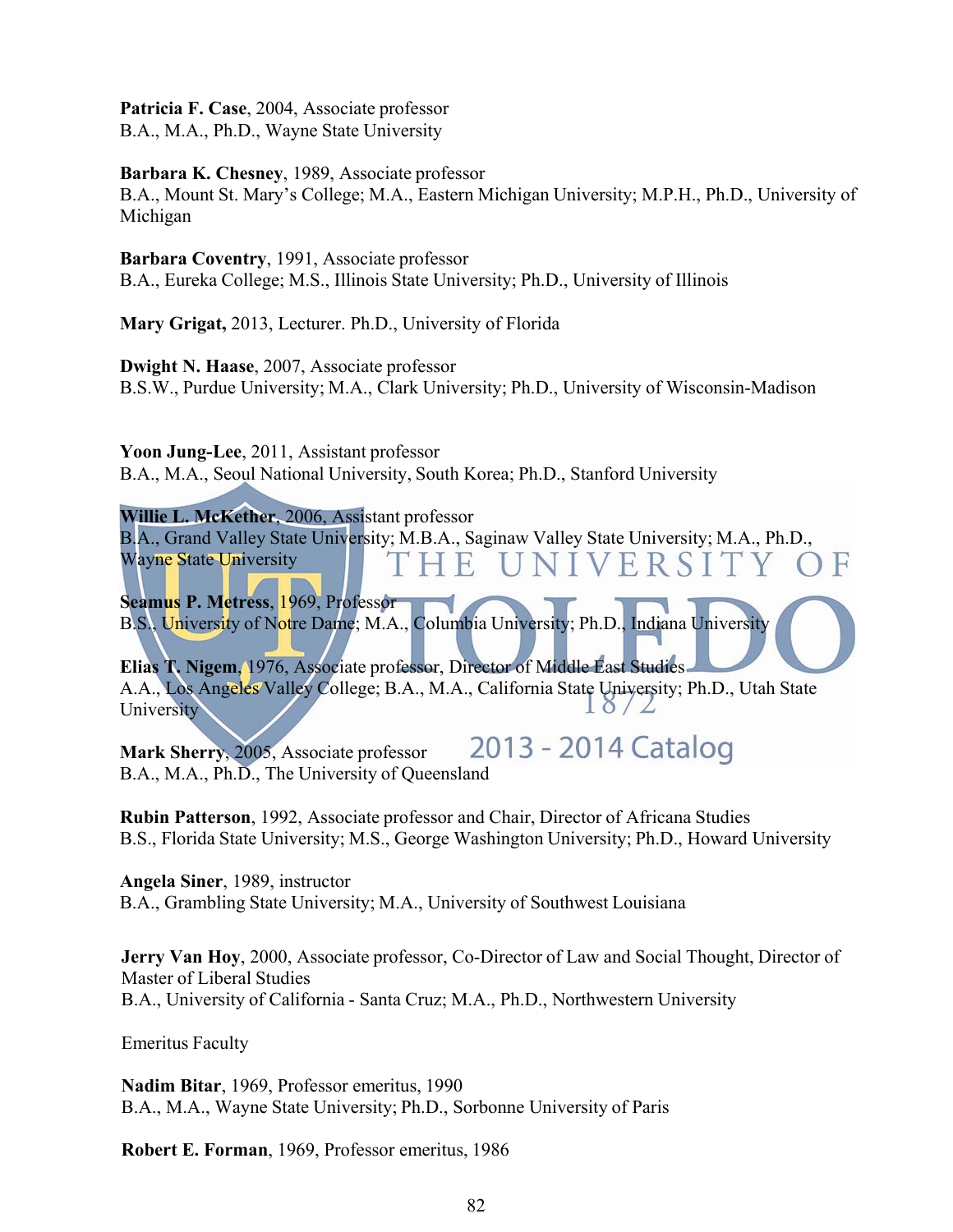B.A., M.A., Ph.D., University of Minnesota

**Mary Louise Glen**, 1967, Professor emeritus, 2006 B.A., Wayne State University; M.Ed., Ed.S., Ed.D., The University of Toledo

**Sidney J. Kaplan**, 1962, Professor emeritus, 1989 B.A., M.A., Boston University; Ph.D., Washington State University

**James A. King**, 1971, Professor emeritus, 1999 B.A., St. Procopius College; M.A., Ph.D., University of Notre Dame

**Marietta Morrissey**, 1989, Professor emeritus, 2012 B.A., University of Pittsburgh; M.A., Ph.D., Michigan State University

**Neil M. Palmer**, 1967, Professor emeritus, 1991 B.S., B.A., M.A., The University of Texas; Ph.D., University of Iowa

**Ruth E. Searles**, 1969, Professor emeritus, 1991 B.A., Oberlin College; M.A., Ph.D., University of Michigan

**David M. Stothers**, 1972, Professor, 2011 B.A., McMaster University; M.A., University of Toronto; Ph.D., Case Western Reserve University

**Department of Women's and Gender Studies**

**Jamie Barlowe**, 1990, Professor and Dean, College of Languages, Literature, and Social **Sciences** B.A., Indiana University; M.A., Ph.D., The Ohio State University  $72$ 

Charlene Gilbert, 2007, Professor and Chair 2013 - 2014 Catalog B.A., Yale University; M.F.A., Temple University

**Asma M. Abdel Halim**, 2004, Associate professor LL.B., University of Khartoum; MAIA, Ph.D., Ohio University

**Sharon Barnes**, 2001, Associate professor B.A., Sienna College; M.A., Ph.D., The University of Toledo

Lecturer

**Shara Crookston**, 2009, Lecturer B.A., Arizona State University, Ph.D., University of Mississippi

Emeritus Faculty

**Patricia A. Groves**, 1979, Professor emeritus, 2006 B.A., Bowling Green State University; M.S.W., University of Michigan; Ph.D., The Ohio State University